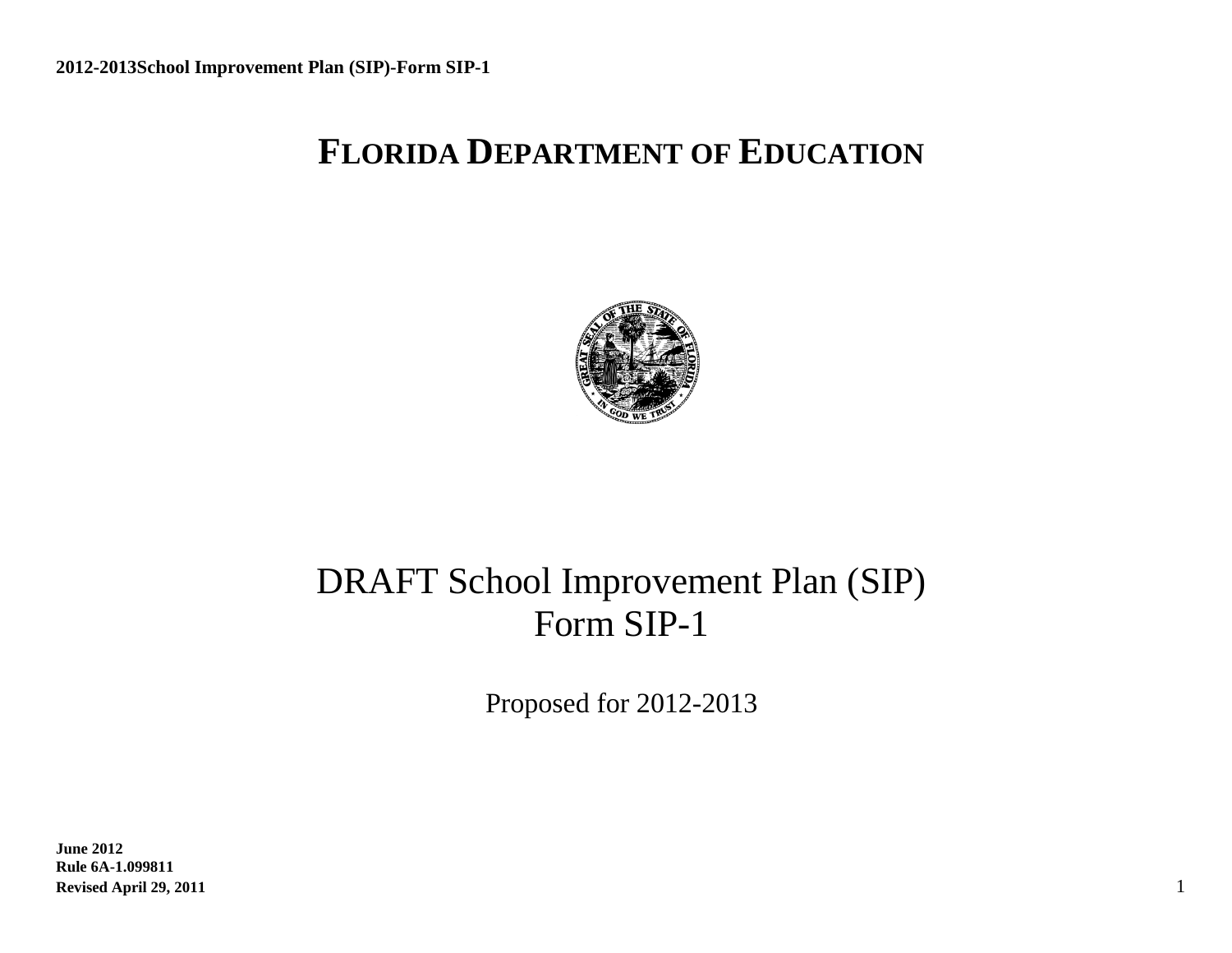### **2012-2013 SCHOOL IMPROVEMENT PLAN**

### **PART I: CURRENT SCHOOL STATUS**

#### **School Information**

| School Name:3231.00Richard L. Sanders School | District Name: Pinellas County Schools                  |
|----------------------------------------------|---------------------------------------------------------|
| Principal: Ms. Jacquelene Harris-Douglas     | Superintendent: John A. Stewart, Ed.D.                  |
| SAC Chair: Mrs. Jody Lehman-Lynn             | Date of School Board Approval: Pending: October 9, 2012 |

#### **Student Achievement Data and Reference Materials:**

The following links will open in a separate browser window.

[School Grades Trend Data](http://schoolgrades.fldoe.org/default.asp) (Use this data to complete Sections 1-4 of the reading and mathematics goals and Sections 1 and 2 of the writing and science goals.) [Florida Comprehensive Assessment Test \(FCAT\)/Statewide Assessment](http://fcat.fldoe.org/results/default.asp) Trend Data(Use this data to inform the problem-solving process when writing goals.) [High School Feedback Report](http://data.fldoe.org/readiness/) 

[K-12 Comprehensive Research Based Reading Plan](https://app1.fldoe.org/Reading_Plans/Narrative/NarrativeList.aspx)

#### **Administrators**

List your school's administrators and briefly describe their certification(s), number of years at the current school, number of years as an administrator, and their prior performance record with increasing student achievement at each school. Include history of School Grades, FCAT/statewide assessment performance (percentage data for achievement levels, learning gains, Lowest 25%), and ambitious but achievable annual measurable objective (AMO) progress.

| Position               | Name                      | Degree(s)<br>Certification(s)                                                 | Number of<br>Years at<br><b>Current School</b> | Number of<br>Years as an<br>Administrator | Prior Performance Record (include prior School Grades,<br>FCAT/statewide assessment Achievement Levels, learning gains,<br>lowest 25%), and AMO progress, along with the associated school<br>year) |
|------------------------|---------------------------|-------------------------------------------------------------------------------|------------------------------------------------|-------------------------------------------|-----------------------------------------------------------------------------------------------------------------------------------------------------------------------------------------------------|
| Principal              | Jacquelene Harris-Douglas | B.A. in Behavior<br>Disorders; M.A.<br><b>Educational Leadership</b>          |                                                |                                           | Previous school not graded; current school not graded                                                                                                                                               |
| Assistant<br>Principal | Janine Smith              | <b>B.A.</b> Emotionally<br>Handicapped; M.A.<br><b>Educational Leadership</b> |                                                |                                           | Current school is not graded                                                                                                                                                                        |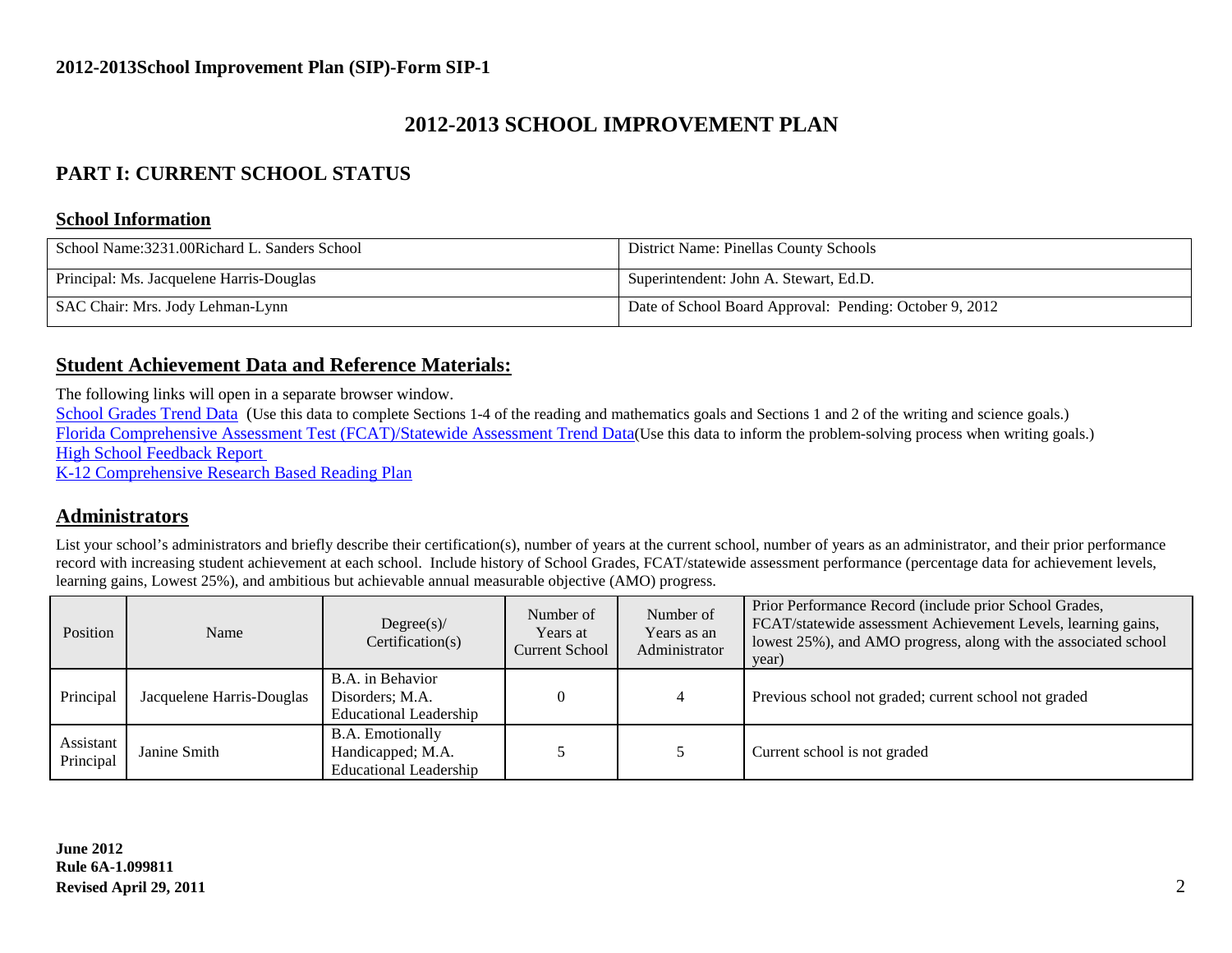#### **Instructional Coaches**

List your school's instructional coaches and briefly describe their certification(s), number of years at the current school, number of years as an instructional coach, and their prior performance record with increasing student achievement at each school. Include history of School Grades, FCAT/statewide assessment performance (percentage data for achievement levels, learning gains, Lowest 25%), and ambitious but achievable annual measurable objective (AMO) progress. Instructional coaches described in this section are only those who are fully released or part-time teachers in reading, mathematics, or science and work only at the school site.

| Subject<br>Area | Name             | Degree(s)<br>Certification(s)                                                                                                             | Number of<br>Years at<br><b>Current School</b> | Number of Years as<br>an Instructional<br>Coach | Prior Performance Record (include prior School Grades,<br>FCAT/Statewide Assessment Achievement Levels, Learning<br>Gains, Lowest 25%), and AMO progress along with the<br>associated school year) |
|-----------------|------------------|-------------------------------------------------------------------------------------------------------------------------------------------|------------------------------------------------|-------------------------------------------------|----------------------------------------------------------------------------------------------------------------------------------------------------------------------------------------------------|
| Literacy        | Theresa C. Nowak | B.S. SLD k-12; EH k-<br>12; Behavior Disorders;<br>Integrated Curriculum 5-<br>9; Reading Endorsement<br>K-12; ESOL Endorsement<br>$K-12$ | 12                                             | $\bigcap$<br>∠                                  | Current school is not graded                                                                                                                                                                       |
|                 |                  |                                                                                                                                           |                                                |                                                 |                                                                                                                                                                                                    |
|                 |                  |                                                                                                                                           |                                                |                                                 |                                                                                                                                                                                                    |

### **Highly Effective Teachers**

Describe the school-based strategies that will be used to recruit and retain high quality, highly effective teachers to the school.

|    | <b>Description of Strategy</b>                                                                     | Person Responsible              | <b>Projected Completion Date</b>           |
|----|----------------------------------------------------------------------------------------------------|---------------------------------|--------------------------------------------|
|    | Coordinate recruiting efforts with Personnel to hire high quality<br>and highly effective teachers | Administration                  | Prior to opening of school and<br>on-going |
|    | On-going professional development to increase teacher<br>knowledge                                 | Administration; SBLT            | On-going                                   |
|    | Mentor program available for newly hired teachers and teachers<br>needing improvement              | Administration; Lead PCS Mentor | On-going                                   |
| 4. |                                                                                                    |                                 |                                            |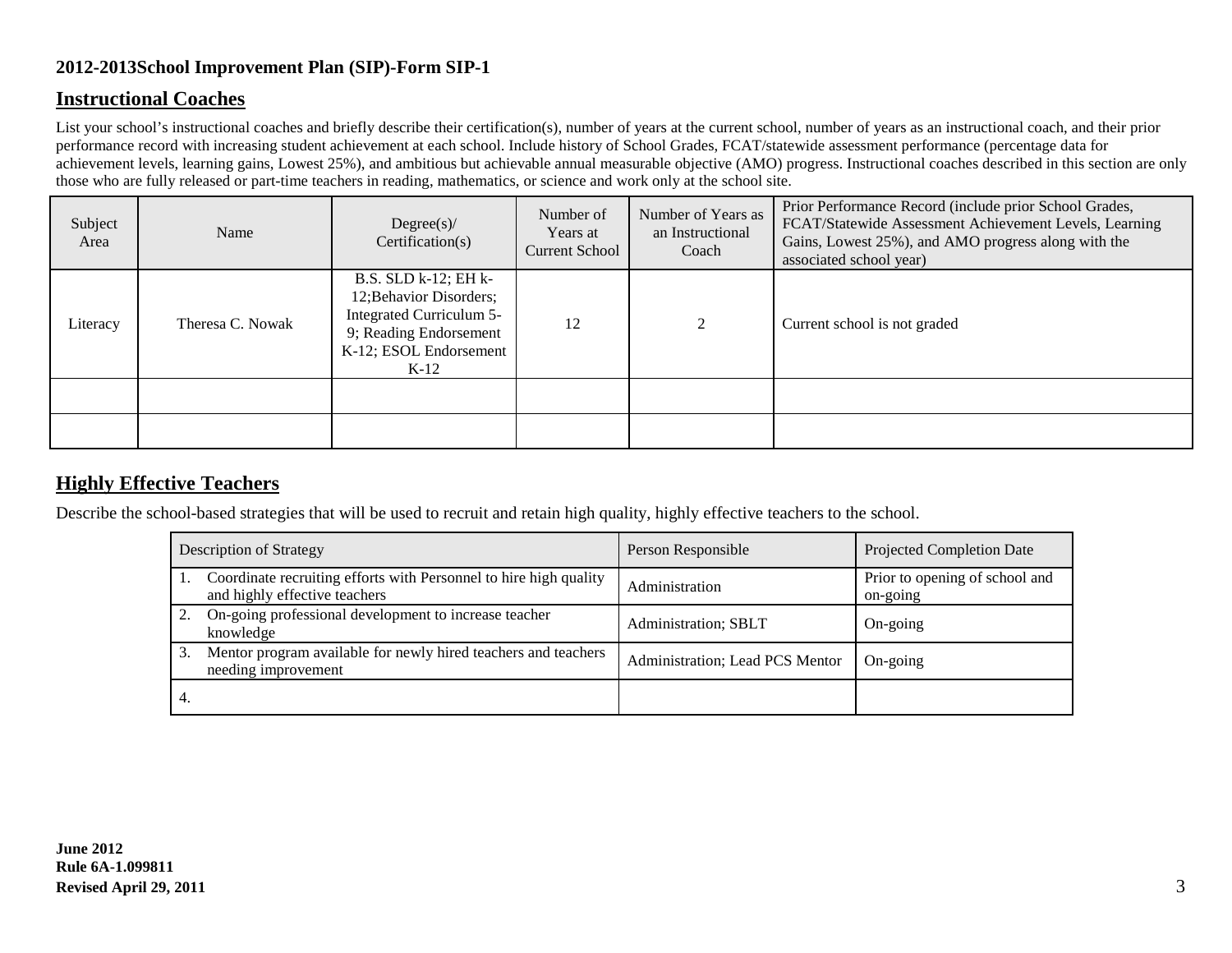#### *Non-Highly Effective Instructors*

Provide the number of instructional staff and paraprofessionals that are teaching out-of-field and/or who are NOT highly effective. \*When using percentages, include the number of teachers the percentage represents (e.g., 70% [35]).

| Number of staff and paraprofessional that are teaching                                                                                                                                                                                                                   | Provide the strategies that are being implemented to                                                                                  |
|--------------------------------------------------------------------------------------------------------------------------------------------------------------------------------------------------------------------------------------------------------------------------|---------------------------------------------------------------------------------------------------------------------------------------|
| out-of-field/ and who are not highly effective.                                                                                                                                                                                                                          | support the staff in becoming highly effective                                                                                        |
| All Paraprofessionals are in-field<br>One new teacher is working with personnel to meet<br>expectations. Administration is working with Personnel to<br>fill vacancies.<br>Administration is waiting for Value Added data to<br>determine teacher overall effectiveness. | Mentor/Mentee support<br>PLC support for academic growth and Behavior<br>support for classroom management<br>Professional Development |

#### *Staff Demographics*

Please complete the following demographic information about the instructional staff in the school.

\*When using percentages, include the number of teachers the percentage represents (e.g., 70% [35]).

| Total<br>Number of<br>Instructional<br>Staff                | % of First-<br>Year<br>Teachers | % of Teachers<br>with 1-5 Years<br>of Experience | % of Teachers<br>with 6-14 Years<br>of Experience | % of Teachers<br>with $15+$ Years<br>of Experience | % of Teachers<br>with Advanced<br>Degrees | % Highly<br>Effective<br>Teachers                 | % Reading<br>Endorsed<br>Teachers | % National<br>Board<br>Certified<br>Teachers | %ESOL<br>Endorsed<br>Teachers |
|-------------------------------------------------------------|---------------------------------|--------------------------------------------------|---------------------------------------------------|----------------------------------------------------|-------------------------------------------|---------------------------------------------------|-----------------------------------|----------------------------------------------|-------------------------------|
| 49<br>Our numbers<br>will change as<br>we fill<br>positions | $2\%$ (1)                       | 12% (6)                                          | 24\% (12)                                         | 61\% (30)                                          | 39% (19)                                  | Pending based<br>on Value<br>added<br>information | $12\%$ (6)                        | $4\%$ (2)                                    | $8\%$ (4)                     |

#### *Teacher Mentoring Program/Plan*

Please describe the school's teacher mentoring program/plan by including the names of mentors, the name(s) of mentees, rationale for the pairing, and the planned mentoring activities.

| <b>Mentor Name</b> | Mentee Assigned      | <b>Rationale for Pairing</b>                    | <b>Planned Mentoring Activities</b>                     |  |
|--------------------|----------------------|-------------------------------------------------|---------------------------------------------------------|--|
| Theresa C. Nowak   | <b>Chassity Wood</b> | To provide on-going professional<br>development | Observation of mentee's                                 |  |
| Theresa C. Nowak   | Jessica Yarlaski     | To provide on-going professional<br>development | instruction and providing<br>feedback; Planning lessons |  |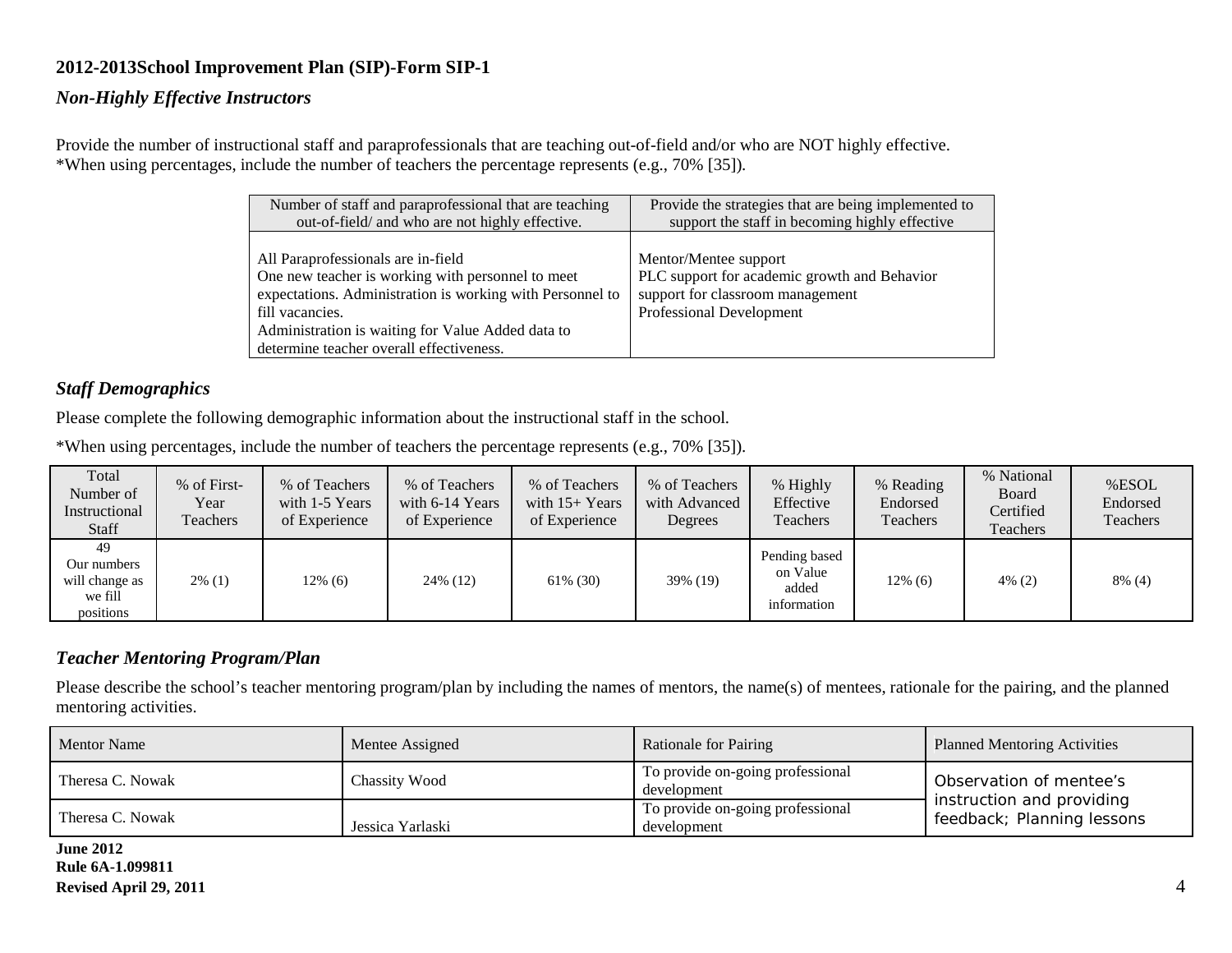| Theresa C. Nowak | Elizabeth Impavido | To provide academic and behavior<br>management support and on-going<br>professional development | with mentee; Connecting<br>lesson activities to content<br>standards; Discussing student<br>progress and analyzing student<br>work; Modeling or co-teaching<br>lessons |
|------------------|--------------------|-------------------------------------------------------------------------------------------------|------------------------------------------------------------------------------------------------------------------------------------------------------------------------|
|------------------|--------------------|-------------------------------------------------------------------------------------------------|------------------------------------------------------------------------------------------------------------------------------------------------------------------------|

### **Additional Requirements**

#### *Coordination and Integration-***Title I Schools Only**

Please describe how federal, state, and local services and programs will be coordinated and integrated in the school. Include other Title programs, Migrant and Homeless, Supplemental Academic Instruction funds, as well as violence prevention programs, nutrition programs, housing programs, Head Start, adult education, career and technical education, and/or job training, as applicable.

| Title I, Part A                         |
|-----------------------------------------|
| N/A                                     |
|                                         |
| Title I, Part C- Migrant                |
| NA in Pinellas                          |
| Title I, Part D                         |
| N/A                                     |
| Title $\rm II$                          |
| N/A                                     |
| Title III                               |
| N/A                                     |
| Title X- Homeless                       |
| N/A                                     |
| Supplemental Academic Instruction (SAI) |
| N/A                                     |
| Violence Prevention Programs            |
|                                         |
| Nutrition Programs                      |
| N/A                                     |
| Housing Programs                        |
|                                         |
| Head Start                              |
|                                         |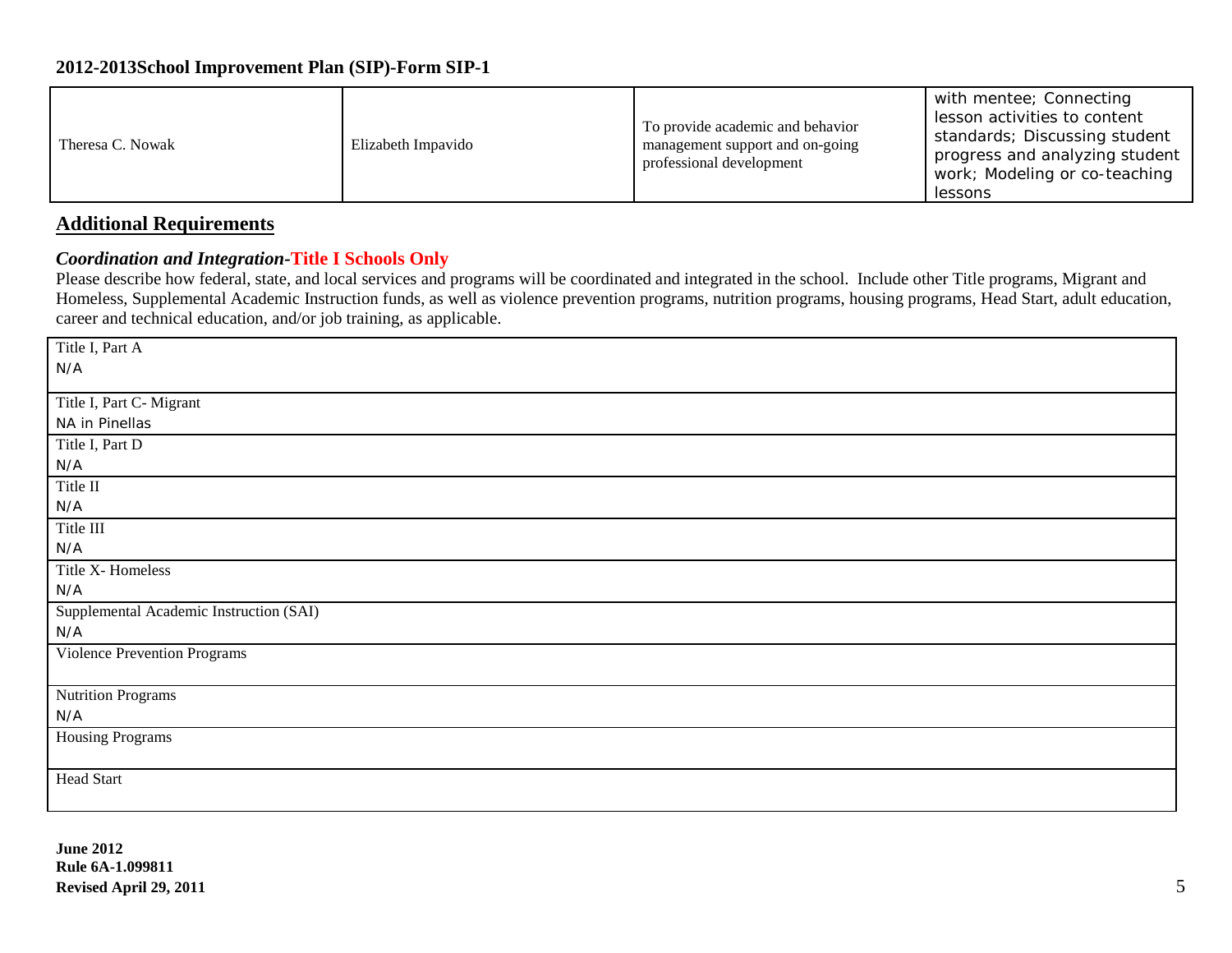| <b>Adult Education</b>         |
|--------------------------------|
| Career and Technical Education |
| Job Training                   |
| Other                          |

*Multi-Tiered System of Supports (MTSS) /Response to Instruction/Intervention (RtI)*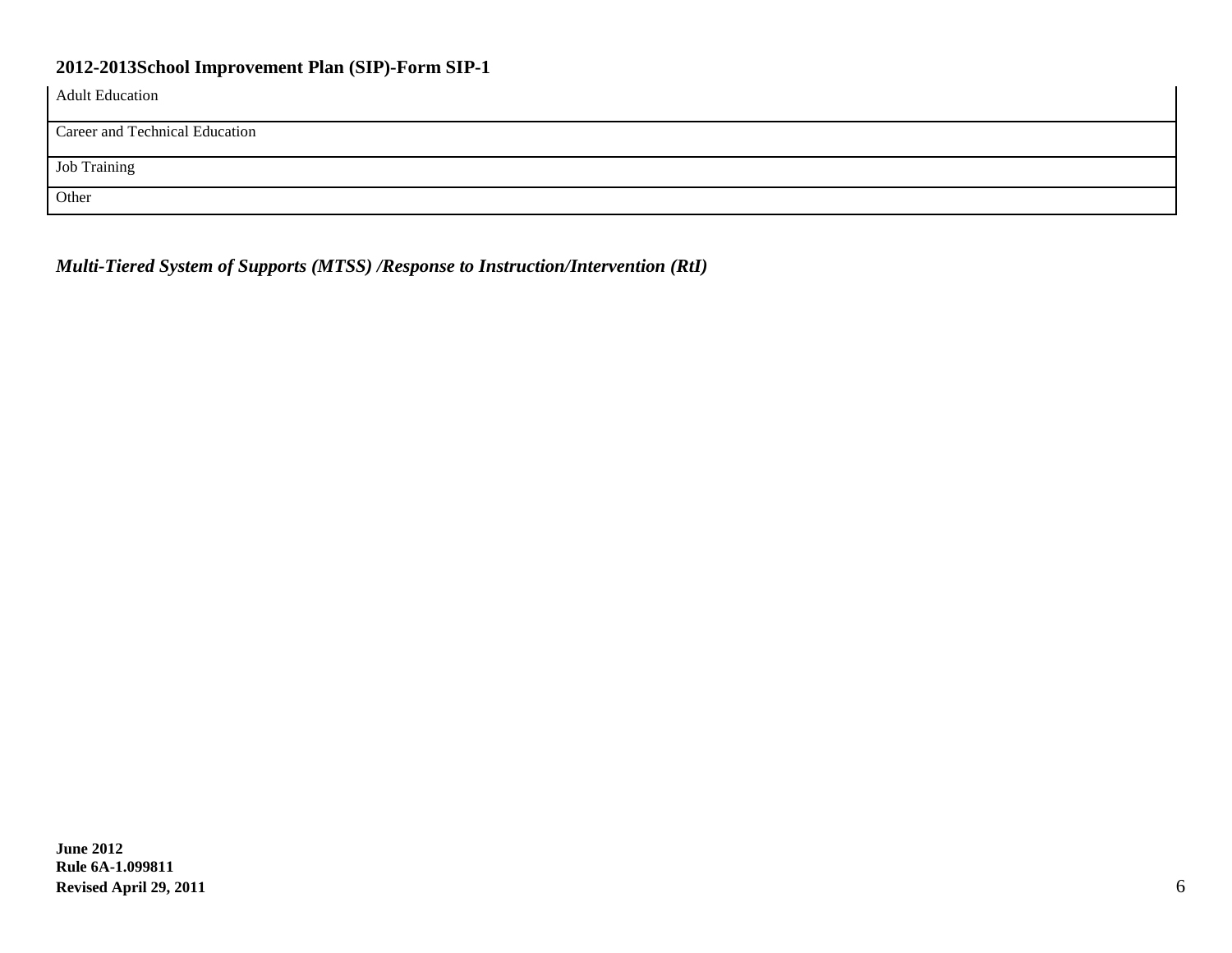School-Based MTSS/RtI Team

Identify the school-based MTSS leadership team. This team consists of Judy Dessoffy, Psychologist, Pam Bostwick, Behavior Specialist, Theresa Nowak, Literacy Coach, Randy Ninteau, Technology, Jody Lehman-Lynn PBS Team Leader, Ms. Douglas and/or Ms. Smith, Administrators, and Andrew MacGregor, Teacher.

Describe how the school-based MTSS leadership team functions (e.g., meeting processes and roles/functions). How does it work with other school teams to organize/coordinate MTSS efforts?

-Facilitator – generates agenda and leads team discussions

-Data Manager(s)/Data Coach(es) – assist team in accessing and interpreting (aggregating/disaggregating) the data

-Technology Specialist – brokers technology necessary to manage and display data

-Recorder/Note Taker – documents meeting content and disseminates to team members in a timely manner as well as storing a hard copy in a binder for all teachers to access

-Time Keeper –helps team begin on time and ensures adherence to the agreed upon agenda

Meeting time: The team will meet monthly

Describe the role of the school-based MTSS leadership team in the development and implementation of the school improvement plan (SIP). Describe how the RtI problem-solving process is used in developing and implementing the SIP?

The RtI team meets monthly to identify critical school-wide issues that require intervention, develops action plans, and schedules follow up reviews. School-wide academic and behavior data is aggregated and organized for team review. The team engages in data analysis to evaluate the effectiveness of current supports and develops interventions to address student needs.

MTSS Implementation

Describe the data source(s) and the data management system(s) used to summarize data at each tier for reading, mathematics, science, writing, and behavior. Academic Data Review: Assessment data utilized to assess student performance and progress: FAIR, Fluency Probes, Scholastic Reading Inventory (SRI), STAR Math, FCAT, Pre

and Post-tests, and District-wide EOC.

Behavior Data Review: School-wide discipline and attendance reports, classroom observations, daily behavior progress reports, anecdotal records, FBA data and goals, and in-class behavior data.

Describe the plan to train staff on MTSS.

Training occurs during staff meetings, PLC, CST, and professional education days

Describe the plan to support MTSS. The MTSS will receive support through the various departments by providing data and documentation needed for decision-making.

*Literacy Leadership Team (LLT)*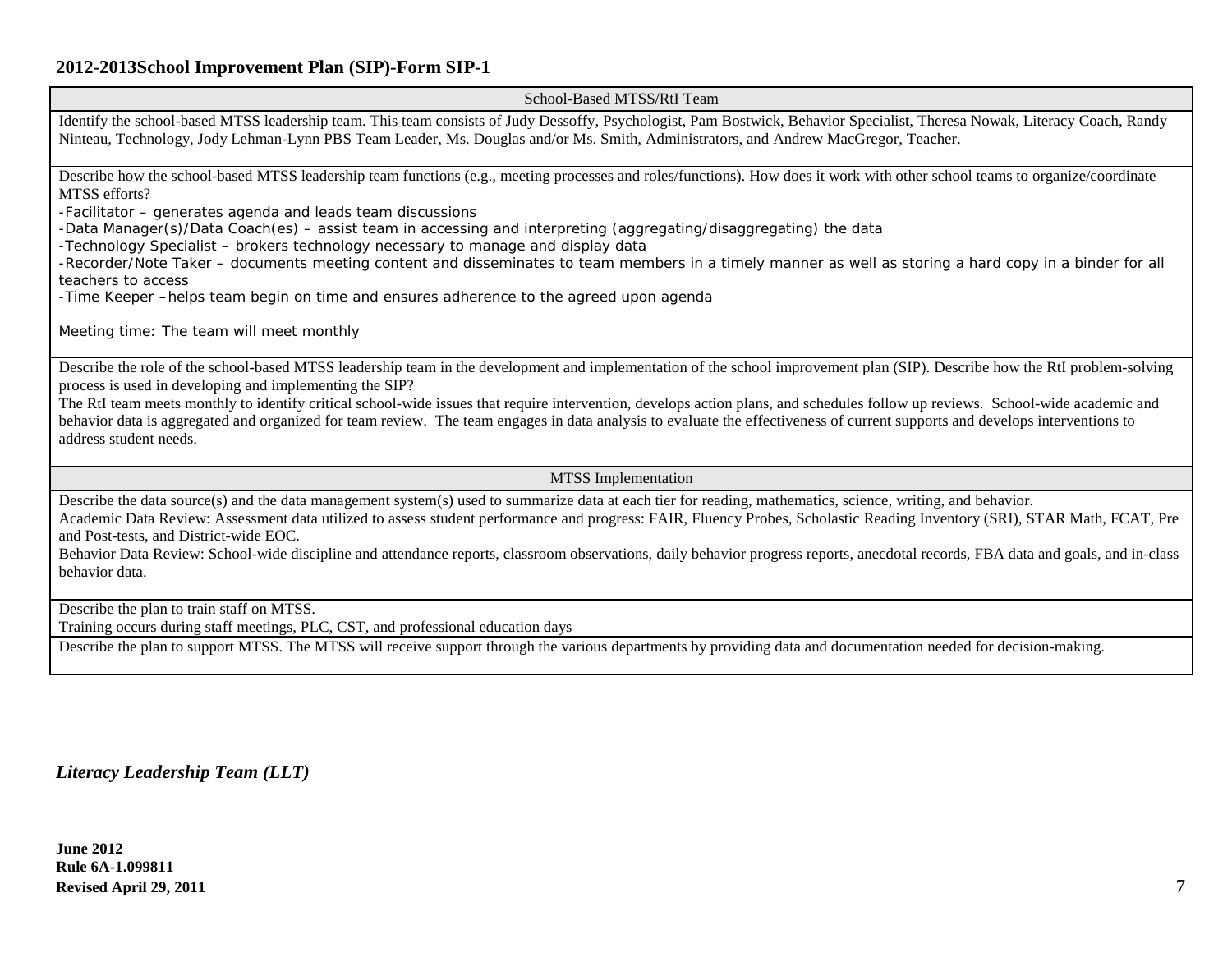School-Based Literacy Leadership Team

Identify the school-based Literacy Leadership Team (LLT). This team consists of the Literacy Coach, Reading Teachers, Media Specialist and Content area teachers: Theresa Nowak, Literacy Coach, Andrew MacGregor, Lisa Hartley, Sue Miller, Matthew DeLaMater, Elizabeth Impavido and Ann Bell. Several teaching positions are not yet filled.

Describe how the school-based LLT functions (e.g., meeting processes and roles/functions).

Literacy Leadership Teams create capacity of reading knowledge within the school by focusing on the following areas of literacy concern:

- Support for text complexity
- Support for instructional skills to improve reading comprehension
	- o Ensuring that text complexity, along with close reading and rereading of texts, is central to lessons
	- Providing scaffolding that does not preempt or replace text reading by students
	- o Developing and asking text dependent questions from a range of question types
	- o Emphasizing students supporting their answers based upon evidence from the text of Providing extensive research and writing opportunities (claims and evidence)
	- Providing extensive research and writing opportunities (claims and evidence)

• Support for implementation of Common Core State Standards for Literacy in Social Studies, Science, and Technical Subjects (a focus on text, task, and instruction).

• Support with testing process and test administration

The district will provide training and tools for Literacy Leadership Teams.

What will be the major initiatives of the LLT this year?

Support for text complexity

- Support for instructional skills to improve reading comprehension<br>Support for implementation of Common Core State Standards for
- Support for implementation of Common Core State Standards for Literacy in Social Studies, Science, and Technical Subjects
- Support for implementation of program fidelity, data chats, and lesson study.

#### *Public School Choice*

• **Supplemental Educational Services (SES) Notification**

*Upload a copy of the SES Notification to Parents in the designated upload link on the "Upload" page.*

#### *\*Elementary Title I Schools Only: Pre-School Transition*

Describe plans for assisting preschool children in transition from early childhood programs to local elementary school programs as applicable.

N/A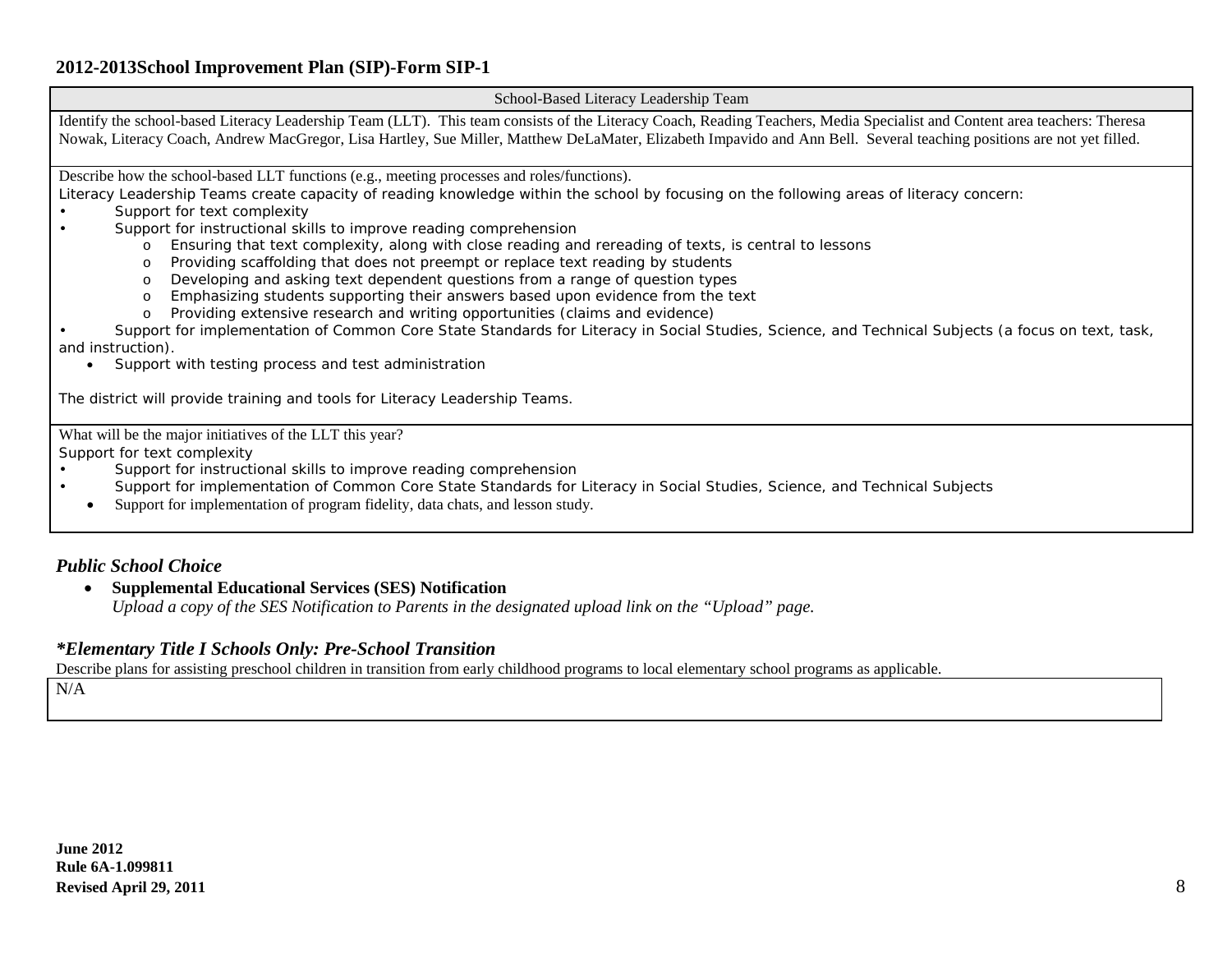### **PART II: EXPECTED IMPROVEMENTS**

### **Reading Goals**

\* When using percentages, include the number of students the percentage represents (e.g., 70% (35)).

|                                                                                                                                                                             | <b>Reading Goals</b>       |                                                                                                                 |                                                        | <b>Problem-Solving Process to Increase Student Achievement</b>                                                   |                            |                                                                                                                                                                                                                                                                                                                                                                                                                                                                                                                                                                                                                                                                                                               |                                       |  |  |
|-----------------------------------------------------------------------------------------------------------------------------------------------------------------------------|----------------------------|-----------------------------------------------------------------------------------------------------------------|--------------------------------------------------------|------------------------------------------------------------------------------------------------------------------|----------------------------|---------------------------------------------------------------------------------------------------------------------------------------------------------------------------------------------------------------------------------------------------------------------------------------------------------------------------------------------------------------------------------------------------------------------------------------------------------------------------------------------------------------------------------------------------------------------------------------------------------------------------------------------------------------------------------------------------------------|---------------------------------------|--|--|
| Based on the analysis of student achievement data,<br>and reference to "Guiding Questions", identify and<br>define areas in need of improvement for the following<br>group: |                            |                                                                                                                 | Anticipated Barrier                                    | Strategy                                                                                                         | for Monitoring             | Person or Position Responsible Process Used to Determine Effectiveness<br>of<br>Strategy                                                                                                                                                                                                                                                                                                                                                                                                                                                                                                                                                                                                                      | <b>Evaluation Tool</b>                |  |  |
| 1a.FCAT 2.0: Students scoring at<br><b>Achievement Level 3 in reading.</b><br>Reading Goal #1a: 2012 Current<br>Improve current level<br>of performance                     | evel of<br>$(10\%)$<br>(3) | 2013Expected<br>Level of<br>Performance:* Performance:*<br>Decrease<br>level $1&&2$<br>from<br>80%<br>To<br>70% | 1a.1.<br>Insufficient<br>standard based<br>instruction | 1a.1.<br>Set and communicate Administrator who<br>a purpose for<br>learning and learning<br>goals in each lesson | 1a.1.<br>evaluates teacher | 1a.1.<br>Determine Lesson:<br>*Is aligned with a course<br>standard or benchmark and to<br>the district/school pacing guide<br>*Begins with a discussion of<br>desired outcomes and learning<br>qoals<br>*Includes a learning<br>goal/essential question<br>*Includes teacher explanation of<br>how the class activities relate to<br>the learning goal and to<br>answering the essential question<br>*Focuses and/or refocuses class<br>discussion by referring back to<br>the learning goal/essential<br>question<br>*Includes a scale or rubric that<br>relates to the learning goal is<br>posted so that all students can<br>see it<br>*Teacher reference to the scale<br>or rubric throughout the lesson | 1a.1.<br>Walkthrough and Lesson Plans |  |  |
|                                                                                                                                                                             |                            |                                                                                                                 | 1a.2.<br>Insufficient<br>standard based<br>instruction | 1a.2.<br>Implement High Yield Administrator who<br>Instructional<br><b>Strategies</b>                            | 1a.2.<br>evaluates teacher | 1a.2.<br>Determine:<br>*Lesson focuses on essential<br>learning objectives and goals by<br>specifically stating the purpose<br>for learning, lesson agenda and<br>expected outcomes<br>*Student readiness for learning<br>occurs by connecting<br>instructional objectives and<br>goals to students' background<br>knowledge, interests, and<br>personal goals, etc.                                                                                                                                                                                                                                                                                                                                          | 1a.2.<br>Walkthrough and Lesson Plan  |  |  |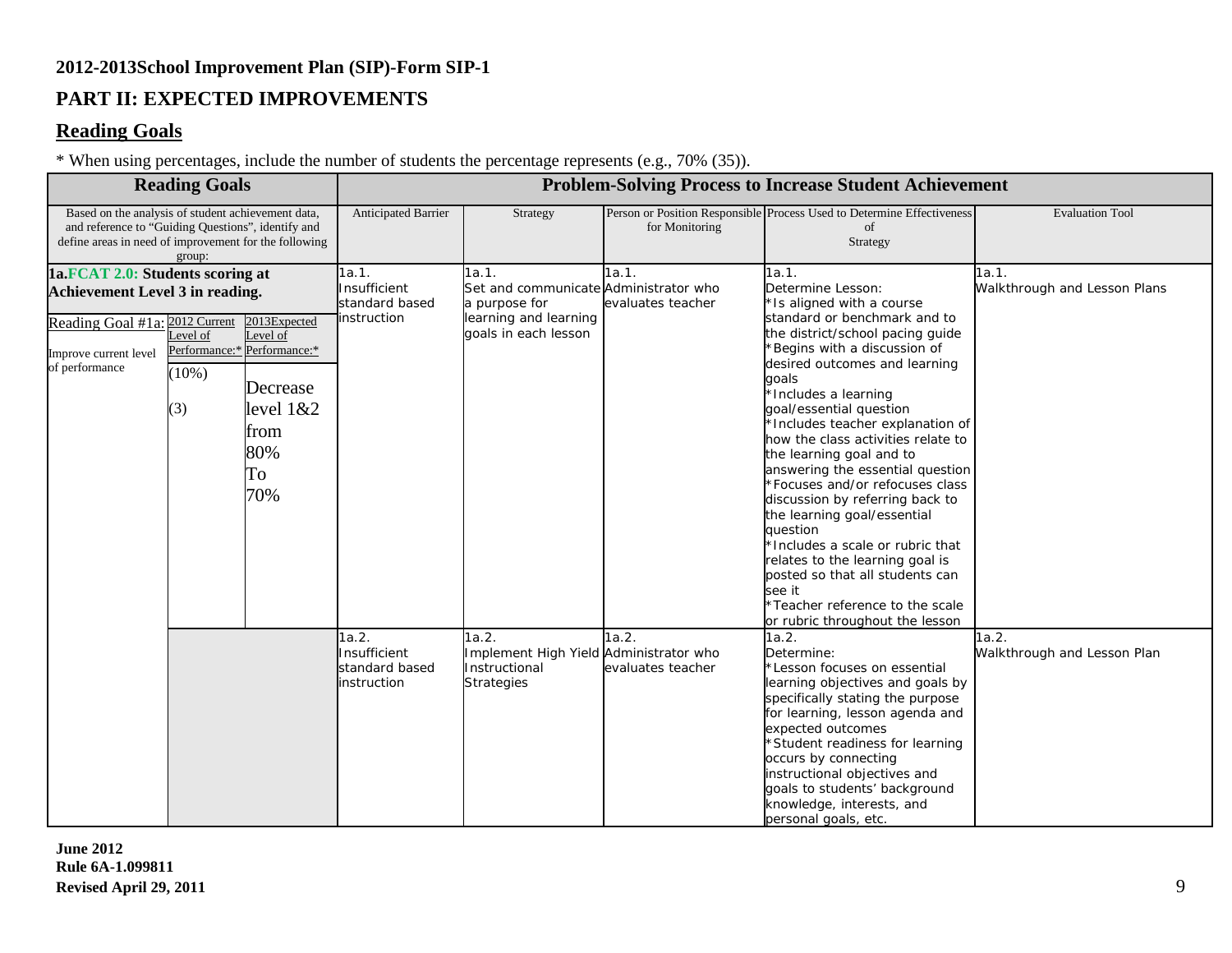|                                                                                                                                                               |                                                   |                                                                        |                                                        |                                                                                       |                                                            | <b>Explicit Instruction; Modeled</b><br>Instruction; Guided Practice with<br>Teacher Support and Feedback;<br>Guided Practice with Peer<br>Support and Feedback; and<br>Independent Practice occur                                                                                                                                                                                                                                                                                                                                                                                                                     |                                                   |
|---------------------------------------------------------------------------------------------------------------------------------------------------------------|---------------------------------------------------|------------------------------------------------------------------------|--------------------------------------------------------|---------------------------------------------------------------------------------------|------------------------------------------------------------|------------------------------------------------------------------------------------------------------------------------------------------------------------------------------------------------------------------------------------------------------------------------------------------------------------------------------------------------------------------------------------------------------------------------------------------------------------------------------------------------------------------------------------------------------------------------------------------------------------------------|---------------------------------------------------|
|                                                                                                                                                               |                                                   |                                                                        | 1a.3.<br>Insufficient<br>standard based<br>instruction | 1a.3.<br>Increase instructional Administrator who<br>rigor                            | 1a.3.<br>evaluates teacher                                 | 1a.3.<br>Evidence of:<br>Teachers provide instruction<br>which is aligned with the<br>cognitive complexity levels of<br>standards and benchmarks<br>The cognitive complexity of<br>models, examples, questions,<br>tasks, and assessments are<br>appropriate given the cognitive<br>complexity level of grade-level<br>standards and benchmarks<br>Students are provided with<br>appropriate scaffolding and<br>supports to access higher order<br>questions and tasks                                                                                                                                                 | 1a.3.<br>Walkthrough<br>Teacher Appraisal Results |
| 1b. Florida Alternate Assessment: Students 1b.2.<br>scoring at Levels 4, 5, and 6 in reading.<br>Reading Goal #1b:<br>Improve current level of<br>performance | 2012 Current<br>Level of<br>Performance:*<br>100% | 2013Expected<br>Level of<br>Performance:*<br>Decrease<br>level $1,2,3$ | Insufficient<br>standard based<br>instruction          | 1b.2.<br>Implement High Yield Administrator who<br>Instructional<br><b>Strategies</b> | 1b.2.<br>evaluates teacher                                 | 1b.2.<br>Determine:<br>Lesson focuses on essential<br>learning objectives and goals by<br>specifically stating the purpose<br>for learning, lesson agenda and<br>expected outcomes aligned to<br>access points when appropriate<br>'Student readiness for learning<br>occurs by connecting<br>instructional objectives and<br>goals to students' background<br>knowledge, interests, and<br>personal goals, etc.<br><b>Explicit Instruction; Modeled</b><br>Instruction; Guided Practice with<br>Teacher Support and Feedback;<br>Guided Practice with Peer<br>Support and Feedback; and<br>Independent Practice occur | 1b.2.<br>Walkthrough and lesson plans             |
|                                                                                                                                                               |                                                   |                                                                        | 1 <sub>b.2</sub><br>Lack of student<br>engagement      | 1 <sub>b.2</sub><br>Differentiate Instruction                                         | 1 <sub>b.2</sub><br>Administrator who evaluates<br>teacher | 3a.1.<br>Content materials are<br>differentiated by student<br>interests, cultural background,                                                                                                                                                                                                                                                                                                                                                                                                                                                                                                                         | 1 <sub>b.2</sub><br>Walkthrough, lesson plans     |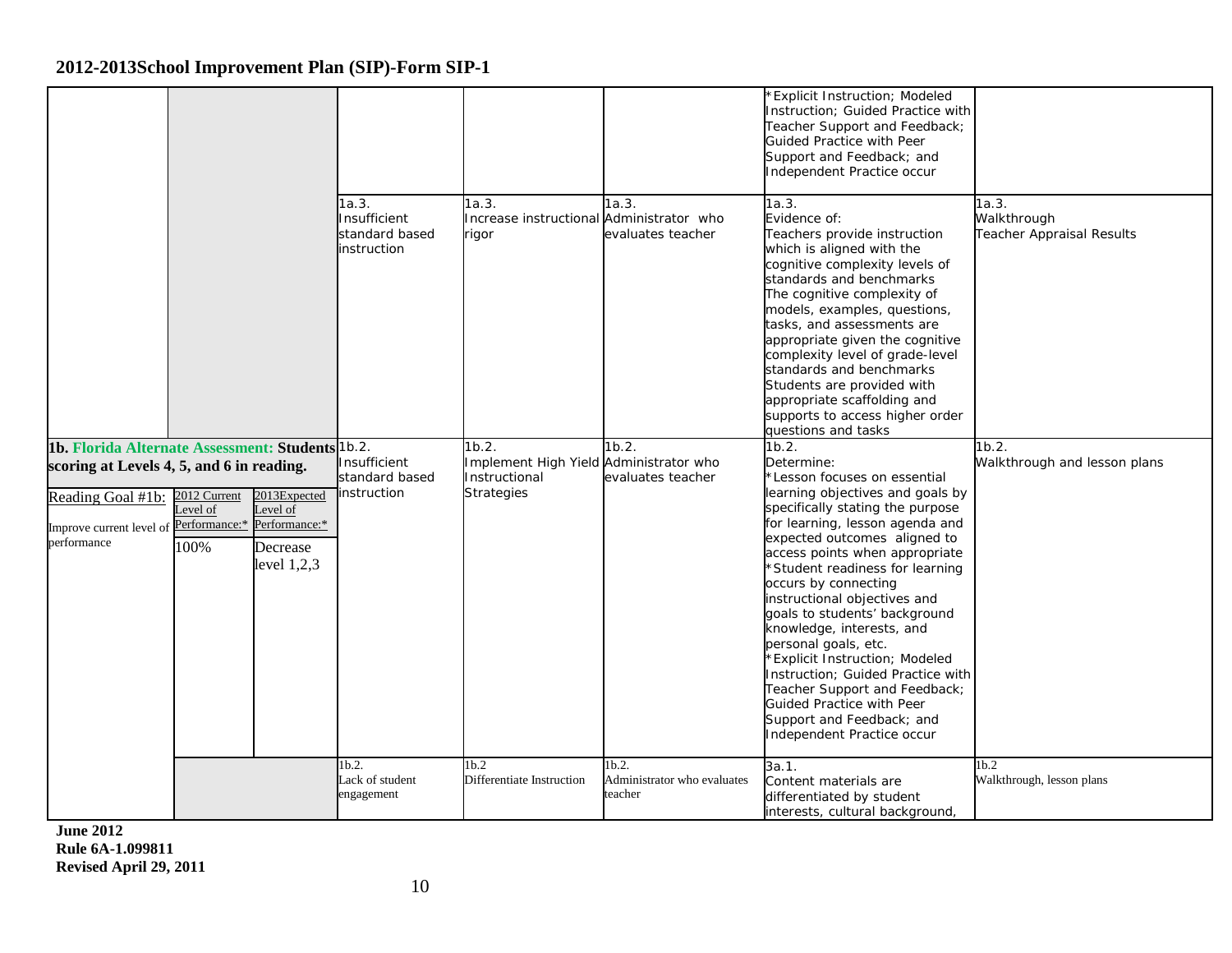|                                                                                                                                                                                       |                                    |                                                                |                                              |                                                                                          |                                                 | prior knowledge of content, and<br>skill level<br>*Content materials are<br>appropriately scaffolded to meet<br>the needs of diverse learners<br>(learning readiness and specific<br>learning needs)<br>*Models, examples and<br>questions are appropriately<br>scaffolded to meet the needs of<br>diverse learners *Teachers<br>provide small group instruction<br>to target specific learning needs.<br>*These small groups are flexible<br>and change with the content,<br>project and assessments<br>*Students are provided<br>opportunities to demonstrate or<br>express knowledge and<br>understanding in different ways,<br>which includes varying degrees<br>of difficulty. |                                                   |
|---------------------------------------------------------------------------------------------------------------------------------------------------------------------------------------|------------------------------------|----------------------------------------------------------------|----------------------------------------------|------------------------------------------------------------------------------------------|-------------------------------------------------|-------------------------------------------------------------------------------------------------------------------------------------------------------------------------------------------------------------------------------------------------------------------------------------------------------------------------------------------------------------------------------------------------------------------------------------------------------------------------------------------------------------------------------------------------------------------------------------------------------------------------------------------------------------------------------------|---------------------------------------------------|
|                                                                                                                                                                                       |                                    |                                                                | 1b.3.                                        | 1b.3.                                                                                    | 1b.3.                                           |                                                                                                                                                                                                                                                                                                                                                                                                                                                                                                                                                                                                                                                                                     | 1b.3.                                             |
| Based on the analysis of student achievement data,<br>and reference to "Guiding Questions", identify and<br>define areas in need of improvement for the following                     | group:                             |                                                                | <b>Anticipated Barrier</b>                   | Strategy                                                                                 | for Monitoring                                  | Person or Position Responsible Process Used to Determine Effectiveness<br>of<br>Strategy                                                                                                                                                                                                                                                                                                                                                                                                                                                                                                                                                                                            |                                                   |
| 2a.FCAT 2.0: Students scoring at or above 2a.1.<br>Achievement Levels 4 and 5 in reading.<br>Reading Goal #2a:<br>Improve current level of Performance:* Performance:*<br>performance | 2012 Current<br>Level of<br>7% (2) | 2013Expected<br>Level of<br>Increase<br>level 4 and 5<br>by 5% | Lack of<br>differentiation of<br>instruction | 2a.1.<br>Provide formative<br>assessments to<br>inform differentiation<br>in instruction | 2a.1.<br>Administrator who<br>evaluates teacher | 2a.1.<br>Determine:<br>*Teachers regularly assess<br>students' readiness for learning<br>and achievement of knowledge<br>and skills during instruction<br>Teachers facilitate effective<br>classroom discussions and tasks<br>that elicit evidence of learning<br><sup>*</sup> Teachers collect both formal<br>and informal data regarding<br>students' learning and provide<br>feedback regularly to students<br>regarding their personal<br>progress throughout the lesson<br>cycle<br>*Teachers utilize data to modify<br>and adjust teaching practices<br>and to reflect on the needs and                                                                                       | 3a.2.<br>Walkthrough and Progress Monitoring Data |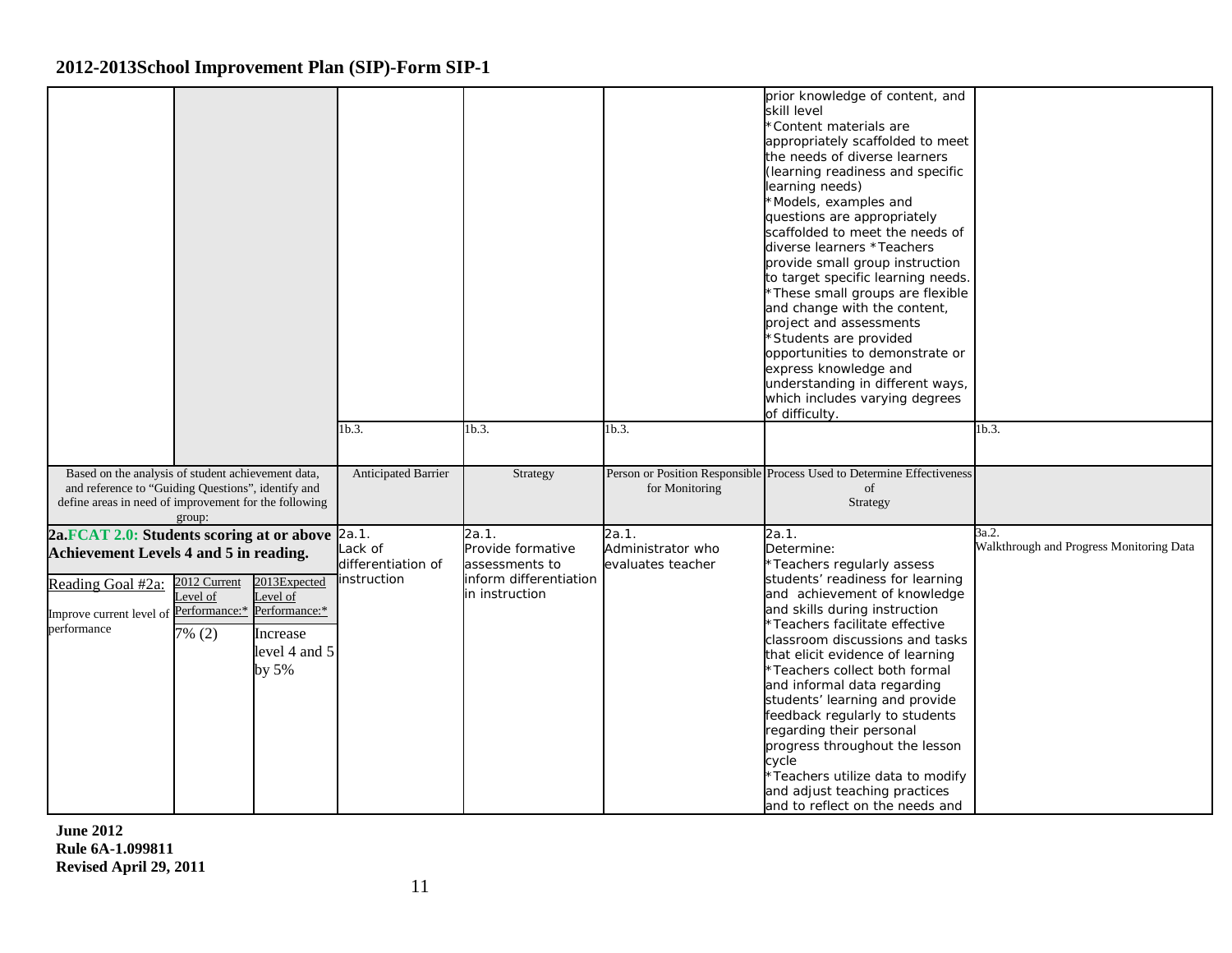|                                                                                                                                                                                         |                               |                                                          |                                                       |                                                                                          |                                                 | progress of students                                                                                                                                                                                                                                                                                                                                                                                                                                                                                                                                        |                                                     |
|-----------------------------------------------------------------------------------------------------------------------------------------------------------------------------------------|-------------------------------|----------------------------------------------------------|-------------------------------------------------------|------------------------------------------------------------------------------------------|-------------------------------------------------|-------------------------------------------------------------------------------------------------------------------------------------------------------------------------------------------------------------------------------------------------------------------------------------------------------------------------------------------------------------------------------------------------------------------------------------------------------------------------------------------------------------------------------------------------------------|-----------------------------------------------------|
|                                                                                                                                                                                         |                               |                                                          | 2a.2.<br>Lack of<br>differentiation of<br>instruction | 2a.2.<br>Implement High<br><b>Yield Instructional</b><br><b>Strategies</b>               | 2a.2.<br>Administrator who<br>evaluates teacher | 2a.2.<br>Determine:<br>*Lesson Focus<br>On essential learning objectives<br>and goals specifically stating the<br>purpose for learning, lesson<br>agenda and expected outcomes.<br>*Student readiness for learning<br>occurs by connecting<br>instructional objectives and goals<br>to students' background<br>knowledge, interests, and<br>personal goals<br>*Explicit Instruction; Modeled<br>Instruction; Guided Practice with<br>Teacher support and feedback;<br>Guided Practice with Peer<br>Support and feedback; and<br>Independent Practice occur. | 2a.2.<br>Walkthrough and Lesson Plans               |
|                                                                                                                                                                                         |                               |                                                          | 2a.3                                                  | 2a.3                                                                                     | 2a.3                                            | 2a.3                                                                                                                                                                                                                                                                                                                                                                                                                                                                                                                                                        | 2a.3                                                |
| 2b. Florida Alternate Assessment: Students 2b.1.<br>scoring at or above Level 7 in reading.<br>Reading Goal #2b:<br>Improve current level of Performance:* Performance:*<br>performance | 2012 Current<br>evel of<br>0% | 2013Expected<br>Level of<br>Increase<br>level 7 by<br>5% | Lack of<br>differentiation of<br>instruction          | 2b.1.<br>Provide formative<br>assessments to<br>inform differentiation<br>in instruction | 2b.1.<br>Administrator who<br>evaluates teacher | $2b.1$ .<br>Determine:<br>*Teachers regularly assess<br>students' readiness for learning<br>and achievement of knowledge<br>and skills during instruction<br>*Teachers facilitate effective<br>classroom activities and tasks<br>that elicit evidence of learning<br>*Teachers collect both formal<br>and informal data regarding<br>students' learning and provide<br>feedback regularly to students<br>regarding their personal<br>progress throughout the lesson<br>cycle<br>*Teachers utilize data to modify<br>and adjust teaching practices           | 2b1.<br>Walkthrough and Progress Monitoring<br>Data |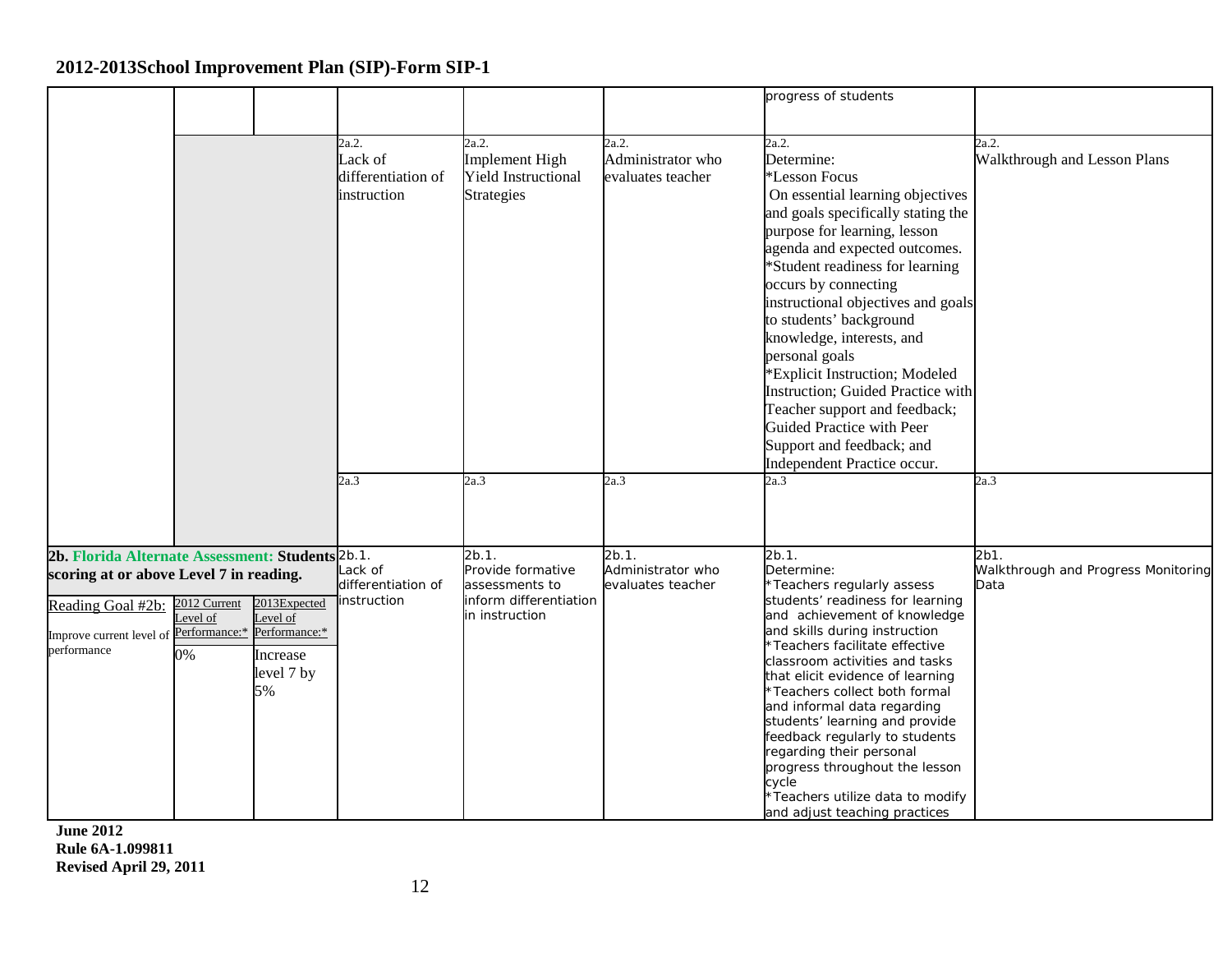|                                                                                                                                                                   |                                                                          |                                                   | 2b.2.<br>2b.3                                                                                                                                     | 2b2.<br>2b.3                                                                             | 2b.2.<br>2b.3                                       | and to reflect on the needs and<br>progress of students aligned to<br>FAA access points<br>2b.2.<br>2b.3                                                                                                                                                                                                                                                                                                                                                                                                                                                                                                                                                                                                                                                                  | 2b.2.<br>2b.3                                                                     |
|-------------------------------------------------------------------------------------------------------------------------------------------------------------------|--------------------------------------------------------------------------|---------------------------------------------------|---------------------------------------------------------------------------------------------------------------------------------------------------|------------------------------------------------------------------------------------------|-----------------------------------------------------|---------------------------------------------------------------------------------------------------------------------------------------------------------------------------------------------------------------------------------------------------------------------------------------------------------------------------------------------------------------------------------------------------------------------------------------------------------------------------------------------------------------------------------------------------------------------------------------------------------------------------------------------------------------------------------------------------------------------------------------------------------------------------|-----------------------------------------------------------------------------------|
| Based on the analysis of student achievement data,<br>and reference to "Guiding Questions", identify and<br>define areas in need of improvement for the following | group:                                                                   |                                                   | <b>Anticipated Barrier</b>                                                                                                                        | Strategy                                                                                 | Person or Position<br>Responsible for<br>Monitoring | Process Used to Determine Effectiveness of<br>Strategy                                                                                                                                                                                                                                                                                                                                                                                                                                                                                                                                                                                                                                                                                                                    | <b>Evaluation Tool</b>                                                            |
| 3a. FCAT 2.0: Percentage of students<br>making Learning Gains in reading.<br>Reading Goal #3a:<br>Improve current level of<br>performance                         | 2012 Current<br>evel of<br>Performance:*<br>NA pending<br>release of AYI | 2013Expected<br>Level of<br>Performance:*<br>100% | 3a.1.<br>Lack of student<br>engagement                                                                                                            | 3a.1.<br>Differentiate<br>Instruction                                                    | 3a.1.<br>Administrator who<br>evaluates teacher     | 3a.1.<br>Content materials are differentiated<br>by student interests, cultural<br>background, prior knowledge of<br>content, and skill level<br>*Content materials are appropriately<br>scaffolded to meet the needs of<br>diverse learners (learning readiness<br>and specific learning needs)<br>*Models, examples and questions are<br>appropriately scaffolded to meet the<br>needs of diverse learners *Teachers<br>provide small group instruction to<br>target specific learning needs.<br>*These small groups are flexible and<br>change with the content, project and<br>assessments<br>*Students are provided opportunities<br>to demonstrate or express<br>knowledge and understanding in<br>different ways, which includes<br>varying degrees of difficulty. | 3a.1.<br>Walkthrough and Teacher appraisal<br>results<br>Progress Monitoring Data |
|                                                                                                                                                                   |                                                                          |                                                   | 3a.2.<br>Insufficient<br>intervention supports<br>exist to address the<br>varying needs of<br>students across<br>academic and<br>engagement needs | 3a.2.<br>Create interventions that<br>support core instructional<br>goals and objectives | 3a.2.<br>Administrator who<br>evaluates teacher     | 3a.2.<br>*Intervention curriculum is aligned with core<br>instructional goals and objectives.<br>*Core content materials and subject matter are<br>integrated within intervention courses.<br>*Intervention are integrated and aligned across<br>all providers.<br>*Effectiveness of interventions courses are<br>evaluated by reviewing student success in core<br>courses.                                                                                                                                                                                                                                                                                                                                                                                              | 3a.2.<br>Walkthrough and lesson planning                                          |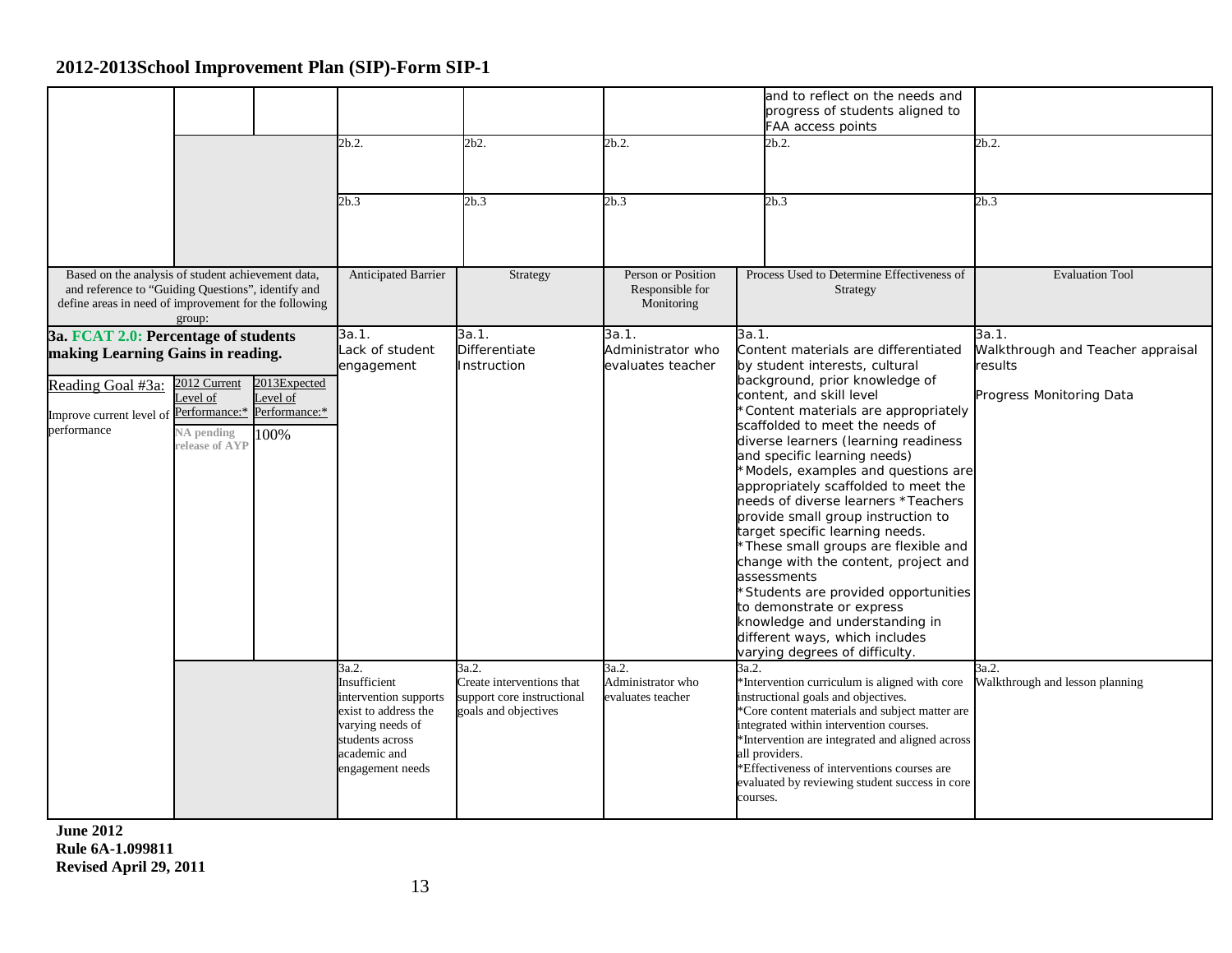|                                                                                                                                                                                                                                                                                                            |                                                         |                                                  | 3a.3.                                                 | 3a.3.                                           | 3a.3.                                                                                                                                                                                                                                                                                                                                                                                                                                                                                                                                                                                                                                                                                                                                                                     | 3a3.                                                                                                                                                                                                                                                                                                                                                                            | 3a.3.                               |
|------------------------------------------------------------------------------------------------------------------------------------------------------------------------------------------------------------------------------------------------------------------------------------------------------------|---------------------------------------------------------|--------------------------------------------------|-------------------------------------------------------|-------------------------------------------------|---------------------------------------------------------------------------------------------------------------------------------------------------------------------------------------------------------------------------------------------------------------------------------------------------------------------------------------------------------------------------------------------------------------------------------------------------------------------------------------------------------------------------------------------------------------------------------------------------------------------------------------------------------------------------------------------------------------------------------------------------------------------------|---------------------------------------------------------------------------------------------------------------------------------------------------------------------------------------------------------------------------------------------------------------------------------------------------------------------------------------------------------------------------------|-------------------------------------|
|                                                                                                                                                                                                                                                                                                            |                                                         |                                                  |                                                       |                                                 |                                                                                                                                                                                                                                                                                                                                                                                                                                                                                                                                                                                                                                                                                                                                                                           |                                                                                                                                                                                                                                                                                                                                                                                 |                                     |
| <b>3b. Florida Alternate Assessment:</b><br>Percentage of students making Learning<br>Gains in reading.<br>2013Expected<br>2012 Current<br>Reading Goal #3b:<br>Level of<br>Level of<br>Improve current level of Performance:* Performance:*<br>performance<br>NA pending 100%<br>release of<br><b>AYP</b> |                                                         | 3b.1.<br>Lack of student<br>engagement           | 3b.1.<br>Differentiate<br>Instruction                 | 3b.1.<br>Administrator who<br>evaluates teacher | 3b.1.<br>Content materials are differentiated<br>by student interests, cultural<br>background, prior knowledge of<br>content, and skill level<br>*Content materials are appropriately<br>scaffolded to meet the needs of<br>diverse learners (learning readiness<br>and specific learning needs)<br>*Models, examples and questions are<br>appropriately scaffolded to meet the<br>needs of diverse learners *Teachers<br>provide small group instruction to<br>target specific learning needs.<br>*These small groups are flexible and<br>change with the content, project and<br>assessments<br>*Students are provided opportunities<br>to demonstrate or express<br>knowledge and understanding in<br>different ways, which includes<br>varying degrees of difficulty. | 3b.1.<br>School Summary of observation<br>section of teacher appraisal results<br>Progress Monitoring Data                                                                                                                                                                                                                                                                      |                                     |
|                                                                                                                                                                                                                                                                                                            |                                                         |                                                  | 3b.2.                                                 | 3b.2.                                           | 3b.2.                                                                                                                                                                                                                                                                                                                                                                                                                                                                                                                                                                                                                                                                                                                                                                     | 3b.2.                                                                                                                                                                                                                                                                                                                                                                           | 3b.2.                               |
|                                                                                                                                                                                                                                                                                                            |                                                         |                                                  | 3b.3.                                                 | 3b.3.                                           | 3b.3.                                                                                                                                                                                                                                                                                                                                                                                                                                                                                                                                                                                                                                                                                                                                                                     | 3b.3.                                                                                                                                                                                                                                                                                                                                                                           | 3b.3.                               |
| Based on the analysis of student achievement data,<br>and reference to "Guiding Questions", identify and<br>define areas in need of improvement for the following                                                                                                                                          | group:                                                  |                                                  | Anticipated Barrier                                   | Strategy                                        | Person or Position<br>Responsible for<br>Monitoring                                                                                                                                                                                                                                                                                                                                                                                                                                                                                                                                                                                                                                                                                                                       | Process Used to Determine Effectiveness of<br>Strategy                                                                                                                                                                                                                                                                                                                          | <b>Evaluation Tool</b>              |
| 4a.FCAT 2.0: Percentage of students in<br>Lowest 25% making learning gains in<br>reading.<br>Reading Goal #4a:<br>Improve current level of<br>performance                                                                                                                                                  | 2012 Current<br>evel of<br>Performance:*<br>34%<br>(10) | 2013Expected<br>evel of<br>Performance:*<br>100% | 4a.1.<br>Lack of<br>differentiation of<br>instruction | 4a.1.<br>Differentiate<br>Instruction           | 4a.1.<br>Administrator who<br>evaluates teacher                                                                                                                                                                                                                                                                                                                                                                                                                                                                                                                                                                                                                                                                                                                           | 4a.1.<br>Content materials are differentiated<br>by student interests, cultural<br>background, prior knowledge of<br>content, and skill level<br>*Content materials are appropriately<br>scaffolded to meet the needs of<br>diverse learners (learning readiness<br>and specific learning needs)<br>*Models, examples and questions are<br>appropriately scaffolded to meet the | 4a.1.<br>Lesson Plans & Walkthrough |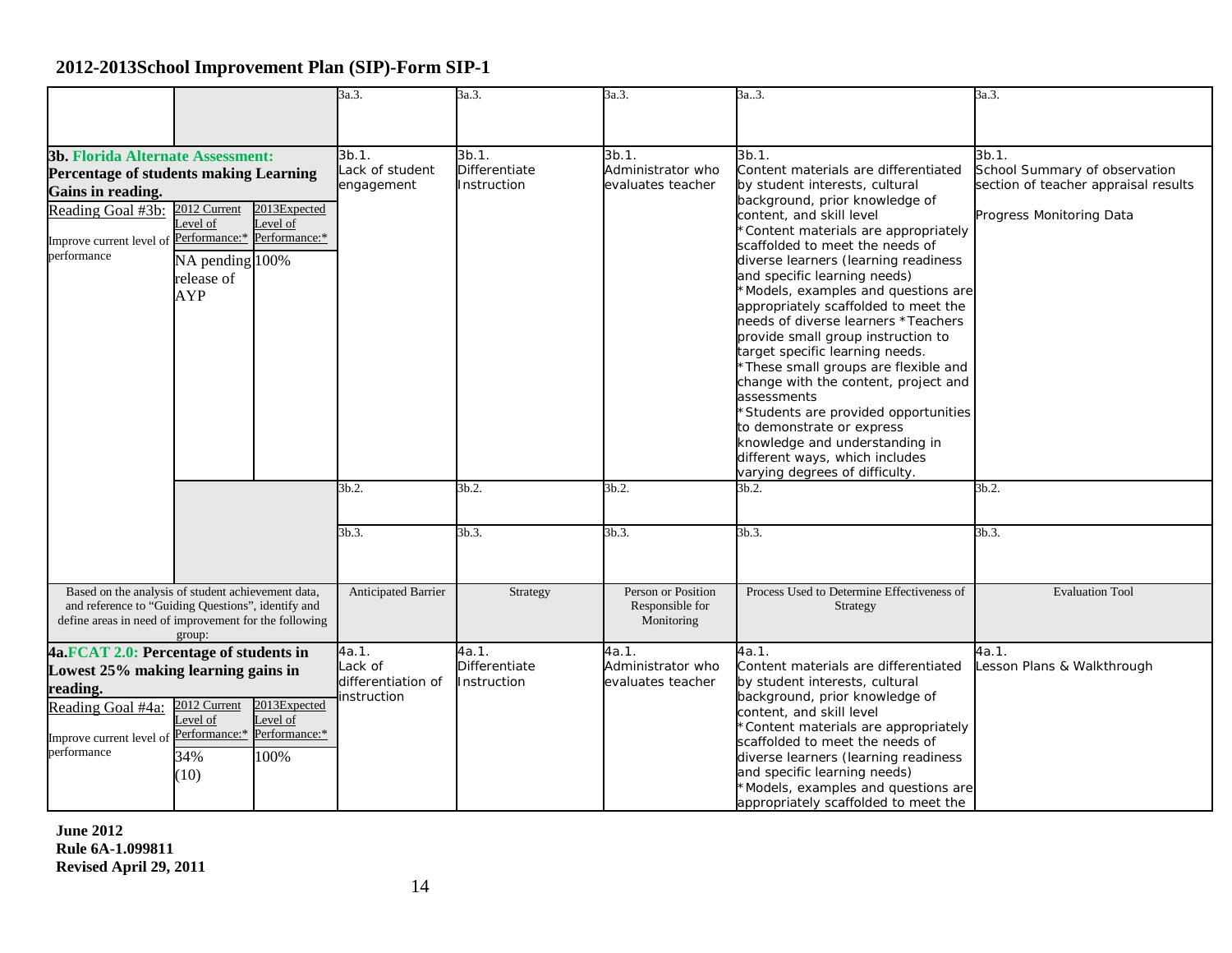|                                                                                                                                                                                                     |                                 |                                                   |                                                                                                                                                      |                                                                                            |                                         | needs of diverse learners *Teachers<br>provide small group instruction to<br>target specific learning needs.<br>*These small groups are flexible and<br>change with the content, project and<br>assessments<br>*Students are provided opportunities<br>to demonstrate or express<br>knowledge and understanding in<br>different ways, which includes<br>varying degrees of difficulty.                                                                                                                                                                                                                                     |                                                                                                                    |
|-----------------------------------------------------------------------------------------------------------------------------------------------------------------------------------------------------|---------------------------------|---------------------------------------------------|------------------------------------------------------------------------------------------------------------------------------------------------------|--------------------------------------------------------------------------------------------|-----------------------------------------|----------------------------------------------------------------------------------------------------------------------------------------------------------------------------------------------------------------------------------------------------------------------------------------------------------------------------------------------------------------------------------------------------------------------------------------------------------------------------------------------------------------------------------------------------------------------------------------------------------------------------|--------------------------------------------------------------------------------------------------------------------|
|                                                                                                                                                                                                     |                                 |                                                   | 4a.2.<br>Insufficient<br>intervention<br>supports exist to<br>address the<br>varying needs of<br>students across<br>academic and<br>engagement areas | 4a.2.<br>Create intervention<br>that support core<br>instructional goals and<br>objectives | 4a.2.<br><b>SBLT</b>                    | 4a.2.<br>*SBLT utilizes data to plan for a<br>sufficient number and variety of<br>intervention courses<br>*Intervention and core teachers<br>communicate and plan together<br>regularly<br>*Intervention curriculum is aligned<br>with core instructional<br>goals/objectives<br>*Core content materials and subject<br>matter are integrated within<br>intervention courses<br>*Intervention strategies are<br>reinforced in core classes<br>*Interventions are integrated and<br>aligned across all providers<br>*Effectiveness of intervention<br>courses are evaluated by reviewing<br>student success in core courses | 4a.2.<br>Evidence of core teachers<br>communicating and planning;<br>Lesson Plans & Walkthroughs<br>Coaching Cycle |
|                                                                                                                                                                                                     |                                 |                                                   | 4a.3                                                                                                                                                 | 4a.3.                                                                                      | 4a.3.                                   | 4a.3.                                                                                                                                                                                                                                                                                                                                                                                                                                                                                                                                                                                                                      | 4a.3.                                                                                                              |
| <b>4b. Florida Alternate Assessment:</b><br>Percentage of students in Lowest 25%<br>making learning gains in reading.<br>Reading Goal #4b:<br>Improve current level of Performance:*<br>performance | 2012 Current<br>Level of<br>33% | 2013Expected<br>Level of<br>Performance:*<br>100% | 4b.1.<br>Lack of<br>differentiation of<br>nstruction                                                                                                 | 4b.1.<br>Differentiate<br>Instruction                                                      | $4b.1$ .<br>AP who evaluates<br>teacher | $4b.1$ .<br>Content materials are differentiated<br>by student interests, cultural<br>background, prior knowledge of<br>content, and skill level<br>*Content materials are appropriately<br>scaffolded to meet the needs of<br>diverse learners (learning readiness<br>and specific learning needs)<br>*Models, examples and questions are<br>appropriately scaffolded to meet the                                                                                                                                                                                                                                         | 4b.1.<br>Lesson Plans & Walkthrough                                                                                |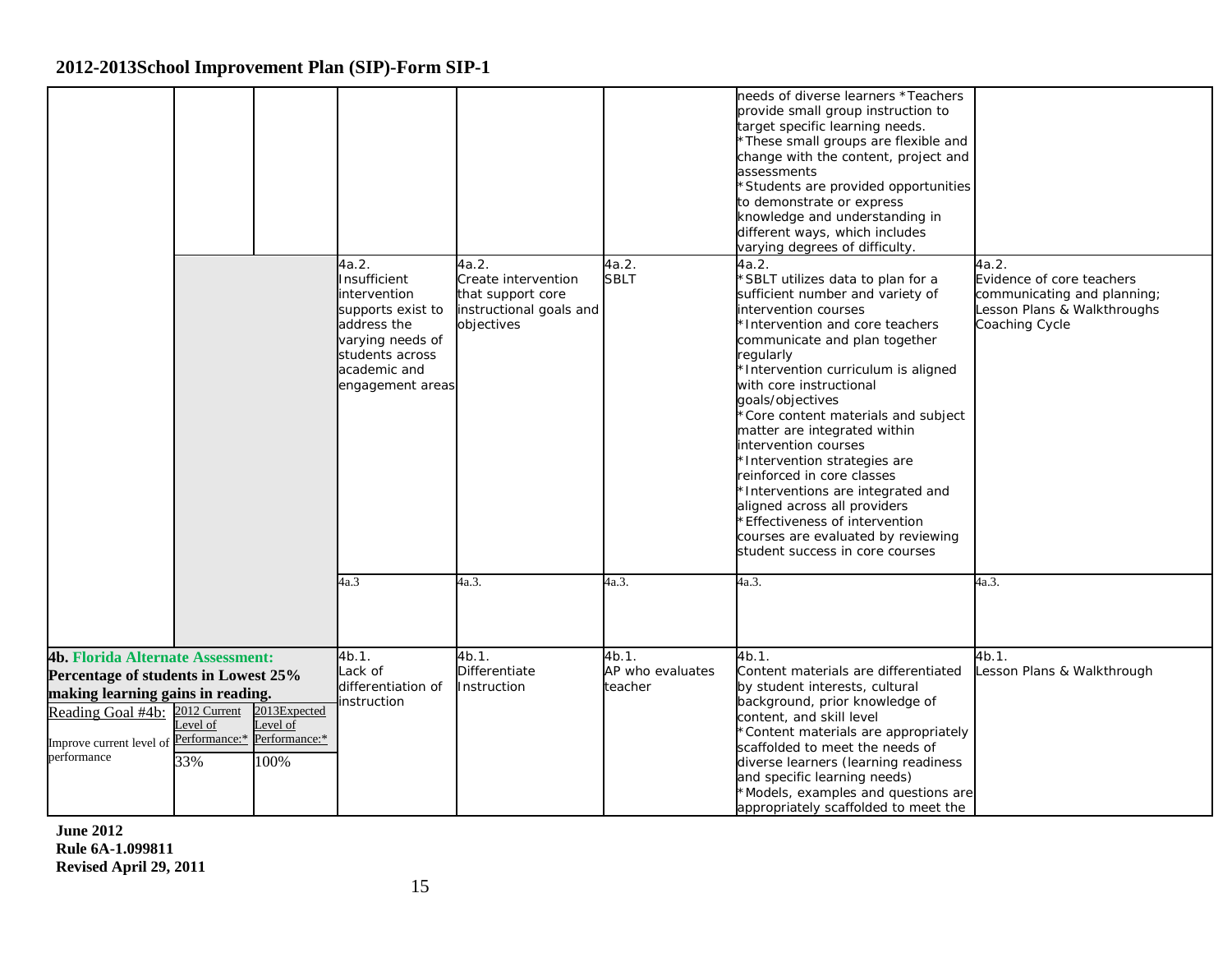|                                                                                                                                                                                                            | 4b.2.<br>Insufficient<br>intervention<br>supports exist to<br>address the<br>varying needs of<br>students across<br>academic and<br>engagement areas | 4b.2.<br>Create intervention<br>that support core<br>instructional goals and<br>objectives | 4b.2.<br><b>SBLT</b> | needs of diverse learners *Teachers<br>provide small group instruction to<br>target specific learning needs.<br>*These small groups are flexible and<br>change with the content, project and<br>assessments<br>*Students are provided opportunities<br>to demonstrate or express<br>knowledge and understanding in<br>different ways, which includes<br>varying degrees of difficulty.<br>4b.2.<br>*Intervention curriculum is aligned<br>with core instructional<br>goals/objectives<br>*Core content materials and subject<br>matter are integrated within<br>intervention courses<br>*Intervention strategies are<br>reinforced in core classes<br>*Interventions are integrated and<br>aligned across all providers<br>*Effectiveness of intervention<br>courses are evaluated by reviewing<br>student success in core courses | 4b.2.<br>Evidence of core teachers<br>and the Coaching Cycle; | communicating and planning in PLC's<br>Lesson Plans & Walkthroughs |
|------------------------------------------------------------------------------------------------------------------------------------------------------------------------------------------------------------|------------------------------------------------------------------------------------------------------------------------------------------------------|--------------------------------------------------------------------------------------------|----------------------|------------------------------------------------------------------------------------------------------------------------------------------------------------------------------------------------------------------------------------------------------------------------------------------------------------------------------------------------------------------------------------------------------------------------------------------------------------------------------------------------------------------------------------------------------------------------------------------------------------------------------------------------------------------------------------------------------------------------------------------------------------------------------------------------------------------------------------|---------------------------------------------------------------|--------------------------------------------------------------------|
|                                                                                                                                                                                                            | 4b.3                                                                                                                                                 | 4b.3.                                                                                      | 4b.3                 | 4b.3                                                                                                                                                                                                                                                                                                                                                                                                                                                                                                                                                                                                                                                                                                                                                                                                                               | 4b.3                                                          |                                                                    |
| Based on Ambitious but Achievable Annual<br>Measurable Objectives (AMOs), Reading and Math<br>Performance Target                                                                                           | 2011-2012                                                                                                                                            | 2012-2013                                                                                  | 2013-2014            | 2014-2015                                                                                                                                                                                                                                                                                                                                                                                                                                                                                                                                                                                                                                                                                                                                                                                                                          | 2015-2016                                                     | 2016-2017                                                          |
| 5A. Ambitious but Baseline data 2010-2011<br><b>Achievable</b><br>Annual<br><b>Measurable</b><br><b>Objectives</b><br>(AMOs). In six<br>year school will<br>reduce their<br>achievement gap<br>by $50\%$ . |                                                                                                                                                      |                                                                                            | 19                   | 81                                                                                                                                                                                                                                                                                                                                                                                                                                                                                                                                                                                                                                                                                                                                                                                                                                 | 33                                                            | 46                                                                 |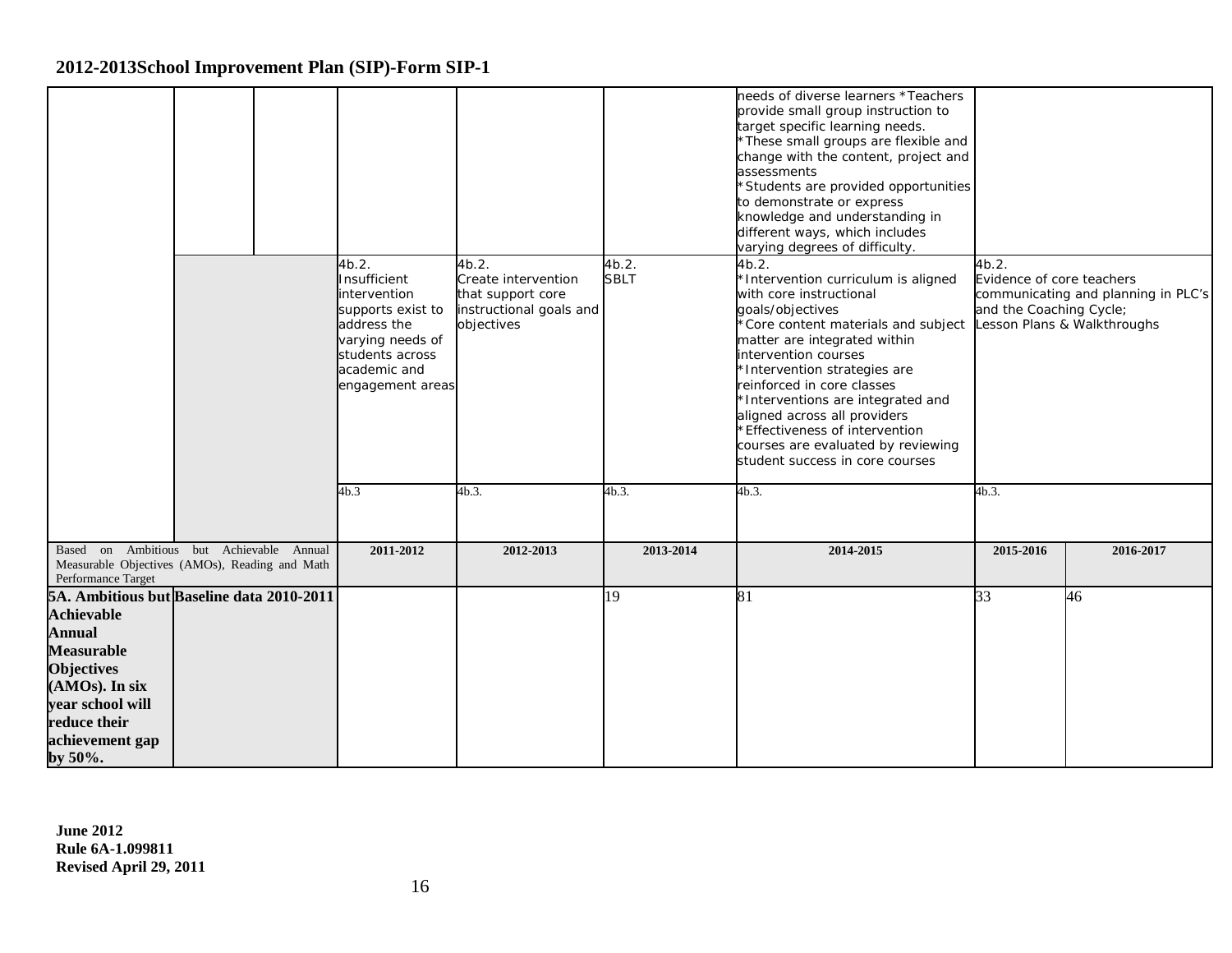| Reading Goal #5A:                                                                                                                                                              |                                                                                                                             |                                                                                                                   |                                                                                                                              |                                                     |                                                        |                                                                                                                                                                                                                                                                                                                                                                                                                                                                                                                                                                                                                                                                                                                                                                           |                                                   |
|--------------------------------------------------------------------------------------------------------------------------------------------------------------------------------|-----------------------------------------------------------------------------------------------------------------------------|-------------------------------------------------------------------------------------------------------------------|------------------------------------------------------------------------------------------------------------------------------|-----------------------------------------------------|--------------------------------------------------------|---------------------------------------------------------------------------------------------------------------------------------------------------------------------------------------------------------------------------------------------------------------------------------------------------------------------------------------------------------------------------------------------------------------------------------------------------------------------------------------------------------------------------------------------------------------------------------------------------------------------------------------------------------------------------------------------------------------------------------------------------------------------------|---------------------------------------------------|
| Improve current level of performance                                                                                                                                           |                                                                                                                             |                                                                                                                   |                                                                                                                              |                                                     |                                                        |                                                                                                                                                                                                                                                                                                                                                                                                                                                                                                                                                                                                                                                                                                                                                                           |                                                   |
| Based on the analysis of student achievement data,<br>and reference to "Guiding Questions", identify and<br>define areas in need of improvement for the following<br>subgroup: |                                                                                                                             | Anticipated Barrier                                                                                               | Strategy                                                                                                                     | Person or Position<br>Responsible for<br>Monitoring | Process Used to Determine Effectiveness of<br>Strategy | <b>Evaluation Tool</b>                                                                                                                                                                                                                                                                                                                                                                                                                                                                                                                                                                                                                                                                                                                                                    |                                                   |
| 5b.1:<br>Improve current level of performance                                                                                                                                  |                                                                                                                             |                                                                                                                   | 5b.1.<br>White: 53%<br>Black: 47%<br>Hispanic:<br>Asian:<br>American Indian:<br>Lack of<br>differentiation of<br>instruction | 5b.1.<br><b>Differentiate</b><br>Instruction        | 5b.1.<br>Administrator who<br>evaluates teacher        | 5b.1.<br>Content materials are differentiated<br>by student interests, cultural<br>background, prior knowledge of<br>content, and skill level<br>*Content materials are appropriately<br>scaffolded to meet the needs of<br>diverse learners (learning readiness<br>and specific learning needs)<br>*Models, examples and questions are<br>appropriately scaffolded to meet the<br>needs of diverse learners *Teachers<br>provide small group instruction to<br>target specific learning needs.<br>*These small groups are flexible and<br>change with the content, project and<br>assessments<br>'Students are provided opportunities<br>to demonstrate or express<br>knowledge and understanding in<br>different ways, which includes<br>varying degrees of difficulty. | 5b.1.<br>Lesson Plans & Walkthrough               |
|                                                                                                                                                                                | 2012 Current<br>evel of<br>Performance:* Performance:*<br>White:53%<br>Black47%:<br>Hispanic:<br>gain<br>Asian:<br>American | 2013Expected<br>evel of<br>100% of all<br>subgroups to<br>make a<br>learning<br>Increase<br>proficiency<br>of all | 5b.2<br>Insufficient standard<br>based instruction                                                                           | 5b.2<br>Increase Instructional rigor                | 5b.2<br>Administrator who<br>evaluates teacher         | 5b.2<br>Evidence of:<br>Teachers provide instruction which is aligned<br>with the cognitive complexity levels of<br>standards and benchmarks.<br><sup>*</sup> The cognitive complexity of models,<br>examples, questions, tasks, and assessments<br>are appropriate given the cognitive complexity<br>level of grade-level standards and benchmarks.<br>Students are provided with appropriate<br>scaffolding and supports to access higher order<br>questions and tasks.                                                                                                                                                                                                                                                                                                 | 5b.2<br>Walkthrough and Teacher Appraisal Results |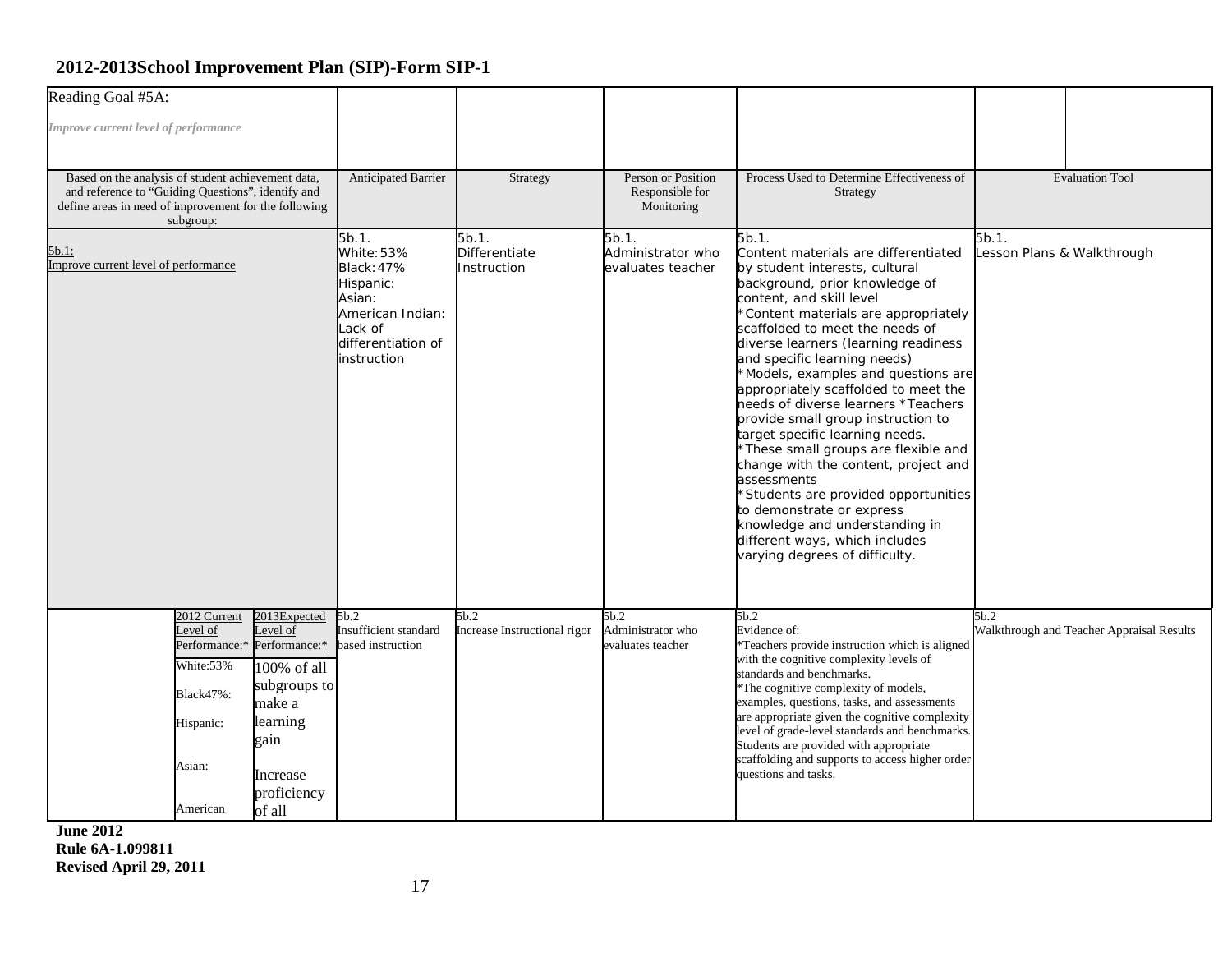|                                                                                                                                                                   | Indian:                                         | subgroups<br>by 10%                                              |                              |                              |                                                     |                                                                                                                                                                               |                            |
|-------------------------------------------------------------------------------------------------------------------------------------------------------------------|-------------------------------------------------|------------------------------------------------------------------|------------------------------|------------------------------|-----------------------------------------------------|-------------------------------------------------------------------------------------------------------------------------------------------------------------------------------|----------------------------|
|                                                                                                                                                                   |                                                 |                                                                  |                              |                              |                                                     |                                                                                                                                                                               |                            |
|                                                                                                                                                                   |                                                 |                                                                  | 5B.3.                        | 5B.3.                        | 5B.3.                                               | 5B.3.                                                                                                                                                                         | 5B.3.                      |
| Based on the analysis of student achievement data,<br>and reference to "Guiding Questions", identify and<br>define areas in need of improvement for the following | subgroup:                                       |                                                                  | Anticipated Barrier          | Strategy                     | Person or Position<br>Responsible for<br>Monitoring | Process Used to Determine Effectiveness of<br><b>Strategy</b>                                                                                                                 | <b>Evaluation Tool</b>     |
| 5C. English Language Learners (ELL) not 5c.                                                                                                                       |                                                 |                                                                  |                              | $5c.1$ .                     | 5с.                                                 | 5c.1.                                                                                                                                                                         | 5c.1.                      |
| making satisfactory progress in reading.<br>Reading Goal #5C:                                                                                                     | 2012 Current<br>Level of                        | 2013Expected<br>$\text{level of}$<br>Performance:* Performance:* | N/A                          | N/A                          | N/A                                                 | N/A                                                                                                                                                                           | N/A                        |
| There are no students at<br>Richard L. Sanders<br>School, grades 7-12, that<br>fall into this category                                                            |                                                 |                                                                  |                              |                              |                                                     |                                                                                                                                                                               |                            |
|                                                                                                                                                                   |                                                 |                                                                  | 5C.2.                        | 5C.2.                        | 5C.2.                                               | 5C.2.                                                                                                                                                                         | 5C.2                       |
|                                                                                                                                                                   |                                                 |                                                                  | 5C.3.                        | 5C.3.                        | 5C.3                                                | 5C.3                                                                                                                                                                          | 5C.3                       |
| Based on the analysis of student achievement data,<br>and reference to "Guiding Questions", identify and<br>define areas in need of improvement for the following | subgroup:                                       |                                                                  | <b>Anticipated Barrier</b>   | Strategy                     | Person or Position<br>Responsible for<br>Monitoring | Process Used to Determine Effectiveness of<br>Strategy                                                                                                                        | <b>Evaluation Tool</b>     |
| 5D. Students with Disabilities (SWD)not                                                                                                                           |                                                 |                                                                  | 5d.1.                        | 5d.1.                        | 5d.1.                                               | 5d.1.                                                                                                                                                                         | 5d.1.                      |
| making satisfactory progress in reading.<br><b>5B.</b> Student                                                                                                    | 2012                                            | 2013 Expected                                                    | ack of<br>differentiation of | Differentiate<br>Instruction | Administrator who<br>evaluates teacher              | Content materials are differentiated<br>by student interests, cultural                                                                                                        | Lesson Plans & Walkthrough |
| subgroups by<br>ethnicity (White,<br>Black, Hispanic,<br>Asian, American                                                                                          | Current<br>evel of<br>Performanc<br>):*<br>0.00 | evel of<br>Performance:*<br>100% of all                          | instruction                  |                              |                                                     | background, prior knowledge of<br>content, and skill level<br>*Content materials are appropriately<br>scaffolded to meet the needs of<br>diverse learners (learning readiness |                            |
| Indian) not making<br>satisfactory progress                                                                                                                       | 0%                                              | <b>SWD</b>                                                       |                              |                              |                                                     | and specific learning needs)<br>*Models, examples and questions are                                                                                                           |                            |
| in reading.                                                                                                                                                       |                                                 | students to<br>make a                                            |                              |                              |                                                     | appropriately scaffolded to meet the<br>needs of diverse learners *Teachers                                                                                                   |                            |
|                                                                                                                                                                   |                                                 |                                                                  |                              |                              |                                                     |                                                                                                                                                                               |                            |

**June 2012**

**Rule 6A-1.099811 Revised April 29, 2011**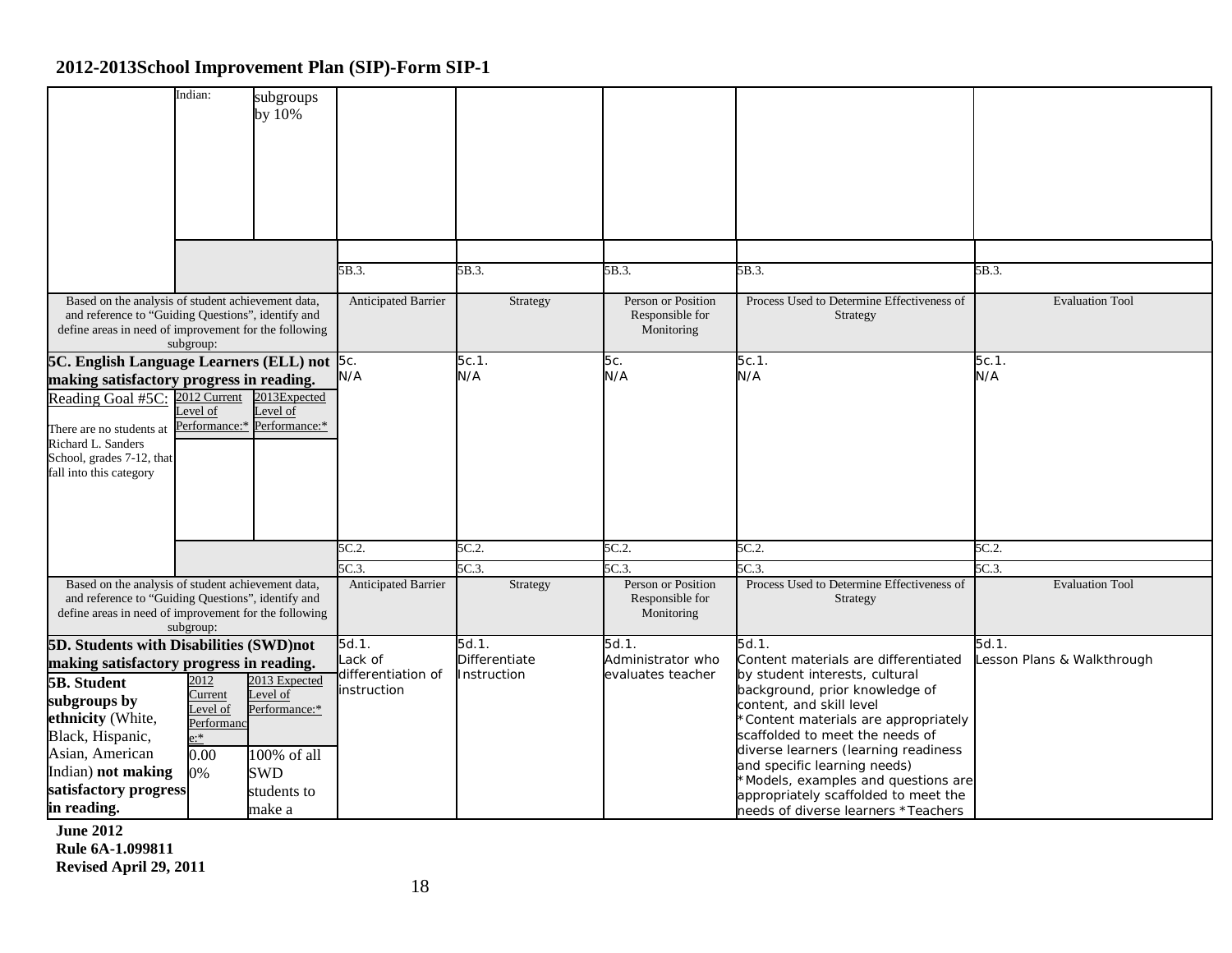| <b>Richard L. Sanders,</b><br>grades 7-12, is a<br>school serving<br>students with<br>disabilities and all<br>learning objectives<br>and strategies<br>address the unmet<br>needs of our<br>students. Each<br>student has an IEP<br>(Individual<br><b>Education Plan) and</b><br><b>FBA</b> (Functional<br><b>Behavior</b><br><b>Assessment</b> ) that<br>identify specific<br>areas of need.<br><b>Students are</b><br>recommended for | learning gain<br>An increase<br>in proficiency<br>by 10%                                          | 5D.2.<br>Insufficient<br>Intervention supports<br>exist to address the<br>needs of students<br>across academic and<br>engagement areas | 5D.2<br>Create interventions that<br>support core instructional<br>goals and objectives. | 5D.2.<br><b>SBLT</b>                                | provide small group instruction to<br>target specific learning needs.<br>These small groups are flexible and<br>change with the content, project and<br>assessments<br>Students are provided opportunities<br>to demonstrate or express<br>knowledge and understanding in<br>different ways, which includes<br>varying degrees of difficulty.<br>5D.2.<br>Evidence of:<br>*Intervention curriculum is aligned<br>with core instructional<br>goals/objectives<br>Core content materials and subject<br>matter are integrated within<br>intervention courses<br>Intervention strategies are<br>reinforced in core classes<br>Interventions are integrated and<br>aligned across all providers<br><b>Effectiveness of intervention</b><br>courses are evaluated by reviewing<br>student success in core courses | 5D.2.<br>Evidence of intervention curriculum in lesson<br>planning<br>Walkthrough and Coaching Cycle |
|-----------------------------------------------------------------------------------------------------------------------------------------------------------------------------------------------------------------------------------------------------------------------------------------------------------------------------------------------------------------------------------------------------------------------------------------|---------------------------------------------------------------------------------------------------|----------------------------------------------------------------------------------------------------------------------------------------|------------------------------------------------------------------------------------------|-----------------------------------------------------|--------------------------------------------------------------------------------------------------------------------------------------------------------------------------------------------------------------------------------------------------------------------------------------------------------------------------------------------------------------------------------------------------------------------------------------------------------------------------------------------------------------------------------------------------------------------------------------------------------------------------------------------------------------------------------------------------------------------------------------------------------------------------------------------------------------|------------------------------------------------------------------------------------------------------|
| placement to our<br>Center based on a<br>review of academic<br>and behavior<br>records, including<br>their IEP and FBA                                                                                                                                                                                                                                                                                                                  |                                                                                                   | 5D.3.                                                                                                                                  | 5D.3.                                                                                    | 5D.3.                                               | 5D.3.                                                                                                                                                                                                                                                                                                                                                                                                                                                                                                                                                                                                                                                                                                                                                                                                        | 5D.3.                                                                                                |
|                                                                                                                                                                                                                                                                                                                                                                                                                                         |                                                                                                   | Anticipated Barrier                                                                                                                    | Strategy                                                                                 | Person or Position<br>Responsible for<br>Monitoring | Process Used to Determine Effectiveness of<br>Strategy                                                                                                                                                                                                                                                                                                                                                                                                                                                                                                                                                                                                                                                                                                                                                       | <b>Evaluation Tool</b>                                                                               |
| <b>5E. Economically Disadvantaged students</b><br>not making satisfactory progress in<br>reading.<br>Reading Goal #5E:<br>Improve current level of<br>performance                                                                                                                                                                                                                                                                       | 2012<br>2013Expected<br>Level of<br>Current<br>Performance:*<br>evel of<br>Performanc<br>$e^{.*}$ | 5e.1.<br>Lack of<br>differentiation of<br>instruction                                                                                  | 5e.1.<br><b>Differentiate</b><br>Instruction                                             | 5e.1.<br>Administrator who<br>evaluates teacher     | 5e.1.<br>Content materials are differentiated<br>by student interests, cultural<br>background, prior knowledge of<br>content, and skill level<br>Content materials are appropriately<br>scaffolded to meet the needs of<br>diverse learners (learning readiness                                                                                                                                                                                                                                                                                                                                                                                                                                                                                                                                              | 5e.1.<br>Lesson Plans & Walkthrough                                                                  |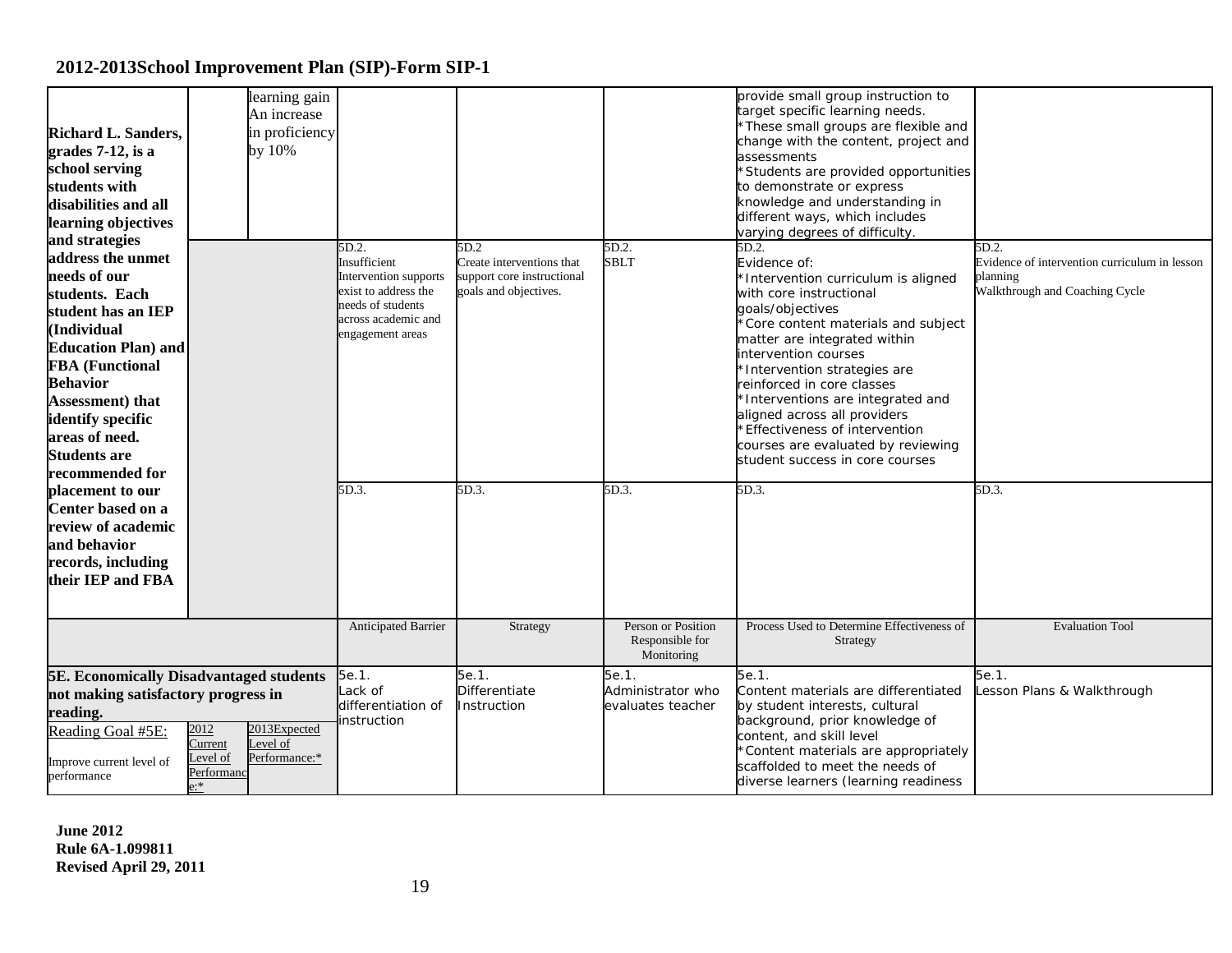| 7%<br>reduced<br>4% full<br>pay | 89% free 100% of<br>economically<br>disadvantage<br>d students<br>will learning<br>gain<br>An increase<br>in proficiency<br>by 10% |       |      |       | and specific learning needs)<br>*Models, examples and questions are<br>appropriately scaffolded to meet the<br>needs of diverse learners *Teachers<br>provide small group instruction to<br>target specific learning needs.<br>*These small groups are flexible and<br>change with the content, project and<br>assessments<br>*Students are provided opportunities<br>to demonstrate or express<br>knowledge and understanding in<br>different ways, which includes<br>varying degrees of difficulty. |       |
|---------------------------------|------------------------------------------------------------------------------------------------------------------------------------|-------|------|-------|-------------------------------------------------------------------------------------------------------------------------------------------------------------------------------------------------------------------------------------------------------------------------------------------------------------------------------------------------------------------------------------------------------------------------------------------------------------------------------------------------------|-------|
|                                 |                                                                                                                                    | 5E.2. | 5E.2 | 5E.2. | 5E.2.                                                                                                                                                                                                                                                                                                                                                                                                                                                                                                 | 5E.2. |
|                                 |                                                                                                                                    | 5E.3  | 5E.3 | 5E.3  | 5E.3                                                                                                                                                                                                                                                                                                                                                                                                                                                                                                  | 5E.3  |

### **Reading Professional Development**

|                                                                                                                                                                                  | Professional Development (PD) aligned with Strategies through Professional Learning Community (PLC) or PD Activities |                                               |                                                                         |                                                                                      |                                                                                          |                                                  |  |  |  |  |  |
|----------------------------------------------------------------------------------------------------------------------------------------------------------------------------------|----------------------------------------------------------------------------------------------------------------------|-----------------------------------------------|-------------------------------------------------------------------------|--------------------------------------------------------------------------------------|------------------------------------------------------------------------------------------|--------------------------------------------------|--|--|--|--|--|
|                                                                                                                                                                                  | Please note that each strategy does not require a professional development or PLC activity.                          |                                               |                                                                         |                                                                                      |                                                                                          |                                                  |  |  |  |  |  |
| PD Content/Topic<br>and/or PLC Focus                                                                                                                                             | Grade<br>Level/Subject                                                                                               | PD Facilitator<br>and/or<br><b>PLC</b> Leader | PD Participants<br>(e.g., PLC, subject, grade level,<br>or school-wide) | Target Dates (e.g., early release)<br>and Schedules (e.g., frequency of<br>meetings) | Strategy for Follow-up/Monitoring                                                        | Person or Position Responsible<br>for Monitoring |  |  |  |  |  |
| <b>Support for Common Core</b><br>State Standards in Literacy,<br>Social Studies, Science and<br>Technical Subjects,<br>Assessment Review, and<br><b>Intervention Monitoring</b> | $7 - 12$                                                                                                             | PLC Leaders and<br>Literacy Coach             | $\text{PLC's}$ and LLT                                                  | 3 times per week                                                                     | Data review (FAIR, FCAT, Fluency Probes,<br>SAM, Pre and Post-tests) and lesson planning | PLC Leader and Literacy Coach                    |  |  |  |  |  |
| Literacy Leadership                                                                                                                                                              | $7 - 12$                                                                                                             | Literacy Coach                                | Literacy Leadership Team and Content Once a month<br>area teachers      |                                                                                      | Data reviews, focus on literacy concerns,                                                | Literacy Coach                                   |  |  |  |  |  |
| <b>RtI-Positive Behavior Support</b>                                                                                                                                             | $7 - 12$                                                                                                             | SBLT                                          | SBLT - Full Staff                                                       | Once a month                                                                         | Data Review, targeted reinforcements                                                     | SBLT and RtI-B team                              |  |  |  |  |  |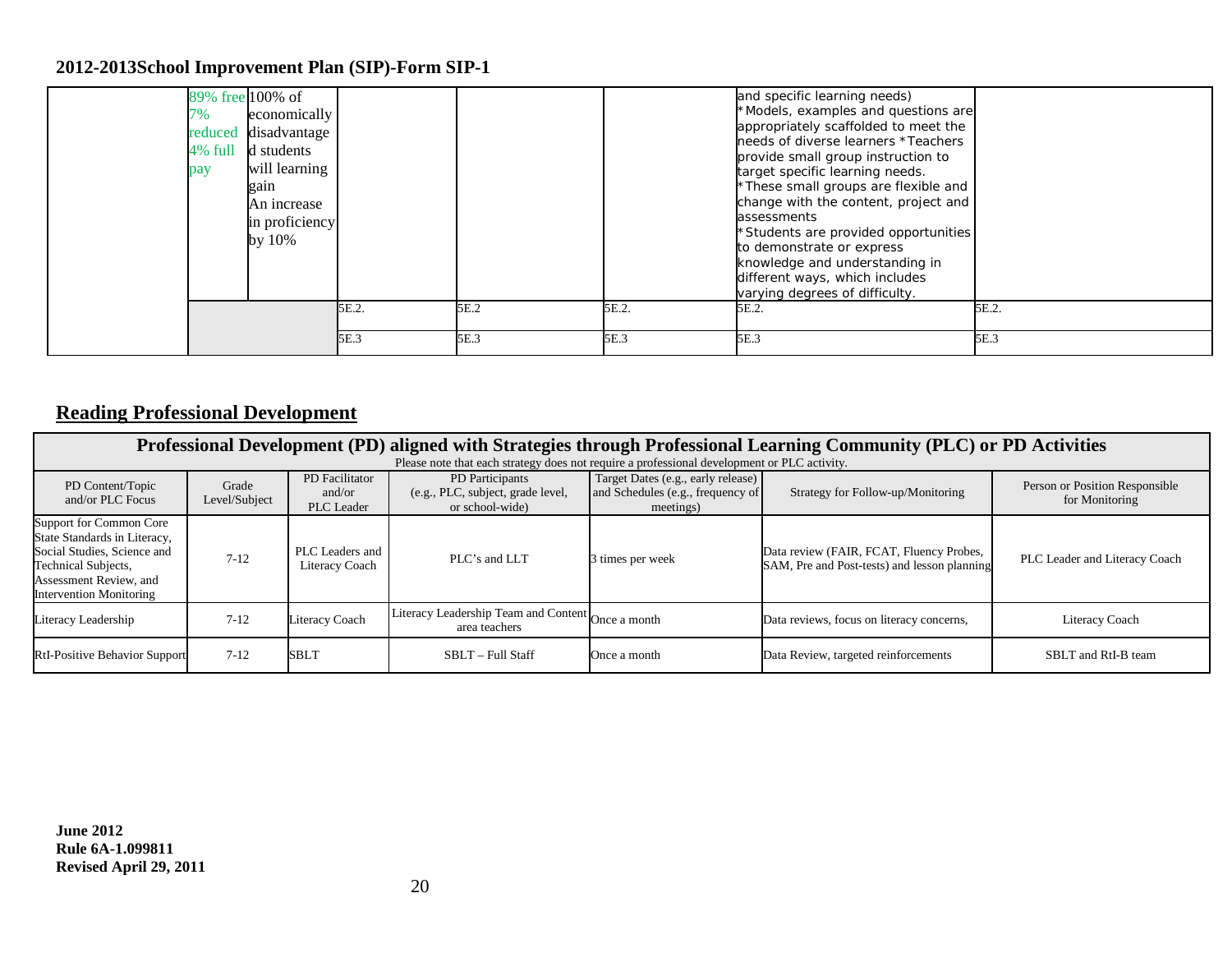#### **Reading Budget** (Insert rows as needed)

| $\sigma$ and $\sigma$ and $\sigma$ and $\sigma$ and $\sigma$ | Include only school funded activities/materials and exclude district funded activities/materials. |                                |                      |  |
|--------------------------------------------------------------|---------------------------------------------------------------------------------------------------|--------------------------------|----------------------|--|
| Evidence-based Program(s)/Materials(s)                       |                                                                                                   |                                |                      |  |
| Strategy                                                     | Description of Resources                                                                          | <b>Funding Source</b>          | Amount               |  |
| <b>Classroom Library Needs</b>                               | Update/refresh classroom libraries                                                                | Literacy allotted funds        | \$2,000.00           |  |
| Student workbooks for AMPS                                   | <b>Consumables for AMPS</b>                                                                       | <b>Literacy Allotted Funds</b> | \$600.00             |  |
|                                                              |                                                                                                   |                                | Subtotal: \$2,600.00 |  |
| Technology                                                   |                                                                                                   |                                |                      |  |
| Strategy                                                     | Description of Resources                                                                          | <b>Funding Source</b>          | Amount               |  |
| Headsets Heads for Read 180                                  | <b>Headsets and Microphones</b>                                                                   | <b>Literacy Allotted Funds</b> | \$100.00             |  |
|                                                              |                                                                                                   |                                |                      |  |
|                                                              |                                                                                                   |                                | Subtotal: \$100.00   |  |
| <b>Professional Development</b>                              |                                                                                                   |                                |                      |  |
| Strategy                                                     | <b>Description of Resources</b>                                                                   | <b>Funding Source</b>          | Amount               |  |
| Professional Development                                     | <b>Book Study</b>                                                                                 | <b>Literacy Allotted Funds</b> | \$300.00             |  |
|                                                              |                                                                                                   |                                |                      |  |
|                                                              |                                                                                                   |                                | Subtotal: \$300.00   |  |
| Other                                                        |                                                                                                   |                                |                      |  |
| Strategy                                                     | Description of Resources                                                                          | <b>Funding Source</b>          | Amount               |  |
|                                                              |                                                                                                   |                                |                      |  |
|                                                              |                                                                                                   |                                | Subtotal: \$3,000.00 |  |
|                                                              |                                                                                                   |                                | Total:\$3,000.00     |  |

*End of Reading Goals*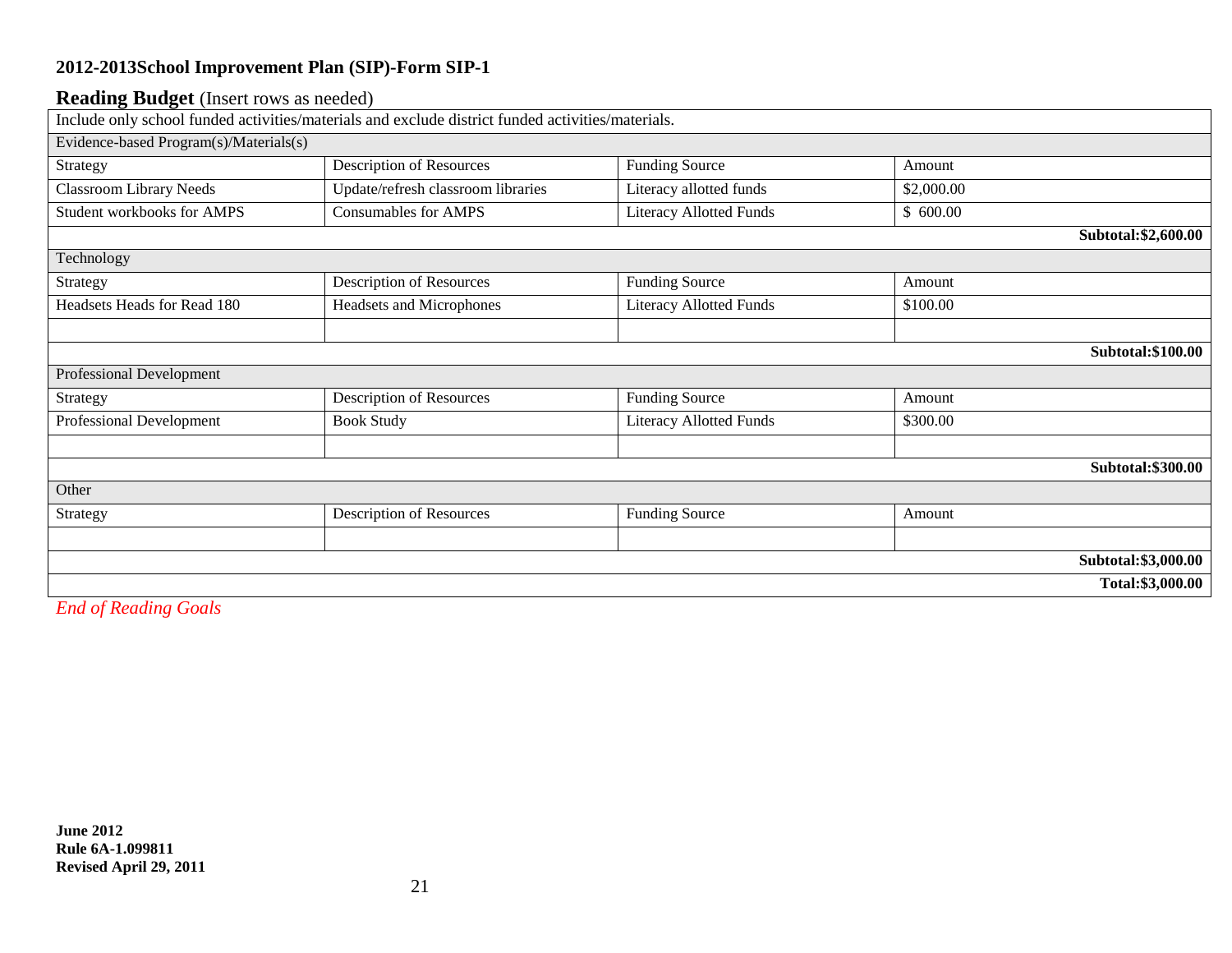### **Comprehensive English Language Learning Assessment (CELLA) Goals**

\* When using percentages, include the number of students the percentage represents (e.g., 70% [35]).

|                                                                                                                                                                | <b>CELLA Goals</b>                                                    |                            |                 |                                                            | <b>Problem-Solving Process to Increase Language Acquisition</b>  |                               |
|----------------------------------------------------------------------------------------------------------------------------------------------------------------|-----------------------------------------------------------------------|----------------------------|-----------------|------------------------------------------------------------|------------------------------------------------------------------|-------------------------------|
| level in a manner similar to non-ELL students.                                                                                                                 | Students speak in English and understand spoken English at grade      | <b>Anticipated Barrier</b> | Strategy        | Person or Position<br>Responsible for<br>Monitoring        | Process Used to Determine<br>Effectiveness of<br>Strategy        | <b>Evaluation Tool</b>        |
| 1. Students scoring proficient in Listening/Speaking.<br>CELLA Goal #1:<br>This goal is not applicable to R.L.<br>Sanders School, grades 7-12, at this<br>time | 2012 Current Percent of Students<br>Proficient in Listening/Speaking: | 1.1.<br>N/A                | 1.1.<br>N/A     | 1.1<br>N/a                                                 | 1.1.<br>N/A                                                      | 1.1.<br>N/A                   |
|                                                                                                                                                                |                                                                       | 2.1.                       | 2.1.            | 2.1.                                                       | 2.1.                                                             | 2.1.                          |
| non-ELL students.                                                                                                                                              | Students read in English at grade level text in a manner similar to   | 3.1<br>Anticipated Barrier | 3.1<br>Strategy | 3.1<br>Person or Position<br>Responsible for<br>Monitoring | 3.1<br>Process Used to Determine<br>Effectiveness of<br>Strategy | 3.1<br><b>Evaluation Tool</b> |
| Students scoring proficient in Reading.<br>2.<br>CELLA Goal #2:<br>This goal is not applicable to R. L.<br>Sanders School, grade 7-12, at this<br>time         | 2012 Current Percent of Students<br>Proficient in Reading:            | 2.1<br>N/A                 | 2.1<br>N/A      | 2.1<br>N/A                                                 | 2.1<br>N/A                                                       | 2.1<br>N/A                    |
|                                                                                                                                                                |                                                                       | 2.2.<br>2.3                | 2.2.<br>2.3     | 2.2.<br>2.3                                                | 2.2.<br>2.3                                                      | 2.2.<br>2.3                   |
| ELL students.                                                                                                                                                  | Students write in English at grade level in a manner similar to non-  | <b>Anticipated Barrier</b> | Strategy        | Person or Position<br>Responsible for<br>Monitoring        | Process Used to Determine<br>Effectiveness of<br>Strategy        | <b>Evaluation Tool</b>        |
| Students scoring proficient in Writing.<br>З.<br>CELLA Goal #3:<br>This goal is not applicable to R. L.                                                        | 2012 Current Percent of Students<br>Proficient in Writing:            | 3.1<br>N/A                 | 3.1<br>N/A      | 3.1<br>N/A                                                 | 3.1.<br>N/A                                                      | 3.1.<br>N/A                   |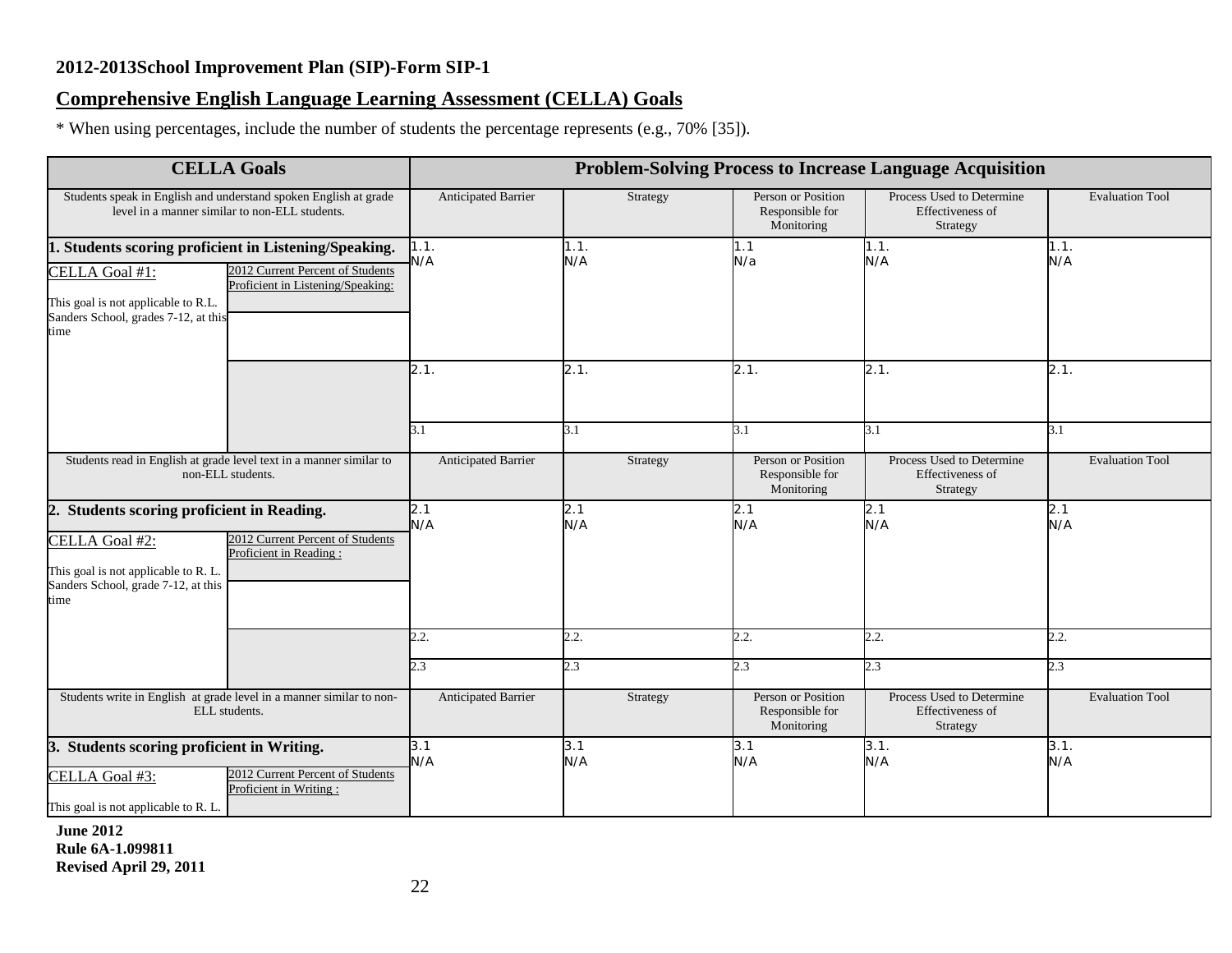| Sanders, grades 7-12, at this time |     |   |          |   |
|------------------------------------|-----|---|----------|---|
|                                    |     |   |          |   |
|                                    |     |   |          |   |
|                                    | ,,, | . | <u>.</u> | . |
|                                    |     |   |          |   |
|                                    |     |   |          |   |

### **CELLA Budget** (Insert rows as needed)

| $\bullet$ $\bullet$                    | $\sim$ $\sim$<br>Include only school-based funded activities/materials and exclude district funded activities/materials. |                       |        |                   |
|----------------------------------------|--------------------------------------------------------------------------------------------------------------------------|-----------------------|--------|-------------------|
| Evidence-based Program(s)/Materials(s) |                                                                                                                          |                       |        |                   |
| Strategy                               | <b>Description of Resources</b>                                                                                          | <b>Funding Source</b> | Amount |                   |
| N/A                                    |                                                                                                                          |                       |        |                   |
|                                        |                                                                                                                          |                       |        |                   |
|                                        |                                                                                                                          |                       |        | Subtotal:         |
| Technology                             |                                                                                                                          |                       |        |                   |
| Strategy                               | <b>Description of Resources</b>                                                                                          | <b>Funding Source</b> | Amount |                   |
| N/A                                    |                                                                                                                          |                       |        |                   |
|                                        |                                                                                                                          |                       |        |                   |
|                                        |                                                                                                                          |                       |        | Subtotal:         |
| Professional Development               |                                                                                                                          |                       |        |                   |
| Strategy                               | <b>Description of Resources</b>                                                                                          | <b>Funding Source</b> | Amount |                   |
| N/A                                    |                                                                                                                          |                       |        |                   |
|                                        |                                                                                                                          |                       |        |                   |
|                                        |                                                                                                                          |                       |        | Subtotal:         |
| Other                                  |                                                                                                                          |                       |        |                   |
| Strategy                               | <b>Description of Resources</b>                                                                                          | <b>Funding Source</b> | Amount |                   |
|                                        |                                                                                                                          |                       |        |                   |
|                                        |                                                                                                                          |                       |        | Subtotal: N/A     |
|                                        |                                                                                                                          |                       |        | <b>Total: N/A</b> |

*End of CELLA Goals*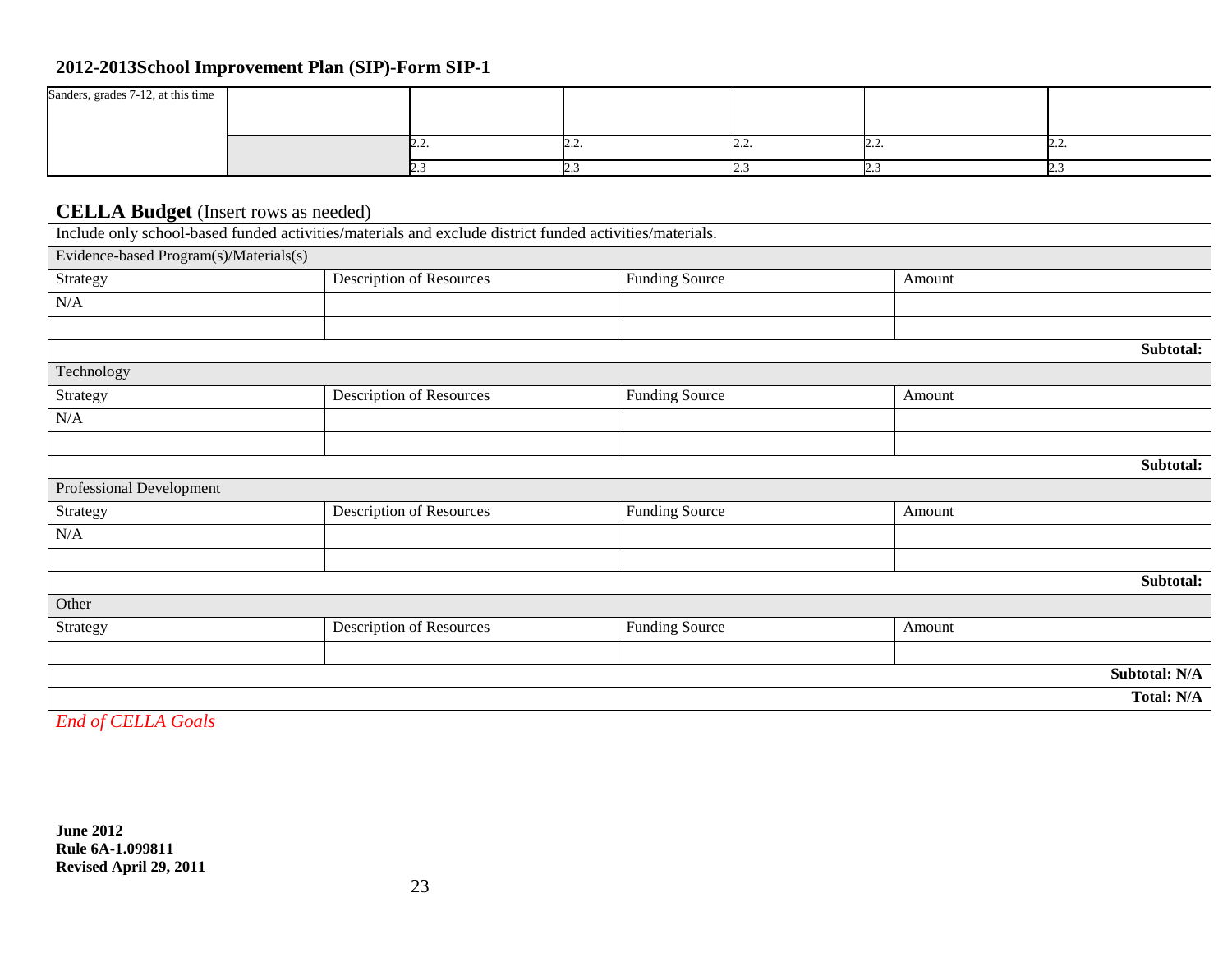### **Elementary and Middle School Mathematics Goals**

\* When using percentages, include the number of students the percentage represents (e.g., 70% [35]).

| <b>Elementary and Middle School</b>                                                                                                                                      |                                                        |                                                                           |                                                        |                                                                  |                                                  | <b>Problem-Solving Process to Increase Student Achievement</b>                                                                                                                                                                                                                                                                                                                                                                                                                                                                                                       |                                          |
|--------------------------------------------------------------------------------------------------------------------------------------------------------------------------|--------------------------------------------------------|---------------------------------------------------------------------------|--------------------------------------------------------|------------------------------------------------------------------|--------------------------------------------------|----------------------------------------------------------------------------------------------------------------------------------------------------------------------------------------------------------------------------------------------------------------------------------------------------------------------------------------------------------------------------------------------------------------------------------------------------------------------------------------------------------------------------------------------------------------------|------------------------------------------|
|                                                                                                                                                                          | <b>Mathematics Goals</b>                               |                                                                           |                                                        |                                                                  |                                                  |                                                                                                                                                                                                                                                                                                                                                                                                                                                                                                                                                                      |                                          |
| Based on the analysis of student achievement data, and<br>reference to "Guiding Questions", identify and define<br>areas in need of improvement for the following group: |                                                        |                                                                           | Anticipated Barrier                                    | Strategy                                                         | Person or Position Responsible<br>for Monitoring | Process Used to Determine<br>Effectiveness of<br>Strategy                                                                                                                                                                                                                                                                                                                                                                                                                                                                                                            | <b>Evaluation Tool</b>                   |
| 1a.FCAT 2.0: Students scoring at                                                                                                                                         |                                                        |                                                                           | 1a.1.                                                  | 1a.1.                                                            | 1a.1.                                            | 1a.1.                                                                                                                                                                                                                                                                                                                                                                                                                                                                                                                                                                | 1a.1.                                    |
| <b>Achievement Level 3 in mathematics.</b>                                                                                                                               |                                                        |                                                                           | Insufficient<br>standard based                         | Set and communicate a<br>purpose for learning and                | Administrator who<br>evaluates teacher           | Determine Lesson:<br>*Is aligned with a course                                                                                                                                                                                                                                                                                                                                                                                                                                                                                                                       | Walkthrough & Lesson<br>Plans            |
| <b>Mathematics Goal</b><br>#1a:<br>Improve current level of<br>performance                                                                                               | 2012 Current<br>Level of<br>Performance:*<br>5%<br>(1) | 2013Expected<br>Level of<br>Performance:*<br>Decrease in<br>level 1 and 2 | instruction                                            | learning goals in each lesson                                    |                                                  | standard or benchmark and to<br>the district/school pacing guide<br>Begins with a discussion of<br>desired outcomes and learning<br>qoals<br>*Includes a learning<br>goal/essential question<br>*Includes teacher explanation<br>of how the class activities relate<br>to the learning goal and to<br>answering the essential<br>question<br>*Focuses and/or refocuses<br>class discussion by referring<br>back to the learning<br>goal/essential question<br>*Includes a scale or rubric that<br>relates to the learning goal is<br>posted so that all students can |                                          |
|                                                                                                                                                                          |                                                        |                                                                           |                                                        |                                                                  |                                                  | see it<br>*Teacher reference to the scale<br>or rubric throughout the lesson                                                                                                                                                                                                                                                                                                                                                                                                                                                                                         |                                          |
|                                                                                                                                                                          |                                                        |                                                                           | 1a.2.<br>Insufficient<br>standard based<br>instruction | 1a.2.<br>Implement High Yield<br><b>Instructional Strategies</b> | 1a.2.<br>Administrator who<br>evaluates teacher  | 1a.2.<br>Determine:<br>*Lesson focuses on essential<br>learning objectives and goals<br>by specifically stating the<br>purpose for learning, lesson<br>agenda and expected outcomes<br>Student readiness for learning<br>occurs by connecting<br>instructional objectives and<br>goals to students' background<br>knowledge, interests, and                                                                                                                                                                                                                          | 1a.2.<br>Walkthrough and Lesson<br>Plans |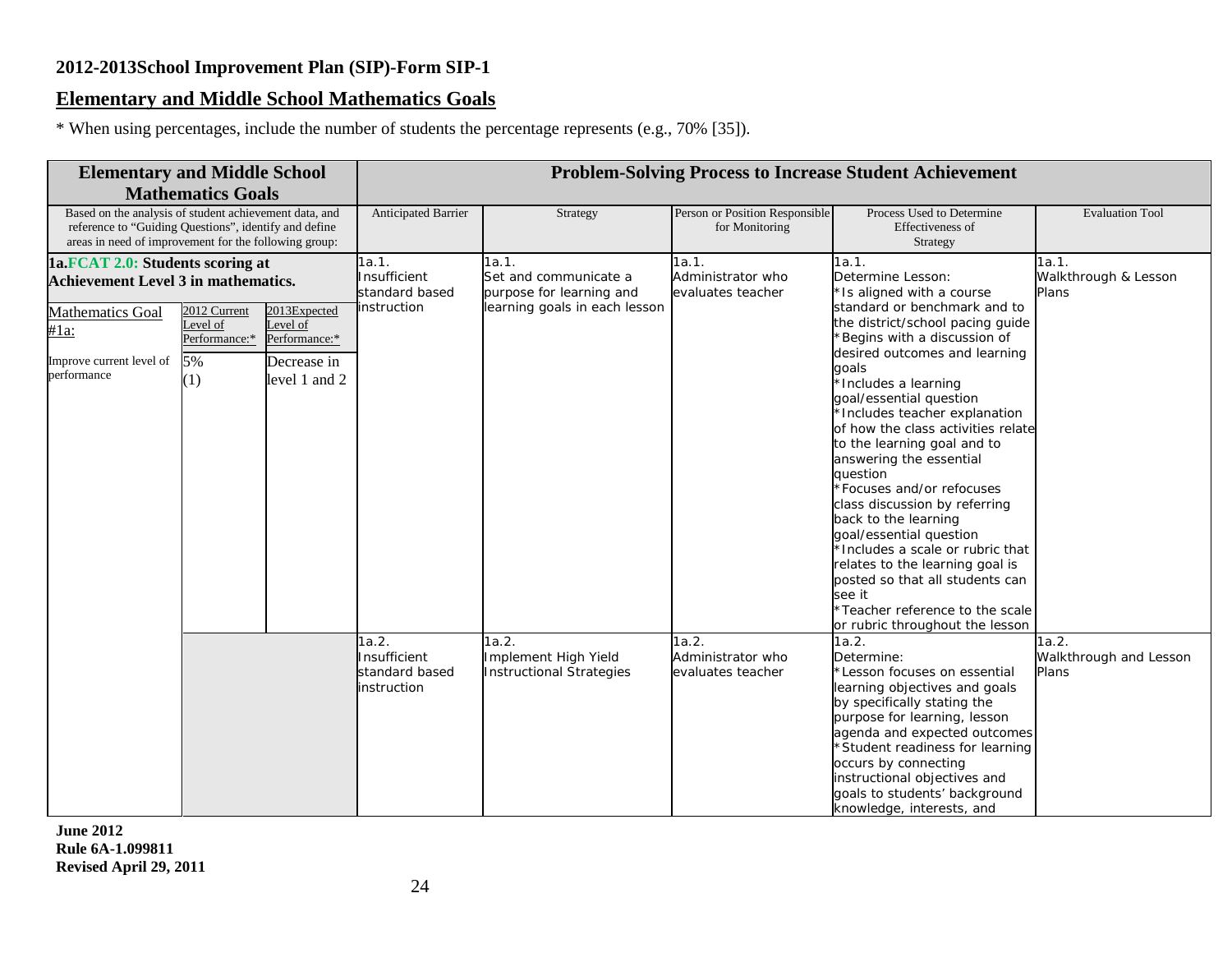|                                                                                                                                                                                           |                                                                                                            |                                                        |                                                                  |                                                 | personal goals, etc.<br><b>Explicit Instruction; Modeled</b><br>Instruction; Guided Practice<br>with Teacher Support and<br>Feedback; Guided Practice with<br>Peer Support and Feedback;<br>and Independent Practice occur                                                                                                                                                                                                                                                                                                                                                                                                 |                                                          |
|-------------------------------------------------------------------------------------------------------------------------------------------------------------------------------------------|------------------------------------------------------------------------------------------------------------|--------------------------------------------------------|------------------------------------------------------------------|-------------------------------------------------|----------------------------------------------------------------------------------------------------------------------------------------------------------------------------------------------------------------------------------------------------------------------------------------------------------------------------------------------------------------------------------------------------------------------------------------------------------------------------------------------------------------------------------------------------------------------------------------------------------------------------|----------------------------------------------------------|
|                                                                                                                                                                                           |                                                                                                            | 1a.3.<br>Insufficient<br>standard based<br>instruction | 1a.3.<br>Increase instructional rigor                            | 1a.3.<br>Administrator who<br>evaluates teacher | 1a.3.<br>Evidence of:<br>Teachers provide instruction<br>which is aligned with the<br>cognitive complexity levels of<br>standards and benchmarks<br>The cognitive complexity of<br>models, examples, questions,<br>tasks, and assessments are<br>appropriate given the cognitive<br>complexity level of grade-level<br>standards and benchmarks<br>Students are provided with<br>appropriate scaffolding and<br>supports to access higher order<br>questions and tasks                                                                                                                                                     | 1a.3.<br>Walkthrough<br><b>Teacher Appraisal Results</b> |
| 1b. Florida Alternate Assessment: Students<br>scoring at Levels 4, 5, and 6 in mathematics.<br>Mathematics Goal<br>Level of<br>$#1b$ :<br>Improve current level of<br>100%<br>performance | 2013Expected<br>2012 Current<br>Level of<br>Performance:*<br>Performance:*<br>Decrease in<br>level 1,2 and | 1b.2.<br>Insufficient<br>standard based<br>instruction | 1b.2.<br>Implement High Yield<br><b>Instructional Strategies</b> | 1b.2.<br>Administrator who<br>evaluates teacher | 1b.2.<br>Determine:<br>*Lesson focuses on essential<br>learning objectives and goals<br>by specifically stating the<br>purpose for learning, lesson<br>agenda and expected outcomes<br>aligned to access points when<br>appropriate<br>*Student readiness for learning<br>occurs by connecting<br>instructional objectives and<br>goals to students' background<br>knowledge, interests, and<br>personal goals, etc.<br><b>Explicit Instruction; Modeled</b><br>Instruction; Guided Practice<br>with Teacher Support and<br>Feedback; Guided Practice with<br>Peer Support and Feedback;<br>and Independent Practice occur | 1b.2.<br>Walkthrough and lesson<br>plans                 |
|                                                                                                                                                                                           |                                                                                                            | 1b.2.                                                  | 1b.2.                                                            | 1b.2.                                           | 1b.2.                                                                                                                                                                                                                                                                                                                                                                                                                                                                                                                                                                                                                      | $1b.2$ .                                                 |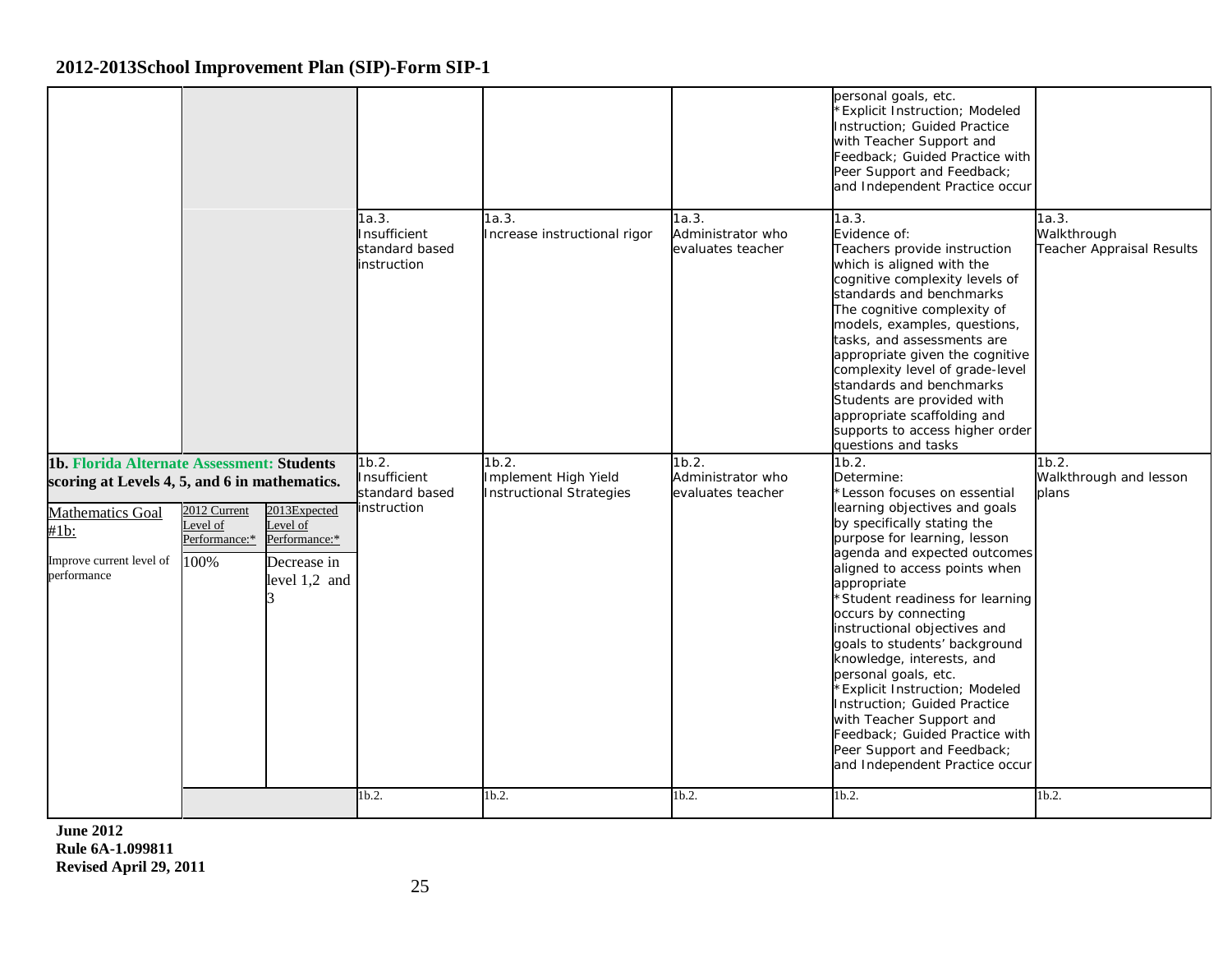|                                                                                                                                                                          |                                                |                                                                                      | 1b.3.                                                              | 1b.3.                                                                   | 1b.3.                                            | 1b.3.                                                                                                                                                                                                                                                                                                                                                                                                                                                                                                                                                                                                                                                                                                                                                                                                                                                                         | $1b.3$ .                                                  |
|--------------------------------------------------------------------------------------------------------------------------------------------------------------------------|------------------------------------------------|--------------------------------------------------------------------------------------|--------------------------------------------------------------------|-------------------------------------------------------------------------|--------------------------------------------------|-------------------------------------------------------------------------------------------------------------------------------------------------------------------------------------------------------------------------------------------------------------------------------------------------------------------------------------------------------------------------------------------------------------------------------------------------------------------------------------------------------------------------------------------------------------------------------------------------------------------------------------------------------------------------------------------------------------------------------------------------------------------------------------------------------------------------------------------------------------------------------|-----------------------------------------------------------|
| Based on the analysis of student achievement data, and<br>reference to "Guiding Questions", identify and define<br>areas in need of improvement for the following group: |                                                |                                                                                      | Anticipated Barrier                                                | Strategy                                                                | Person or Position Responsible<br>for Monitoring | Process Used to Determine<br>Effectiveness of<br>Strategy                                                                                                                                                                                                                                                                                                                                                                                                                                                                                                                                                                                                                                                                                                                                                                                                                     | <b>Evaluation Tool</b>                                    |
| 2a.FCAT 2.0: Students scoring at or above<br><b>Achievement Levels 4 and 5 in mathematics.</b>                                                                           |                                                |                                                                                      | 2a.1.<br>ack of<br>differentiation of                              | 2a.1.<br>Provide formative<br>assessments to inform                     | 2a.1.<br>Administrator who<br>evaluates teacher  | 2a.1.<br>Determine:<br>*Teachers regularly assess                                                                                                                                                                                                                                                                                                                                                                                                                                                                                                                                                                                                                                                                                                                                                                                                                             | 2a.1.<br>Walkthrough, lesson plans<br>and assessment data |
| Mathematics Goal<br>$#2a$ :<br>Improve current level of<br>performance                                                                                                   | 2012 Current<br>evel of<br>Performance:*<br>0% | 2013Expected<br>Level of<br>Performance:*<br>Increase in<br>level 4 and 5<br>by $5%$ | instruction<br>2a.2<br>Insufficient standard<br>based instruction. | differentiation in instruction<br>2a.2.<br>Increase instructional rigor | 2a.2.<br>Administrator who evaluates<br>teacher  | students' readiness for learning<br>and achievement of knowledge<br>and skills during instruction<br>*Teachers facilitate effective<br>classroom discussions and<br>tasks that elicit evidence of<br>learning *Teachers collect both<br>formal and informal data<br>regarding students' learning<br>and provide feedback regularly<br>to students regarding their<br>personal progress throughout<br>the lesson cycle<br>*Teachers utilize data to modify<br>and adjust teaching practices<br>and to reflect on the needs and<br>progress of students<br>2a.2.<br>Evidence of:<br>*Lesson focuses on essential learning<br>objectives and goals by specifically<br>stating the purpose for learning, lesson<br>agenda and expected outcomes aligned<br>to access points when appropriate.<br>*Student readiness for learning occurs<br>by connecting instructional objectives | 2a.2.<br>Walkthrough and lesson plans                     |
|                                                                                                                                                                          |                                                |                                                                                      | 2a.3                                                               | 2a.3                                                                    | 2a.3                                             | and goals to students' background<br>knowledge, interests, and personal<br>goals.<br>*Explicit Instruction; Modeled<br>Instruction, Guided Practice with<br>Teacher Support and Feedback; Guided<br>Practice with Peer Support and<br>Feedback; and Independent Practice<br>occur.<br>2a.3                                                                                                                                                                                                                                                                                                                                                                                                                                                                                                                                                                                    | 2a.3                                                      |
|                                                                                                                                                                          |                                                |                                                                                      |                                                                    |                                                                         |                                                  |                                                                                                                                                                                                                                                                                                                                                                                                                                                                                                                                                                                                                                                                                                                                                                                                                                                                               |                                                           |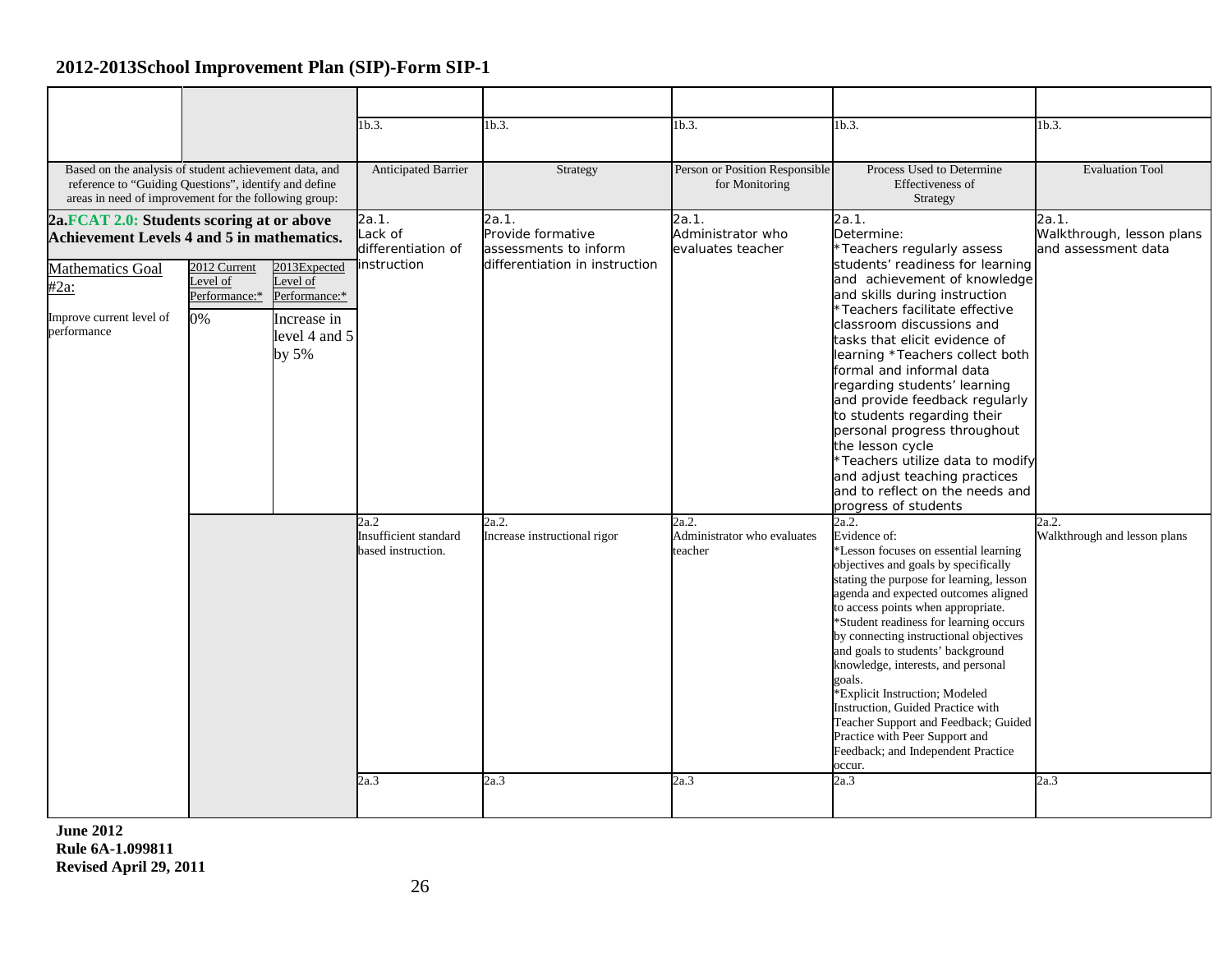| 2b. Florida Alternate Assessment: Students<br>scoring at or above Level 7 in mathematics.                                                                                |                                                                                    |                                                                                                  | 2b.1.<br>ack of<br>differentiation of | 2b.1.<br>Provide formative<br>assessments to inform | 2b.1.<br>Administrator who<br>evaluates teacher  | 2b.1.<br>Determine:<br>*Teachers regularly assess                                                                                                                                                                                                                                                                                                                                                                                                                                                                                                                                   | 2b1.<br>Walkthrough, lesson plans<br>and assessment data                                                                                |
|--------------------------------------------------------------------------------------------------------------------------------------------------------------------------|------------------------------------------------------------------------------------|--------------------------------------------------------------------------------------------------|---------------------------------------|-----------------------------------------------------|--------------------------------------------------|-------------------------------------------------------------------------------------------------------------------------------------------------------------------------------------------------------------------------------------------------------------------------------------------------------------------------------------------------------------------------------------------------------------------------------------------------------------------------------------------------------------------------------------------------------------------------------------|-----------------------------------------------------------------------------------------------------------------------------------------|
| <b>Mathematics Goal</b><br>#2b:<br>Improve current level of<br>performance                                                                                               | 2012 Current<br>Level of<br>Performance:*<br>0%                                    | 2013Expected<br>Level of<br>Performance:*<br>Increase in<br>level 7 by<br>5%                     | instruction                           | differentiation in instruction                      |                                                  | students' readiness for learning<br>and achievement of knowledge<br>and skills during instruction<br>*Teachers facilitate effective<br>classroom activities and tasks<br>that elicit evidence of learning<br>*Teachers collect both formal<br>and informal data regarding<br>students' learning and provide<br>feedback regularly to students<br>regarding their personal<br>progress throughout the lesson<br>cycle<br>*Teachers utilize data to modify<br>and adjust teaching practices<br>and to reflect on the needs and<br>progress of studentsaligned to<br>FAA access points |                                                                                                                                         |
|                                                                                                                                                                          |                                                                                    |                                                                                                  | 2b2.                                  | 2b.2.                                               | 2b.2.                                            | 2b.2.                                                                                                                                                                                                                                                                                                                                                                                                                                                                                                                                                                               | 2b.2.                                                                                                                                   |
|                                                                                                                                                                          |                                                                                    |                                                                                                  | 2b.3                                  | 2b.3                                                | 2b.3                                             | 2b.3                                                                                                                                                                                                                                                                                                                                                                                                                                                                                                                                                                                | 2b.3                                                                                                                                    |
| Based on the analysis of student achievement data, and<br>reference to "Guiding Questions", identify and define<br>areas in need of improvement for the following group: |                                                                                    |                                                                                                  | Anticipated Barrier                   | Strategy                                            | Person or Position Responsible<br>for Monitoring | Process Used to Determine<br>Effectiveness of<br>Strategy                                                                                                                                                                                                                                                                                                                                                                                                                                                                                                                           | <b>Evaluation Tool</b>                                                                                                                  |
| 3a. FCAT 2.0: Percentage of students making<br><b>Learning Gains in mathematics.</b><br><b>Mathematics Goal</b><br>#3a:<br>Improve current level of<br>performance       | 2012 Current<br>evel of<br>Performance:*<br>NA pending<br>release of<br><b>AYP</b> | 2013Expected<br>Level of<br>Performance:*<br>100% of<br>students will<br>make a<br>learning gain | 3a.1.<br>ack of student<br>engagement | 3a.1.<br>Differentiate Instruction                  | 3a.1.<br>Administrator who<br>evaluates teacher  | 3a.1.<br>Content materials are<br>differentiated by student<br>interests, cultural background,<br>prior knowledge of content, and<br>skill level<br>*Content materials are<br>appropriately scaffolded to<br>meet the needs of diverse<br>learners (learning readiness<br>and specific learning needs)<br>*Models, examples and<br>questions are appropriately                                                                                                                                                                                                                      | 3a.1.<br>School Summary of<br>observation section of<br>teacher appraisal results<br>Assessment data<br>Walkthrough and lesson<br>plans |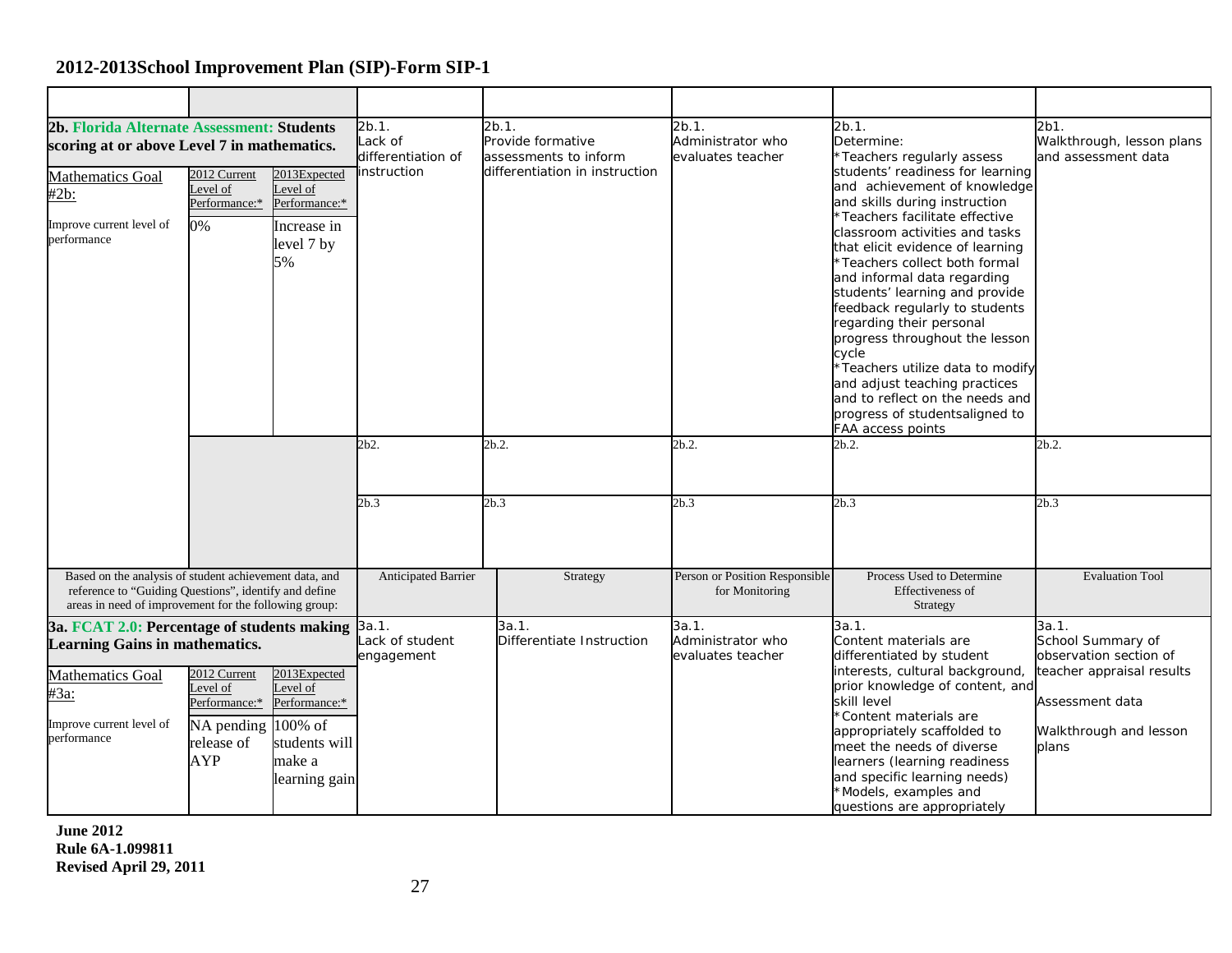|                                                                                                                                                                                   |                                                                 |                                                                                                     |                               |                                    |                                                 | scaffolded to meet the needs of<br>diverse learners *Teachers<br>provide small group instruction<br>to target specific learning<br>needs.<br>*These small groups are<br>flexible and change with the<br>content, project and<br>assessments<br>*Students are provided<br>opportunities to demonstrate or<br>express knowledge and<br>understanding in different<br>ways, which includes varying<br>degrees of difficulty.                                                                                                                                                                                                                                                  |                                                                                                   |
|-----------------------------------------------------------------------------------------------------------------------------------------------------------------------------------|-----------------------------------------------------------------|-----------------------------------------------------------------------------------------------------|-------------------------------|------------------------------------|-------------------------------------------------|----------------------------------------------------------------------------------------------------------------------------------------------------------------------------------------------------------------------------------------------------------------------------------------------------------------------------------------------------------------------------------------------------------------------------------------------------------------------------------------------------------------------------------------------------------------------------------------------------------------------------------------------------------------------------|---------------------------------------------------------------------------------------------------|
|                                                                                                                                                                                   |                                                                 |                                                                                                     | 3a.2.                         | 3a.2.                              | 3a.2.                                           | 3a.2.                                                                                                                                                                                                                                                                                                                                                                                                                                                                                                                                                                                                                                                                      | 3a.2.                                                                                             |
|                                                                                                                                                                                   |                                                                 |                                                                                                     | 3a.3.                         | 3a.3.                              | 3a3.                                            | 3a.3.                                                                                                                                                                                                                                                                                                                                                                                                                                                                                                                                                                                                                                                                      | 3a.3.                                                                                             |
| 3b. Florida Alternate Assessment: Percentage 3b.1.<br>of students making Learning Gains in<br>mathematics.<br>Mathematics Goal<br>#3b:<br>Improve current level of<br>performance | 2012 Current<br>Level of<br>Performance:*<br>NA pending 100% of | 2013Expected<br>Level of<br>Performance:*<br>release AYP students will<br>make<br>learning<br>gains | Lack of student<br>engagement | 3b.1.<br>Differentiate Instruction | 3b.1.<br>Administrator who<br>evaluates teacher | 3b.1.<br>Content materials are<br>differentiated by student<br>interests, cultural background,<br>prior knowledge of content, and<br>skill level<br>*Content materials are<br>appropriately scaffolded to<br>meet the needs of diverse<br>learners (learning readiness<br>and specific learning needs)<br>*Models, examples and<br>questions are appropriately<br>scaffolded to meet the needs of<br>diverse learners *Teachers<br>provide small group instruction<br>to target specific learning<br>needs.<br>*These small groups are<br>flexible and change with the<br>content, project and<br>assessments<br>*Students are provided<br>opportunities to demonstrate or | 3b.1.<br>School Summary of<br>observation section of<br>teacher appraisal results<br>Lesson plans |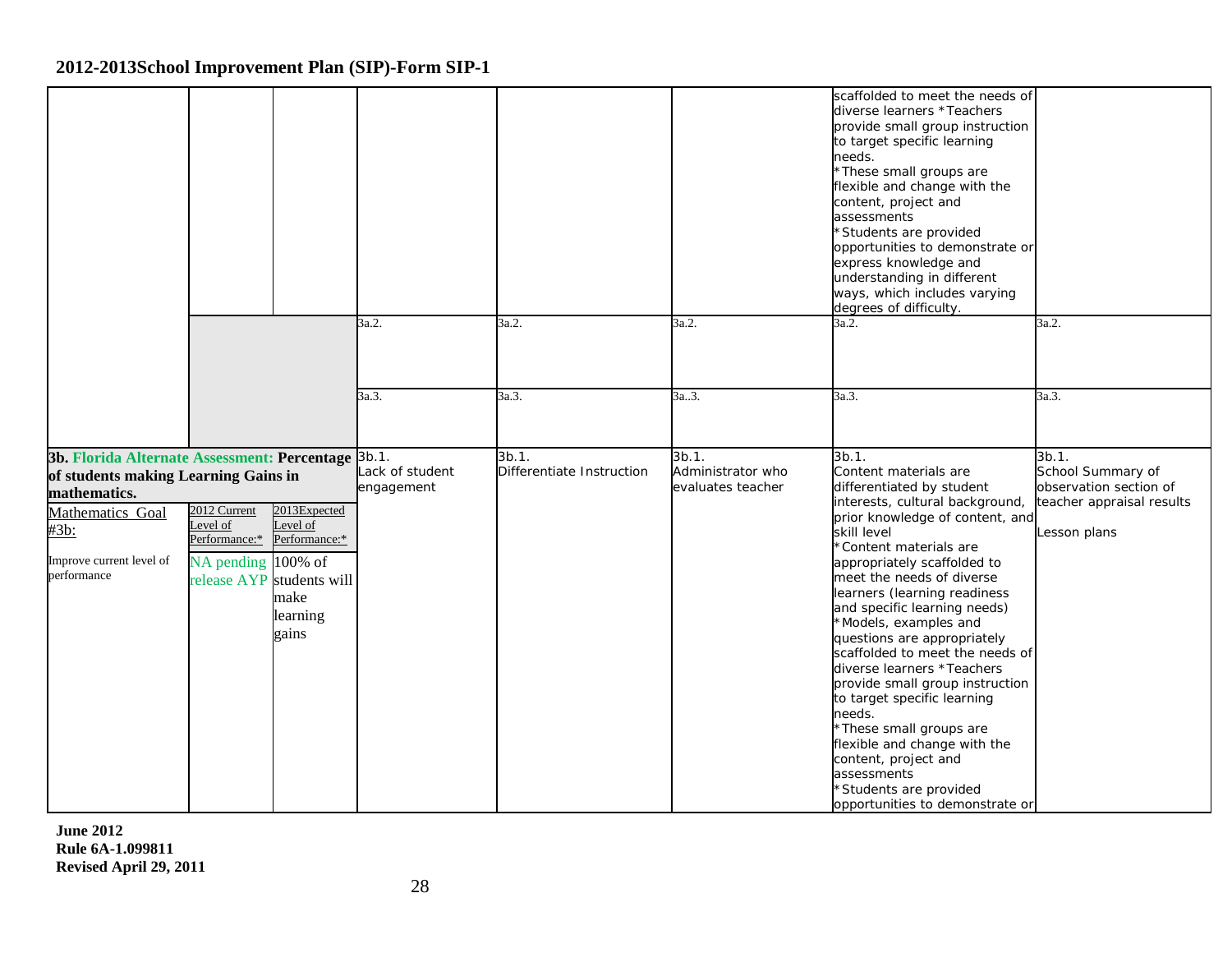|                                                                                                                                                                             |                                                         |                                                                                                  | 3b.2.<br>3b.3.                                                              | 3b.2.<br>3b.3.                                                                                       | 3b.2.<br>3b.3.                                           | express knowledge and<br>understanding in different<br>ways, which includes varying<br>degrees of difficulty.<br>3b.2.<br>3b.3.                                                                                                                                                                                                                                                                                                                                                                                                                                                                                                                                                                                                                                                                      | 3b.2.<br>3b.3.                                  |
|-----------------------------------------------------------------------------------------------------------------------------------------------------------------------------|---------------------------------------------------------|--------------------------------------------------------------------------------------------------|-----------------------------------------------------------------------------|------------------------------------------------------------------------------------------------------|----------------------------------------------------------|------------------------------------------------------------------------------------------------------------------------------------------------------------------------------------------------------------------------------------------------------------------------------------------------------------------------------------------------------------------------------------------------------------------------------------------------------------------------------------------------------------------------------------------------------------------------------------------------------------------------------------------------------------------------------------------------------------------------------------------------------------------------------------------------------|-------------------------------------------------|
| Based on the analysis of student achievement data, and<br>reference to "Guiding Questions", identify and define<br>areas in need of improvement for the following group:    |                                                         |                                                                                                  | <b>Anticipated Barrier</b>                                                  | Strategy                                                                                             | Person or Position Responsible<br>for Monitoring         | Process Used to Determine<br>Effectiveness of<br>Strategy                                                                                                                                                                                                                                                                                                                                                                                                                                                                                                                                                                                                                                                                                                                                            | <b>Evaluation Tool</b>                          |
| 4a.FCAT 2.0: Percentage of students in<br>Lowest 25% making learning gains in<br>mathematics.<br><b>Mathematics Goal</b><br>#4a:<br>Improve current level of<br>performance | 2012 Current<br>Level of<br>Performance:*<br>42%<br>(8) | 2013Expected<br>Level of<br>Performance:*<br>100% of<br>students will<br>make a<br>learning gain | 4a.1.<br>of instruction<br>4a.2.                                            | 4a.1.<br>Lack of differentiation Differentiate Instruction<br>4a.2.                                  | 4a.1.<br>Administrator who<br>evaluates teacher<br>4a.2. | 4a.1.<br>Content materials are<br>differentiated by student<br>interests, cultural background,<br>prior knowledge of content, and<br>skill level<br>*Content materials are<br>appropriately scaffolded to<br>meet the needs of diverse<br>learners (learning readiness<br>and specific learning needs)<br>*Models, examples and<br>questions are appropriately<br>scaffolded to meet the needs of<br>diverse learners *Teachers<br>provide small group instruction<br>to target specific learning<br>needs.<br>*These small groups are<br>flexible and change with the<br>content, project and<br>assessments<br>*Students are provided<br>opportunities to demonstrate or<br>express knowledge and<br>understanding in different<br>ways, which includes varying<br>degrees of difficulty.<br>4a.2. | 4a.1.<br>Lesson Plans &<br>Walkthrough<br>4a.2. |
|                                                                                                                                                                             |                                                         |                                                                                                  | Insufficient<br>exist to address the<br>varying needs of<br>students across | Create intervention that<br>intervention supports support core instructional<br>goals and objectives | <b>SBLT</b>                                              | *SBLT utilizes data to plan for aEvidence of core teachers<br>sufficient number and variety of communicating and<br>intervention courses<br>*Intervention and core teachers Lesson Plans &<br>communicate and plan together Walkthroughs                                                                                                                                                                                                                                                                                                                                                                                                                                                                                                                                                             | planning through PLC;                           |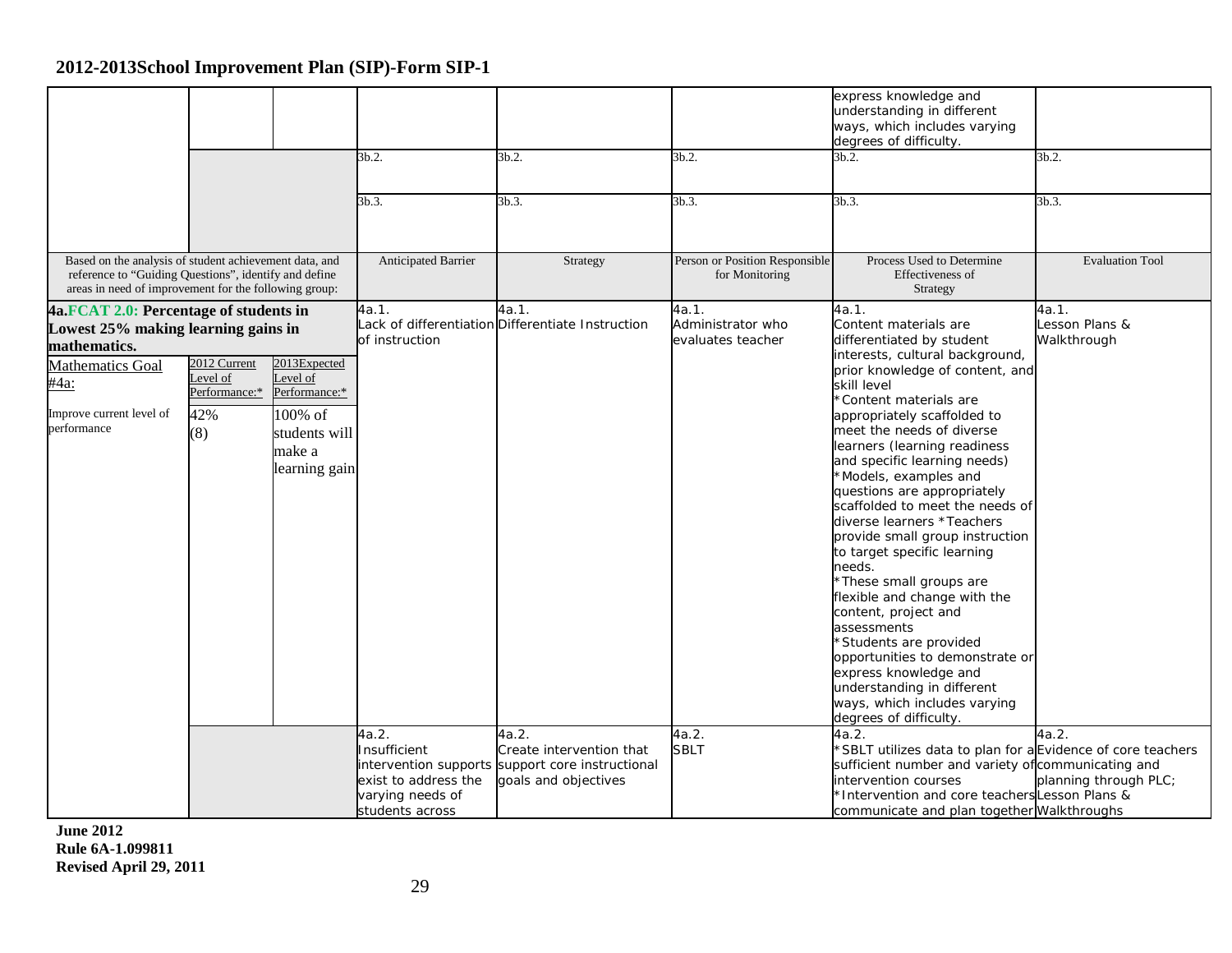|                                                                                                                                                                                                        |                                                                        |                                                                                                  | academic and<br>engagement areas |                                                            |                                                 | regularly<br>*Intervention curriculum is<br>aligned with core instructional<br>goals/objectives<br>*Core content materials and<br>subject matter are integrated<br>within intervention courses<br>*Intervention strategies are<br>reinforced in core classes<br>*Interventions are integrated<br>and aligned across all providers<br>*Effectiveness of intervention<br>courses are evaluated by<br>reviewing student success in<br>core courses                                                                                                                                                                                                                                                                                                                   |                                     |
|--------------------------------------------------------------------------------------------------------------------------------------------------------------------------------------------------------|------------------------------------------------------------------------|--------------------------------------------------------------------------------------------------|----------------------------------|------------------------------------------------------------|-------------------------------------------------|-------------------------------------------------------------------------------------------------------------------------------------------------------------------------------------------------------------------------------------------------------------------------------------------------------------------------------------------------------------------------------------------------------------------------------------------------------------------------------------------------------------------------------------------------------------------------------------------------------------------------------------------------------------------------------------------------------------------------------------------------------------------|-------------------------------------|
|                                                                                                                                                                                                        |                                                                        |                                                                                                  | 4a.3.                            | 4a.3.                                                      | 4a.3.                                           | 4a.3.                                                                                                                                                                                                                                                                                                                                                                                                                                                                                                                                                                                                                                                                                                                                                             | 4a.3                                |
| 4b. Florida Alternate Assessment: Percentage 4b.1.<br>of students in Lowest 25% making learning<br>gains in mathematics.<br><b>Mathematics Goal</b><br>#4b:<br>Improve current level of<br>performance | 2012 Current<br>Level of<br>Performance:*<br>NA pending<br>release AYP | 2013Expected<br>Level of<br>Performance:*<br>100% of<br>students will<br>make a<br>learning gain | of instruction                   | 4b.1.<br>Lack of differentiation Differentiate Instruction | 4b.1.<br>Administrator who<br>evaluates teacher | 4b.1.<br>Content materials are<br>differentiated by student<br>interests, cultural background,<br>prior knowledge of content, and<br>skill level<br>*Content materials are<br>appropriately scaffolded to<br>meet the needs of diverse<br>learners (learning readiness<br>and specific learning needs)<br>*Models, examples and<br>questions are appropriately<br>scaffolded to meet the needs of<br>diverse learners *Teachers<br>provide small group instruction<br>to target specific learning<br>needs.<br>*These small groups are<br>flexible and change with the<br>content, project and<br>assessments<br>*Students are provided<br>opportunities to demonstrate or<br>express knowledge and<br>understanding in different<br>ways, which includes varying | 4b.1.<br>Lesson Plans & Walkthrough |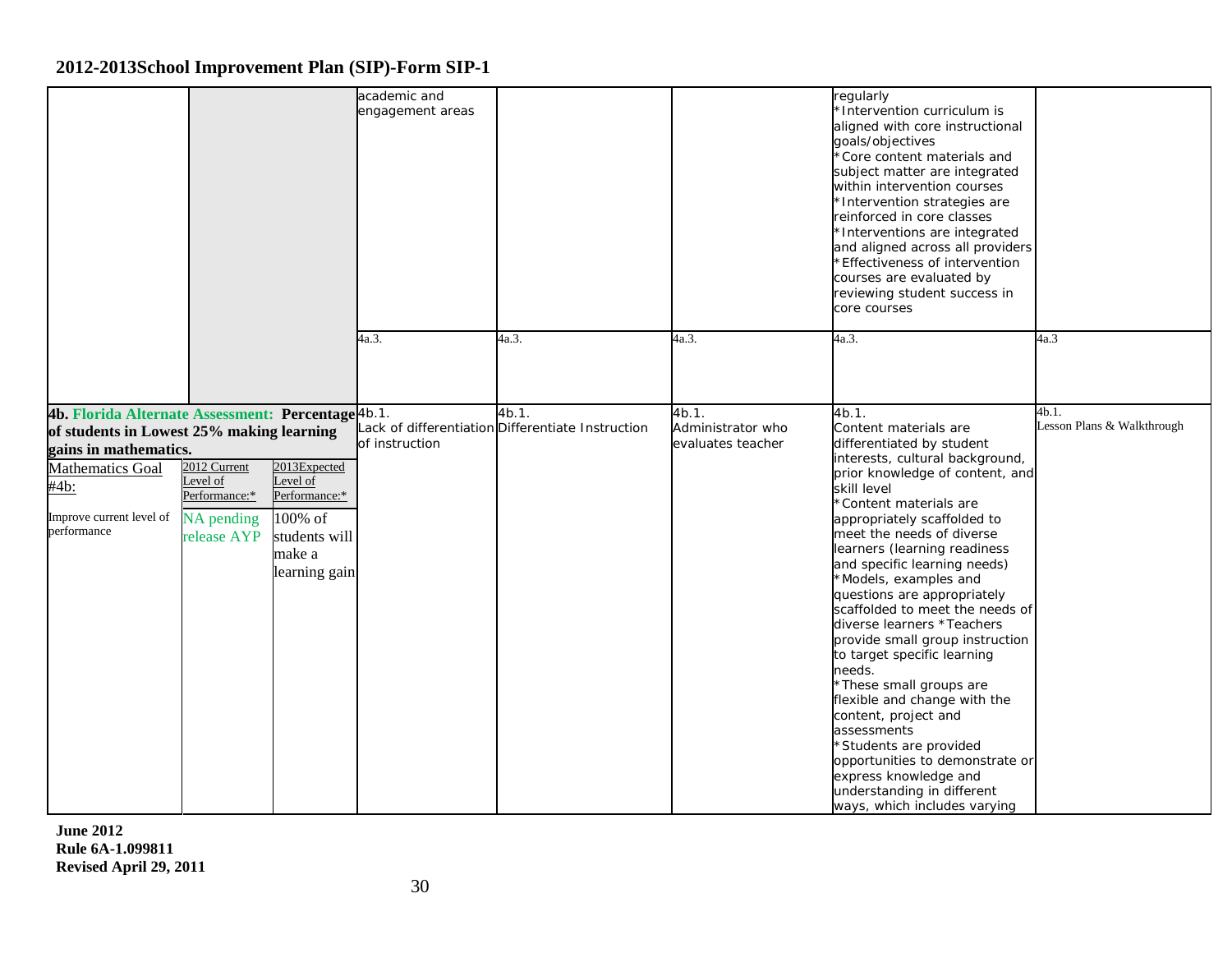|                                                                                                                                                                                                                                                            |  |                                                                                                                          |                                                                                                               |                                                  | degrees of difficulty.                                                                                                                                                                                                                                                                                                                                                                                                                      |                                                                                  |                             |
|------------------------------------------------------------------------------------------------------------------------------------------------------------------------------------------------------------------------------------------------------------|--|--------------------------------------------------------------------------------------------------------------------------|---------------------------------------------------------------------------------------------------------------|--------------------------------------------------|---------------------------------------------------------------------------------------------------------------------------------------------------------------------------------------------------------------------------------------------------------------------------------------------------------------------------------------------------------------------------------------------------------------------------------------------|----------------------------------------------------------------------------------|-----------------------------|
|                                                                                                                                                                                                                                                            |  | 4b.2.<br>Insufficient<br>exist to address the<br>varying needs of<br>students across<br>academic and<br>engagement areas | 4b.2.<br>Create intervention that<br>intervention supports support core instructional<br>goals and objectives | 4ab.2.<br><b>SBLT</b>                            | 4b.2.<br>*Intervention curriculum is<br>aligned with core instructional<br>goals/objectives<br>*Core content materials and<br>subject matter are integrated<br>within intervention courses<br>*Intervention strategies are<br>reinforced in core classes<br>*Interventions are integrated<br>and aligned across all providers<br>*Effectiveness of intervention<br>courses are evaluated by<br>reviewing student success in<br>core courses | 4b.2.<br>communicating and<br>planning in PLC;<br>Lesson Plans &<br>Walkthroughs | Evidence of core teachers a |
|                                                                                                                                                                                                                                                            |  | 4b.3.                                                                                                                    | 4b.3.                                                                                                         | 4b.3.                                            | 4b.3.                                                                                                                                                                                                                                                                                                                                                                                                                                       | 4b.3                                                                             |                             |
| Based on Ambitious but Achievable Annual Measurable<br>Objectives (AMOs), Reading and Math Performance<br>Target                                                                                                                                           |  | 2011-2012                                                                                                                | 2012-2013                                                                                                     | 2013-2014                                        | 2014-2015                                                                                                                                                                                                                                                                                                                                                                                                                                   | 2015-2016                                                                        | 2016-2017                   |
| 5A. Ambitious but<br><b>Achievable</b><br><b>Annual</b><br><b>Measurable</b><br><b>Objectives</b><br>(AMOs). In six<br>year school will<br>reduce their<br>achievement gap<br>by $50\%$ .<br>Mathematics Goal #5A:<br>Improve current level of performance |  |                                                                                                                          |                                                                                                               |                                                  |                                                                                                                                                                                                                                                                                                                                                                                                                                             |                                                                                  |                             |
| Based on the analysis of student achievement data, and<br>reference to "Guiding Questions", identify and define<br>areas in need of improvement for the following subgroup:                                                                                |  | Anticipated Barrier                                                                                                      | Strategy                                                                                                      | Person or Position Responsible<br>for Monitoring | Process Used to Determine<br>Effectiveness of<br>Strategy                                                                                                                                                                                                                                                                                                                                                                                   |                                                                                  | <b>Evaluation Tool</b>      |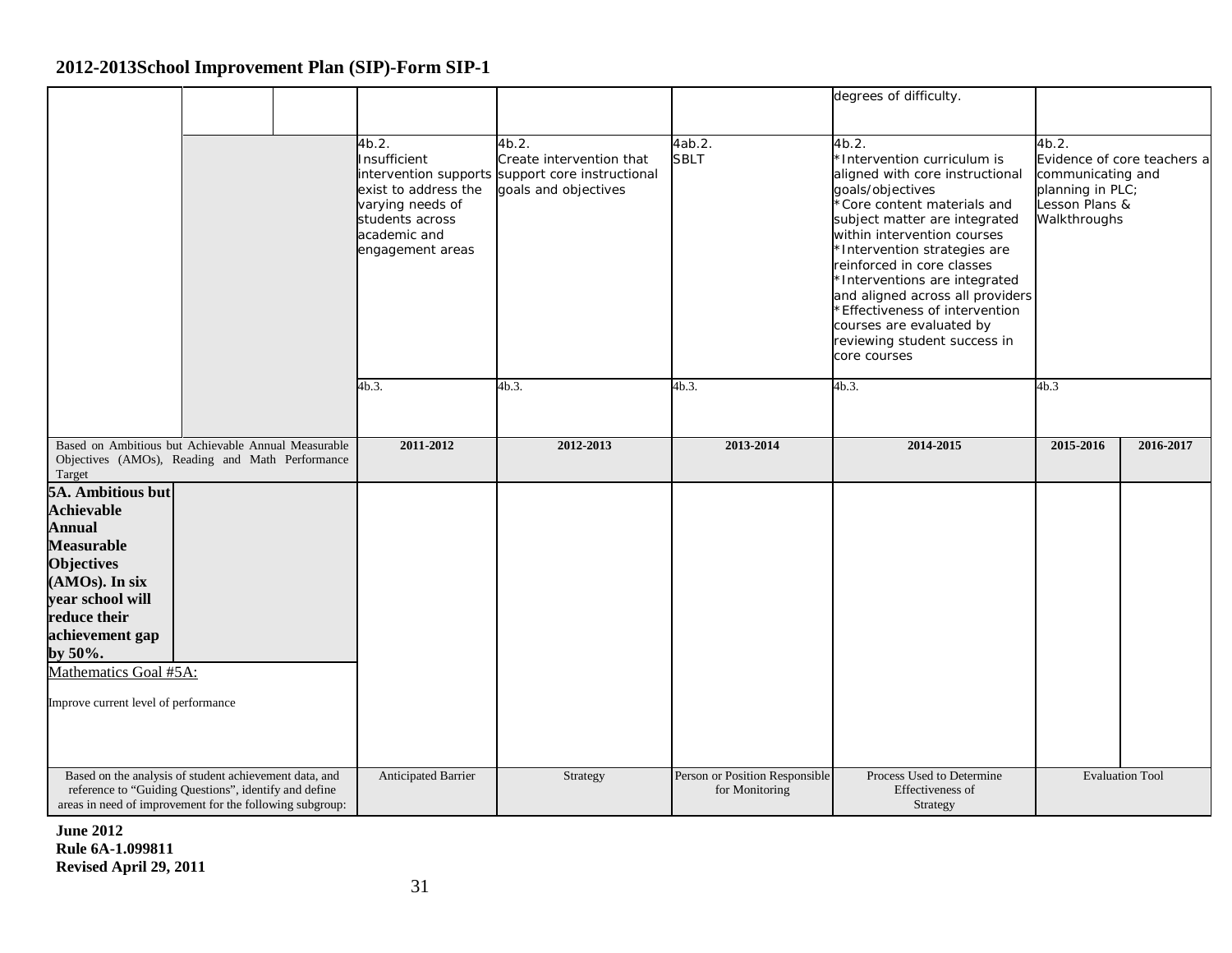| 5b.1.<br>5b.1.<br>5b.1.<br>5b.1.<br>5B. Student subgroups by ethnicity (White,<br>White: 53%<br>Differentiate Instruction<br>Administrator who<br>Content materials are<br>Black, Hispanic, Asian, American Indian) not<br><b>Black: 47%</b><br>evaluates teacher<br>differentiated by student<br>making satisfactory progress in mathematics.<br>interests, cultural background,<br>-lispanic:<br>2012 Current 2013 Expected<br><b>Mathematics Goal</b><br>prior knowledge of content, and<br>Asian:<br>Level of<br>Level of<br>#5B:<br>American Indian:<br>skill level<br>Performance:* Performance:*<br>ack of differentiation<br>*Content materials are<br>White:37% 100% of<br>Improve current level of<br>of instruction<br>appropriately scaffolded to<br>performance<br>meet the needs of diverse<br>student<br>learners (learning readiness<br>Black:63%<br>subgroups<br>Richard L. Sanders School.<br>and specific learning needs)<br>will make<br>grades 7-12. Is a school<br>*Models, examples and<br>serving students with<br>Hispanic:<br>learning gains<br>questions are appropriately<br>disabilities and all learning<br>An increase<br>scaffolded to meet the needs of<br>objectives and strategies<br>in proficiency<br>diverse learners *Teachers<br>address the unmet needs of<br>provide small group instruction<br>by 10%<br>our students. Each student Asian:<br>to target specific learning<br>has an IEP (Individual<br>needs.<br>Educational Plan) and FBA<br>*These small groups are<br><b>Functional Behavior</b><br>American<br>flexible and change with the<br>Assessment) that identify<br>Indian:<br>content, project and<br>specific areas of need.<br>assessments<br>Students are recommended<br>*Students are provided<br>for placement at our school<br>based on a review of<br>opportunities to demonstrate or<br>academic records, behavior<br>express knowledge and<br>data and FBA/IEP.<br>understanding in different<br>ways, which includes varying<br>degrees of difficulty.<br>5B.3.<br>5B.3.<br>5B.3.<br>5B.3. | 5b.1.<br>Lesson Plans &<br>Walkthrough |
|--------------------------------------------------------------------------------------------------------------------------------------------------------------------------------------------------------------------------------------------------------------------------------------------------------------------------------------------------------------------------------------------------------------------------------------------------------------------------------------------------------------------------------------------------------------------------------------------------------------------------------------------------------------------------------------------------------------------------------------------------------------------------------------------------------------------------------------------------------------------------------------------------------------------------------------------------------------------------------------------------------------------------------------------------------------------------------------------------------------------------------------------------------------------------------------------------------------------------------------------------------------------------------------------------------------------------------------------------------------------------------------------------------------------------------------------------------------------------------------------------------------------------------------------------------------------------------------------------------------------------------------------------------------------------------------------------------------------------------------------------------------------------------------------------------------------------------------------------------------------------------------------------------------------------------------------------------------------------------------------------------------------------------------------------------------|----------------------------------------|
|                                                                                                                                                                                                                                                                                                                                                                                                                                                                                                                                                                                                                                                                                                                                                                                                                                                                                                                                                                                                                                                                                                                                                                                                                                                                                                                                                                                                                                                                                                                                                                                                                                                                                                                                                                                                                                                                                                                                                                                                                                                              |                                        |
|                                                                                                                                                                                                                                                                                                                                                                                                                                                                                                                                                                                                                                                                                                                                                                                                                                                                                                                                                                                                                                                                                                                                                                                                                                                                                                                                                                                                                                                                                                                                                                                                                                                                                                                                                                                                                                                                                                                                                                                                                                                              |                                        |
|                                                                                                                                                                                                                                                                                                                                                                                                                                                                                                                                                                                                                                                                                                                                                                                                                                                                                                                                                                                                                                                                                                                                                                                                                                                                                                                                                                                                                                                                                                                                                                                                                                                                                                                                                                                                                                                                                                                                                                                                                                                              |                                        |
|                                                                                                                                                                                                                                                                                                                                                                                                                                                                                                                                                                                                                                                                                                                                                                                                                                                                                                                                                                                                                                                                                                                                                                                                                                                                                                                                                                                                                                                                                                                                                                                                                                                                                                                                                                                                                                                                                                                                                                                                                                                              |                                        |
|                                                                                                                                                                                                                                                                                                                                                                                                                                                                                                                                                                                                                                                                                                                                                                                                                                                                                                                                                                                                                                                                                                                                                                                                                                                                                                                                                                                                                                                                                                                                                                                                                                                                                                                                                                                                                                                                                                                                                                                                                                                              |                                        |
|                                                                                                                                                                                                                                                                                                                                                                                                                                                                                                                                                                                                                                                                                                                                                                                                                                                                                                                                                                                                                                                                                                                                                                                                                                                                                                                                                                                                                                                                                                                                                                                                                                                                                                                                                                                                                                                                                                                                                                                                                                                              |                                        |
|                                                                                                                                                                                                                                                                                                                                                                                                                                                                                                                                                                                                                                                                                                                                                                                                                                                                                                                                                                                                                                                                                                                                                                                                                                                                                                                                                                                                                                                                                                                                                                                                                                                                                                                                                                                                                                                                                                                                                                                                                                                              |                                        |
|                                                                                                                                                                                                                                                                                                                                                                                                                                                                                                                                                                                                                                                                                                                                                                                                                                                                                                                                                                                                                                                                                                                                                                                                                                                                                                                                                                                                                                                                                                                                                                                                                                                                                                                                                                                                                                                                                                                                                                                                                                                              |                                        |
|                                                                                                                                                                                                                                                                                                                                                                                                                                                                                                                                                                                                                                                                                                                                                                                                                                                                                                                                                                                                                                                                                                                                                                                                                                                                                                                                                                                                                                                                                                                                                                                                                                                                                                                                                                                                                                                                                                                                                                                                                                                              |                                        |
|                                                                                                                                                                                                                                                                                                                                                                                                                                                                                                                                                                                                                                                                                                                                                                                                                                                                                                                                                                                                                                                                                                                                                                                                                                                                                                                                                                                                                                                                                                                                                                                                                                                                                                                                                                                                                                                                                                                                                                                                                                                              |                                        |
|                                                                                                                                                                                                                                                                                                                                                                                                                                                                                                                                                                                                                                                                                                                                                                                                                                                                                                                                                                                                                                                                                                                                                                                                                                                                                                                                                                                                                                                                                                                                                                                                                                                                                                                                                                                                                                                                                                                                                                                                                                                              |                                        |
|                                                                                                                                                                                                                                                                                                                                                                                                                                                                                                                                                                                                                                                                                                                                                                                                                                                                                                                                                                                                                                                                                                                                                                                                                                                                                                                                                                                                                                                                                                                                                                                                                                                                                                                                                                                                                                                                                                                                                                                                                                                              |                                        |
|                                                                                                                                                                                                                                                                                                                                                                                                                                                                                                                                                                                                                                                                                                                                                                                                                                                                                                                                                                                                                                                                                                                                                                                                                                                                                                                                                                                                                                                                                                                                                                                                                                                                                                                                                                                                                                                                                                                                                                                                                                                              |                                        |
|                                                                                                                                                                                                                                                                                                                                                                                                                                                                                                                                                                                                                                                                                                                                                                                                                                                                                                                                                                                                                                                                                                                                                                                                                                                                                                                                                                                                                                                                                                                                                                                                                                                                                                                                                                                                                                                                                                                                                                                                                                                              |                                        |
|                                                                                                                                                                                                                                                                                                                                                                                                                                                                                                                                                                                                                                                                                                                                                                                                                                                                                                                                                                                                                                                                                                                                                                                                                                                                                                                                                                                                                                                                                                                                                                                                                                                                                                                                                                                                                                                                                                                                                                                                                                                              |                                        |
|                                                                                                                                                                                                                                                                                                                                                                                                                                                                                                                                                                                                                                                                                                                                                                                                                                                                                                                                                                                                                                                                                                                                                                                                                                                                                                                                                                                                                                                                                                                                                                                                                                                                                                                                                                                                                                                                                                                                                                                                                                                              |                                        |
|                                                                                                                                                                                                                                                                                                                                                                                                                                                                                                                                                                                                                                                                                                                                                                                                                                                                                                                                                                                                                                                                                                                                                                                                                                                                                                                                                                                                                                                                                                                                                                                                                                                                                                                                                                                                                                                                                                                                                                                                                                                              |                                        |
|                                                                                                                                                                                                                                                                                                                                                                                                                                                                                                                                                                                                                                                                                                                                                                                                                                                                                                                                                                                                                                                                                                                                                                                                                                                                                                                                                                                                                                                                                                                                                                                                                                                                                                                                                                                                                                                                                                                                                                                                                                                              |                                        |
|                                                                                                                                                                                                                                                                                                                                                                                                                                                                                                                                                                                                                                                                                                                                                                                                                                                                                                                                                                                                                                                                                                                                                                                                                                                                                                                                                                                                                                                                                                                                                                                                                                                                                                                                                                                                                                                                                                                                                                                                                                                              |                                        |
|                                                                                                                                                                                                                                                                                                                                                                                                                                                                                                                                                                                                                                                                                                                                                                                                                                                                                                                                                                                                                                                                                                                                                                                                                                                                                                                                                                                                                                                                                                                                                                                                                                                                                                                                                                                                                                                                                                                                                                                                                                                              |                                        |
|                                                                                                                                                                                                                                                                                                                                                                                                                                                                                                                                                                                                                                                                                                                                                                                                                                                                                                                                                                                                                                                                                                                                                                                                                                                                                                                                                                                                                                                                                                                                                                                                                                                                                                                                                                                                                                                                                                                                                                                                                                                              |                                        |
|                                                                                                                                                                                                                                                                                                                                                                                                                                                                                                                                                                                                                                                                                                                                                                                                                                                                                                                                                                                                                                                                                                                                                                                                                                                                                                                                                                                                                                                                                                                                                                                                                                                                                                                                                                                                                                                                                                                                                                                                                                                              |                                        |
|                                                                                                                                                                                                                                                                                                                                                                                                                                                                                                                                                                                                                                                                                                                                                                                                                                                                                                                                                                                                                                                                                                                                                                                                                                                                                                                                                                                                                                                                                                                                                                                                                                                                                                                                                                                                                                                                                                                                                                                                                                                              |                                        |
|                                                                                                                                                                                                                                                                                                                                                                                                                                                                                                                                                                                                                                                                                                                                                                                                                                                                                                                                                                                                                                                                                                                                                                                                                                                                                                                                                                                                                                                                                                                                                                                                                                                                                                                                                                                                                                                                                                                                                                                                                                                              |                                        |
|                                                                                                                                                                                                                                                                                                                                                                                                                                                                                                                                                                                                                                                                                                                                                                                                                                                                                                                                                                                                                                                                                                                                                                                                                                                                                                                                                                                                                                                                                                                                                                                                                                                                                                                                                                                                                                                                                                                                                                                                                                                              |                                        |
|                                                                                                                                                                                                                                                                                                                                                                                                                                                                                                                                                                                                                                                                                                                                                                                                                                                                                                                                                                                                                                                                                                                                                                                                                                                                                                                                                                                                                                                                                                                                                                                                                                                                                                                                                                                                                                                                                                                                                                                                                                                              |                                        |
|                                                                                                                                                                                                                                                                                                                                                                                                                                                                                                                                                                                                                                                                                                                                                                                                                                                                                                                                                                                                                                                                                                                                                                                                                                                                                                                                                                                                                                                                                                                                                                                                                                                                                                                                                                                                                                                                                                                                                                                                                                                              |                                        |
|                                                                                                                                                                                                                                                                                                                                                                                                                                                                                                                                                                                                                                                                                                                                                                                                                                                                                                                                                                                                                                                                                                                                                                                                                                                                                                                                                                                                                                                                                                                                                                                                                                                                                                                                                                                                                                                                                                                                                                                                                                                              |                                        |
|                                                                                                                                                                                                                                                                                                                                                                                                                                                                                                                                                                                                                                                                                                                                                                                                                                                                                                                                                                                                                                                                                                                                                                                                                                                                                                                                                                                                                                                                                                                                                                                                                                                                                                                                                                                                                                                                                                                                                                                                                                                              | 5B.3.                                  |
| Based on the analysis of student achievement data, and<br>Person or Position Responsible<br>Process Used to Determine<br>Anticipated Barrier<br>Strategy                                                                                                                                                                                                                                                                                                                                                                                                                                                                                                                                                                                                                                                                                                                                                                                                                                                                                                                                                                                                                                                                                                                                                                                                                                                                                                                                                                                                                                                                                                                                                                                                                                                                                                                                                                                                                                                                                                     | <b>Evaluation Tool</b>                 |
| reference to "Guiding Questions", identify and define<br>for Monitoring<br>Effectiveness of                                                                                                                                                                                                                                                                                                                                                                                                                                                                                                                                                                                                                                                                                                                                                                                                                                                                                                                                                                                                                                                                                                                                                                                                                                                                                                                                                                                                                                                                                                                                                                                                                                                                                                                                                                                                                                                                                                                                                                  |                                        |
| areas in need of improvement for the following subgroup:<br>Strategy                                                                                                                                                                                                                                                                                                                                                                                                                                                                                                                                                                                                                                                                                                                                                                                                                                                                                                                                                                                                                                                                                                                                                                                                                                                                                                                                                                                                                                                                                                                                                                                                                                                                                                                                                                                                                                                                                                                                                                                         |                                        |
| 5c.1<br>5c.1<br>$5c.1$ .<br>$5c.1$ .<br>5C. English Language Learners (ELL) not                                                                                                                                                                                                                                                                                                                                                                                                                                                                                                                                                                                                                                                                                                                                                                                                                                                                                                                                                                                                                                                                                                                                                                                                                                                                                                                                                                                                                                                                                                                                                                                                                                                                                                                                                                                                                                                                                                                                                                              | $5c.1$ .                               |
| N/A<br>N/A<br>N/A<br>N/A<br>making satisfactory progress in mathematics.                                                                                                                                                                                                                                                                                                                                                                                                                                                                                                                                                                                                                                                                                                                                                                                                                                                                                                                                                                                                                                                                                                                                                                                                                                                                                                                                                                                                                                                                                                                                                                                                                                                                                                                                                                                                                                                                                                                                                                                     | N/A                                    |
| 2012 Current<br>2013Expected<br><b>Mathematics Goal</b>                                                                                                                                                                                                                                                                                                                                                                                                                                                                                                                                                                                                                                                                                                                                                                                                                                                                                                                                                                                                                                                                                                                                                                                                                                                                                                                                                                                                                                                                                                                                                                                                                                                                                                                                                                                                                                                                                                                                                                                                      |                                        |
| evel of<br>Level of<br>#5C:                                                                                                                                                                                                                                                                                                                                                                                                                                                                                                                                                                                                                                                                                                                                                                                                                                                                                                                                                                                                                                                                                                                                                                                                                                                                                                                                                                                                                                                                                                                                                                                                                                                                                                                                                                                                                                                                                                                                                                                                                                  |                                        |
| Performance:* Performance:*                                                                                                                                                                                                                                                                                                                                                                                                                                                                                                                                                                                                                                                                                                                                                                                                                                                                                                                                                                                                                                                                                                                                                                                                                                                                                                                                                                                                                                                                                                                                                                                                                                                                                                                                                                                                                                                                                                                                                                                                                                  |                                        |
| There are no students                                                                                                                                                                                                                                                                                                                                                                                                                                                                                                                                                                                                                                                                                                                                                                                                                                                                                                                                                                                                                                                                                                                                                                                                                                                                                                                                                                                                                                                                                                                                                                                                                                                                                                                                                                                                                                                                                                                                                                                                                                        |                                        |
| enrolled at Richard L.                                                                                                                                                                                                                                                                                                                                                                                                                                                                                                                                                                                                                                                                                                                                                                                                                                                                                                                                                                                                                                                                                                                                                                                                                                                                                                                                                                                                                                                                                                                                                                                                                                                                                                                                                                                                                                                                                                                                                                                                                                       |                                        |
| Sanders, grades 7-12, in this                                                                                                                                                                                                                                                                                                                                                                                                                                                                                                                                                                                                                                                                                                                                                                                                                                                                                                                                                                                                                                                                                                                                                                                                                                                                                                                                                                                                                                                                                                                                                                                                                                                                                                                                                                                                                                                                                                                                                                                                                                |                                        |
| subgroup                                                                                                                                                                                                                                                                                                                                                                                                                                                                                                                                                                                                                                                                                                                                                                                                                                                                                                                                                                                                                                                                                                                                                                                                                                                                                                                                                                                                                                                                                                                                                                                                                                                                                                                                                                                                                                                                                                                                                                                                                                                     |                                        |
|                                                                                                                                                                                                                                                                                                                                                                                                                                                                                                                                                                                                                                                                                                                                                                                                                                                                                                                                                                                                                                                                                                                                                                                                                                                                                                                                                                                                                                                                                                                                                                                                                                                                                                                                                                                                                                                                                                                                                                                                                                                              |                                        |
|                                                                                                                                                                                                                                                                                                                                                                                                                                                                                                                                                                                                                                                                                                                                                                                                                                                                                                                                                                                                                                                                                                                                                                                                                                                                                                                                                                                                                                                                                                                                                                                                                                                                                                                                                                                                                                                                                                                                                                                                                                                              |                                        |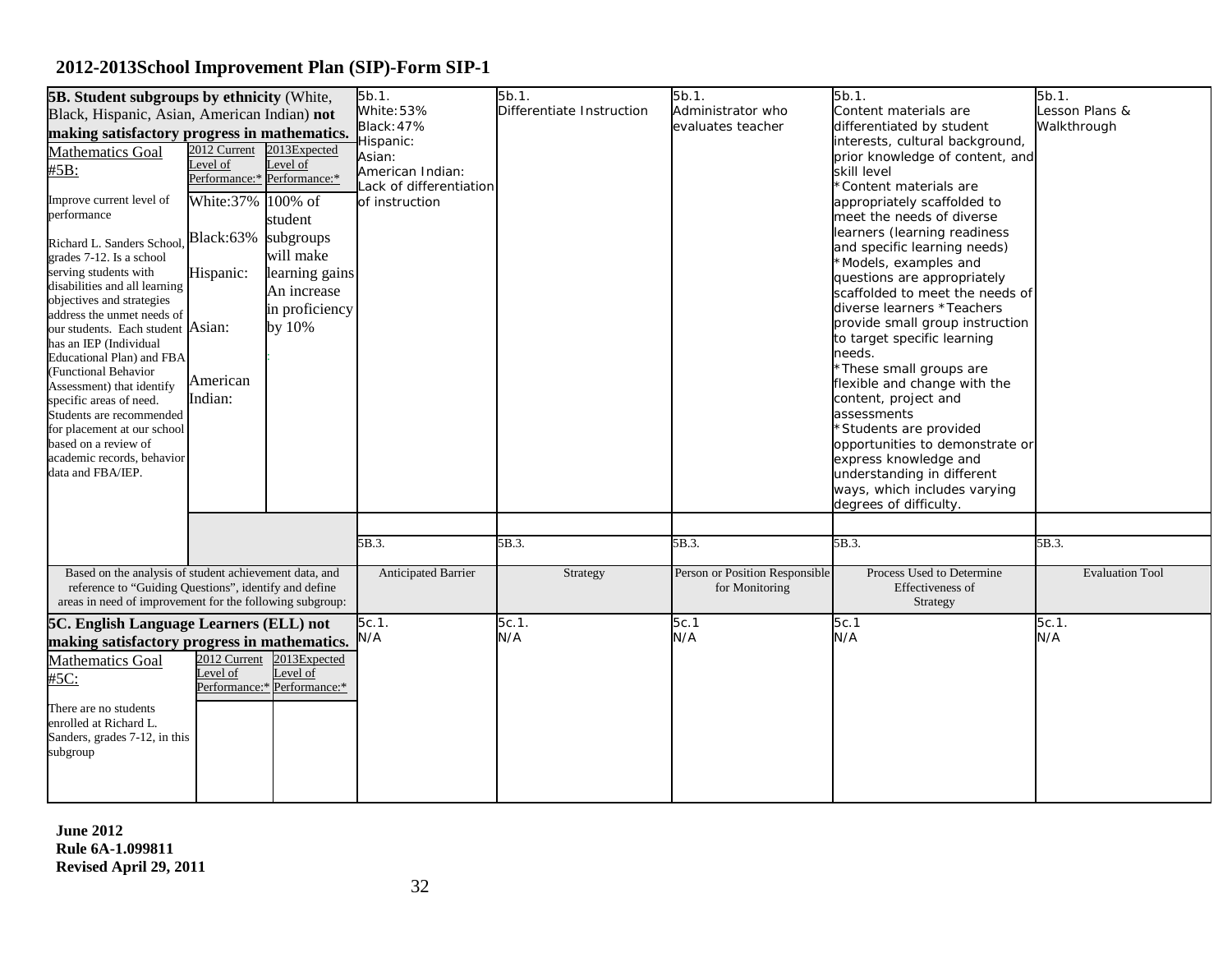|                                                                                                                                                                                                                                                                                                                                                                                                                                                                                                                                                                              |                                                        |                                                                                                                                                                    | 5C.2.                                        | 5C.2.                                                                       | 5C.2.                                                             | 5C.2.                                                                                                                                                                                                                                                                                                                                                                                                                                                                                                                                                                                                                                                                                                                                                                                                         | 5C.2.                                                 |
|------------------------------------------------------------------------------------------------------------------------------------------------------------------------------------------------------------------------------------------------------------------------------------------------------------------------------------------------------------------------------------------------------------------------------------------------------------------------------------------------------------------------------------------------------------------------------|--------------------------------------------------------|--------------------------------------------------------------------------------------------------------------------------------------------------------------------|----------------------------------------------|-----------------------------------------------------------------------------|-------------------------------------------------------------------|---------------------------------------------------------------------------------------------------------------------------------------------------------------------------------------------------------------------------------------------------------------------------------------------------------------------------------------------------------------------------------------------------------------------------------------------------------------------------------------------------------------------------------------------------------------------------------------------------------------------------------------------------------------------------------------------------------------------------------------------------------------------------------------------------------------|-------------------------------------------------------|
|                                                                                                                                                                                                                                                                                                                                                                                                                                                                                                                                                                              |                                                        |                                                                                                                                                                    | 5C.3                                         | 5C.3.                                                                       | 5C.3                                                              | 5C.3                                                                                                                                                                                                                                                                                                                                                                                                                                                                                                                                                                                                                                                                                                                                                                                                          | 5C.3.                                                 |
| Based on the analysis of student achievement data, and<br>reference to "Guiding Questions", identify and define<br>areas in need of improvement for the following subgroup:                                                                                                                                                                                                                                                                                                                                                                                                  |                                                        | Anticipated Barrier                                                                                                                                                | Strategy                                     | Person or Position Responsible<br>for Monitoring                            | Process Used to Determine<br>Effectiveness of<br>Strategy         | <b>Evaluation Tool</b>                                                                                                                                                                                                                                                                                                                                                                                                                                                                                                                                                                                                                                                                                                                                                                                        |                                                       |
| <b>5D. Students with Disabilities (SWD)not</b><br>making satisfactory progress in mathematics.<br><b>Mathematics Goal</b><br>#5D:<br>Improve current level of<br>performance<br>R. L. Sanders, grades 7-12,<br>is a school serving students<br>with disabilities. Each<br>student has an IEP<br>(Individual Education Plan)<br>and FBA (Functional<br>Behavior Assessment) that<br>identify specific areas of<br>need. Teachers provide<br>highly specialized<br>instruction in math,<br>including various<br>accommodations to meet<br>the unique needs of every<br>student | 2012 Current<br>Level of<br>Performance:*<br>5%<br>(1) | 2013 Expected<br>Level of<br>Performance:*<br>100% of<br><b>SWD</b><br>students will<br>make<br>learning<br>gains<br>An increase<br>ın<br>proficiency<br>by $10\%$ | $5d.1$ .<br>of instruction<br>5D.2.<br>5D.3. | 5d.1.<br>ack of differentiation Differentiate Instruction<br>5D.2.<br>5D.3. | 5d.1.<br>Administrator who<br>evaluates teacher<br>5D.2.<br>5D.3. | 5d.1.<br>Content materials are<br>differentiated by student<br>interests, cultural background,<br>prior knowledge of content, and<br>skill level<br>*Content materials are<br>appropriately scaffolded to<br>meet the needs of diverse<br>learners (learning readiness<br>and specific learning needs)<br>*Models, examples and<br>questions are appropriately<br>scaffolded to meet the needs of<br>diverse learners *Teachers<br>provide small group instruction<br>to target specific learning<br>needs.<br>*These small groups are<br>flexible and change with the<br>content, project and<br>assessments<br>*Students are provided<br>opportunities to demonstrate or<br>express knowledge and<br>understanding in different<br>ways, which includes varying<br>degrees of difficulty.<br>5D.2.<br>5D.3. | 5d.1.<br>Lesson Plans & Walkthrough<br>5D.2.<br>5D.3. |
| Based on the analysis of student achievement data, and<br>reference to "Guiding Questions", identify and define<br>areas in need of improvement for the following subgroup:                                                                                                                                                                                                                                                                                                                                                                                                  |                                                        | Anticipated Barrier                                                                                                                                                | Strategy                                     | Person or Position Responsible<br>for Monitoring                            | Process Used to Determine<br>Effectiveness of<br>Strategy         | <b>Evaluation Tool</b>                                                                                                                                                                                                                                                                                                                                                                                                                                                                                                                                                                                                                                                                                                                                                                                        |                                                       |
| <b>5E. Economically Disadvantaged students not 5e.1.</b><br>making satisfactory progress in mathematics.                                                                                                                                                                                                                                                                                                                                                                                                                                                                     |                                                        |                                                                                                                                                                    |                                              | 5e.1.<br>ack of differentiation Differentiate Instruction                   | 5e.1.<br>Administrator who                                        | 5e.1.<br>Content materials are                                                                                                                                                                                                                                                                                                                                                                                                                                                                                                                                                                                                                                                                                                                                                                                | 5e.1.<br>Lesson Plans &                               |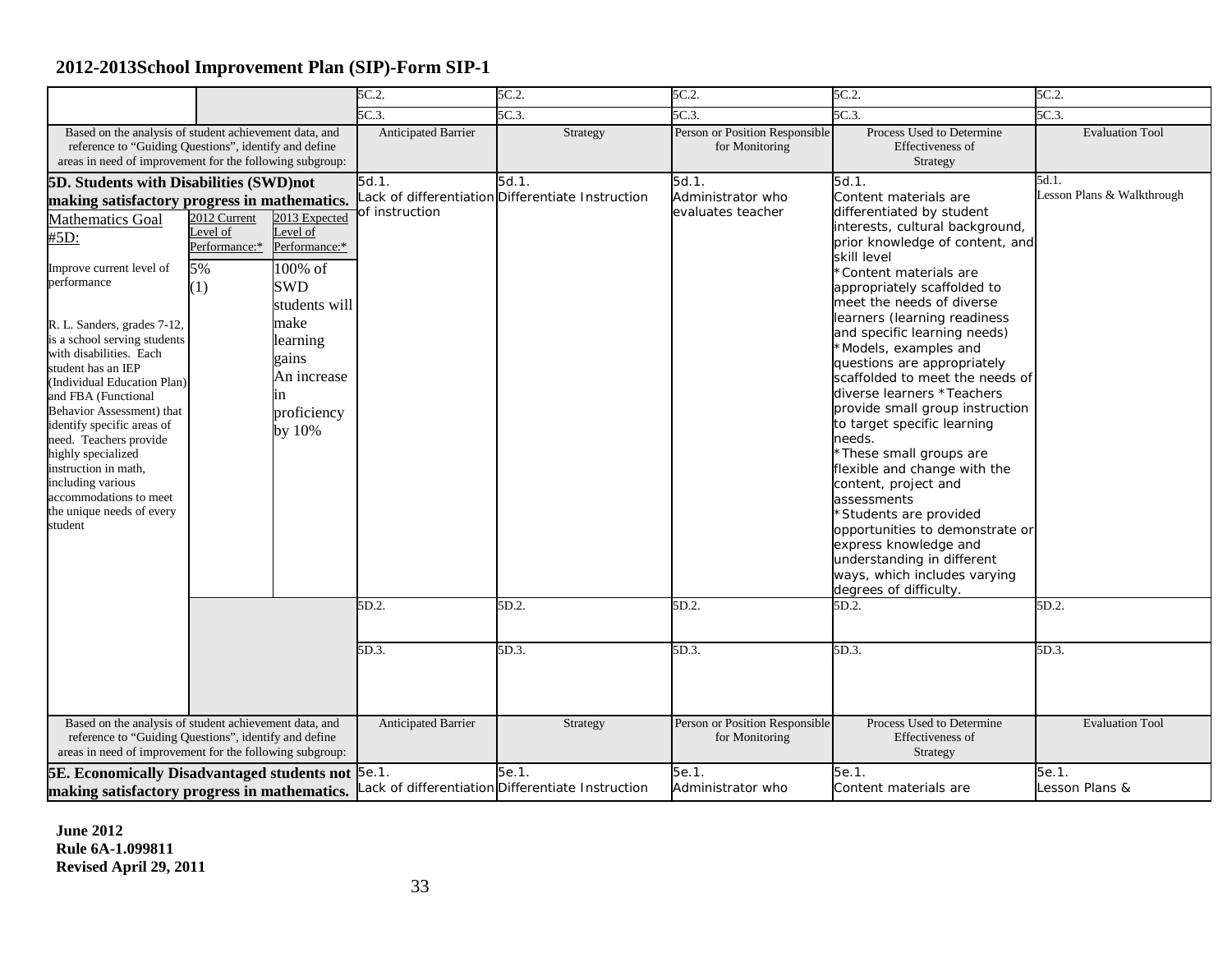| <b>Mathematics Goal</b>  | 2012 Current  |                       | 2013Expected of instruction |      | evaluates teacher | differentiated by student                                      | Walkthrough |
|--------------------------|---------------|-----------------------|-----------------------------|------|-------------------|----------------------------------------------------------------|-------------|
| #5E:                     | Level of      | Level of              |                             |      |                   | interests, cultural background,                                |             |
|                          | Performance:* | Performance:*         |                             |      |                   | prior knowledge of content, and                                |             |
| Improve current level of | 89% Free      | 100% of               |                             |      |                   | skill level                                                    |             |
| performance              |               | 7% reduced Economical |                             |      |                   | *Content materials are                                         |             |
|                          | 4% full pay   | <b>IIV</b>            |                             |      |                   | appropriately scaffolded to                                    |             |
|                          |               |                       |                             |      |                   | meet the needs of diverse                                      |             |
|                          |               | Disadvanta            |                             |      |                   | learners (learning readiness                                   |             |
|                          |               | ged                   |                             |      |                   | and specific learning needs)                                   |             |
|                          |               | students              |                             |      |                   | *Models, examples and                                          |             |
|                          |               | will make             |                             |      |                   | questions are appropriately                                    |             |
|                          |               | learning              |                             |      |                   | scaffolded to meet the needs of                                |             |
|                          |               | gains                 |                             |      |                   | diverse learners *Teachers                                     |             |
|                          |               | An increase           |                             |      |                   | provide small group instruction<br>to target specific learning |             |
|                          |               |                       |                             |      |                   | needs.                                                         |             |
|                          |               | 1n                    |                             |      |                   | *These small groups are                                        |             |
|                          |               | proficiency           |                             |      |                   | flexible and change with the                                   |             |
|                          |               | by 10%                |                             |      |                   | content, project and                                           |             |
|                          |               |                       |                             |      |                   | assessments                                                    |             |
|                          |               |                       |                             |      |                   | *Students are provided                                         |             |
|                          |               |                       |                             |      |                   | opportunities to demonstrate or                                |             |
|                          |               |                       |                             |      |                   | express knowledge and                                          |             |
|                          |               |                       |                             |      |                   | understanding in different                                     |             |
|                          |               |                       |                             |      |                   | ways, which includes varying                                   |             |
|                          |               |                       |                             |      |                   | degrees of difficulty.                                         |             |
|                          |               |                       | 5E.2                        | 5E.2 | 5E.2              | 5E.2                                                           | 5E.2        |
|                          |               |                       | 5E.3                        | 5E.3 | 5E.3              | 5E.3                                                           |             |

*End of Elementary School Mathematics Goals*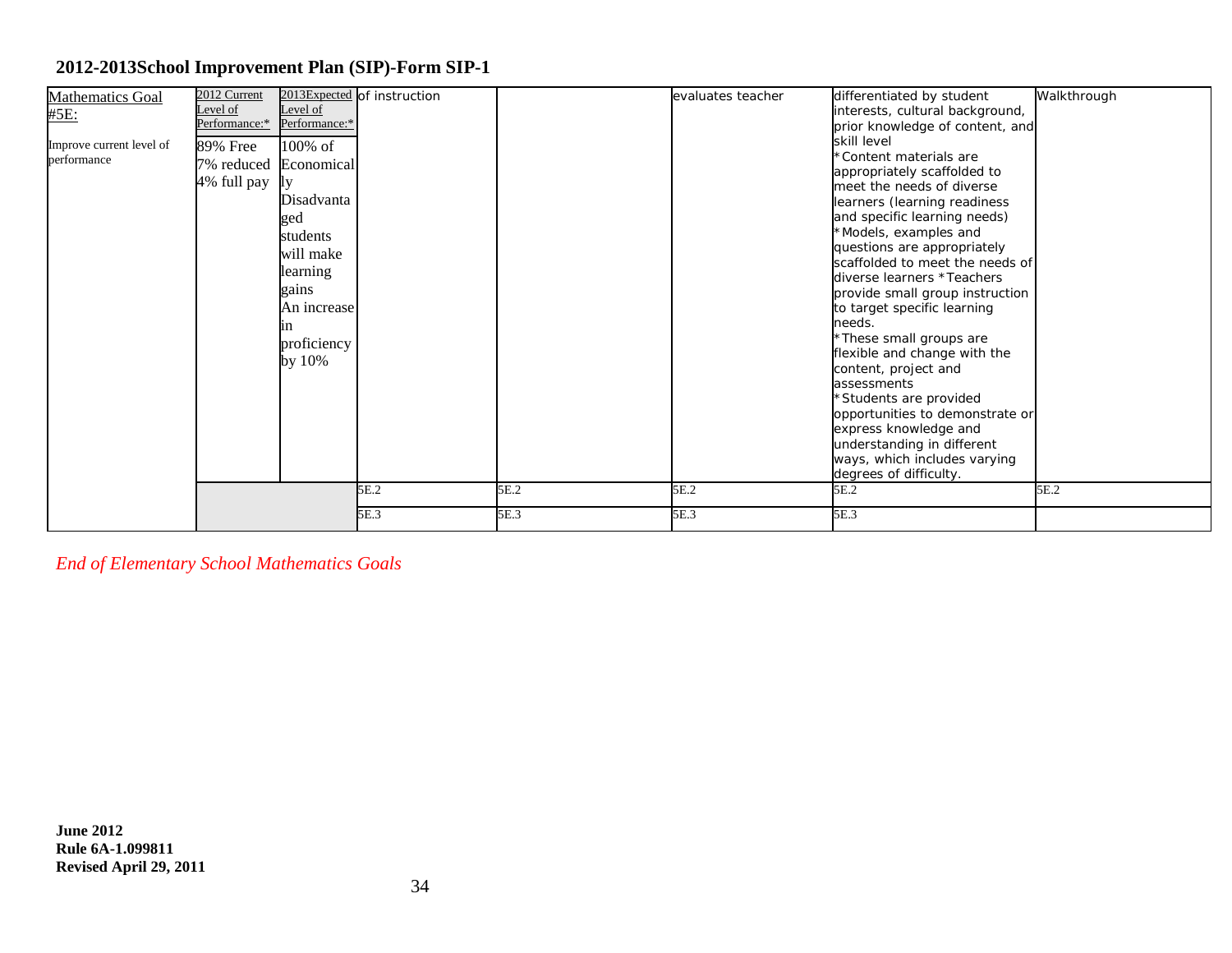### **Algebra 1 End-of-Course (EOC) Goals***(this section needs to be completed by all schools that have students taking the Algebra I EOC)*

\* When using percentages, include the number of students the percentage represents (e.g., 70% [35]).

|                                                                                                                                                  | <b>Algebra EOC Goals</b>                        |                                                                               | <b>Problem-Solving Process to Increase Student Achievement</b> |                                                                                                |                                                  |                                                                                                                                                                                                                                                                                                                                                                                                                                                                                                                                                                                                                                                                                |                                        |  |
|--------------------------------------------------------------------------------------------------------------------------------------------------|-------------------------------------------------|-------------------------------------------------------------------------------|----------------------------------------------------------------|------------------------------------------------------------------------------------------------|--------------------------------------------------|--------------------------------------------------------------------------------------------------------------------------------------------------------------------------------------------------------------------------------------------------------------------------------------------------------------------------------------------------------------------------------------------------------------------------------------------------------------------------------------------------------------------------------------------------------------------------------------------------------------------------------------------------------------------------------|----------------------------------------|--|
| Based on the analysis of student achievement data, and reference to<br>"Guiding Questions", identify and define areas in need of improvement for | the following group:                            |                                                                               | Anticipated Barrier                                            | Strategy                                                                                       | Person or Position<br>Responsible for Monitoring | Process Used to Determine<br>Effectiveness of<br>Strategy                                                                                                                                                                                                                                                                                                                                                                                                                                                                                                                                                                                                                      | <b>Evaluation Tool</b>                 |  |
| Students scoring at Achievement Level 3 in Algebra.<br>1.<br>Algebra Goal #1:<br>Improve current level of<br>performance                         | 2012 Current<br>Level of<br>Performance:*<br>0% | 2013Expected Level of<br>Performance:*<br>Decrease level 1<br>and 2<br>By 10% | 1a.1.<br>Insufficient<br>standard based<br>instruction         | 1a.1.<br>Set and communicate a<br>purpose for learning and<br>learning goals in each<br>lesson | 1a.1.<br>Administrator who<br>evaluates teacher  | 1a.1.<br>Determine Lesson:<br>'Is aligned with a course<br>standard or benchmark<br>and to the district/school<br>pacing guide<br>Begins with a discussion<br>of desired outcomes and<br>learning goals<br>*Includes a learning<br>goal/essential question<br>*Includes teacher<br>explanation of how the<br>class activities relate to<br>the learning goal and to<br>answering the essential<br>question<br>Focuses and/or refocuses<br>class discussion by<br>referring back to the<br>learning goal/essential<br>question<br>*Includes a scale or rubric<br>that relates to the learning<br>goal is posted so that all<br>students can see it<br>*Teacher reference to the | 1a.1.<br>Walkthrough & Lesson<br>Plans |  |
|                                                                                                                                                  |                                                 |                                                                               | 1a.2.<br>Insufficient                                          | 1a.2.<br>Implement High Yield                                                                  | 1a.2.<br>Administrator who                       | scale or rubric throughout<br>the lesson<br>1a.2.<br>Determine:                                                                                                                                                                                                                                                                                                                                                                                                                                                                                                                                                                                                                | 1a.2.<br>Walkthrough                   |  |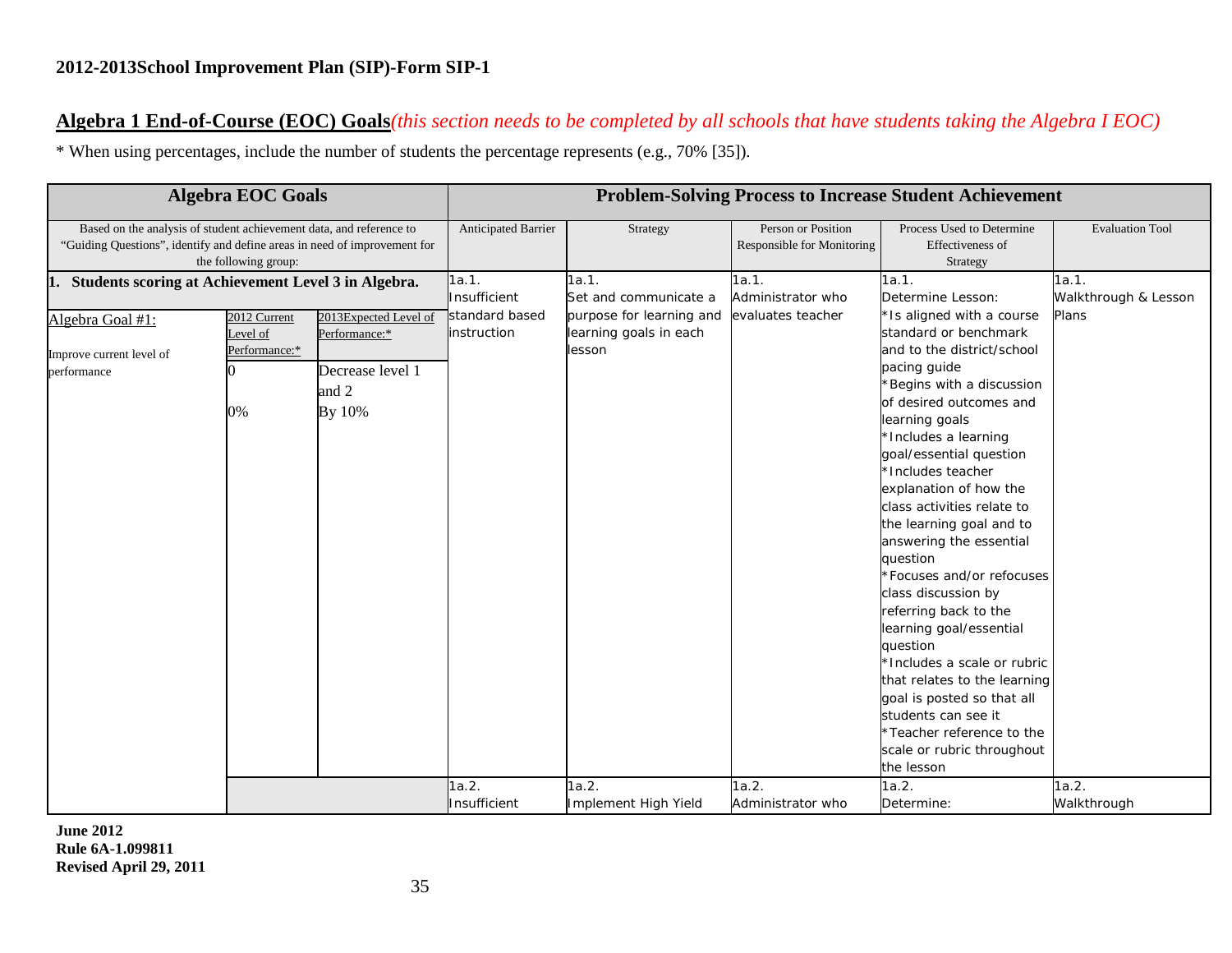|  | standard based | <b>Instructional Strategies</b> | evaluates teacher | *Lesson focuses on                   |                          |
|--|----------------|---------------------------------|-------------------|--------------------------------------|--------------------------|
|  | instruction    |                                 |                   | essential learning                   |                          |
|  |                |                                 |                   | objectives and goals by              |                          |
|  |                |                                 |                   | specifically stating the             |                          |
|  |                |                                 |                   | purpose for learning,                |                          |
|  |                |                                 |                   | lesson agenda and                    |                          |
|  |                |                                 |                   | expected outcomes                    |                          |
|  |                |                                 |                   | *Student readiness for               |                          |
|  |                |                                 |                   | learning occurs by                   |                          |
|  |                |                                 |                   | connecting instructional             |                          |
|  |                |                                 |                   | objectives and goals to              |                          |
|  |                |                                 |                   | students' background                 |                          |
|  |                |                                 |                   | knowledge, interests, and            |                          |
|  |                |                                 |                   | personal goals, etc.                 |                          |
|  |                |                                 |                   | <b>Explicit Instruction;</b>         |                          |
|  |                |                                 |                   | Modeled Instruction;                 |                          |
|  |                |                                 |                   | Guided Practice with                 |                          |
|  |                |                                 |                   | Teacher Support and                  |                          |
|  |                |                                 |                   | Feedback; Guided Practice            |                          |
|  |                |                                 |                   | with Peer Support and                |                          |
|  |                |                                 |                   | Feedback; and                        |                          |
|  |                |                                 |                   | Independent Practice occur           |                          |
|  |                |                                 |                   |                                      |                          |
|  | 1a.3.          | 1a.3.                           | 1a.3.             | 1a.3.                                | 1a.3.                    |
|  | Insufficient   | Increase instructional          | Administrator who | Evidence of:                         | Walkthrough              |
|  | standard based | rigor                           | evaluates teacher | Teachers provide                     | <b>Teacher Appraisal</b> |
|  | instruction    |                                 |                   | instruction which is aligned Results |                          |
|  |                |                                 |                   | with the cognitive                   |                          |
|  |                |                                 |                   | complexity levels of                 |                          |
|  |                |                                 |                   | standards and benchmarks             |                          |
|  |                |                                 |                   | The cognitive complexity             |                          |
|  |                |                                 |                   | of models, examples,                 |                          |
|  |                |                                 |                   | questions, tasks, and                |                          |
|  |                |                                 |                   | assessments are                      |                          |
|  |                |                                 |                   | appropriate given the                |                          |
|  |                |                                 |                   | cognitive complexity level           |                          |
|  |                |                                 |                   | of grade-level standards             |                          |
|  |                |                                 |                   | and benchmarks                       |                          |
|  |                |                                 |                   | Students are provided with           |                          |
|  |                |                                 |                   | appropriate scaffolding and          |                          |
|  |                |                                 |                   | supports to access higher            |                          |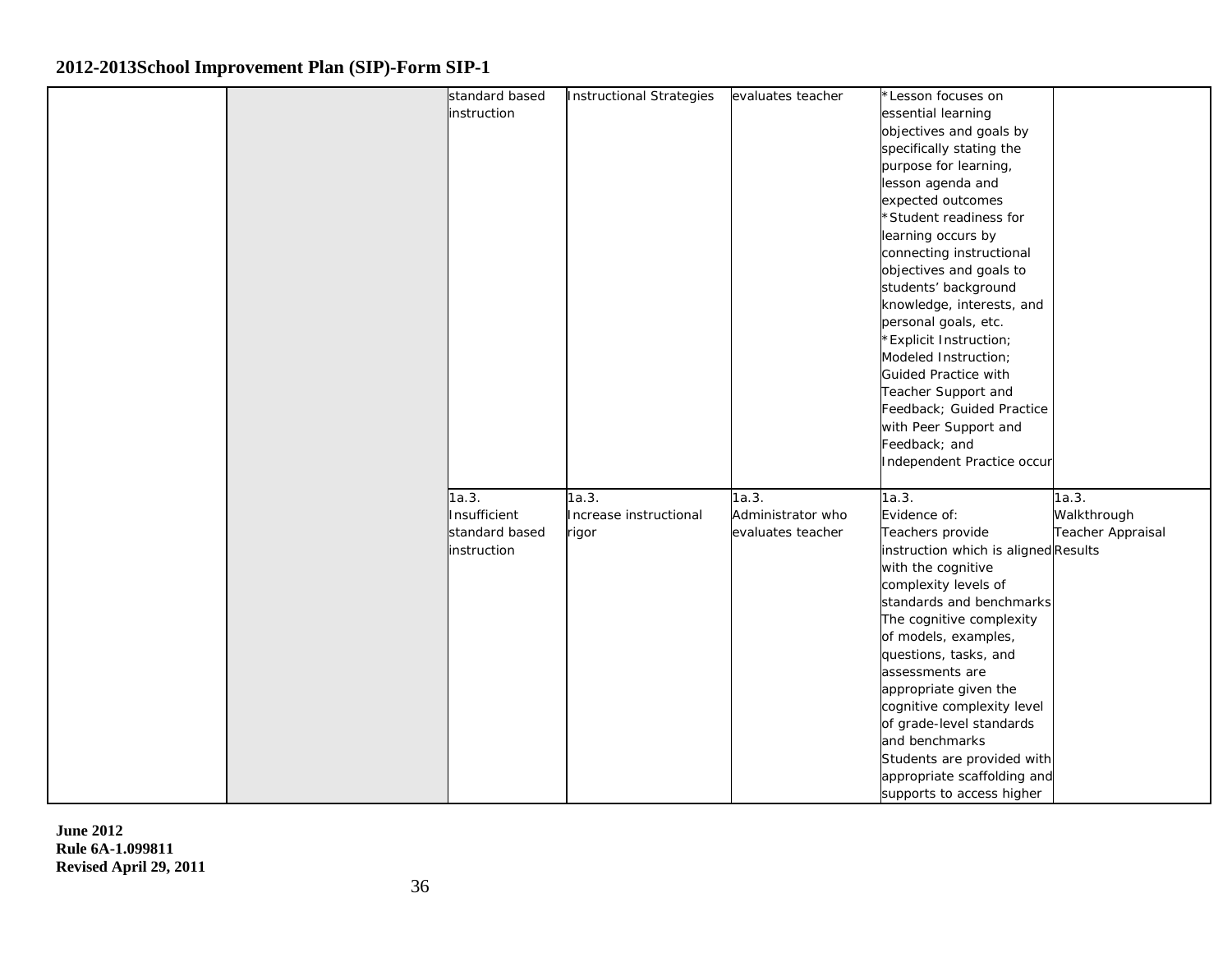|                                                                           |                                                                |                       |                     |                       |                            | order questions and tasks   |                        |           |
|---------------------------------------------------------------------------|----------------------------------------------------------------|-----------------------|---------------------|-----------------------|----------------------------|-----------------------------|------------------------|-----------|
| Based on the analysis of student achievement data, and reference to       |                                                                |                       | Anticipated Barrier | Strategy              | Person or Position         | Process Used to Determine   | <b>Evaluation Tool</b> |           |
| "Guiding Questions", identify and define areas in need of improvement for |                                                                |                       |                     |                       | Responsible for Monitoring | Effectiveness of            |                        |           |
|                                                                           | the following group:                                           |                       |                     |                       |                            | Strategy                    |                        |           |
| Students scoring at or above Achievement Levels 4 and<br>2.               |                                                                |                       | $2b.1$ .            | $2b.1$ .              | 2b.1.                      | 2b.1.                       | 2b1.                   |           |
| 5 in Algebra.                                                             |                                                                |                       | Lack of             | Provide formative     | Administrator who          | Determine:                  | Walkthrough            |           |
|                                                                           |                                                                |                       | differentiation of  | assessments to inform | evaluates teacher          | *Teachers regularly assess  |                        |           |
| Algebra Goal #2:                                                          | 2012 Current                                                   | 2013Expected Level of | <i>instruction</i>  | differentiation in    |                            | students' readiness for     |                        |           |
|                                                                           | Level of                                                       | Performance:*         |                     | instruction           |                            | learning and achievement    |                        |           |
| Improve current level of                                                  | Performance:*                                                  |                       |                     |                       |                            | of knowledge and skills     |                        |           |
| performance                                                               | 0%                                                             | Increase level 4 and  |                     |                       |                            | during instruction          |                        |           |
|                                                                           |                                                                | 5 by 5%               |                     |                       |                            | *Teachers facilitate        |                        |           |
|                                                                           | 0%                                                             |                       |                     |                       |                            | effective classroom         |                        |           |
|                                                                           |                                                                |                       |                     |                       |                            | activities and tasks that   |                        |           |
|                                                                           |                                                                |                       |                     |                       |                            | elicit evidence of learning |                        |           |
|                                                                           |                                                                |                       |                     |                       |                            | *Teachers collect both      |                        |           |
|                                                                           |                                                                |                       |                     |                       |                            | formal and informal data    |                        |           |
|                                                                           |                                                                |                       |                     |                       |                            | regarding students'         |                        |           |
|                                                                           |                                                                |                       |                     |                       |                            | learning and provide        |                        |           |
|                                                                           |                                                                |                       |                     |                       |                            | feedback regularly to       |                        |           |
|                                                                           |                                                                |                       |                     |                       |                            | students regarding their    |                        |           |
|                                                                           |                                                                |                       |                     |                       |                            | personal progress           |                        |           |
|                                                                           |                                                                |                       |                     |                       |                            | throughout the lesson       |                        |           |
|                                                                           |                                                                |                       |                     |                       |                            | cycle                       |                        |           |
|                                                                           |                                                                |                       |                     |                       |                            | *Teachers utilize data to   |                        |           |
|                                                                           |                                                                |                       |                     |                       |                            | modify and adjust teaching  |                        |           |
|                                                                           |                                                                |                       |                     |                       |                            | practices and to reflect on |                        |           |
|                                                                           |                                                                |                       |                     |                       |                            | the needs and progress of   |                        |           |
|                                                                           |                                                                |                       |                     |                       |                            | students aligned to FAA     |                        |           |
|                                                                           |                                                                |                       |                     |                       |                            | access points               |                        |           |
|                                                                           |                                                                |                       | 2.2.                | 2.2.                  | 2.2.                       | 2.2.                        | 2.2.                   |           |
|                                                                           |                                                                |                       |                     |                       |                            |                             |                        |           |
|                                                                           |                                                                |                       |                     |                       |                            |                             |                        |           |
|                                                                           |                                                                |                       | 2.3                 | 2.3                   | 2.3                        | 2.3                         | 2.3                    |           |
|                                                                           |                                                                |                       |                     |                       |                            |                             |                        |           |
|                                                                           |                                                                |                       |                     |                       |                            |                             |                        |           |
|                                                                           | Based on Ambitious but Achievable Annual Measurable Objectives |                       | 2011-2012           | 2012-2013             | 2013-2014                  | 2014-2015                   | 2015-2016              | 2016-2017 |
| (AMOs), Reading and Math Performance Target                               |                                                                |                       |                     |                       |                            |                             |                        |           |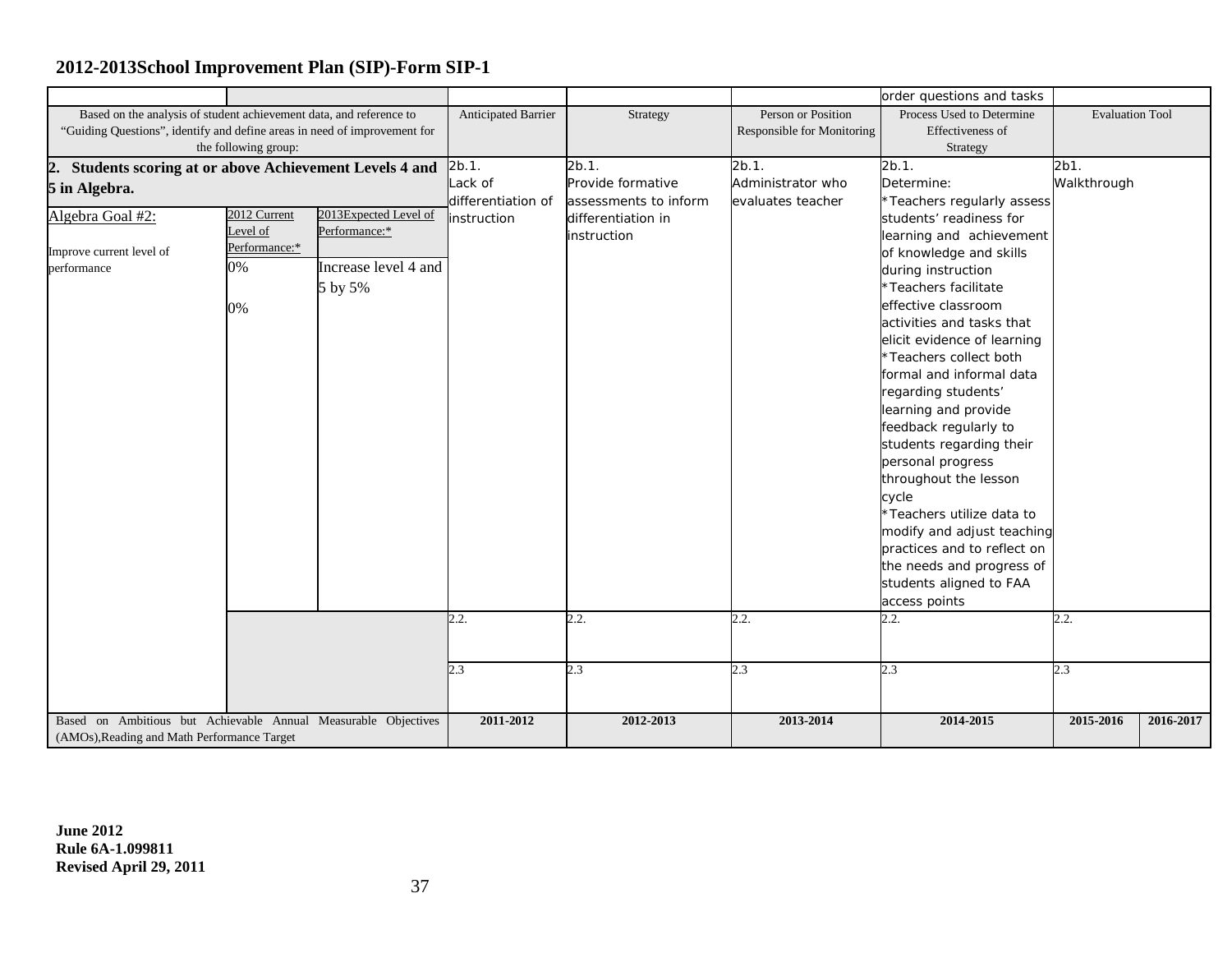| 3A. Ambitious but<br><b>Achievable Annual</b><br><b>Measurable Objectives</b><br>(AMOs). In six year<br>school will reduce their<br>achievement gap by 50%.<br>Algebra Goal #3A:<br>Improve current level of performance | Baseline data 2010-2011                        | 2011-2012                                                                                                                                                                                                     |                                                                                                                                       |                                    |                                                  |                                                                                                                                                                                                                                                                                                                                                                                                                                                                                                                                                                             | n                                      | 0% |
|--------------------------------------------------------------------------------------------------------------------------------------------------------------------------------------------------------------------------|------------------------------------------------|---------------------------------------------------------------------------------------------------------------------------------------------------------------------------------------------------------------|---------------------------------------------------------------------------------------------------------------------------------------|------------------------------------|--------------------------------------------------|-----------------------------------------------------------------------------------------------------------------------------------------------------------------------------------------------------------------------------------------------------------------------------------------------------------------------------------------------------------------------------------------------------------------------------------------------------------------------------------------------------------------------------------------------------------------------------|----------------------------------------|----|
| Based on the analysis of student achievement data, and reference to<br>"Guiding Questions", identify and define areas in need of improvement for                                                                         | the following subgroup:                        |                                                                                                                                                                                                               | Anticipated Barrier                                                                                                                   | Strategy                           | Person or Position<br>Responsible for Monitoring | Process Used to Determine<br>Effectiveness of<br>Strategy                                                                                                                                                                                                                                                                                                                                                                                                                                                                                                                   | <b>Evaluation Tool</b>                 |    |
| 3B. Student subgroups by ethnicity (White, Black, Hispanic,<br>Asian, American Indian) not making satisfactory progress in<br>Algebra.<br>Algebra Goal #3B:<br>Improve current level of performance                      | 2012 Current<br>evel of<br>Performance:*<br>0% | 2013Expected Level<br>of Performance:*<br>100% of all<br>students<br>subgroups by<br>ethnicity to<br>make a learning<br>gain<br>Increase<br>proficiency of all<br>student<br>subgroups by<br>ethnicity by 10% | $5b.1$ .<br>White64%:<br><b>Black: 36%</b><br>Hispanic:<br>Asian:<br>American Indian:<br>Lack of<br>differentiation of<br>instruction | 5b.1.<br>Differentiate Instruction | 5b.1.<br>Administrator who<br>evaluates teacher  | 5b.1.<br>Content materials are<br>differentiated by student<br>interests, cultural<br>background, prior<br>knowledge of content, and<br>skill level<br>*Content materials are<br>appropriately scaffolded to<br>meet the needs of diverse<br>learners (learning<br>readiness and specific<br>learning needs)<br>*Models, examples and<br>questions are<br>appropriately scaffolded to<br>meet the needs of diverse<br>learners *Teachers provide<br>small group instruction to<br>target specific learning<br>needs.<br>*These small groups are<br>flexible and change with | 5b.1.<br>Lesson Plans &<br>Walkthrough |    |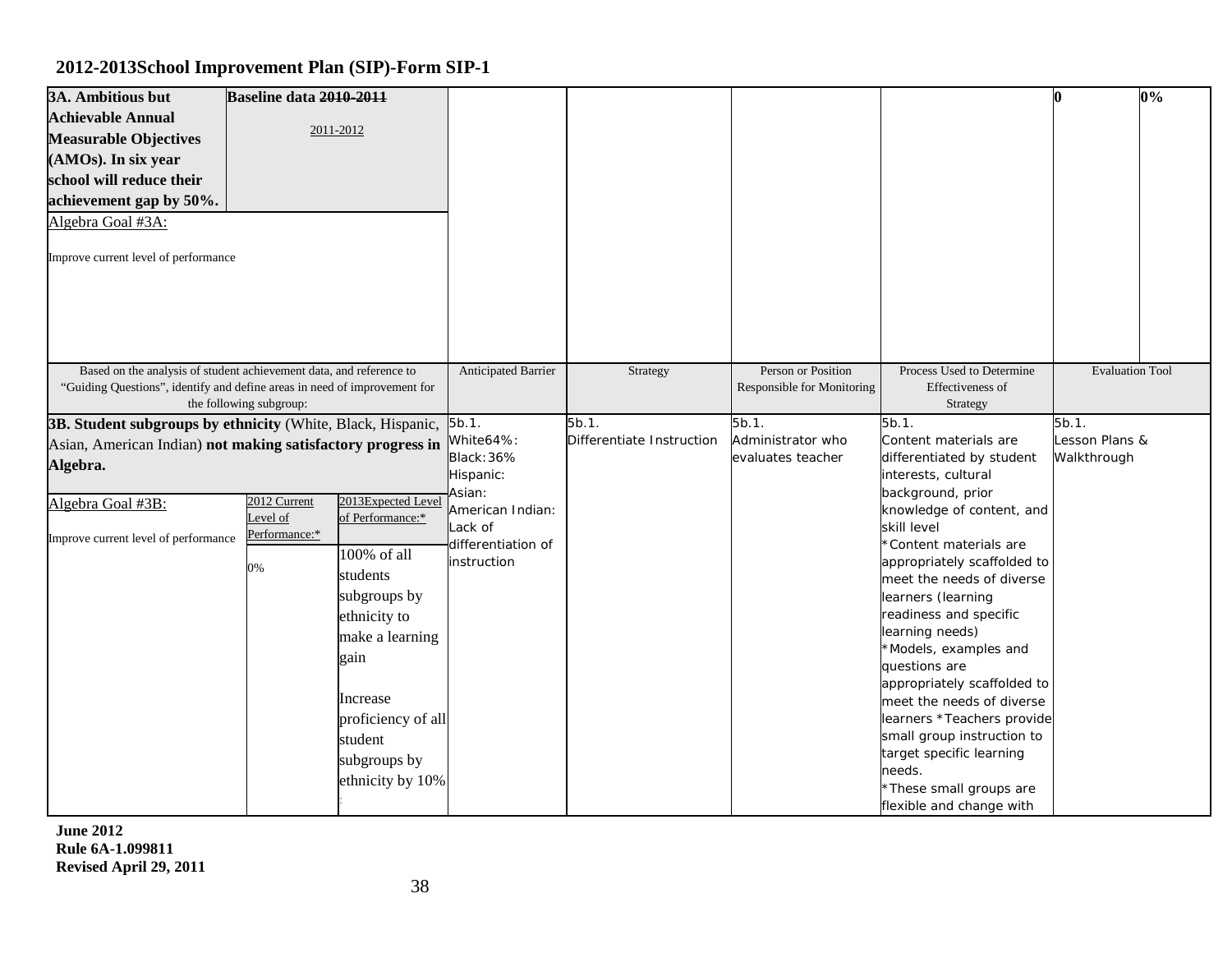|                                                                                                                                                  |                                                |                                                                    |                               |                           |                                                         | the content, project and<br>assessments<br>*Students are provided<br>opportunities to<br>demonstrate or express<br>knowledge and<br>understanding in different<br>ways, which includes<br>varying degrees of<br>difficulty. | 3B.2.                          |
|--------------------------------------------------------------------------------------------------------------------------------------------------|------------------------------------------------|--------------------------------------------------------------------|-------------------------------|---------------------------|---------------------------------------------------------|-----------------------------------------------------------------------------------------------------------------------------------------------------------------------------------------------------------------------------|--------------------------------|
|                                                                                                                                                  |                                                |                                                                    | 5B.3.                         | 5B.3.                     | 5B.3.                                                   | 5B.3.                                                                                                                                                                                                                       | 3B.3.                          |
|                                                                                                                                                  |                                                |                                                                    |                               |                           |                                                         |                                                                                                                                                                                                                             |                                |
| Based on the analysis of student achievement data, and reference to<br>"Guiding Questions", identify and define areas in need of improvement for | the following subgroup:                        |                                                                    | <b>Anticipated Barrier</b>    | Strategy                  | Person or Position<br><b>Responsible for Monitoring</b> | Process Used to Determine<br>Effectiveness of<br>Strategy                                                                                                                                                                   | <b>Evaluation Tool</b>         |
| 3C. English Language Learners (ELL) not making                                                                                                   |                                                |                                                                    | 5c.1.                         | $5c.1$ .                  | $5c.1$ .                                                | 5c.1.                                                                                                                                                                                                                       | $5c.1$ .                       |
| satisfactory progress in Algebra.                                                                                                                |                                                |                                                                    | N/A                           | N/A                       | N/A                                                     | N/A                                                                                                                                                                                                                         | N/A                            |
| Algebra Goal #3C:<br>N/A<br>There are no students at Richard L.<br>Sanders, grades 7-12, that fall into this<br>subgroup                         | 2012 Current<br>evel of<br>Performance:*       | 2013Expected Level<br>of Performance:*                             |                               |                           |                                                         |                                                                                                                                                                                                                             |                                |
|                                                                                                                                                  |                                                |                                                                    | 5C.2.                         | 5C.2.                     | 5C.2.                                                   | 5C.2.                                                                                                                                                                                                                       | 3C.2                           |
|                                                                                                                                                  |                                                |                                                                    | 5C.3                          | 5C.3                      | 5C.3<br>Person or Position                              | 5C.3.<br>Process Used to Determine                                                                                                                                                                                          | 3C.3<br><b>Evaluation Tool</b> |
| Based on the analysis of student achievement data, and reference to<br>"Guiding Questions", identify and define areas in need of improvement for | the following subgroup:                        |                                                                    | Anticipated Barrier           | Strategy                  | Responsible for Monitoring                              | Effectiveness of<br>Strategy                                                                                                                                                                                                |                                |
| 3D. Students with Disabilities (SWD) not making                                                                                                  |                                                |                                                                    | 5d.1.                         | 5d.1.                     | 5d.1.                                                   | 5d.1.                                                                                                                                                                                                                       | 5d.1.                          |
| satisfactory progress in Algebra.<br>Algebra Goal #3D:<br>Improve current level of performance<br>R. L. Sanders, grades 7-12, is a school        | 2012 Current<br>evel of<br>Performance:*<br>9% | 2013 Expected Level instruction<br>of Performance:*<br>100% of all | Lack of<br>differentiation of | Differentiate Instruction | Administrator who<br>evaluates teacher                  | Content materials are<br>differentiated by student<br>interests, cultural<br>background, prior<br>knowledge of content, and<br>skill level                                                                                  | Lesson Plans & Walkthrough     |
|                                                                                                                                                  |                                                | SWD students to                                                    |                               |                           |                                                         | *Content materials are                                                                                                                                                                                                      |                                |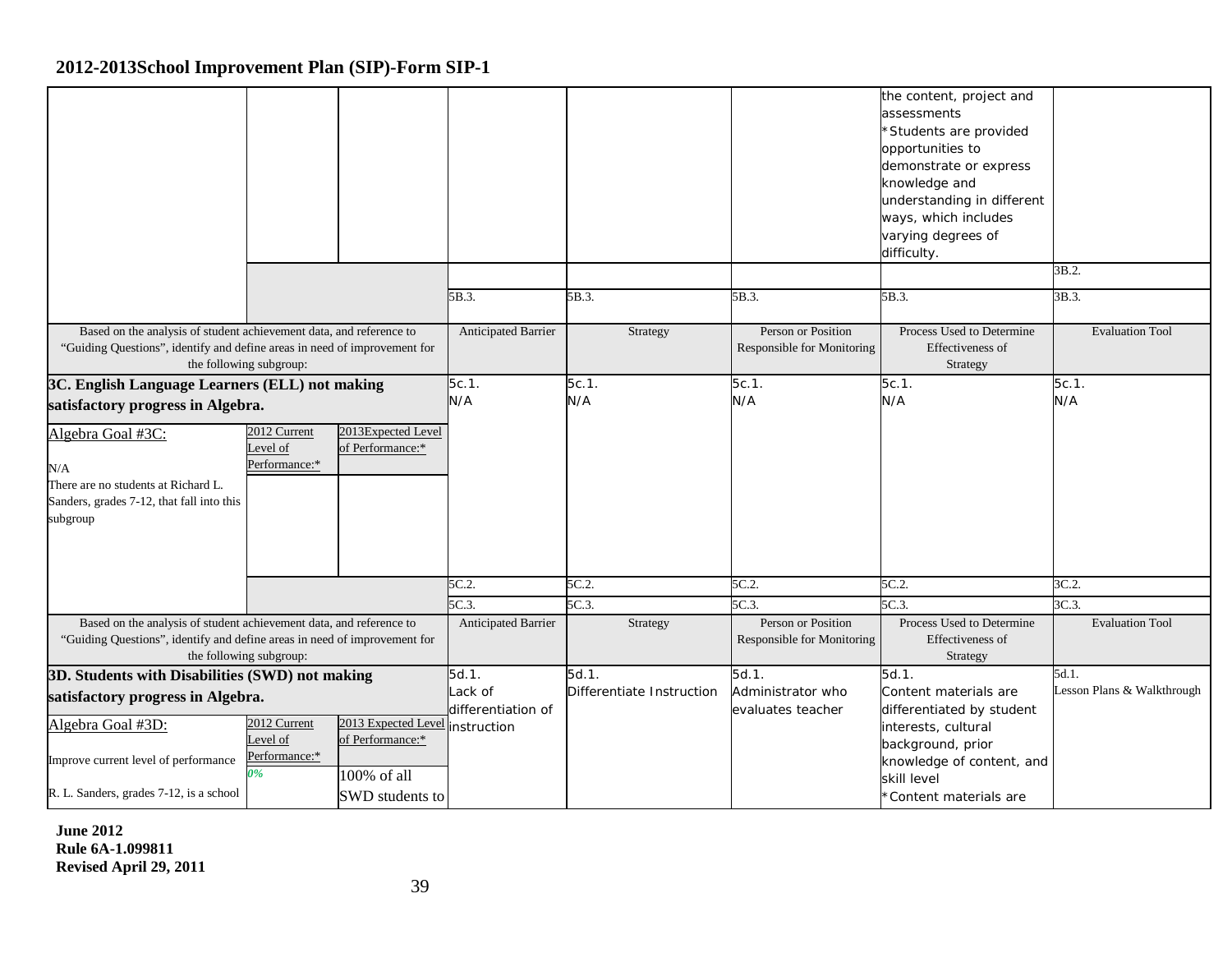| serving students with disabilities. Each                                  | make a learning     |                            |                           |                                    |                      | appropriately scaffolded to          |                        |
|---------------------------------------------------------------------------|---------------------|----------------------------|---------------------------|------------------------------------|----------------------|--------------------------------------|------------------------|
| student has an IEP (Individual                                            |                     |                            |                           |                                    |                      |                                      |                        |
| Education Plan) and FBA (Functional                                       | gain                |                            |                           |                                    |                      | meet the needs of diverse            |                        |
| Behavior Assessment) that identify                                        |                     |                            |                           |                                    | learners (learning   |                                      |                        |
| specific areas of need. Teachers                                          |                     |                            |                           |                                    |                      | readiness and specific               |                        |
| provide highly specialized instruction                                    | Increase            |                            |                           |                                    | learning needs)      |                                      |                        |
| in math, including various                                                | proficiency of      |                            |                           |                                    |                      | *Models, examples and                |                        |
| accommodations to meet the unique                                         | <b>SWD</b> students |                            |                           |                                    | questions are        |                                      |                        |
| needs of every student                                                    | by 10%              |                            |                           |                                    |                      | appropriately scaffolded to          |                        |
|                                                                           |                     |                            |                           |                                    |                      | meet the needs of diverse            |                        |
|                                                                           |                     |                            |                           |                                    |                      | learners *Teachers provide           |                        |
|                                                                           |                     |                            |                           |                                    |                      | small group instruction to           |                        |
|                                                                           |                     |                            |                           |                                    |                      | target specific learning             |                        |
|                                                                           |                     |                            |                           |                                    | needs.               |                                      |                        |
|                                                                           |                     |                            |                           |                                    |                      | *These small groups are              |                        |
|                                                                           |                     |                            |                           |                                    |                      |                                      |                        |
|                                                                           |                     |                            |                           |                                    |                      | flexible and change with             |                        |
|                                                                           |                     |                            |                           |                                    |                      | the content, project and             |                        |
|                                                                           |                     |                            |                           |                                    | assessments          |                                      |                        |
|                                                                           |                     |                            |                           |                                    |                      | *Students are provided               |                        |
|                                                                           |                     |                            |                           |                                    | opportunities to     |                                      |                        |
|                                                                           |                     |                            |                           |                                    |                      | demonstrate or express               |                        |
|                                                                           |                     |                            |                           |                                    | knowledge and        |                                      |                        |
|                                                                           |                     |                            |                           |                                    |                      | understanding in different           |                        |
|                                                                           |                     |                            |                           |                                    | ways, which includes |                                      |                        |
|                                                                           |                     |                            |                           |                                    | varying degrees of   |                                      |                        |
|                                                                           |                     |                            |                           |                                    | difficulty.          |                                      |                        |
|                                                                           |                     | 5D.2.                      | 5D.2.                     | 5D.2.                              | 5D.2.                |                                      | 3D.2.                  |
|                                                                           |                     |                            |                           |                                    |                      |                                      |                        |
|                                                                           |                     |                            |                           |                                    |                      |                                      |                        |
|                                                                           |                     | 5D.3.                      | 5D.3.                     | 5D.3.                              | 5D.3.                |                                      | 3D.3.                  |
|                                                                           |                     |                            |                           |                                    |                      |                                      |                        |
|                                                                           |                     |                            |                           |                                    |                      |                                      |                        |
|                                                                           |                     |                            |                           |                                    |                      |                                      |                        |
|                                                                           |                     |                            |                           |                                    |                      |                                      |                        |
|                                                                           |                     |                            |                           |                                    |                      |                                      |                        |
| Based on the analysis of student achievement data, and reference to       |                     | <b>Anticipated Barrier</b> | Strategy                  | Person or Position Responsible for |                      | Process Used to                      | <b>Evaluation Tool</b> |
| "Guiding Questions", identify and define areas in need of improvement for |                     |                            |                           | Monitoring                         |                      | Determine                            |                        |
| the following subgroup:                                                   |                     |                            |                           |                                    |                      | Effectiveness of                     |                        |
|                                                                           |                     |                            |                           |                                    |                      | Strategy                             |                        |
| 3E. Economically Disadvantaged students not making                        |                     | 5e.1.                      | 5e.1.                     | 5e.1.                              | 5e.1.                |                                      | 5e.1.                  |
| satisfactory progress in Algebra.                                         |                     | Lack of                    | Differentiate Instruction | Administrator who                  |                      | Content materials are Lesson Plans & |                        |
|                                                                           |                     | differentiation of         |                           | evaluates teacher                  |                      | differentiated by                    | Walkthrough            |
|                                                                           |                     |                            |                           |                                    |                      |                                      |                        |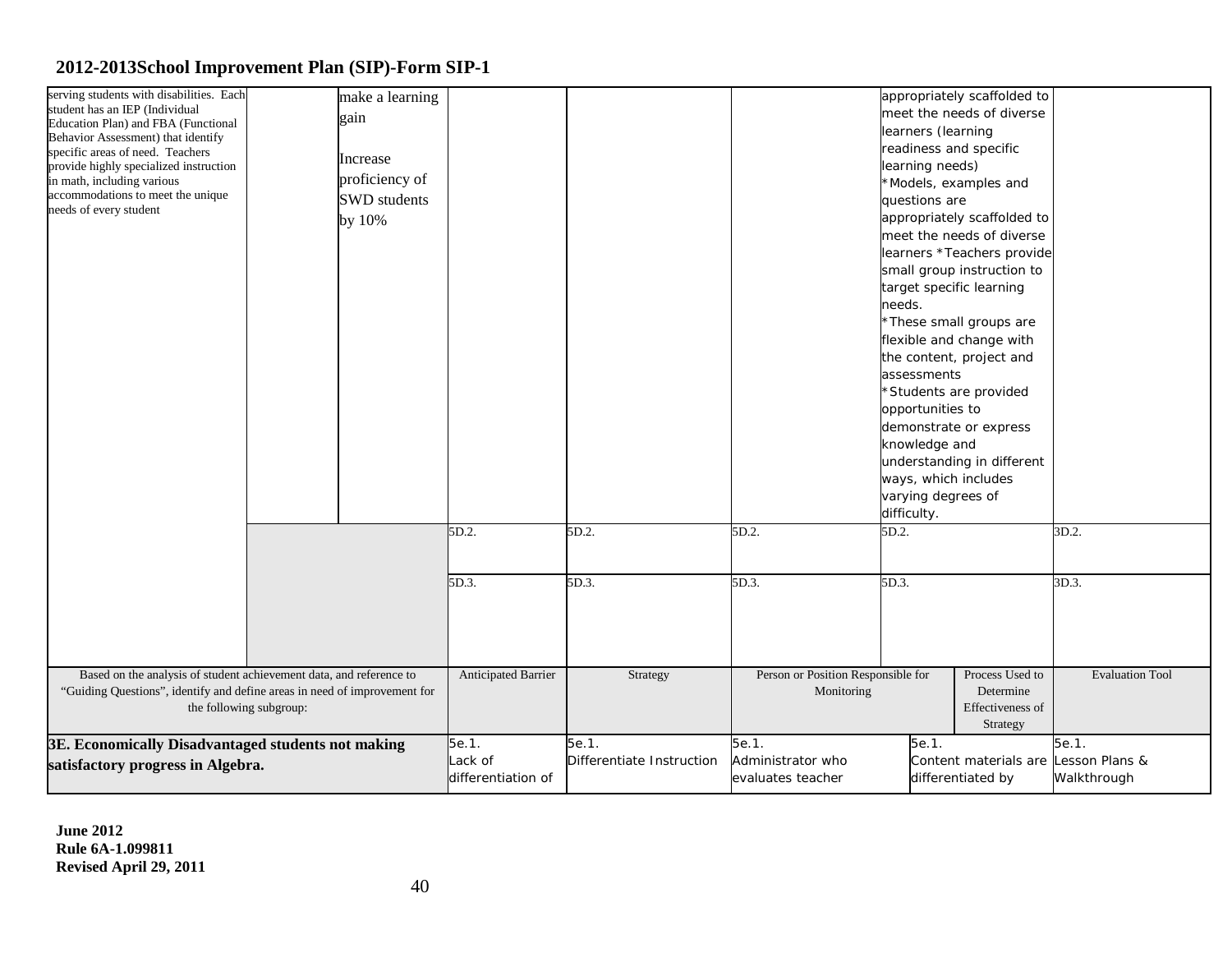| Algebra Goal #3E:                    | 2012 Current  | 2013Expected Level instruction |      |      |      | student interests,       |       |
|--------------------------------------|---------------|--------------------------------|------|------|------|--------------------------|-------|
|                                      | evel of       | of Performance:*               |      |      |      | cultural background,     |       |
| Improve current level of performance | Performance:* |                                |      |      |      | prior knowledge of       |       |
|                                      |               | 100% of                        |      |      |      | content, and skill level |       |
|                                      |               | Economically                   |      |      |      | *Content materials       |       |
|                                      |               | Disadvantaged                  |      |      |      | are appropriately        |       |
|                                      |               | students to make               |      |      |      | scaffolded to meet the   |       |
|                                      |               |                                |      |      |      | needs of diverse         |       |
|                                      |               | a learning gain                |      |      |      | learners (learning       |       |
|                                      |               |                                |      |      |      | readiness and specific   |       |
|                                      |               | Increase                       |      |      |      | learning needs)          |       |
|                                      |               | proficiency of                 |      |      |      | *Models, examples        |       |
|                                      |               | Economically                   |      |      |      | and questions are        |       |
|                                      |               | Disadvantaged                  |      |      |      | appropriately            |       |
|                                      |               |                                |      |      |      | scaffolded to meet the   |       |
|                                      |               | students by 10%                |      |      |      | needs of diverse         |       |
|                                      |               |                                |      |      |      | learners *Teachers       |       |
|                                      |               |                                |      |      |      | provide small group      |       |
|                                      |               |                                |      |      |      | instruction to target    |       |
|                                      |               |                                |      |      |      | specific learning        |       |
|                                      |               |                                |      |      |      | needs.                   |       |
|                                      |               |                                |      |      |      | *These small groups      |       |
|                                      |               |                                |      |      |      | are flexible and         |       |
|                                      |               |                                |      |      |      | change with the          |       |
|                                      |               |                                |      |      |      | content, project and     |       |
|                                      |               |                                |      |      |      | assessments              |       |
|                                      |               |                                |      |      |      | *Students are            |       |
|                                      |               |                                |      |      |      | provided opportunities   |       |
|                                      |               |                                |      |      |      | to demonstrate or        |       |
|                                      |               |                                |      |      |      | express knowledge        |       |
|                                      |               |                                |      |      |      | and understanding in     |       |
|                                      |               |                                |      |      |      | different ways, which    |       |
|                                      |               |                                |      |      |      | includes varying         |       |
|                                      |               |                                |      |      |      | degrees of difficulty.   |       |
|                                      |               |                                | 5E.2 | 5E.2 | 5E.2 | 5E.2                     | 3E.2. |
|                                      |               |                                |      |      |      |                          |       |
|                                      |               |                                | 5E.3 | 5E.3 | 5E.3 |                          | 3E.3  |

*End of Algebra EOC Goals*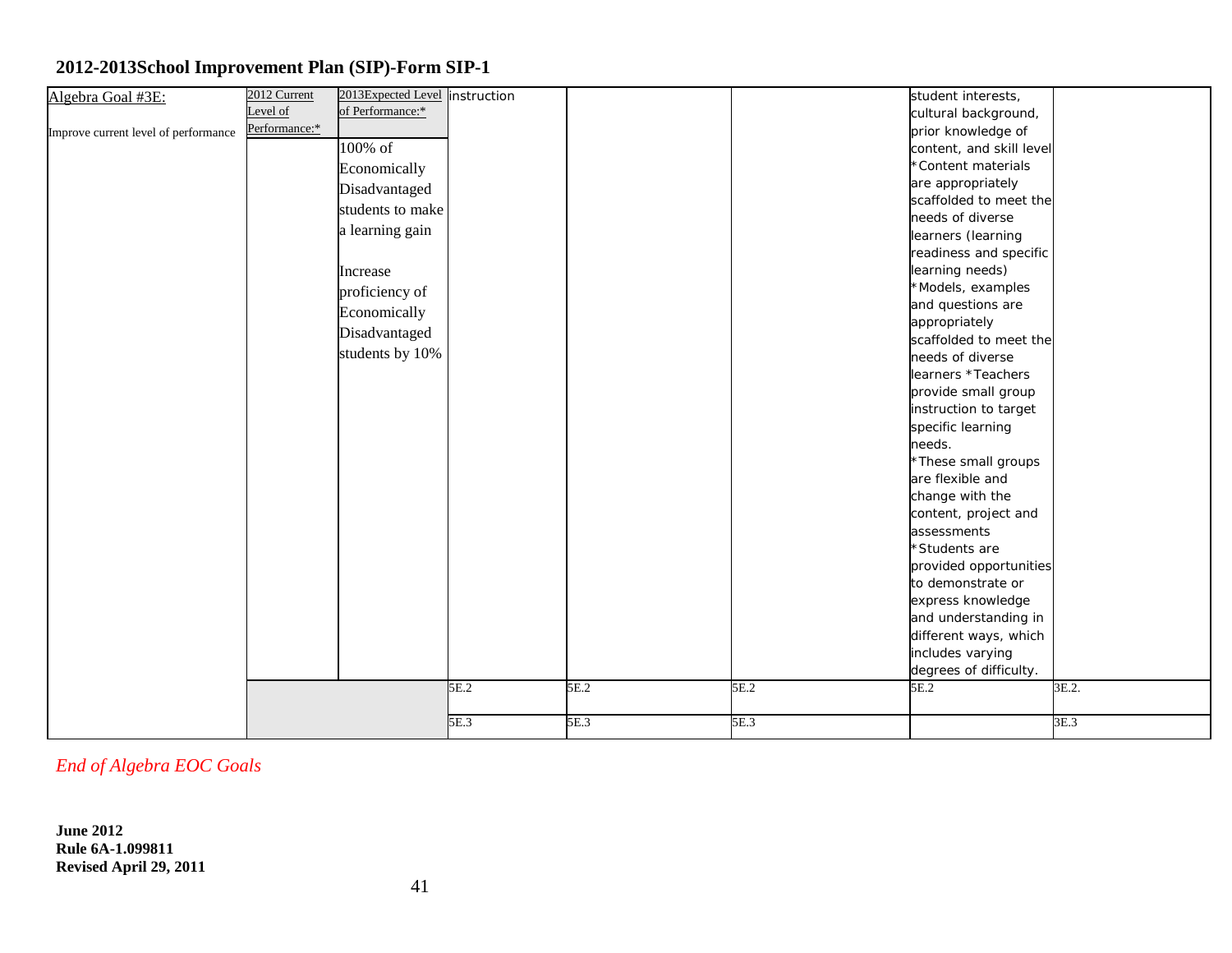## **Elementary and Middle School Science Goals**

\* When using percentages, include the number of students the percentage represents (e.g., 70% [35]).

| <b>Elementary and Middle Science Goals</b>                                                                                                                               |                                                    |                                                                                         | <b>Problem-Solving Process to Increase Student Achievement</b> |                                                                                                |                                                     |                                                                                                                                                                                                                                                                                                                                                                                                                                                                         |                                        |  |  |
|--------------------------------------------------------------------------------------------------------------------------------------------------------------------------|----------------------------------------------------|-----------------------------------------------------------------------------------------|----------------------------------------------------------------|------------------------------------------------------------------------------------------------|-----------------------------------------------------|-------------------------------------------------------------------------------------------------------------------------------------------------------------------------------------------------------------------------------------------------------------------------------------------------------------------------------------------------------------------------------------------------------------------------------------------------------------------------|----------------------------------------|--|--|
| Based on the analysis of student achievement data, and reference to<br>"Guiding Questions", identify and define areas in need of<br>improvement for the following group: |                                                    |                                                                                         | Anticipated Barrier                                            | Strategy                                                                                       | Person or Position<br>Responsible for<br>Monitoring | Process Used to Determine<br>Effectiveness of<br>Strategy                                                                                                                                                                                                                                                                                                                                                                                                               | <b>Evaluation Tool</b>                 |  |  |
| 1a.FCAT 2.0: Students scoring at Achievement Level<br>3 in science.<br>Science Goal #1a:<br>Improve current level of<br>performance                                      | 2012 Current<br>Level of<br>Performance:*<br>$0\%$ | 2013Expected<br>Level of<br>Performance:*<br>Decrease the<br>number of<br>level 1 and 2 | 1a.1.<br>Insufficient standard<br>based instruction            | 1a.1.<br>Set and communicate a<br>purpose for learning and<br>learning goals in each<br>lesson | 1a.1.<br>Administrator who<br>evaluates teacher     | 1a.1.<br>Determine Lesson:<br>*Is aligned with a course<br>standard or benchmark and<br>to the district/school pacing<br>quide<br>Begins with a discussion of<br>desired outcomes and<br>learning goals<br>*Includes a learning<br>goal/essential question<br>*Includes teacher<br>explanation of how the class<br>activities relate to the<br>learning goal and to<br>answering the essential<br>question<br>*Focuses and/or refocuses                                 | 1a.1.<br>Walkthrough & Lesson<br>Plans |  |  |
|                                                                                                                                                                          |                                                    |                                                                                         | 1a.2.<br>Insufficient standard<br>based instruction            | 1a.2.<br>Implement High Yield<br><b>Instructional Strategies</b>                               | 1a.2.<br>Administrator who<br>evaluates teacher     | class discussion by referring<br>back to the learning<br>goal/essential question<br>*Includes a scale or rubric<br>that relates to the learning<br>goal is posted so that all<br>students can see it<br>*Teacher reference to the<br>scale or rubric throughout<br>the lesson<br>1a.2.<br>Determine:<br>*Lesson focuses on essential<br>learning objectives and<br>goals by specifically stating<br>the purpose for learning,<br>lesson agenda and expected<br>outcomes | 1a.2.<br>Walkthrough                   |  |  |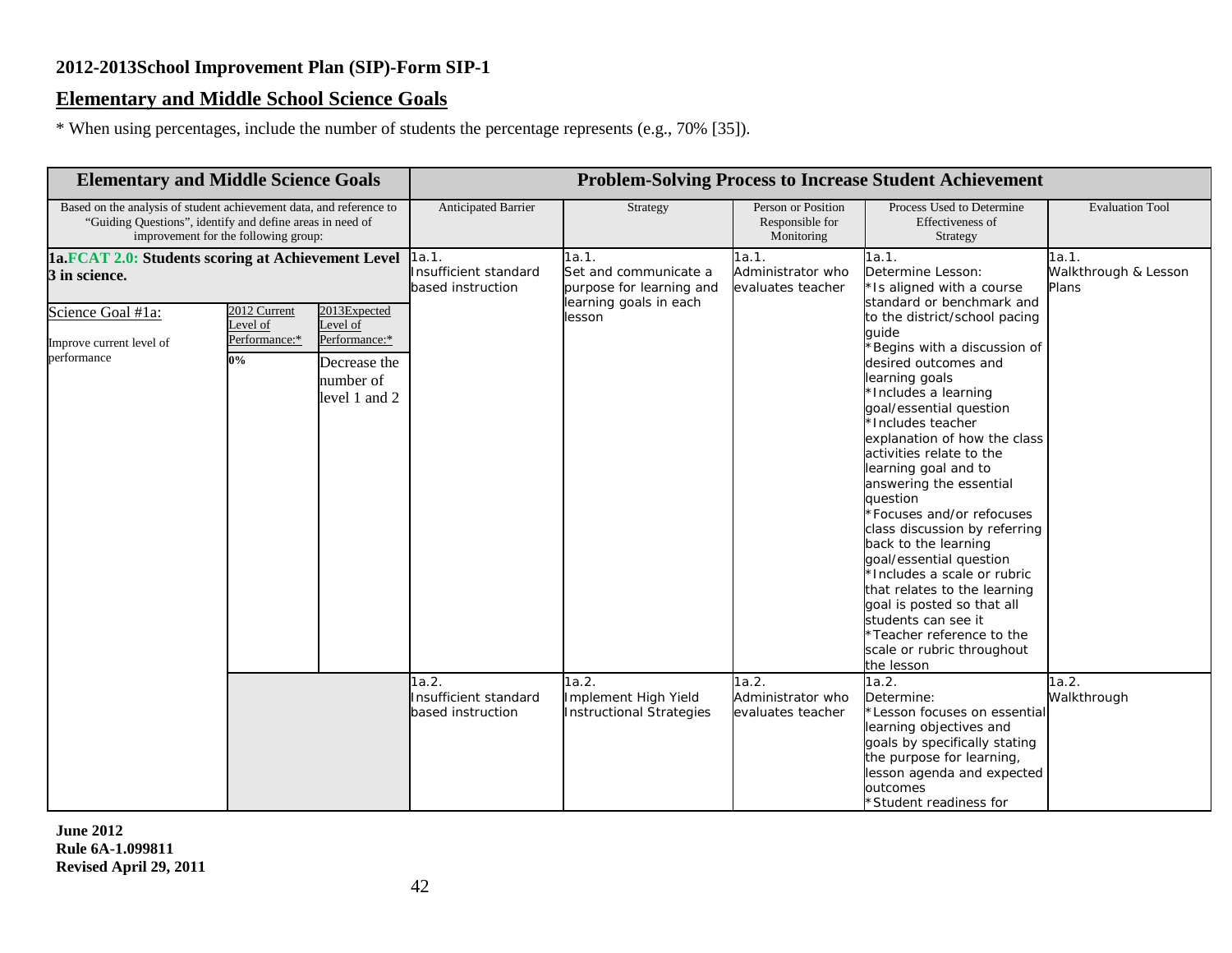|                                                                                        |                                                              |                                                                              |                                                     |                                                                                      |                                                 | learning occurs by<br>connecting instructional<br>objectives and goals to<br>students' background<br>knowledge, interests, and<br>personal goals, etc.<br>*Explicit Instruction;<br>Modeled Instruction; Guided<br>Practice with Teacher<br>Support and Feedback;<br>Guided Practice with Peer<br>Support and Feedback; and<br>Independent Practice occur                                                                                                                                                  |                                        |
|----------------------------------------------------------------------------------------|--------------------------------------------------------------|------------------------------------------------------------------------------|-----------------------------------------------------|--------------------------------------------------------------------------------------|-------------------------------------------------|------------------------------------------------------------------------------------------------------------------------------------------------------------------------------------------------------------------------------------------------------------------------------------------------------------------------------------------------------------------------------------------------------------------------------------------------------------------------------------------------------------|----------------------------------------|
|                                                                                        |                                                              |                                                                              | 1a.3.<br>Insufficient standard<br>based instruction | 1a.3.<br>ncrease instructional<br>rigor                                              | 1a.3.<br>Administrator who<br>evaluates teacher | 1a.3.<br>Evidence of:<br>Teachers provide instruction Teacher Appraisal Results<br>which is aligned with the<br>cognitive complexity levels<br>of standards and<br>benchmarks<br>The cognitive complexity of<br>models, examples,<br>questions, tasks, and<br>assessments are appropriate<br>given the cognitive<br>complexity level of grade-<br>level standards and<br>benchmarks<br>Students are provided with<br>appropriate scaffolding and<br>supports to access higher<br>order questions and tasks | 1a.3.<br>Walkthrough                   |
| 1b. Florida Alternate Assessment: Students scoring at<br>Level 4, 5, and 6 in science. |                                                              |                                                                              | 1b.1.<br>Insufficient standard<br>based instruction | 1b.1.<br>Set and communicate a<br>purpose for learning and<br>learning goals in each | 1b.1.<br>Administrator who<br>evaluates teacher | 1b.1.<br>Determine Lesson:<br>*Is aligned with a course<br>standard or benchmark and                                                                                                                                                                                                                                                                                                                                                                                                                       | 1b.1.<br>Walkthrough & Lesson<br>Plans |
| Science Goal #1b:<br>Improve current level of<br>performance                           | 2012 Current<br>evel of<br>Level of<br>Performance:*<br>100% | 2013Expected<br>Performance:*<br>Decrease the<br>number of<br>level 1,2, and |                                                     | lesson                                                                               |                                                 | to the district/school pacing<br>quide<br>*Begins with a discussion of<br>desired outcomes and<br>learning goals<br>*Includes a learning<br>goal/essential question<br>*Includes teacher<br>explanation of how the class<br>activities relate to the<br>learning goal and to                                                                                                                                                                                                                               |                                        |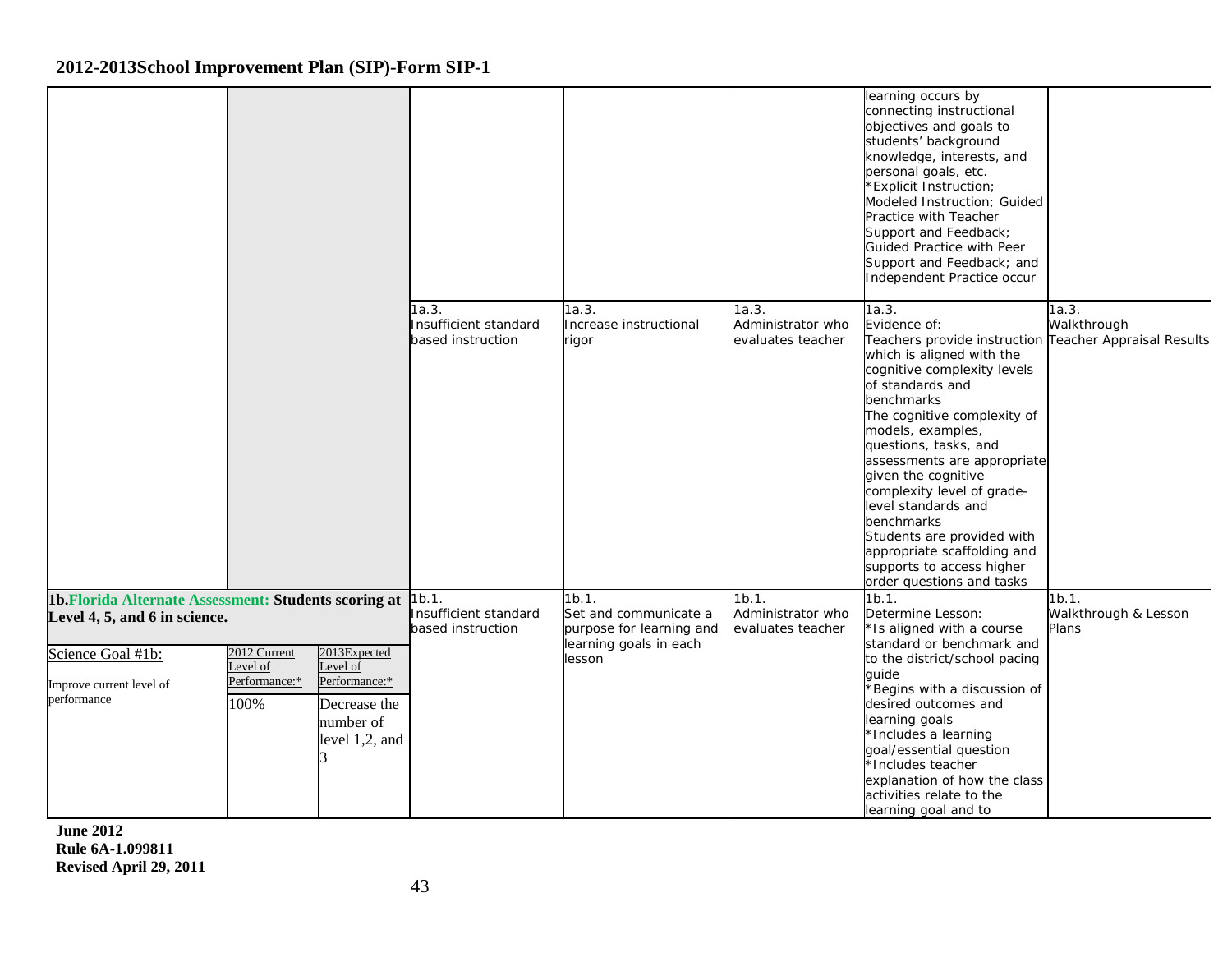|                                                                                                                                                                          |                                                   |                                                                                           |                                                    |                                                     |                                                     | answering the essential<br>question<br>*Focuses and/or refocuses<br>class discussion by referring<br>back to the learning<br>goal/essential question<br>*Includes a scale or rubric<br>that relates to the learning<br>goal is posted so that all<br>students can see it<br>*Teacher reference to the<br>scale or rubric throughout<br>the lesson                                                                                                                                                                                                                                             |                        |
|--------------------------------------------------------------------------------------------------------------------------------------------------------------------------|---------------------------------------------------|-------------------------------------------------------------------------------------------|----------------------------------------------------|-----------------------------------------------------|-----------------------------------------------------|-----------------------------------------------------------------------------------------------------------------------------------------------------------------------------------------------------------------------------------------------------------------------------------------------------------------------------------------------------------------------------------------------------------------------------------------------------------------------------------------------------------------------------------------------------------------------------------------------|------------------------|
|                                                                                                                                                                          |                                                   |                                                                                           | 1 <sub>b.2</sub>                                   | 1b.2.                                               | 1 <sub>b.2</sub>                                    | 1 <sub>b.2</sub>                                                                                                                                                                                                                                                                                                                                                                                                                                                                                                                                                                              | 1 <sub>b.2</sub>       |
|                                                                                                                                                                          |                                                   |                                                                                           | 1b.3.                                              | 1b.3.                                               | 1 <sub>b.3</sub>                                    | 1b.3                                                                                                                                                                                                                                                                                                                                                                                                                                                                                                                                                                                          | 1b.3.                  |
| Based on the analysis of student achievement data, and reference to<br>"Guiding Questions", identify and define areas in need of<br>improvement for the following group: |                                                   |                                                                                           | Anticipated Barrier                                | Strategy                                            | Person or Position<br>Responsible for<br>Monitoring | Process Used to Determine<br>Effectiveness of<br>Strategy                                                                                                                                                                                                                                                                                                                                                                                                                                                                                                                                     | <b>Evaluation Tool</b> |
| 2a. FCAT 2.0: Students scoring at or above<br>Achievement Levels 4 and 5 in science.                                                                                     |                                                   |                                                                                           | 2b.1.<br>Lack of differentiation<br>of instruction | 2b.1.<br>Provide formative<br>assessments to inform | $2b.1$ .<br>Administrator who<br>evaluates teacher  | 2b.1.<br>Determine:<br>*Teachers regularly assess                                                                                                                                                                                                                                                                                                                                                                                                                                                                                                                                             | 2b1.<br>Walkthrough    |
| Science Goal #2a:<br>Improve current level of<br>performance                                                                                                             | 2012 Current<br>evel of<br>Performance:*<br>$0\%$ | 2013Expected<br>Level of<br>Performance:*<br>Increase the<br>level 4 and 5<br>students 5% |                                                    | differentiation in<br>instruction                   |                                                     | students' readiness for<br>learning and achievement<br>of knowledge and skills<br>during instruction<br>*Teachers facilitate effective<br>classroom activities and<br>tasks that elicit evidence of<br>learning *Teachers collect<br>both formal and informal<br>data regarding students'<br>learning and provide<br>feedback regularly to<br>students regarding their<br>personal progress<br>throughout the lesson cycle<br>*Teachers utilize data to<br>modify and adjust teaching<br>practices and to reflect on<br>the needs and progress of<br>students aligned to FAA<br>access points |                        |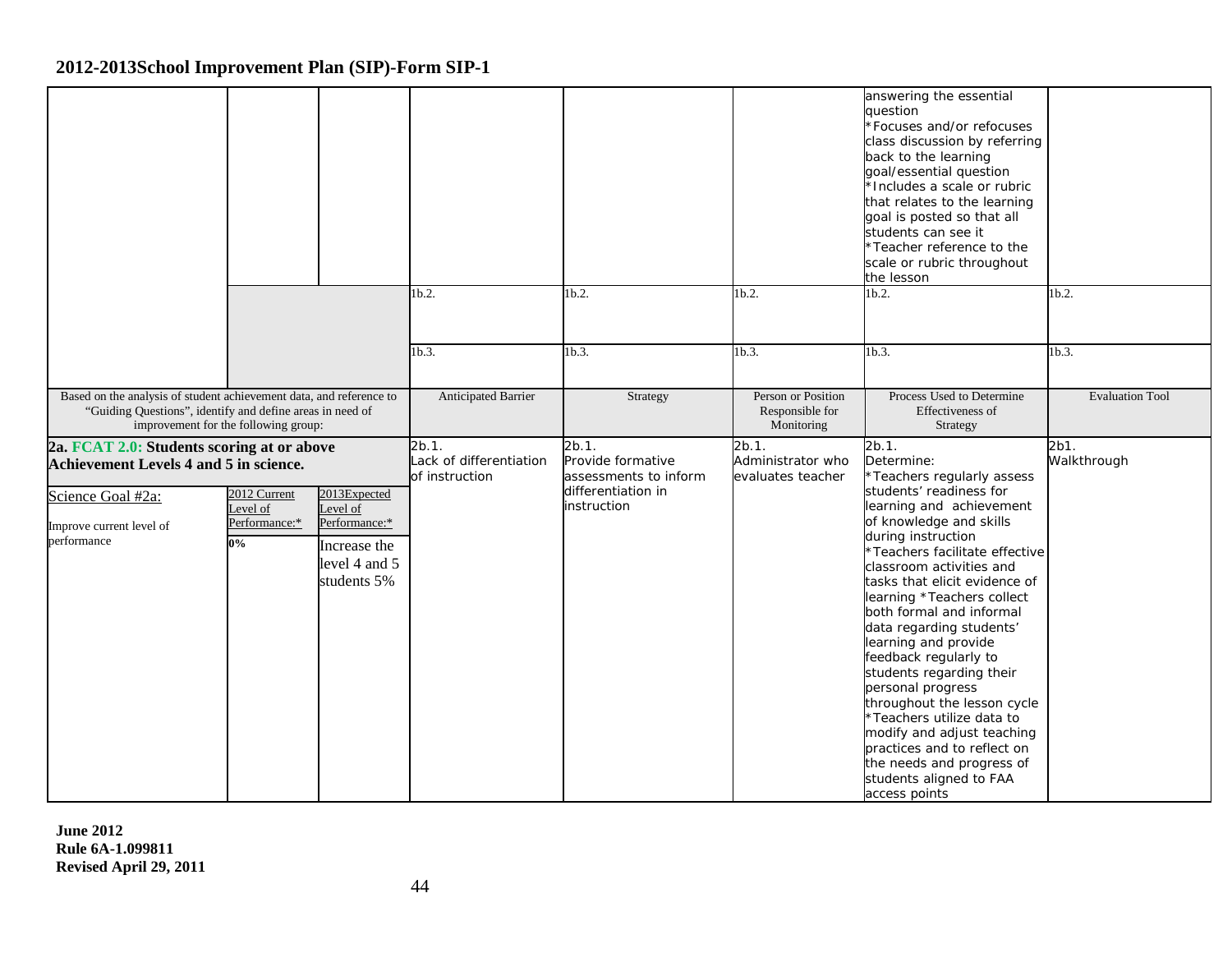|                                                                                                                                                             |                                                  |                                                                            | 2a.2.                                     | 2a.2.                                                                                    | 2a.2.                                           | 2a.2.                                                                                                                                                                                                                                                                                                                                                                                                                                                                                                                                                                                                                             | 2a.2.               |
|-------------------------------------------------------------------------------------------------------------------------------------------------------------|--------------------------------------------------|----------------------------------------------------------------------------|-------------------------------------------|------------------------------------------------------------------------------------------|-------------------------------------------------|-----------------------------------------------------------------------------------------------------------------------------------------------------------------------------------------------------------------------------------------------------------------------------------------------------------------------------------------------------------------------------------------------------------------------------------------------------------------------------------------------------------------------------------------------------------------------------------------------------------------------------------|---------------------|
|                                                                                                                                                             |                                                  |                                                                            | 2a.3                                      | 2a.3                                                                                     | 2a.3                                            | 2a.3                                                                                                                                                                                                                                                                                                                                                                                                                                                                                                                                                                                                                              | 2a.3                |
| 2b. Florida Alternate Assessment: Students scoring at 2b.1.<br>or above Level 7 in science.<br>Science Goal #2b:<br>Improve current level of<br>performance | 2012 Current<br>Level of<br>Performance:*<br>50% | 2013Expected<br>Level of<br>Performance:*<br>Increase the<br>level 7 by 5% | Lack of differentiation<br>of instruction | 2b.1.<br>Provide formative<br>assessments to inform<br>differentiation in<br>instruction | 2b.1.<br>Administrator who<br>evaluates teacher | 2b.1.<br>Determine:<br>*Teachers regularly assess<br>students' readiness for<br>learning and achievement<br>of knowledge and skills<br>during instruction<br>*Teachers facilitate effective<br>classroom activities and<br>tasks that elicit evidence of<br>learning *Teachers collect<br>both formal and informal<br>data regarding students'<br>learning and provide<br>feedback regularly to<br>students regarding their<br>personal progress<br>throughout the lesson cycle<br>*Teachers utilize data to<br>modify and adjust teaching<br>practices and to reflect on<br>the needs and progress of<br>students aligned to FAA | 2b1.<br>Walkthrough |
|                                                                                                                                                             |                                                  |                                                                            | 2b.2.                                     | 2b.2.                                                                                    | 2b.2.                                           | access points<br>2b.2.                                                                                                                                                                                                                                                                                                                                                                                                                                                                                                                                                                                                            | 2b.2.               |
|                                                                                                                                                             |                                                  |                                                                            | 2b.3                                      | 2b.3                                                                                     | 2b.3                                            | 2b.3                                                                                                                                                                                                                                                                                                                                                                                                                                                                                                                                                                                                                              | 2b.3                |

*End of Elementary and Middle School Science Goals*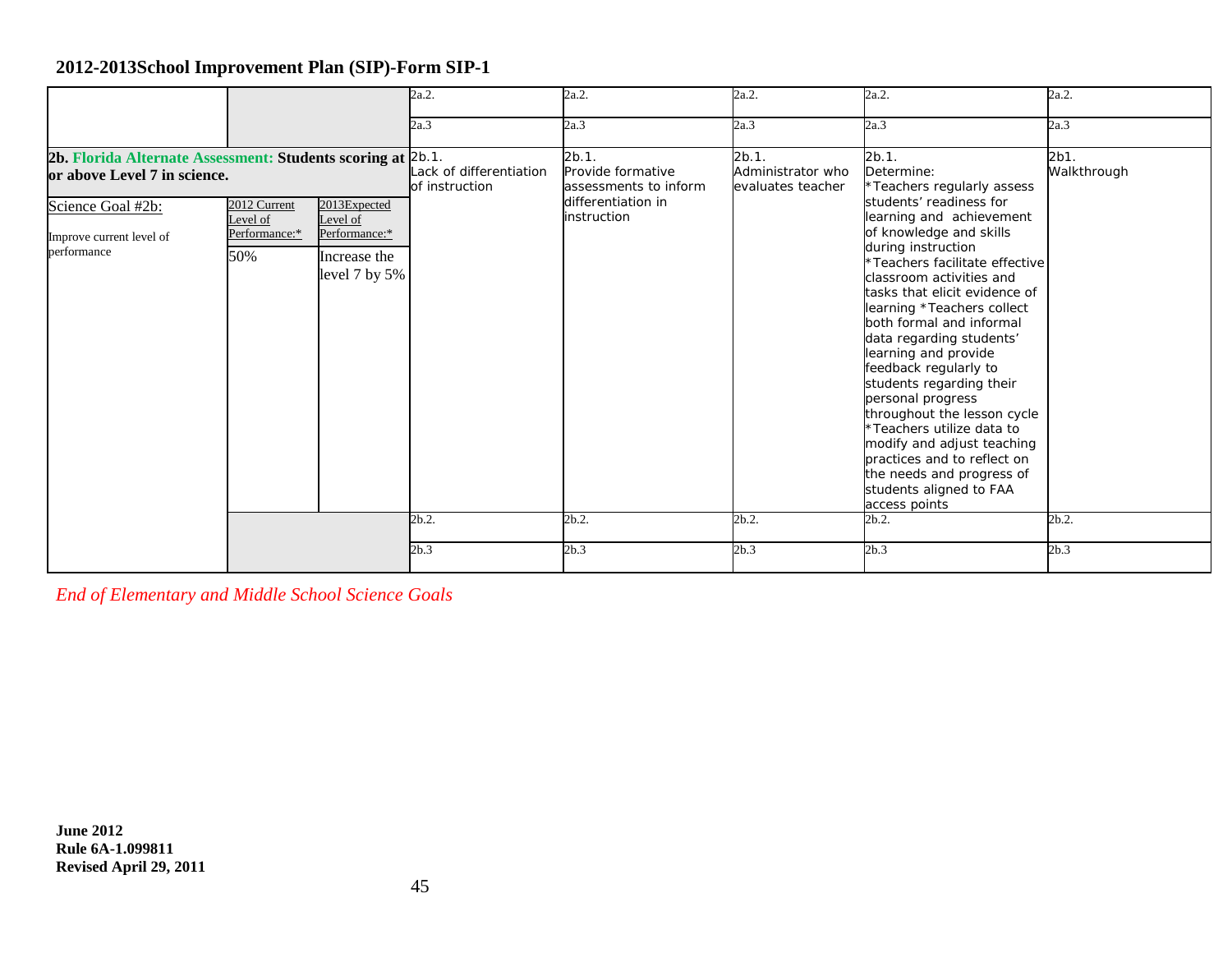# **Science Professional Development**

|                                        |                        |                                        | Professional Development (PD) aligned with Strategies through Professional Learning Community (PLC) or PD Activity<br>Please note that each Strategy does not require a professional development or PLC activity. |                                                                                      |                                           |           |                                                  |
|----------------------------------------|------------------------|----------------------------------------|-------------------------------------------------------------------------------------------------------------------------------------------------------------------------------------------------------------------|--------------------------------------------------------------------------------------|-------------------------------------------|-----------|--------------------------------------------------|
| PD Content /Topic<br>and/or PLC Focus  | Grade<br>Level/Subject | PD Facilitator<br>and/or<br>PLC Leader | PD Participants<br>(e.g., PLC, subject, grade level, or<br>school-wide)                                                                                                                                           | Target Dates (e.g., Early<br>Release) and Schedules (e.g.,<br>frequency of meetings) | Strategy for Follow-up/Monitoring         |           | Person or Position Responsible for<br>Monitoring |
| <b>PLC Meetings</b>                    | $7 - 12$               | PLC leader                             | Content area teachers                                                                                                                                                                                             | 3 times per month                                                                    | Data review/instructional strategies SBLT |           |                                                  |
|                                        |                        |                                        |                                                                                                                                                                                                                   |                                                                                      |                                           |           |                                                  |
|                                        |                        |                                        |                                                                                                                                                                                                                   |                                                                                      |                                           |           |                                                  |
| Science Budget (Insert rows as needed) |                        |                                        |                                                                                                                                                                                                                   |                                                                                      |                                           |           |                                                  |
|                                        |                        |                                        | Include only school-based funded activities/materials and exclude district funded activities/materials.                                                                                                           |                                                                                      |                                           |           |                                                  |
| Evidence-based Program(s)/Materials(s) |                        |                                        |                                                                                                                                                                                                                   |                                                                                      |                                           |           |                                                  |
| Strategy                               |                        |                                        | <b>Description of Resources</b>                                                                                                                                                                                   | <b>Funding Source</b>                                                                |                                           | Amount    |                                                  |
| <b>Improve Science Labs</b>            |                        | Assorted materials                     |                                                                                                                                                                                                                   | District allocated                                                                   |                                           | \$1000.00 |                                                  |
|                                        |                        |                                        |                                                                                                                                                                                                                   |                                                                                      |                                           |           |                                                  |
|                                        |                        |                                        |                                                                                                                                                                                                                   |                                                                                      |                                           |           | Subtotal:                                        |
| Technology                             |                        |                                        |                                                                                                                                                                                                                   |                                                                                      |                                           |           |                                                  |
| Strategy                               |                        |                                        | <b>Description of Resources</b>                                                                                                                                                                                   | <b>Funding Source</b>                                                                |                                           | Amount    |                                                  |
|                                        |                        |                                        |                                                                                                                                                                                                                   |                                                                                      |                                           |           |                                                  |
|                                        |                        |                                        |                                                                                                                                                                                                                   |                                                                                      |                                           |           |                                                  |
|                                        |                        |                                        |                                                                                                                                                                                                                   |                                                                                      |                                           |           | Subtotal:                                        |
| Professional Development               |                        |                                        |                                                                                                                                                                                                                   |                                                                                      |                                           |           |                                                  |
| Strategy                               |                        |                                        | Description of Resources                                                                                                                                                                                          | <b>Funding Source</b>                                                                |                                           | Amount    |                                                  |
|                                        |                        |                                        |                                                                                                                                                                                                                   |                                                                                      |                                           |           |                                                  |
|                                        |                        |                                        |                                                                                                                                                                                                                   |                                                                                      |                                           |           |                                                  |
|                                        |                        |                                        |                                                                                                                                                                                                                   |                                                                                      |                                           |           | Subtotal:                                        |
| Other                                  |                        |                                        |                                                                                                                                                                                                                   |                                                                                      |                                           |           |                                                  |
| Strategy                               |                        |                                        | Description of Resources                                                                                                                                                                                          | <b>Funding Source</b>                                                                |                                           | Amount    |                                                  |
|                                        |                        |                                        |                                                                                                                                                                                                                   |                                                                                      |                                           |           |                                                  |
|                                        |                        |                                        |                                                                                                                                                                                                                   |                                                                                      |                                           |           |                                                  |
|                                        |                        |                                        |                                                                                                                                                                                                                   |                                                                                      |                                           |           |                                                  |
|                                        |                        |                                        |                                                                                                                                                                                                                   |                                                                                      |                                           |           |                                                  |
| <b>June 2012</b>                       |                        |                                        |                                                                                                                                                                                                                   |                                                                                      |                                           |           |                                                  |

**Rule 6A-1.099811 Revised April 29, 2011**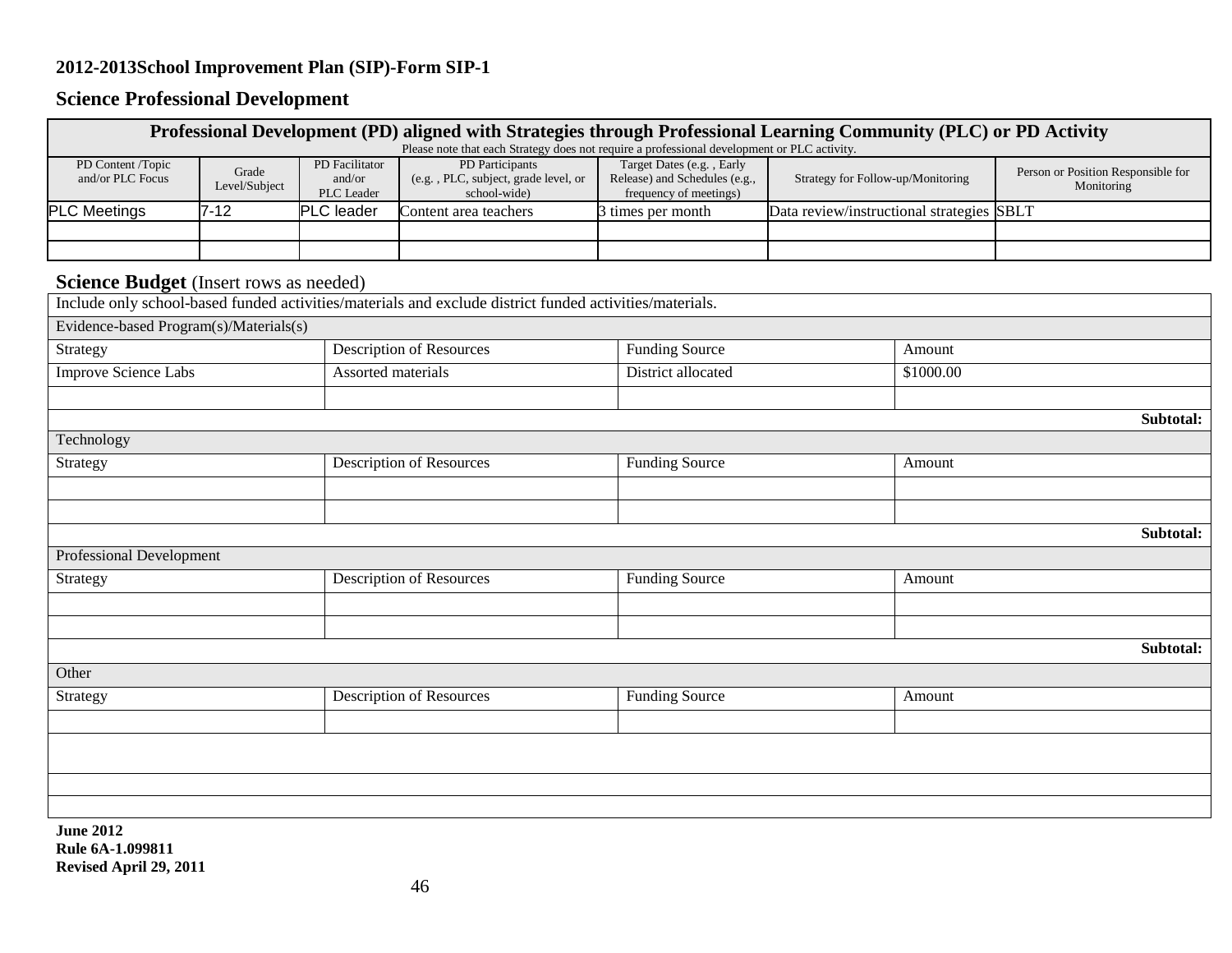## **Writing Goals**

\* When using percentages, include the number of students the percentage represents (e.g., 70% [35]).

|                                                                                                                                                                          | <b>Writing Goals</b>                                    |                                                                                   |                                                     |                                                                                      |                                                     | <b>Problem-Solving Process to Increase Student Achievement</b>                                                                                                                                                                                                                                                                                                                                                                                                                                                                                                                                                                  |                                        |
|--------------------------------------------------------------------------------------------------------------------------------------------------------------------------|---------------------------------------------------------|-----------------------------------------------------------------------------------|-----------------------------------------------------|--------------------------------------------------------------------------------------|-----------------------------------------------------|---------------------------------------------------------------------------------------------------------------------------------------------------------------------------------------------------------------------------------------------------------------------------------------------------------------------------------------------------------------------------------------------------------------------------------------------------------------------------------------------------------------------------------------------------------------------------------------------------------------------------------|----------------------------------------|
| Based on the analysis of student achievement data, and reference to<br>"Guiding Questions", identify and define areas in need of<br>improvement for the following group: |                                                         |                                                                                   | Anticipated Barrier                                 | Strategy                                                                             | Person or Position<br>Responsible for<br>Monitoring | Process Used to Determine<br>Effectiveness of<br>Strategy                                                                                                                                                                                                                                                                                                                                                                                                                                                                                                                                                                       | <b>Evaluation Tool</b>                 |
| 1a. FCAT: Students scoring at Achievement<br>Level3.0 and higher in writing.<br>Writing Goal #1a:                                                                        | 2012 Current Level                                      | 2013Expected                                                                      | 1a.1.<br>Insufficient standard<br>based instruction | 1a.1.<br>Set and communicate a<br>purpose for learning and<br>learning goals in each | 1a.1.<br>Administrator who<br>evaluates teacher     | 1a.1.<br>Determine Lesson:<br>*Is aligned with a course<br>standard or benchmark and                                                                                                                                                                                                                                                                                                                                                                                                                                                                                                                                            | 1a.1.<br>Walkthrough & Lesson<br>Plans |
| Improve current level of<br>performance                                                                                                                                  | of Performance:*<br>0.0%<br>Level 4 and<br>above<br>50% | Level of<br>Performance:*<br>Decrease<br>number of level<br>1,2 and 3<br>students |                                                     | lesson                                                                               |                                                     | to the district/school pacing<br>quide<br>Begins with a discussion of<br>desired outcomes and<br>learning goals<br>*Includes a learning<br>goal/essential question<br>*Includes teacher<br>explanation of how the class<br>activities relate to the<br>learning goal and to<br>answering the essential<br>question<br>*Focuses and/or refocuses<br>class discussion by referring<br>back to the learning<br>goal/essential question<br>*Includes a scale or rubric<br>that relates to the learning<br>goal is posted so that all<br>students can see it<br>Teacher reference to the<br>scale or rubric throughout<br>the lesson |                                        |
|                                                                                                                                                                          |                                                         |                                                                                   | 1a.2.<br>Insufficient standard<br>based instruction | 1a.2.<br>Implement High Yield<br><b>Instructional Strategies</b>                     | 1a.2.<br>Administrator who<br>evaluates teacher     | 1a.2.<br>Determine:<br>Lesson focuses on<br>essential learning objectives<br>and goals by specifically<br>stating the purpose for<br>learning, lesson agenda and                                                                                                                                                                                                                                                                                                                                                                                                                                                                | 1a.2.<br>Walkthrough                   |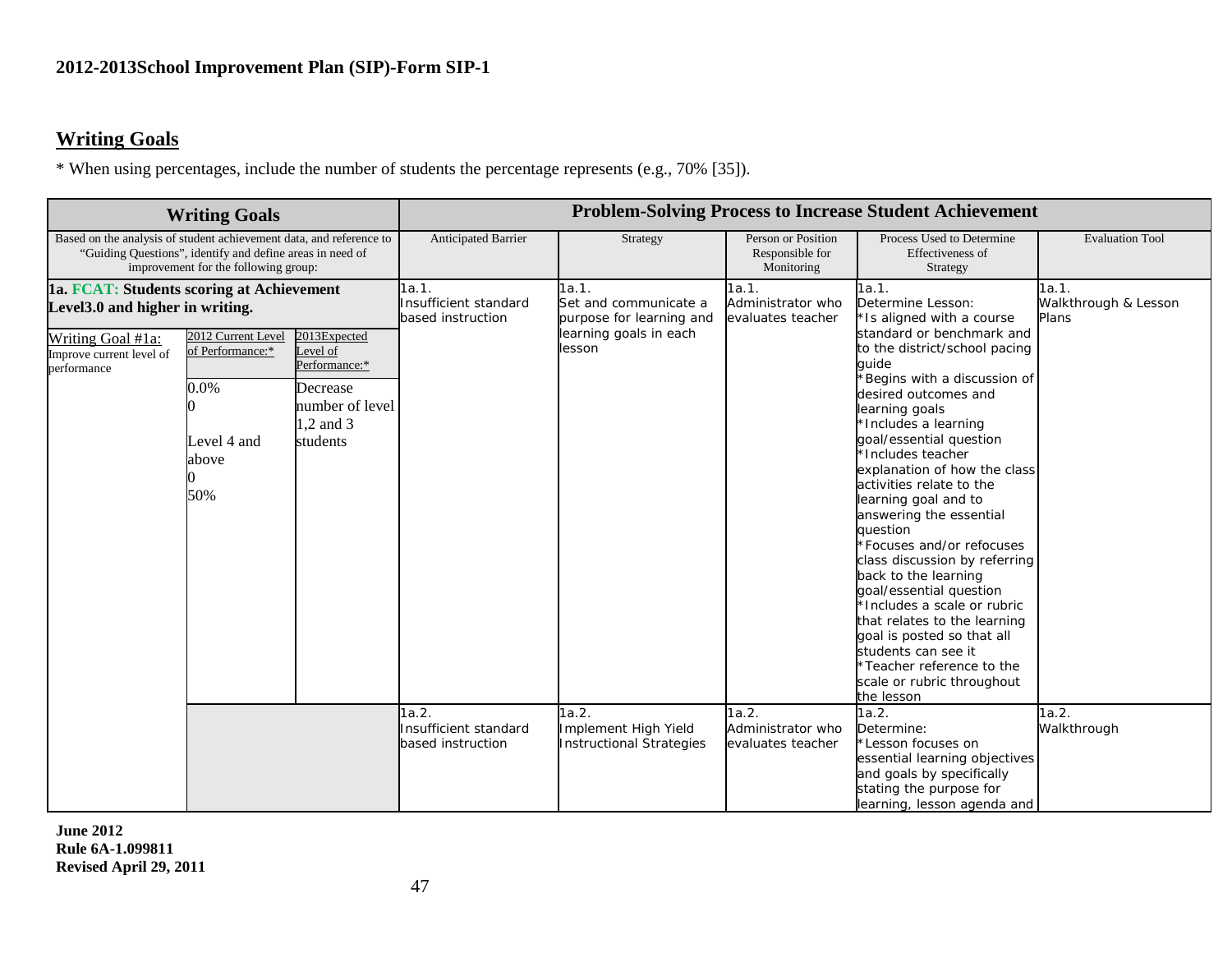|                                                                                                                                                  |                                                                                  |                                                                                                |                                                     |                                                                                                |                                                 | expected outcomes<br>'Student readiness for<br>learning occurs by<br>connecting instructional<br>objectives and goals to<br>students' background<br>knowledge, interests, and<br>personal goals, etc.<br><b>Explicit Instruction;</b><br>Modeled Instruction; Guided<br>Practice with Teacher<br>Support and Feedback;<br>Guided Practice with Peer<br>Support and Feedback; and<br>Independent Practice occur                                                                                            |                                        |
|--------------------------------------------------------------------------------------------------------------------------------------------------|----------------------------------------------------------------------------------|------------------------------------------------------------------------------------------------|-----------------------------------------------------|------------------------------------------------------------------------------------------------|-------------------------------------------------|-----------------------------------------------------------------------------------------------------------------------------------------------------------------------------------------------------------------------------------------------------------------------------------------------------------------------------------------------------------------------------------------------------------------------------------------------------------------------------------------------------------|----------------------------------------|
|                                                                                                                                                  |                                                                                  |                                                                                                | 1a.3.<br>Insufficient standard<br>based instruction | 1a.3.<br>Increase instructional<br>rigor                                                       | 1a.3.<br>Administrator who<br>evaluates teacher | 1a.3.<br>Evidence of:<br>Teachers provide instruction Teacher Appraisal Results<br>which is aligned with the<br>cognitive complexity levels<br>of standards and<br>benchmarks<br>The cognitive complexity of<br>models, examples,<br>questions, tasks, and<br>assessments are<br>appropriate given the<br>cognitive complexity level of<br>grade-level standards and<br>benchmarks<br>Students are provided with<br>appropriate scaffolding and<br>supports to access higher<br>order questions and tasks | 1a.3.<br>Walkthrough                   |
| 1b. Florida Alternate Assessment: Students scoring<br>at 4 or higher in writing.<br>Writing Goal #1b:<br>Improve current level of<br>performance | 2012 Current Level<br>of Performance:*<br>$0.0\%$<br>Level 7 and<br>above<br>50% | 2013Expected Level<br>of Performance:*<br>Decrease<br>number of level<br>1,2 and 3<br>students | 1b.1.<br>Insufficient standard<br>based instruction | 1b.1.<br>Set and communicate a<br>purpose for learning and<br>learning goals in each<br>lesson | 1b.1.<br>AP who evaluates<br>teacher            | 1b.1.<br>Determine Lesson:<br>Is aligned with a course<br>standard or benchmark and<br>to the district/school pacing<br>quide<br>Begins with a discussion of<br>desired outcomes and<br>learning goals<br>*Includes a learning<br>goal/essential question<br>Includes teacher<br>explanation of how the class                                                                                                                                                                                             | 1b.1.<br>Walkthrough & Lesson<br>Plans |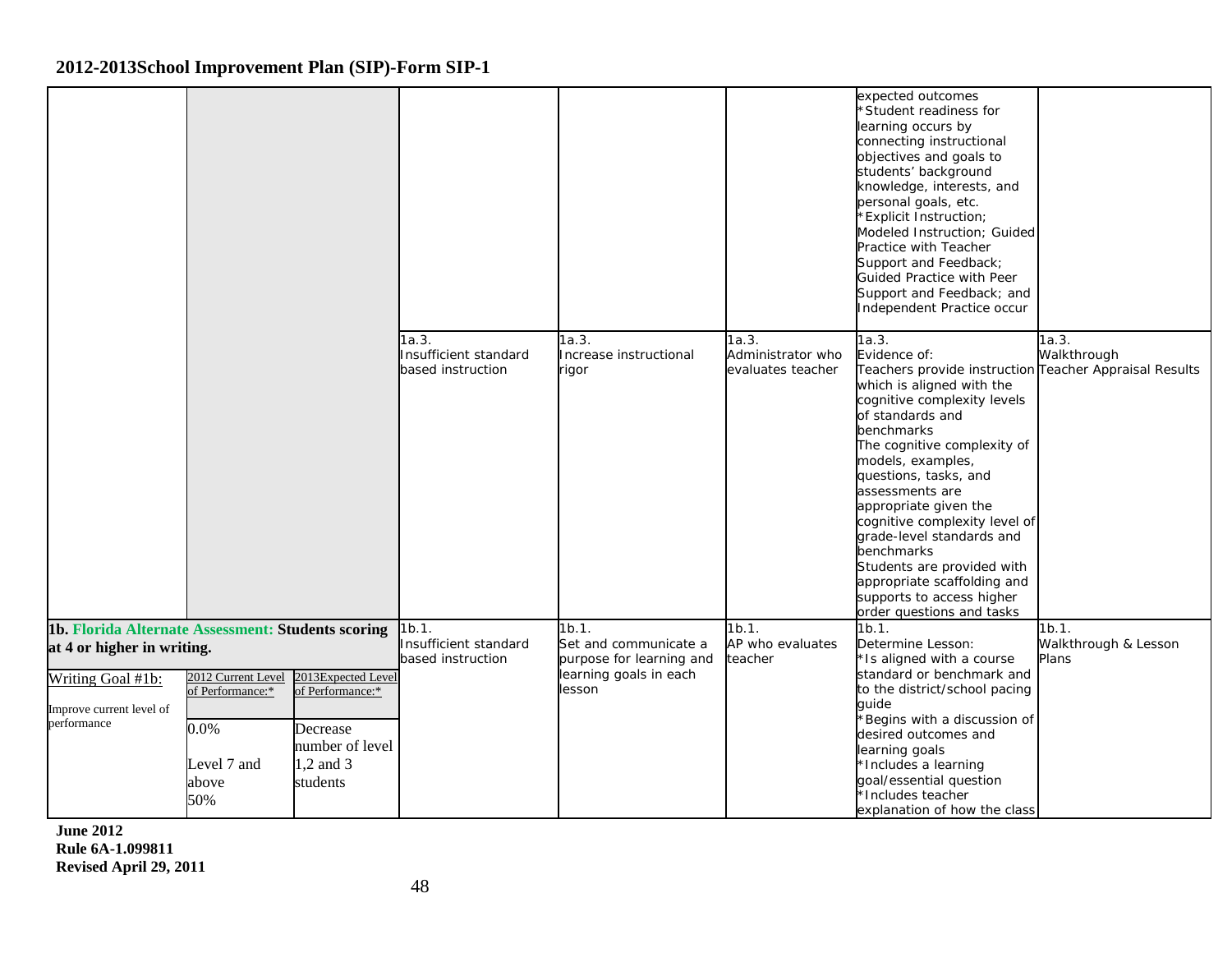|  |       |       |       | activities relate to the<br>learning goal and to<br>answering the essential<br>question<br>*Focuses and/or refocuses<br>class discussion by referring<br>back to the learning<br>goal/essential question<br>*Includes a scale or rubric<br>that relates to the learning<br>goal is posted so that all |          |
|--|-------|-------|-------|-------------------------------------------------------------------------------------------------------------------------------------------------------------------------------------------------------------------------------------------------------------------------------------------------------|----------|
|  |       |       |       | students can see it<br>*Teacher reference to the<br>scale or rubric throughout<br>the lesson                                                                                                                                                                                                          |          |
|  | 1b.2. | 1b.2. | 1b.2. | 1b.2.                                                                                                                                                                                                                                                                                                 | 1b.2.    |
|  | 1b.3. | 1b.3. | 1b.3. | 1b.3.                                                                                                                                                                                                                                                                                                 | $1b.3$ . |

*End of Writing Goals*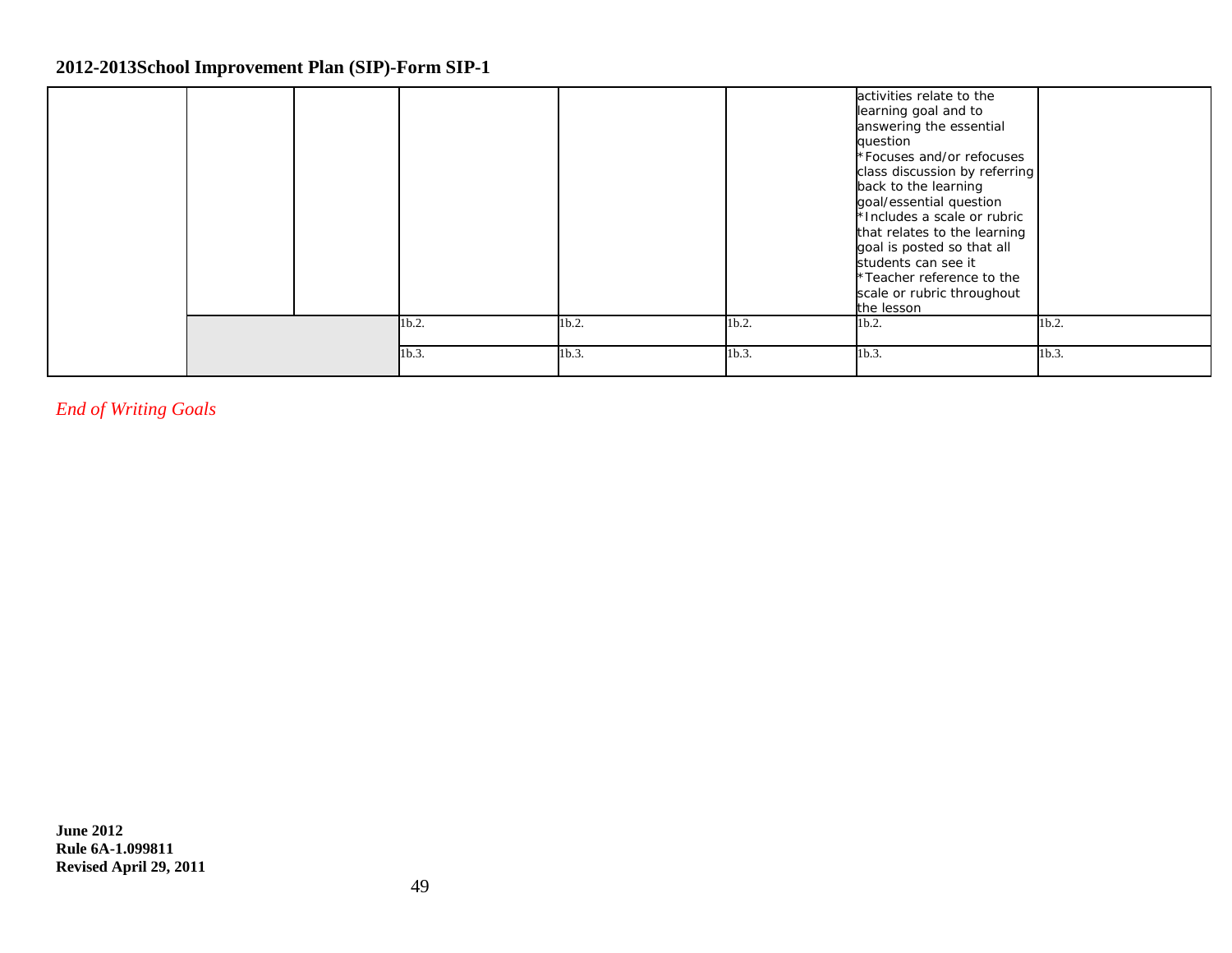|                                        |                        |                                        | Professional Development (PD) aligned with Strategies through Professional Learning Community (PLC) or PD Activity<br>Please note that each Strategy does not require a professional development or PLC activity. |                                                                                      |                                   |            |                                                  |  |
|----------------------------------------|------------------------|----------------------------------------|-------------------------------------------------------------------------------------------------------------------------------------------------------------------------------------------------------------------|--------------------------------------------------------------------------------------|-----------------------------------|------------|--------------------------------------------------|--|
| PD Content /Topic<br>and/or PLC Focus  | Grade<br>Level/Subject | PD Facilitator<br>and/or<br>PLC Leader | PD Participants<br>(e.g., PLC, subject, grade level, or<br>school-wide)                                                                                                                                           | Target Dates (e.g., Early<br>Release) and Schedules (e.g.,<br>frequency of meetings) | Strategy for Follow-up/Monitoring |            | Person or Position Responsible for<br>Monitoring |  |
| <b>PLC Meetings</b>                    | $7 - 12$               | <b>PLC</b> Leader                      | Content area teachers                                                                                                                                                                                             | 3 times per month                                                                    | Data review/data chats            |            | <b>SBLT</b>                                      |  |
|                                        |                        |                                        |                                                                                                                                                                                                                   |                                                                                      |                                   |            |                                                  |  |
|                                        |                        |                                        |                                                                                                                                                                                                                   |                                                                                      |                                   |            |                                                  |  |
| <b>Budget</b> (Insert rows as needed)  |                        |                                        |                                                                                                                                                                                                                   |                                                                                      |                                   |            |                                                  |  |
|                                        |                        |                                        | Include only school-based funded activities/materials and exclude district funded activities /materials.                                                                                                          |                                                                                      |                                   |            |                                                  |  |
| Evidence-based Program(s)/Materials(s) |                        |                                        |                                                                                                                                                                                                                   |                                                                                      |                                   |            |                                                  |  |
| Strategy                               |                        |                                        | <b>Description of Resources</b>                                                                                                                                                                                   | <b>Funding Source</b>                                                                |                                   | Amount     |                                                  |  |
|                                        |                        |                                        |                                                                                                                                                                                                                   |                                                                                      |                                   |            |                                                  |  |
|                                        |                        |                                        |                                                                                                                                                                                                                   |                                                                                      |                                   |            |                                                  |  |
|                                        |                        |                                        |                                                                                                                                                                                                                   |                                                                                      |                                   |            | Subtotal:                                        |  |
| Technology                             |                        |                                        |                                                                                                                                                                                                                   |                                                                                      |                                   |            |                                                  |  |
| Strategy                               |                        |                                        | Description of Resources                                                                                                                                                                                          | <b>Funding Source</b>                                                                |                                   | Amount     |                                                  |  |
|                                        |                        |                                        |                                                                                                                                                                                                                   |                                                                                      |                                   |            |                                                  |  |
|                                        |                        |                                        |                                                                                                                                                                                                                   |                                                                                      |                                   |            |                                                  |  |
|                                        |                        |                                        |                                                                                                                                                                                                                   |                                                                                      |                                   |            | Subtotal:                                        |  |
| <b>Professional Development</b>        |                        |                                        |                                                                                                                                                                                                                   |                                                                                      |                                   |            |                                                  |  |
| Strategy                               |                        |                                        | <b>Description of Resources</b>                                                                                                                                                                                   | <b>Funding Source</b>                                                                |                                   | Amount     |                                                  |  |
|                                        |                        |                                        |                                                                                                                                                                                                                   |                                                                                      |                                   |            |                                                  |  |
|                                        |                        |                                        |                                                                                                                                                                                                                   |                                                                                      |                                   |            |                                                  |  |
|                                        |                        |                                        |                                                                                                                                                                                                                   |                                                                                      |                                   |            | Subtotal:                                        |  |
| Other                                  |                        |                                        |                                                                                                                                                                                                                   |                                                                                      |                                   |            |                                                  |  |
| Strategy                               |                        |                                        | <b>Description of Resources</b>                                                                                                                                                                                   | <b>Funding Source</b>                                                                |                                   | Amount     |                                                  |  |
| School supplies                        |                        |                                        | Pens/pencils/paper for students                                                                                                                                                                                   | District allocation                                                                  |                                   | \$1,000.00 |                                                  |  |
|                                        |                        |                                        |                                                                                                                                                                                                                   |                                                                                      |                                   |            | Subtotal:\$1,000.00                              |  |
|                                        |                        |                                        |                                                                                                                                                                                                                   |                                                                                      |                                   |            |                                                  |  |

**Total:\$1,000.00**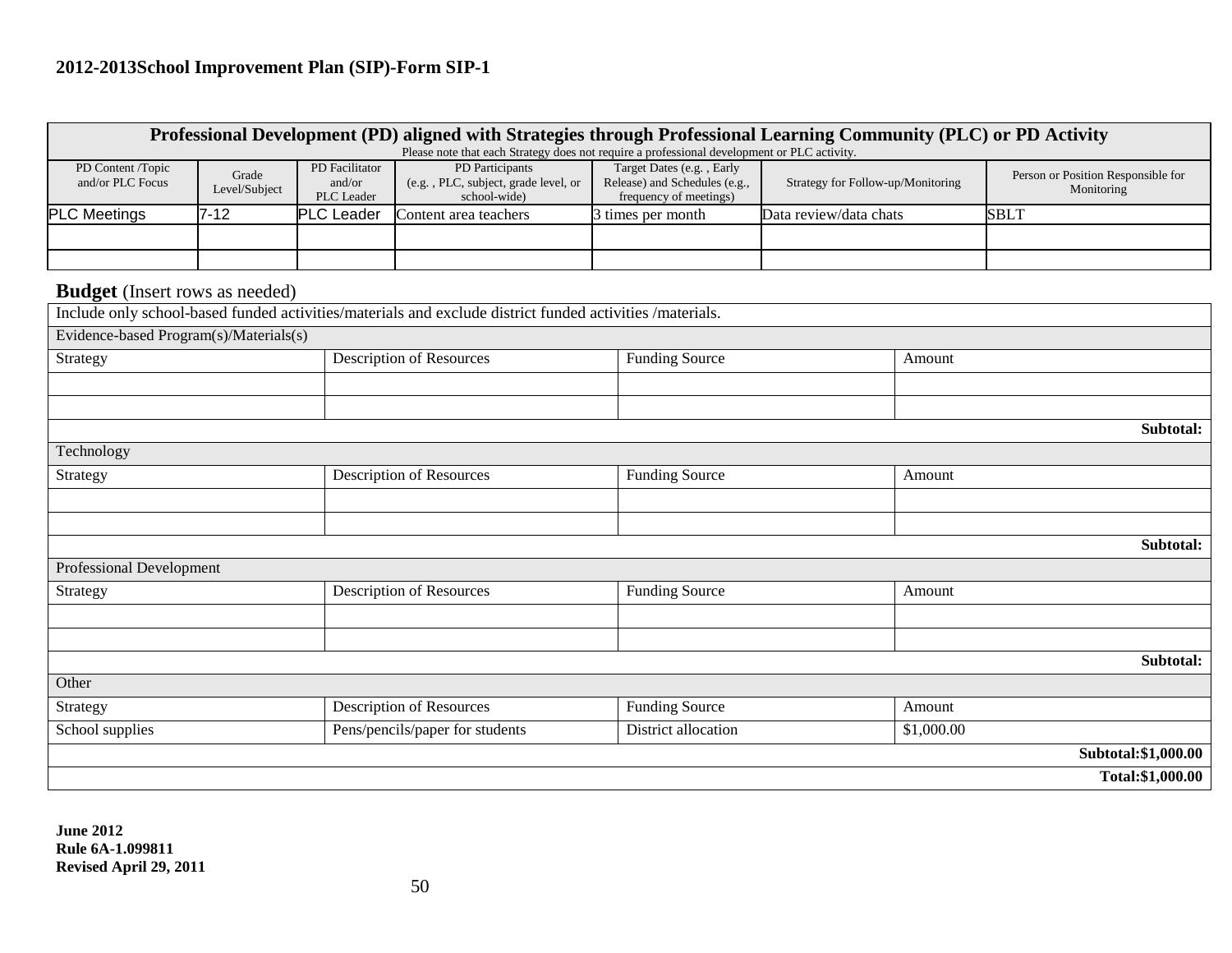## **Attendance Goal(s)**

\* When using percentages, include the number of students the percentage represents next to the percentage (e.g. 70% (35)).

| $\cdots$                                                                                                                                                                               |                                                                             | $\sum_{i=1}^{n}$<br><b>Problem-solving Process to Increase Attendance</b> |                                                                                                                                            |                                                                                                                      |                                                                                                                  |                                                                                                                                                                                                                                                |                                                                                              |  |
|----------------------------------------------------------------------------------------------------------------------------------------------------------------------------------------|-----------------------------------------------------------------------------|---------------------------------------------------------------------------|--------------------------------------------------------------------------------------------------------------------------------------------|----------------------------------------------------------------------------------------------------------------------|------------------------------------------------------------------------------------------------------------------|------------------------------------------------------------------------------------------------------------------------------------------------------------------------------------------------------------------------------------------------|----------------------------------------------------------------------------------------------|--|
|                                                                                                                                                                                        | <b>Attendance Goal(s)</b>                                                   |                                                                           |                                                                                                                                            |                                                                                                                      |                                                                                                                  |                                                                                                                                                                                                                                                |                                                                                              |  |
| Based on the analysis of attendance data, and reference to "Guiding"<br>Questions", identify and define areas in need of improvement:                                                  |                                                                             |                                                                           | Anticipated Barrier                                                                                                                        | Strategy                                                                                                             | Person or Position<br>Responsible for<br>Monitoring                                                              | Process Used to Determine<br>Effectiveness of<br>Strategy                                                                                                                                                                                      | <b>Evaluation Tool</b>                                                                       |  |
| 1. Attendance                                                                                                                                                                          |                                                                             |                                                                           | 1.1.<br>Lack of student                                                                                                                    | 1.1.<br>Positive behavior supports SBLT                                                                              | 1.1.                                                                                                             | 1.1.<br>Determine:                                                                                                                                                                                                                             | 1.1.<br>Decrease in                                                                          |  |
| Attendance Goal #1                                                                                                                                                                     | 2012 Current                                                                | 2013 Expected<br>Attendance Rate:* Attendance Rate:*                      | engagement                                                                                                                                 | are in place in the form of<br>an effective school wide<br>behavior plan                                             |                                                                                                                  | Expectations are clearly and Number of In-School<br>positively defined<br>Behavioral expectations are Number of Students                                                                                                                       | Suspension                                                                                   |  |
| Improve current level of<br>performance                                                                                                                                                | 78% per day                                                                 | Greater than prior<br>year                                                |                                                                                                                                            |                                                                                                                      |                                                                                                                  | taught and reviewed with all suspended In-School<br>students and staff<br>Appropriate behaviors are                                                                                                                                            | Number of out-of-school<br>suspensions                                                       |  |
| 2013 Expected Number<br>2012 Current<br>Number of<br>of Students with<br><b>Excessive Absences</b><br>Students with<br>$(10 \text{ or more})$<br>Excessive<br>Absences<br>(10 or more) |                                                                             |                                                                           |                                                                                                                                            | acknowledged<br>Behavioral errors are<br>proactively corrected<br>A database for keeping<br>records and making       | Number of Students<br>suspended out-of-school<br>Number of alternative bell<br>assignments<br>Number of students |                                                                                                                                                                                                                                                |                                                                                              |  |
|                                                                                                                                                                                        | 69%<br>(38)<br>2012 Current<br>Number of                                    | 10% decrease from<br>prior year<br>2013Expected Number<br>of              |                                                                                                                                            |                                                                                                                      |                                                                                                                  | decisions is established<br>Data-based monitoring and<br>adaptations to the plan are<br>regularly conducted                                                                                                                                    | assigned to alternative bell<br>schedule                                                     |  |
|                                                                                                                                                                                        | Students with<br><b>Excessive Tardies Tardies</b><br>$(10 \text{ or more})$ | <b>Students with Excessive</b><br>$(10 \text{ or more})$                  |                                                                                                                                            |                                                                                                                      |                                                                                                                  |                                                                                                                                                                                                                                                |                                                                                              |  |
|                                                                                                                                                                                        | 16%<br>9)                                                                   | 10% decrease from<br>prior year                                           |                                                                                                                                            |                                                                                                                      |                                                                                                                  |                                                                                                                                                                                                                                                |                                                                                              |  |
|                                                                                                                                                                                        |                                                                             |                                                                           | 1.2.<br>Insufficient intervention<br>supports exist to address the<br>varying needs of students<br>across academic and<br>engagement areas | 1.2.<br>Pro-active plan in place to<br>increase positive and on-going<br>communication with students<br>and families | 1.2.<br>Administration                                                                                           | 1.2.<br>Evidence of:<br>*Parental communication through<br>phone logs, home visits, surveys,<br>IEP meeting and conferences, and<br>school activities and functions<br>*In-school counseling services with<br>Social Workers and Psychologists | 1.2.<br>Monitoring of phone and home<br>visit logs, conference logs, IEP<br>and FBA meetings |  |
|                                                                                                                                                                                        |                                                                             |                                                                           | 1.3.<br><b>Insufficient interventions</b><br>supports exist to address the<br>varying needs of students                                    | 1.3<br>Create Interventions that<br>support core instructional goals<br>and objectives as well as                    | 1.3.<br><b>SBLT</b>                                                                                              | 1.3.<br>Evidence of:<br>*IEP and FBA implementation<br>*Student contracts                                                                                                                                                                      | 1.3.<br>Compliance records for IEP's and<br>FBA's and on-going review of<br>student data     |  |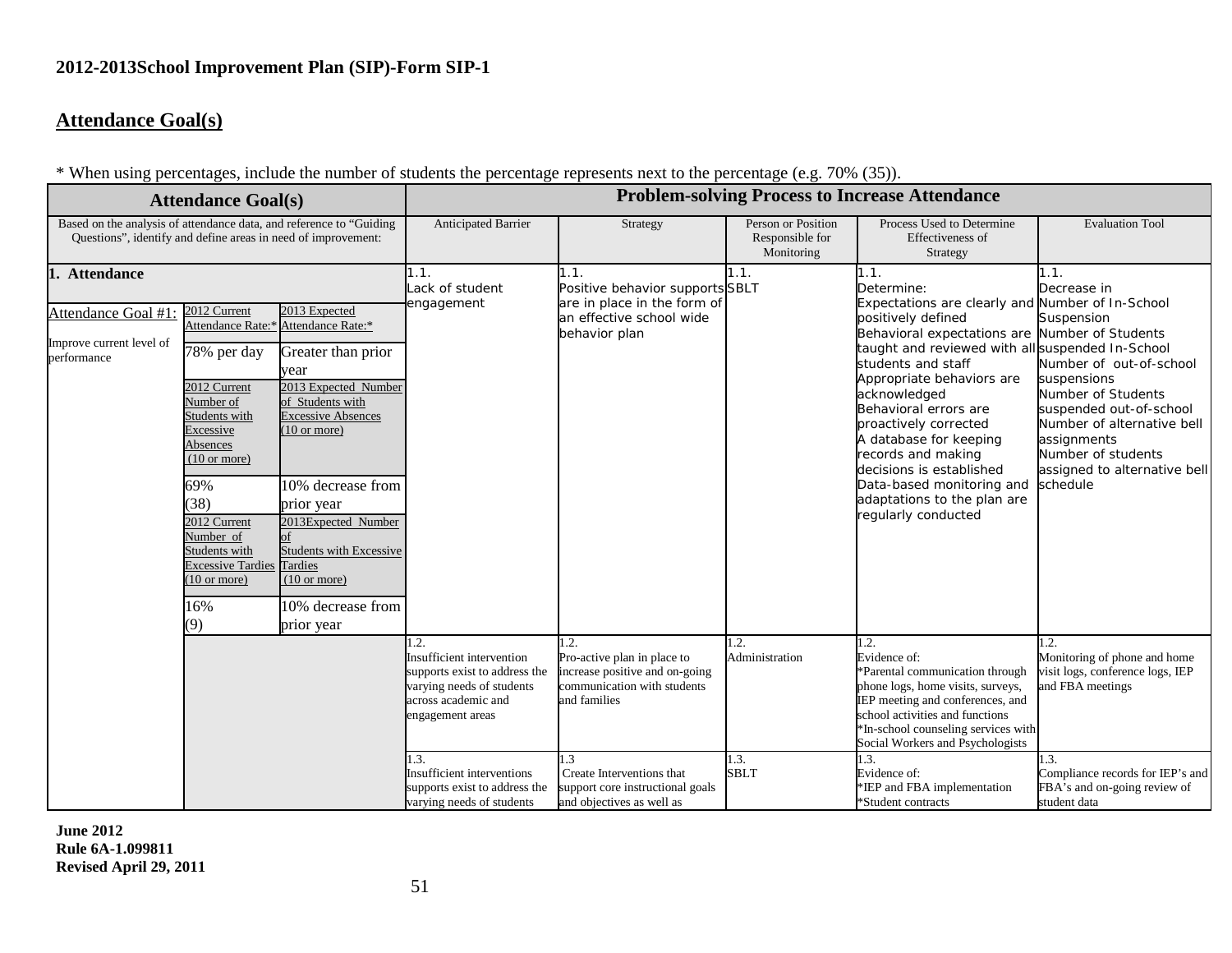|  | across academic and | varying student needs. | *School-wide incentives           |  |
|--|---------------------|------------------------|-----------------------------------|--|
|  | engagement areas.   |                        | *Remediation Opportunities        |  |
|  |                     |                        | *Counseling as needed             |  |
|  |                     |                        | *Support activities (Girlfriends, |  |
|  |                     |                        | Music Club, Student Counsel, and  |  |
|  |                     |                        | Multicultural Group)              |  |

|                                       | Professional Development (PD) aligned with Strategies through Professional Learning Community (PLC) or PD Activity |                                        |                                                                                             |                                                                                                              |                                                      |                                                  |  |  |  |
|---------------------------------------|--------------------------------------------------------------------------------------------------------------------|----------------------------------------|---------------------------------------------------------------------------------------------|--------------------------------------------------------------------------------------------------------------|------------------------------------------------------|--------------------------------------------------|--|--|--|
|                                       |                                                                                                                    |                                        | Please note that each Strategy does not require a professional development or PLC activity. |                                                                                                              |                                                      |                                                  |  |  |  |
| PD Content /Topic<br>and/or PLC Focus | Grade<br>Level/Subject                                                                                             | PD Facilitator<br>and/or<br>PLC Leader | PD Participants<br>(e.g., PLC, subject, grade level, or<br>school-wide                      | <b>Target Dates and Schedules</b><br>(e.g., Early Release) and<br>Schedules (e.g., frequency of<br>meetings) | Strategy for Follow-up/Monitoring                    | Person or Position Responsible for<br>Monitoring |  |  |  |
| CST (Child Study<br>Team)             | 7-12                                                                                                               |                                        | Teachers, Social Worker,<br>Team Leader Psychologist, Behavior<br><b>Specialists</b>        | 3 times per month                                                                                            | Data Review and on-going progress SBLT<br>monitoring |                                                  |  |  |  |
|                                       |                                                                                                                    |                                        |                                                                                             |                                                                                                              |                                                      |                                                  |  |  |  |
|                                       |                                                                                                                    |                                        |                                                                                             |                                                                                                              |                                                      |                                                  |  |  |  |

## **Attendance Budget**(Insert rows as needed)

|                                                   | Include only school-based funded activities/materials and exclude district funded activities /materials. |                       |            |           |  |  |  |  |
|---------------------------------------------------|----------------------------------------------------------------------------------------------------------|-----------------------|------------|-----------|--|--|--|--|
| Evidence-based Program(s)/Materials(s)            |                                                                                                          |                       |            |           |  |  |  |  |
| Strategy                                          | Description of Resources                                                                                 | <b>Funding Source</b> | Amount     |           |  |  |  |  |
| Incentives to promote and encourage<br>attendance | Class and individual awards                                                                              | District allocation   | \$1,000.00 |           |  |  |  |  |
|                                                   |                                                                                                          |                       |            |           |  |  |  |  |
| Subtotal:                                         |                                                                                                          |                       |            |           |  |  |  |  |
| Technology                                        |                                                                                                          |                       |            |           |  |  |  |  |
| Strategy                                          | Description of Resources                                                                                 | <b>Funding Source</b> | Amount     |           |  |  |  |  |
|                                                   |                                                                                                          |                       |            |           |  |  |  |  |
|                                                   |                                                                                                          |                       |            |           |  |  |  |  |
|                                                   |                                                                                                          |                       |            | Subtotal: |  |  |  |  |
| Professional Development                          |                                                                                                          |                       |            |           |  |  |  |  |
| Strategy                                          | Description of Resources                                                                                 | <b>Funding Source</b> | Amount     |           |  |  |  |  |
|                                                   |                                                                                                          |                       |            |           |  |  |  |  |
|                                                   |                                                                                                          |                       |            |           |  |  |  |  |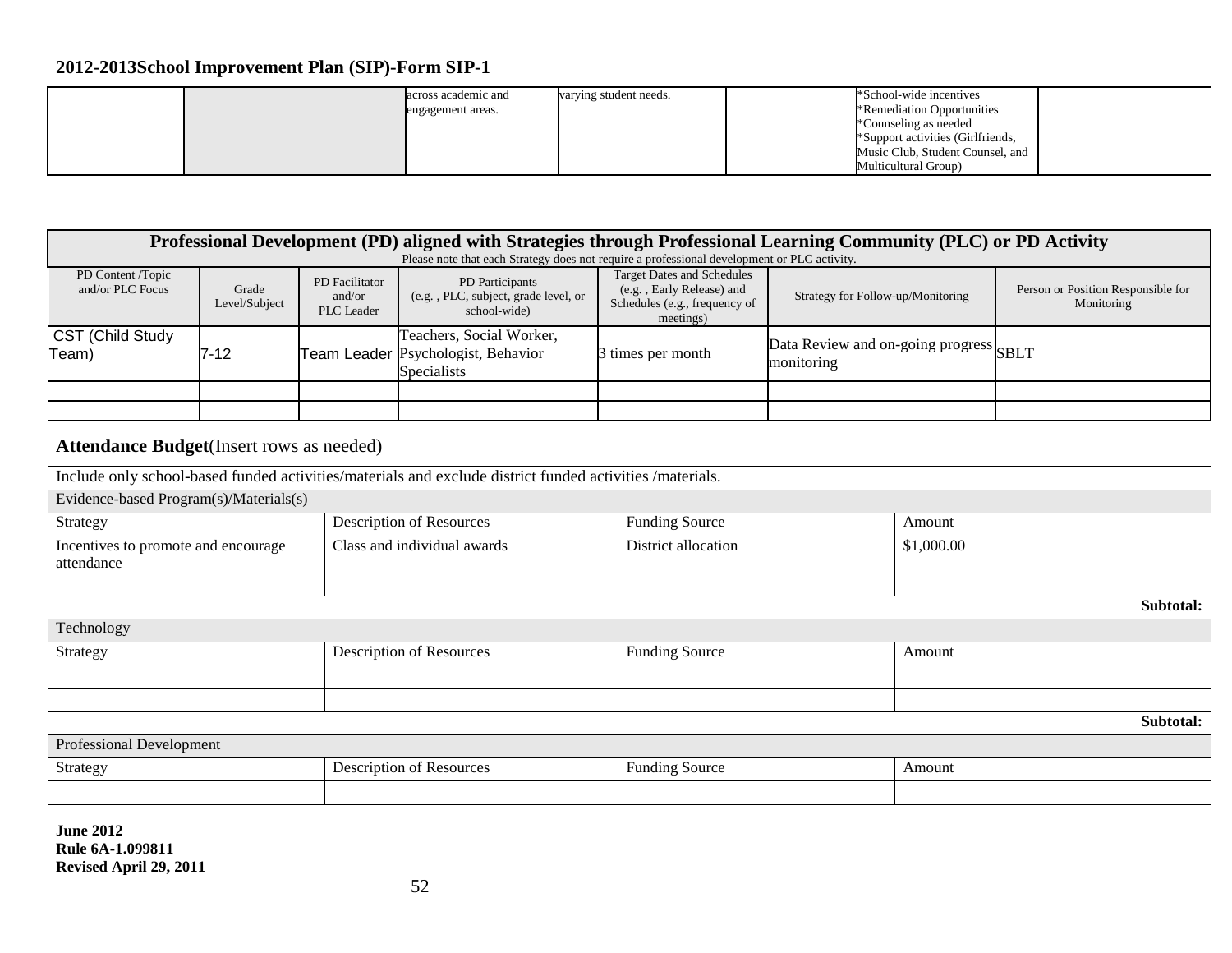|                     |                                 |                       | Subtotal:        |  |  |  |
|---------------------|---------------------------------|-----------------------|------------------|--|--|--|
| Other               |                                 |                       |                  |  |  |  |
| Strategy            | <b>Description of Resources</b> | <b>Funding Source</b> | Amount           |  |  |  |
|                     |                                 |                       |                  |  |  |  |
| Subtotal:\$1,000.00 |                                 |                       |                  |  |  |  |
|                     |                                 |                       | Total:\$1,000.00 |  |  |  |

## *End of Attendance Goals*

## **Suspension Goal(s)**

\* When using percentages, include the number of students the percentage represents next to the percentage (e.g. 70% (35)).

|                                                                                                                                                                                                                                                                                                                                                                                                                                                                                                     | <b>Suspension Goal(s)</b>                                                                                                                                                                                                                                                                   |                                                                                                                                                                                        | <b>Problem-solving Process to Decrease Suspension</b> |                                                                                                                     |                                                     |                                                                                                                                                                                                                                                                                                                                                                                                                                                                                        |                                                                                                                                                                                                                                             |  |
|-----------------------------------------------------------------------------------------------------------------------------------------------------------------------------------------------------------------------------------------------------------------------------------------------------------------------------------------------------------------------------------------------------------------------------------------------------------------------------------------------------|---------------------------------------------------------------------------------------------------------------------------------------------------------------------------------------------------------------------------------------------------------------------------------------------|----------------------------------------------------------------------------------------------------------------------------------------------------------------------------------------|-------------------------------------------------------|---------------------------------------------------------------------------------------------------------------------|-----------------------------------------------------|----------------------------------------------------------------------------------------------------------------------------------------------------------------------------------------------------------------------------------------------------------------------------------------------------------------------------------------------------------------------------------------------------------------------------------------------------------------------------------------|---------------------------------------------------------------------------------------------------------------------------------------------------------------------------------------------------------------------------------------------|--|
| Based on the analysis of suspension data, and reference to "Guiding"                                                                                                                                                                                                                                                                                                                                                                                                                                | Questions", identify and define areas in need of improvement:                                                                                                                                                                                                                               |                                                                                                                                                                                        | Anticipated Barrier                                   | Strategy                                                                                                            | Person or Position<br>Responsible for<br>Monitoring | Process Used to Determine<br><b>Effectiveness of</b><br>Strategy                                                                                                                                                                                                                                                                                                                                                                                                                       | <b>Evaluation Tool</b>                                                                                                                                                                                                                      |  |
| <b>Suspension</b><br>11.<br>Suspension Goal #1<br>Improve current level of<br>performance<br>Based on the social<br>emotional needs of our<br>students, In-School<br>Suspension is not an<br>evidenced based<br>intervention for problem<br>behaviors. Because we<br>aim to serve our students<br>to the best of our ability,<br>the use of Out of School<br>Suspensions is reserved<br>and utilized for safety<br>issues. Problem behaviors<br>are opportunities to teach<br>replacement behaviors | 2012Total Number of 2013 Expected<br>In-School<br>Suspensions<br>$N/A$ – we do not 10% decrease<br>utilize in-school from prior year<br>suspensions<br>2012Total Number of 2013 Expected<br><b>Students Suspended</b><br>In-School<br>N/A<br>2012Number of Out-<br>of-School<br>Suspensions | Number of<br>In-School<br>Suspensions<br>Number of Students<br>Suspended<br>In-School<br>10% decrease<br>from prior year<br>2013 Expected<br>Number of<br>Out-of-School<br>Suspensions | 1.1.<br>Lack of Student<br>Engagement                 | 1.1.<br>Positive behavior supports SBLT<br>are in place in the form of<br>an effective school wide<br>behavior plan | 1.1.                                                | 1.1.<br>Determine:<br>Expectations are clearly and Number of In-School<br>positively defined<br>Behavioral expectations are Number of Students<br>taught and reviewed with all suspended In-School<br>students and staff<br>Appropriate behaviors are<br>acknowledged<br>Behavioral errors are<br>proactively corrected<br>A database for keeping<br>records and making<br>decisions is established<br>Data-based monitoring and<br>adaptations to the plan are<br>regularly conducted | 1.1.<br>Decrease in<br>Suspension<br>Number of out-of-school<br>suspensions<br>Number of Students<br>suspended out-of-school<br>Number of alternative bell<br>assignments<br>Number of students<br>assigned to alternative bell<br>schedule |  |
| whenever possible.<br>Access to Psychologists<br>and Social Workers for<br>counseling are also<br>provided to assist our                                                                                                                                                                                                                                                                                                                                                                            | 63<br>2012Total Number of 2013 Expected<br><b>Students Suspended</b><br>Out- of-School                                                                                                                                                                                                      | 10% decrease<br>from prior year<br>Number of Students<br>Suspended                                                                                                                     |                                                       |                                                                                                                     |                                                     |                                                                                                                                                                                                                                                                                                                                                                                                                                                                                        |                                                                                                                                                                                                                                             |  |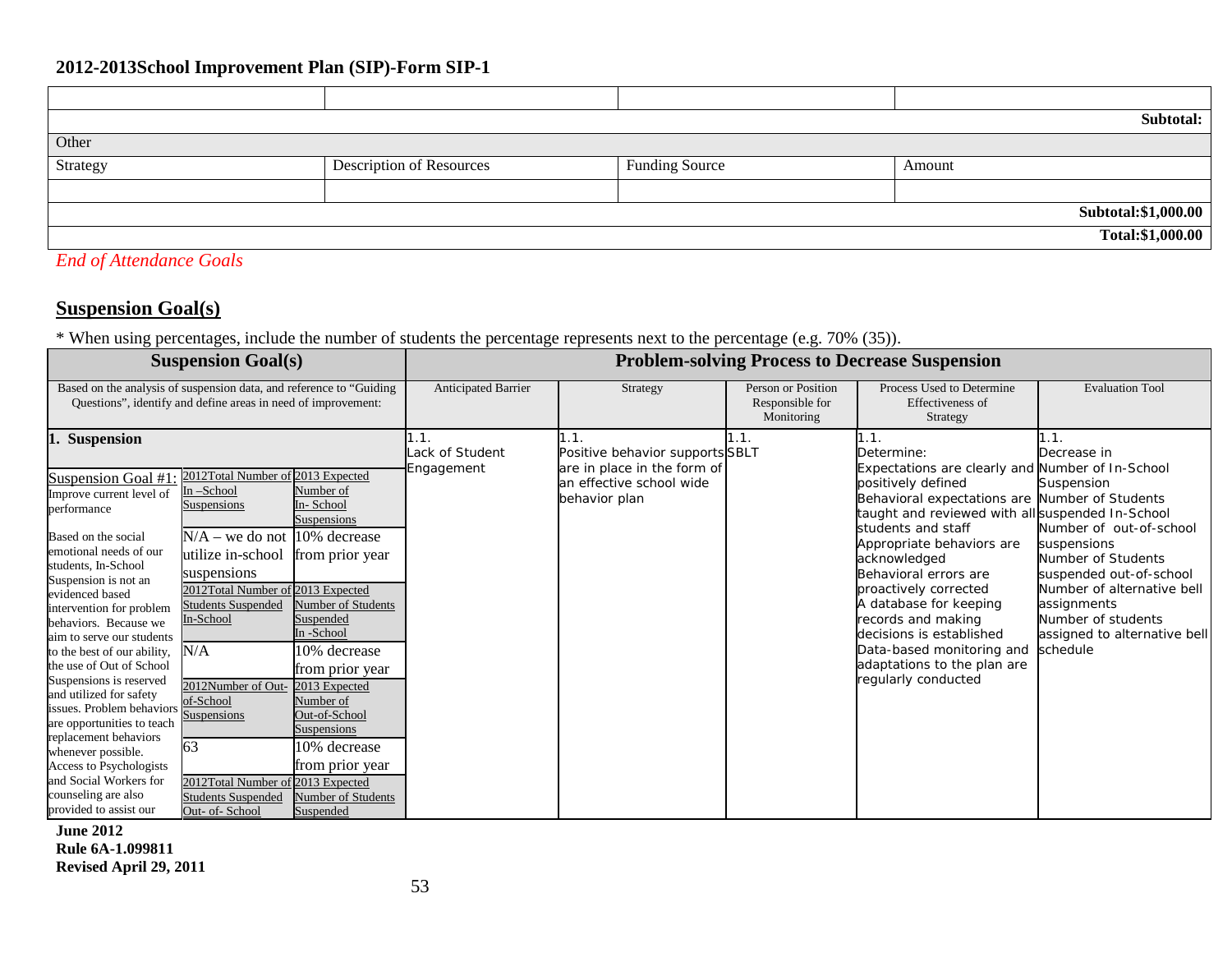| students during their times<br>of need. | Out- of-School<br>10% decrease<br>from prior year |                            |                                                                                                          |     |                                                                                                                                                                                                                                                |                                       |
|-----------------------------------------|---------------------------------------------------|----------------------------|----------------------------------------------------------------------------------------------------------|-----|------------------------------------------------------------------------------------------------------------------------------------------------------------------------------------------------------------------------------------------------|---------------------------------------|
|                                         |                                                   | Lack of student engagement | Positive behavior supports are in SBLT<br>place in the form of an effective<br>school-wide behavior plan |     | .2.<br>Evidence of:<br><sup><i>s</i></sup> Proactive Character Education<br>room for student support<br>*Consistent behavior management<br>systems in all classrooms<br>*Effective Threat Assessment<br>process<br>*CPI training for all staff | Review of ongoing school-wide<br>data |
|                                         |                                                   | 1.3                        | 1.3.                                                                                                     | 1.J | 1.3                                                                                                                                                                                                                                            | $\mathbf{1.3}$                        |

## **Suspension Professional Development**

| Professional Development (PD) aligned with Strategies through Professional Learning Community (PLC) or PD Activity |                        |                                        |                                                                                                          |                                                                                                              |                                                                                 |            |                                                  |  |
|--------------------------------------------------------------------------------------------------------------------|------------------------|----------------------------------------|----------------------------------------------------------------------------------------------------------|--------------------------------------------------------------------------------------------------------------|---------------------------------------------------------------------------------|------------|--------------------------------------------------|--|
|                                                                                                                    |                        |                                        | Please note that each Strategy does not require a professional development or PLC activity.              |                                                                                                              |                                                                                 |            |                                                  |  |
| PD Content /Topic<br>and/or PLC Focus                                                                              | Grade<br>Level/Subject | PD Facilitator<br>and/or<br>PLC Leader | PD Participants<br>(e.g., PLC, subject, grade level, or<br>school-wide)                                  | <b>Target Dates and Schedules</b><br>(e.g., Early Release) and<br>Schedules (e.g., frequency of<br>meetings) | Strategy for Follow-up/Monitoring                                               |            | Person or Position Responsible for<br>Monitoring |  |
| (CST) Child Study<br>Team                                                                                          | $7 - 12$               | <b>CST Leader</b>                      | Teachers, Social Workers,<br>Psychologists, and Behavior<br>Specialists                                  | 3 times per month                                                                                            | Ongoing progress monitoring,<br>behavior data review, in-class<br>behavior data |            | All staff on team                                |  |
|                                                                                                                    |                        |                                        |                                                                                                          |                                                                                                              |                                                                                 |            |                                                  |  |
|                                                                                                                    |                        |                                        |                                                                                                          |                                                                                                              |                                                                                 |            |                                                  |  |
| <b>Suspension Budget</b> (Insert rows as needed)                                                                   |                        |                                        |                                                                                                          |                                                                                                              |                                                                                 |            |                                                  |  |
|                                                                                                                    |                        |                                        | Include only school-based funded activities/materials and exclude district funded activities /materials. |                                                                                                              |                                                                                 |            |                                                  |  |
| Evidence-based Program(s)/Materials(s)                                                                             |                        |                                        |                                                                                                          |                                                                                                              |                                                                                 |            |                                                  |  |
| Strategy                                                                                                           |                        |                                        | Description of Resources                                                                                 | <b>Funding Source</b>                                                                                        |                                                                                 | Amount     |                                                  |  |
| Materials                                                                                                          |                        |                                        | <b>Character Education Curriculum</b>                                                                    | <b>District Allocated</b>                                                                                    |                                                                                 | \$1,000.00 |                                                  |  |
|                                                                                                                    |                        | <b>CPI</b> Curriculum                  |                                                                                                          | <b>District Allocated</b>                                                                                    |                                                                                 | \$1,000.00 |                                                  |  |
|                                                                                                                    |                        |                                        |                                                                                                          |                                                                                                              |                                                                                 |            | Subtotal:\$2,000.00                              |  |
| Technology                                                                                                         |                        |                                        |                                                                                                          |                                                                                                              |                                                                                 |            |                                                  |  |
| Strategy                                                                                                           |                        |                                        | Description of Resources                                                                                 | <b>Funding Source</b>                                                                                        |                                                                                 | Amount     |                                                  |  |
|                                                                                                                    |                        |                                        |                                                                                                          |                                                                                                              |                                                                                 |            |                                                  |  |
|                                                                                                                    |                        |                                        |                                                                                                          |                                                                                                              |                                                                                 |            |                                                  |  |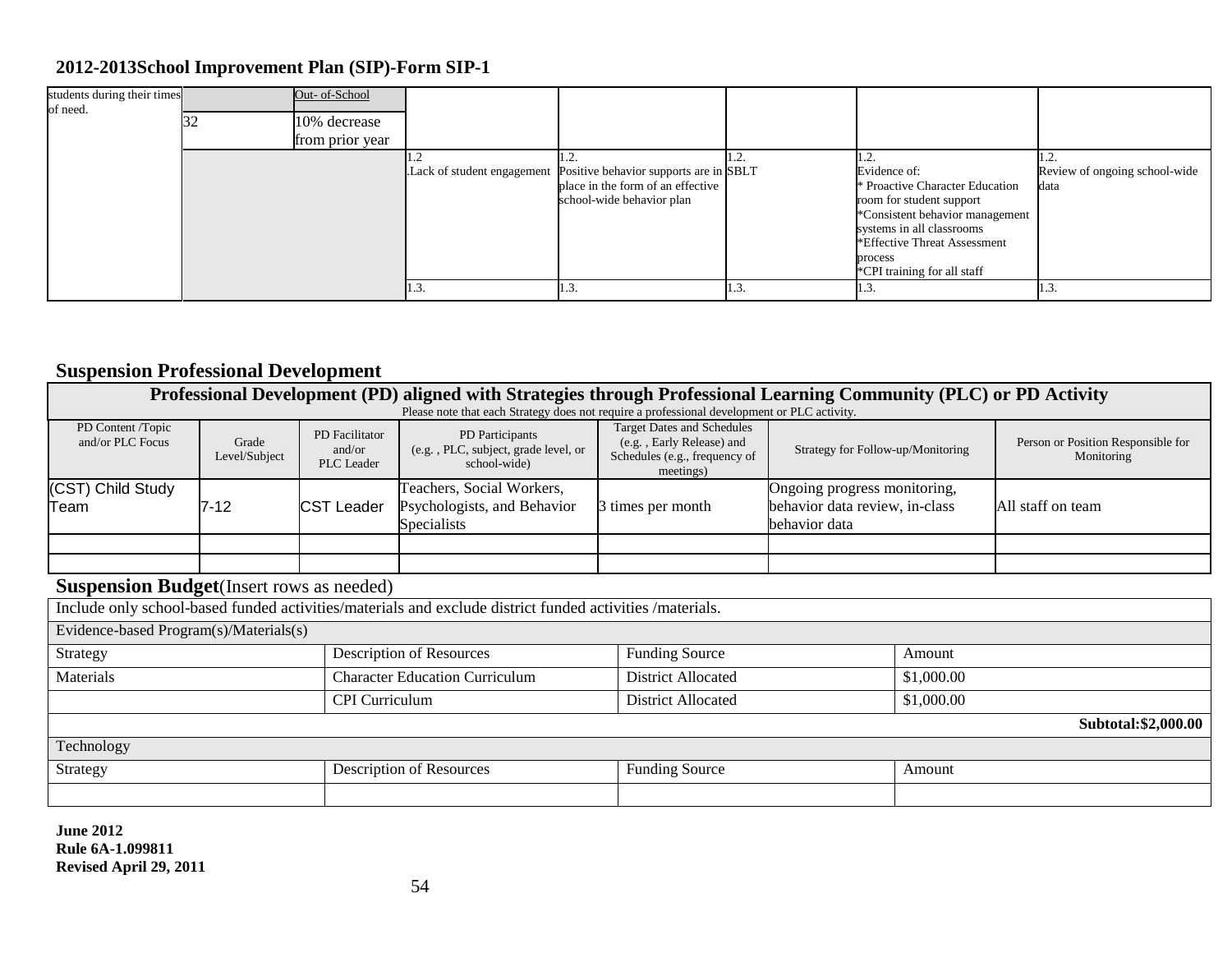|                          |                                 |                       | Subtotal:           |  |  |  |  |  |
|--------------------------|---------------------------------|-----------------------|---------------------|--|--|--|--|--|
| Professional Development |                                 |                       |                     |  |  |  |  |  |
| Strategy                 | <b>Description of Resources</b> | <b>Funding Source</b> | Amount              |  |  |  |  |  |
|                          |                                 |                       |                     |  |  |  |  |  |
|                          |                                 |                       |                     |  |  |  |  |  |
|                          |                                 |                       | Subtotal:           |  |  |  |  |  |
| Other                    |                                 |                       |                     |  |  |  |  |  |
| Strategy                 | <b>Description of Resources</b> | <b>Funding Source</b> | Amount              |  |  |  |  |  |
| Incentives               | Incentive/Motivational          | District Allocated    | \$1,000.00          |  |  |  |  |  |
|                          |                                 |                       | Subtotal:\$1,000.00 |  |  |  |  |  |
|                          |                                 |                       | Total:\$3,000.00    |  |  |  |  |  |

*End of Suspension Goals*

## **Dropout Prevention Goal(s)** Note: Required for High School- F.S., Sec. 1003.53

\* When using percentages, include the number of students the percentage represents next to the percentage (e.g. 70% (35)).

|                                                                                                                                                                                 | <b>Dropout Prevention Goal(s)</b>                                                                                                                                                                          |                                                                 | <b>Problem-solving Process to Dropout Prevention</b>             |                   |                                                                                                                                 |                                                                                    |                        |  |
|---------------------------------------------------------------------------------------------------------------------------------------------------------------------------------|------------------------------------------------------------------------------------------------------------------------------------------------------------------------------------------------------------|-----------------------------------------------------------------|------------------------------------------------------------------|-------------------|---------------------------------------------------------------------------------------------------------------------------------|------------------------------------------------------------------------------------|------------------------|--|
| Based on the analysis of parent involvement data, and reference to<br>"Guiding Questions", identify and define areas in need of<br>improvement:                                 |                                                                                                                                                                                                            |                                                                 | <b>Anticipated Barrier</b>                                       | Strategy          | Person or Position<br>Responsible for<br>Monitoring                                                                             | Process Used to Determine<br>Effectiveness of<br>Strategy                          | <b>Evaluation Tool</b> |  |
| 1. Dropout Prevention<br>Dropout Prevention Goal #1:<br>*Please refer to the percentage of students who dropped aspirations and create<br>out during the 2011-2012 school year. |                                                                                                                                                                                                            | Students lack skills to<br>plan for future<br>educational goals | H . T<br>Implement High Yield<br><b>Instructional Strategies</b> | 1.1.<br>Principal | Evidence of:<br>*Opportunities for Credit<br>Recovery Courses.<br>*Counseling as needed<br>*Communication logs with<br>families | Walkthrough and teacher<br>appraisal<br>School-wide data and<br>communication logs |                        |  |
| Improve current level of<br>performance                                                                                                                                         | 2012 Current<br>2013 Expected<br>Dropout Rate:*<br>Dropout Rate:*<br>10% decrease<br>32% - 18<br>students<br>from prior year<br>2013 Expected<br>2012 Current<br>Graduation Rate:*<br>Graduation<br>Rate:* |                                                                 |                                                                  |                   |                                                                                                                                 | *Community referrals for<br>added family supports                                  |                        |  |
|                                                                                                                                                                                 | $66\%$ - 2                                                                                                                                                                                                 | Improve rate                                                    |                                                                  |                   |                                                                                                                                 |                                                                                    |                        |  |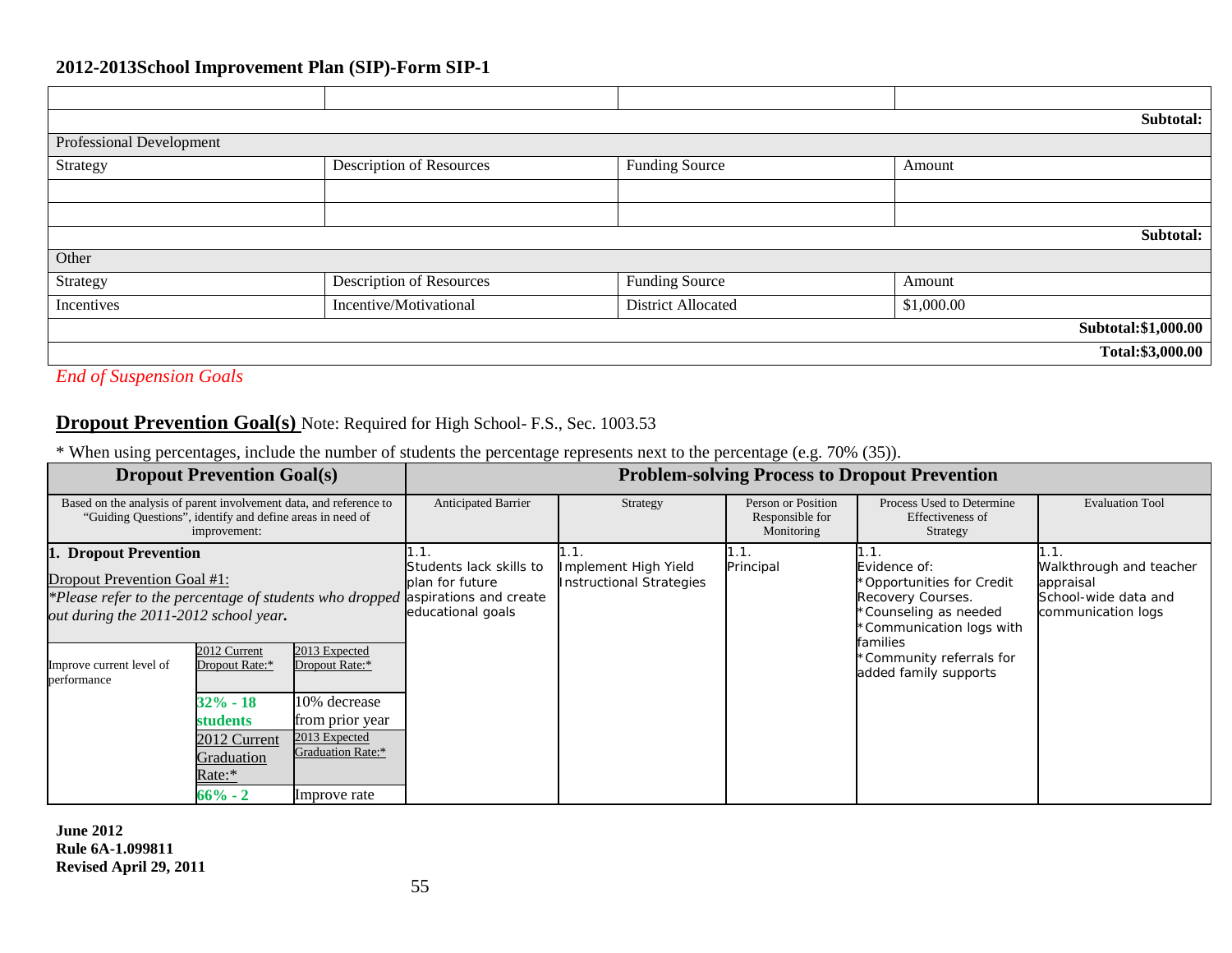| students | from prior year |                                                                                            |                           |                             |                                                                                                                                                                      |      |
|----------|-----------------|--------------------------------------------------------------------------------------------|---------------------------|-----------------------------|----------------------------------------------------------------------------------------------------------------------------------------------------------------------|------|
|          |                 | Students disengage with<br>school and fail to see the<br>value of a High School<br>Diploma | Differentiate Instruction | . . <u>.</u> .<br>Principal | *Create classroom environments<br>that support learning and safety.<br>*Support active engagement in<br>Support Programs (Girlfriends,<br>Multicultural, Music Club) | 1.L. |
|          |                 | 1.J.                                                                                       |                           | .                           | 11.J.                                                                                                                                                                | 1.J. |

## **Dropout Prevention Professional Development**

|                                                                     | Professional Development (PD) aligned with Strategies through Professional Learning Community (PLC) or PD Activity |                                        |                                                                         |                                                                                                              |                                                                                                  |                                                  |  |  |  |  |
|---------------------------------------------------------------------|--------------------------------------------------------------------------------------------------------------------|----------------------------------------|-------------------------------------------------------------------------|--------------------------------------------------------------------------------------------------------------|--------------------------------------------------------------------------------------------------|--------------------------------------------------|--|--|--|--|
|                                                                     | Please note that each Strategy does not require a professional development or PLC activity.                        |                                        |                                                                         |                                                                                                              |                                                                                                  |                                                  |  |  |  |  |
| PD Content /Topic<br>and/or PLC Focus                               | Grade<br>Level/Subject                                                                                             | PD Facilitator<br>and/or<br>PLC Leader | PD Participants<br>(e.g., PLC, subject, grade level, or<br>school-wide) | <b>Target Dates and Schedules</b><br>(e.g., Early Release) and<br>Schedules (e.g., frequency of<br>meetings) | Strategy for Follow-up/Monitoring                                                                | Person or Position Responsible for<br>Monitoring |  |  |  |  |
| (CST) Child Study<br>Team                                           | 7-12                                                                                                               | <b>CST Leader</b>                      | Teachers, Social Workers,<br>Psychologists, and Behavior<br>Specialists | 3 times per month                                                                                            | Ongoing progress monitoring of<br>attendance data, suspension data,<br>grades, and behavior data | <b>CST</b> Leader                                |  |  |  |  |
| Support Clubs<br>(Girlfriends,<br>Multicultural, and<br>Music Club) | 7-12 and ET                                                                                                        | Support Club<br>Leaders                | Leaders and students                                                    | Monthly                                                                                                      | Planning and organizing                                                                          | Leaders                                          |  |  |  |  |
|                                                                     |                                                                                                                    |                                        |                                                                         |                                                                                                              |                                                                                                  |                                                  |  |  |  |  |

## **Dropout Prevention Budget** Insert rows as needed)

| Include only school-based funded activities/materials and exclude district funded activities /materials. |                          |                       |           |  |  |  |  |
|----------------------------------------------------------------------------------------------------------|--------------------------|-----------------------|-----------|--|--|--|--|
| Evidence-based Program(s)/Materials(s)                                                                   |                          |                       |           |  |  |  |  |
| Strategy                                                                                                 | Description of Resources | <b>Funding Source</b> | Amount    |  |  |  |  |
|                                                                                                          |                          |                       |           |  |  |  |  |
|                                                                                                          |                          |                       |           |  |  |  |  |
|                                                                                                          |                          |                       | Subtotal: |  |  |  |  |
| Technology                                                                                               |                          |                       |           |  |  |  |  |
| Strategy                                                                                                 | Description of Resources | <b>Funding Source</b> | Amount    |  |  |  |  |
|                                                                                                          |                          |                       |           |  |  |  |  |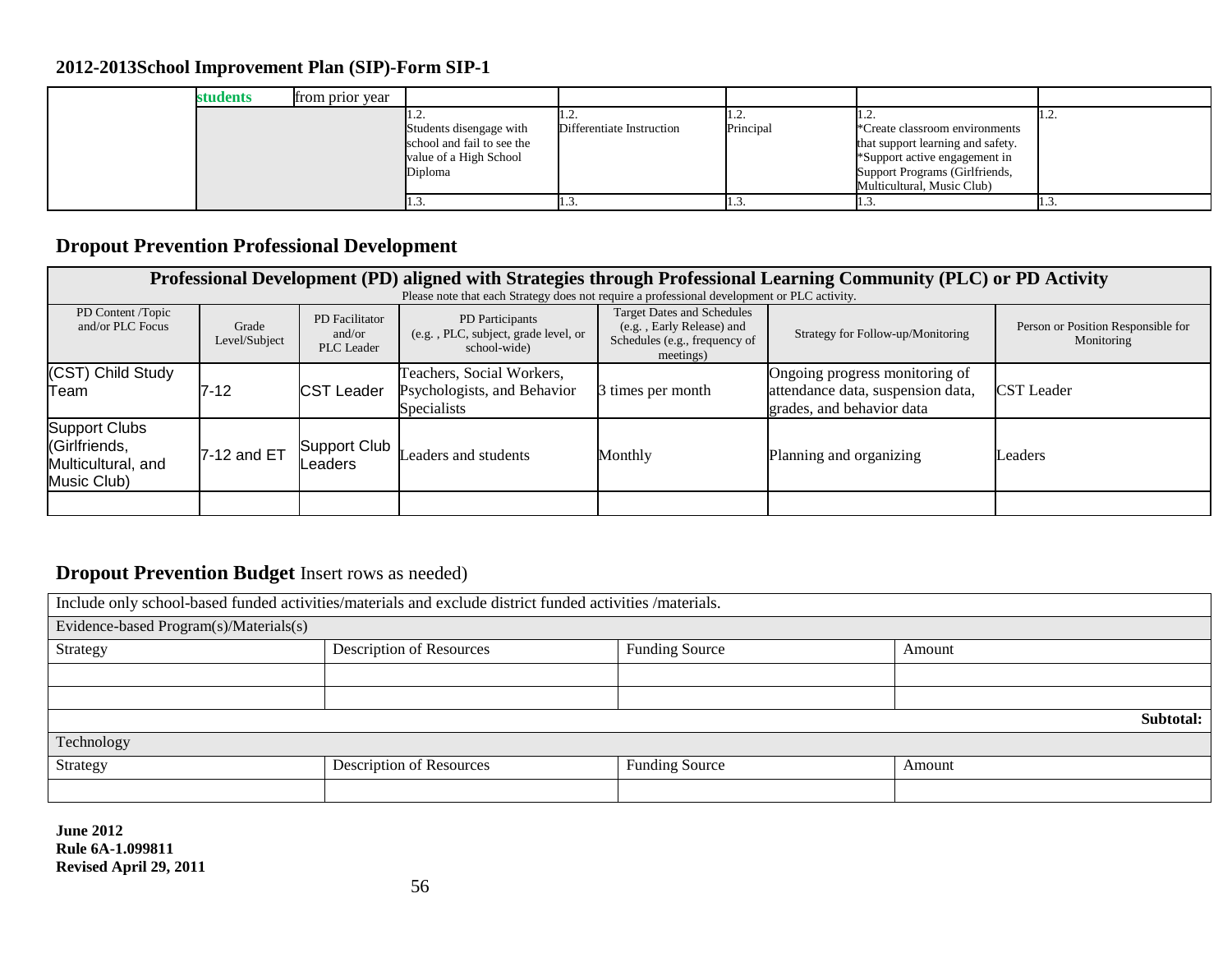|                          |                                 |                       | Subtotal:           |
|--------------------------|---------------------------------|-----------------------|---------------------|
| Professional Development |                                 |                       |                     |
| Strategy                 | <b>Description of Resources</b> | <b>Funding Source</b> | Amount              |
|                          |                                 |                       |                     |
|                          |                                 |                       |                     |
|                          |                                 |                       | Subtotal:           |
| Other                    |                                 |                       |                     |
| Strategy                 | <b>Description of Resources</b> | <b>Funding Source</b> | Amount              |
| <b>Support Clubs</b>     | Incentives/supplies/awards      | District Allocated    | \$1,000.00          |
|                          |                                 |                       | Subtotal:\$1,000.00 |
|                          |                                 |                       | Total:\$1,000.00    |

*End of Dropout Prevention Goal(s)*

## **Parent Involvement Goal(s)**

**Upload Option-For schools completing the Parental Involvement Policy/Plan (PIP) please include a copy for this section. Online Template- For schools completing the PIP a link will be provided that will direct you to this plan.**

\* When using percentages, include the number of students the percentage represents next to the percentage (e.g. 70% (35)).

| <b>Parent Involvement Goal(s)</b>                                                                                                                                           |                                                                              |                                                                         |                                                                                                                                                                           |                                                                                                                                                                  |                                                           | <b>Problem-solving Process to Parent Involvement</b>                                                                                               |                                          |
|-----------------------------------------------------------------------------------------------------------------------------------------------------------------------------|------------------------------------------------------------------------------|-------------------------------------------------------------------------|---------------------------------------------------------------------------------------------------------------------------------------------------------------------------|------------------------------------------------------------------------------------------------------------------------------------------------------------------|-----------------------------------------------------------|----------------------------------------------------------------------------------------------------------------------------------------------------|------------------------------------------|
| Based on the analysis of parent involvement data, and reference to<br>"Guiding Questions", identify and define areas in need of<br>improvement:                             |                                                                              | Anticipated Barrier                                                     | Strategy                                                                                                                                                                  | Person or Position<br>Responsible for<br>Monitoring                                                                                                              | Process Used to Determine<br>Effectiveness of<br>Strategy | <b>Evaluation Tool</b>                                                                                                                             |                                          |
| 1. Parent Involvement<br>Parent Involvement Goal #1:<br>*Please refer to the percentage of parents who<br>participated in school activities, duplicated or<br>unduplicated. |                                                                              |                                                                         | Lack of frequent<br>home-school<br>communication in a<br>variety of formats, and<br>allows for families to<br>support and supervise<br>their child's educational progress | Provide frequent home-<br>school communication in all<br>variety of formats, and<br>allows for families to<br>support and supervise<br>their child's educational | <b>SBLT</b>                                               | Evidence of:<br>*Use of Connect Ed for<br>school updates<br>*Monitor family data<br>collection<br>*Survey Information<br>*Posted minutes of Family | Data collection for school<br>activities |
| Improve current level of<br>performance<br>Portal logins by parents                                                                                                         | 2012 Current<br>level of Parent<br>Involvement:*<br>147<br>parents/guardians | 2013 Expected<br>level of Parent<br>Involvement:*<br>Increase by<br>20% | progress                                                                                                                                                                  |                                                                                                                                                                  |                                                           | Involvement meetings                                                                                                                               |                                          |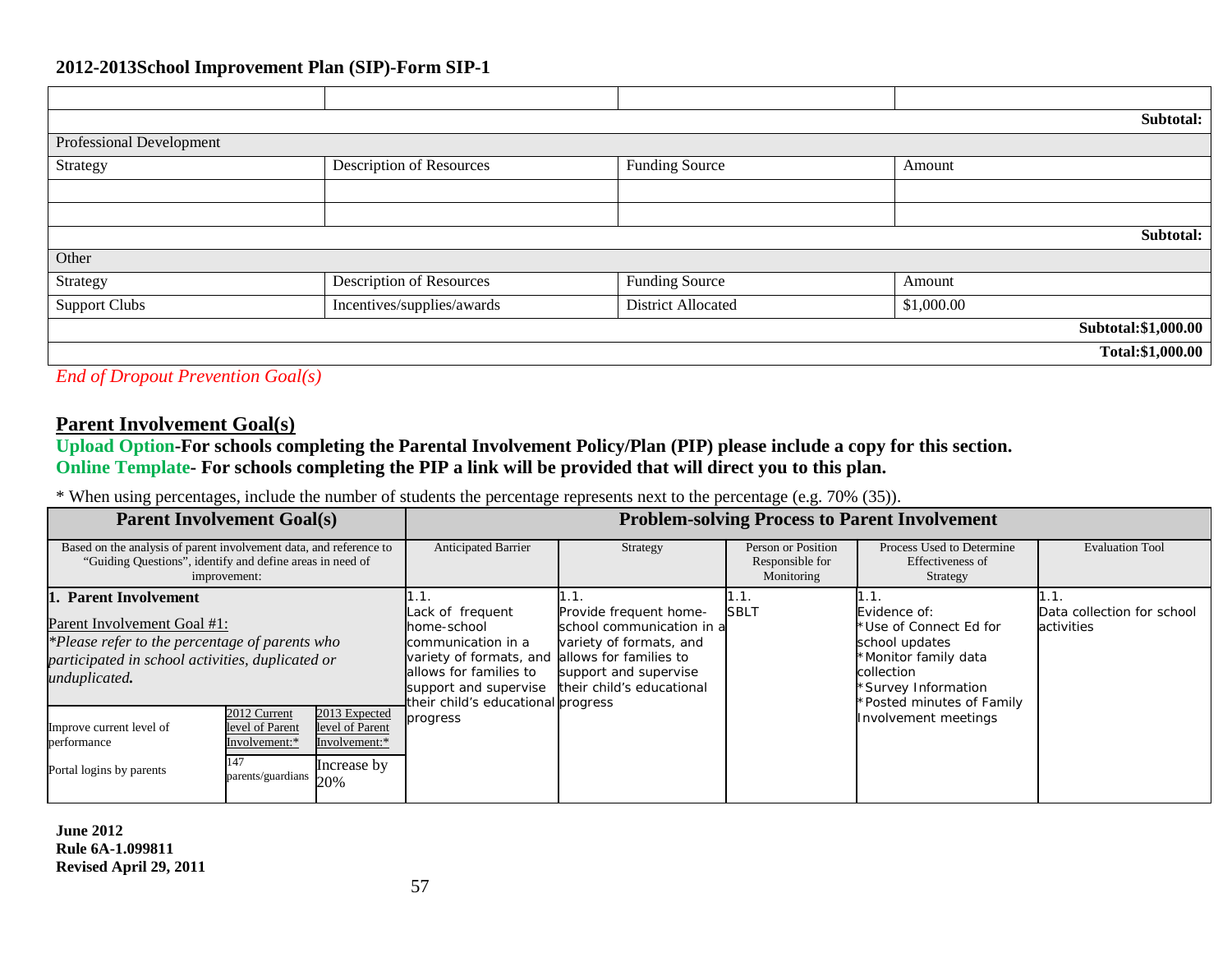| Richard L. Sanders School            |                               |                                      |                           | l.2.                             |                               |
|--------------------------------------|-------------------------------|--------------------------------------|---------------------------|----------------------------------|-------------------------------|
| continues to undergo change and      | Many of our students are      | *Conduct 2 Family Fun Nights         | <b>Family Involvement</b> | Evidence of:                     | Parent/Family attendance data |
| growth. Our school serves            | adults and parents and        | *Conduct 2 Family conferences Leader |                           | *Attendance data for school      | *Conference Forms and SAC     |
| students in Pre-K, Secondary         | families are not as motivated | per semester                         |                           | activities                       | minutes                       |
| programs for EBD students, grades    | to participate in school      | *Schedule home visits through        |                           | *Conference forms                |                               |
| 7-12, a School-Based Mental          | activities                    | Social Workers as needed             |                           | *Social Worker data for home     |                               |
| Health Program, ASD units, and       |                               | *Encourage parents to become         |                           | visits                           |                               |
| <b>Extended Transition programs.</b> |                               | SAC members                          |                           | *SAC minutes                     |                               |
| Our primary objective is to          |                               |                                      |                           |                                  |                               |
| welcome parents and families to      | Conflicts with work           | *Provide varied schedules for        | Family Involvement        | Evidence of:                     | Parent/Family attendance data |
| our school and encourage them to     | schedules and school hours    | events                               | Leader                    | *Attendance data for school-wide | and survey data               |
| participate in the many activities   | limit parental involvement in | *Provide monthly calendar of         |                           | events                           |                               |
| available.                           | school functions              | events for family planning           |                           | *Survey data indicating family   |                               |
|                                      |                               |                                      |                           | needs                            |                               |
|                                      |                               |                                      |                           |                                  |                               |
|                                      |                               |                                      |                           |                                  |                               |
|                                      |                               |                                      |                           |                                  |                               |

## **Parent Involvement Professional Development**

|                                       | Professional Development (PD) aligned with Strategies through Professional Learning Community (PLC) or PD Activity |                                        |                                                                        |                                                                                                              |                                                     |                                                  |  |  |  |  |  |
|---------------------------------------|--------------------------------------------------------------------------------------------------------------------|----------------------------------------|------------------------------------------------------------------------|--------------------------------------------------------------------------------------------------------------|-----------------------------------------------------|--------------------------------------------------|--|--|--|--|--|
|                                       | Please note that each Strategy does not require a professional development or PLC activity.                        |                                        |                                                                        |                                                                                                              |                                                     |                                                  |  |  |  |  |  |
| PD Content /Topic<br>and/or PLC Focus | Grade<br>Level/Subject                                                                                             | PD Facilitator<br>and/or<br>PLC Leader | PD Participants<br>(e.g., PLC, subject, grade level, or<br>school-wide | <b>Target Dates and Schedules</b><br>(e.g., Early Release) and<br>Schedules (e.g., frequency of<br>meetings) | Strategy for Follow-up/Monitoring                   | Person or Position Responsible for<br>Monitoring |  |  |  |  |  |
| Parent Involvement<br>Committee       | All Programs                                                                                                       | Assistant<br>Principal                 | All Programs represented                                               |                                                                                                              | PLC – one time per month Parent Involvement Minutes | <b>Assistant Principal</b>                       |  |  |  |  |  |
|                                       |                                                                                                                    |                                        |                                                                        |                                                                                                              |                                                     |                                                  |  |  |  |  |  |
|                                       |                                                                                                                    |                                        |                                                                        |                                                                                                              |                                                     |                                                  |  |  |  |  |  |

## **Parent Involvement Budget**

Include only school-based funded activities/materials and exclude district funded activities /materials. Evidence-based Program(s)/Materials(s) Strategy Description of Resources Funding Source Amount Incentives for families Awards and Motivational products for Families District Allocation \$3,000.00 **Subtotal:\$3,000.00** Technology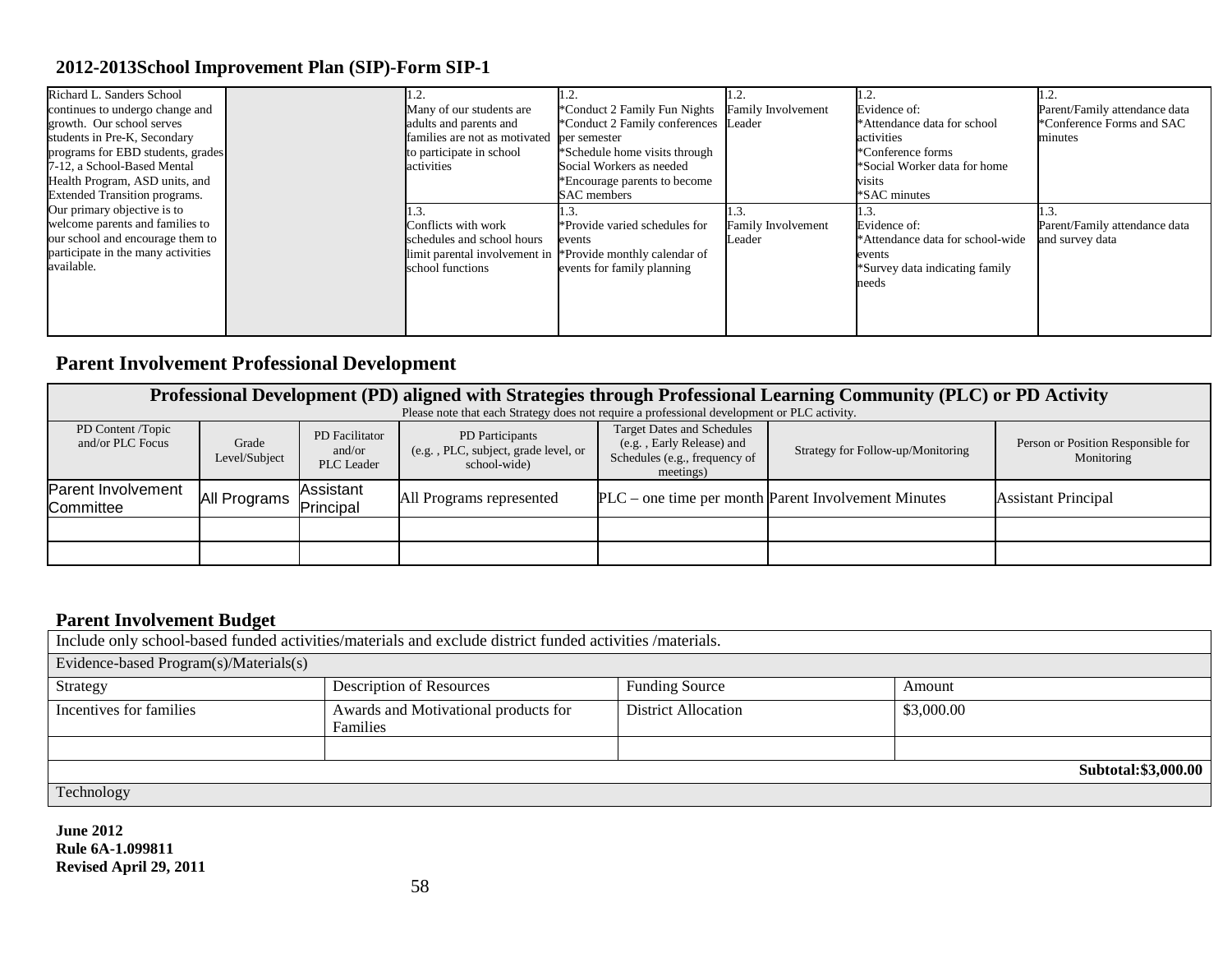| Strategy                                                                                                                                                                                                                              | Description of Resources            | <b>Funding Source</b>      | Amount     |                     |
|---------------------------------------------------------------------------------------------------------------------------------------------------------------------------------------------------------------------------------------|-------------------------------------|----------------------------|------------|---------------------|
|                                                                                                                                                                                                                                       |                                     |                            |            |                     |
|                                                                                                                                                                                                                                       |                                     |                            |            |                     |
|                                                                                                                                                                                                                                       |                                     |                            |            |                     |
| Professional Development                                                                                                                                                                                                              |                                     |                            |            |                     |
| Strategy                                                                                                                                                                                                                              | Description of Resources            | Funding Source             | Amount     |                     |
|                                                                                                                                                                                                                                       |                                     |                            |            |                     |
|                                                                                                                                                                                                                                       |                                     |                            |            |                     |
|                                                                                                                                                                                                                                       |                                     |                            |            | Subtotal:           |
| Other                                                                                                                                                                                                                                 |                                     |                            |            |                     |
| Strategy                                                                                                                                                                                                                              | <b>Description of Resources</b>     | Funding Source             | Amount     |                     |
| <b>Family Contacts</b>                                                                                                                                                                                                                | Paper/Postage for parental mailings | <b>District Allocation</b> | \$1,000.00 |                     |
|                                                                                                                                                                                                                                       |                                     |                            |            | Subtotal:\$1,000.00 |
|                                                                                                                                                                                                                                       |                                     |                            |            | Total:\$4,000.00    |
| $\blacksquare$ , and , and , and , and , and , and , and , and , and , and , and , and , and , and , and , and , and , and , and , and , and , and , and , and , and , and , and , and , and , and , and , and , and , and , and , an | <b>Contract Contract Service</b>    |                            |            |                     |

*End of Parent Involvement Goal(s)*

## **Science, Technology, Engineering, and Mathematics (STEM) Goal(s)**

\* When using percentages, include the number of students the percentage represents next to the percentage (e.g. 70% (35)).

| <b>STEM Goal(s)</b>                                                                        | <b>Problem-Solving Process to Increase Student Achievement</b> |             |                                                     |                                                           |                        |
|--------------------------------------------------------------------------------------------|----------------------------------------------------------------|-------------|-----------------------------------------------------|-----------------------------------------------------------|------------------------|
| Based on the analysis of school data, identify and define<br>areas in need of improvement: | Anticipated Barrier                                            | Strategy    | Person or Position<br>Responsible for<br>Monitoring | Process Used to Determine<br>Effectiveness of<br>Strategy | <b>Evaluation Tool</b> |
| STEM Goal #1:<br>This program is not applicable to our school setting.                     | 1.1.<br>N/A                                                    | 1.1.<br>N/A | H.I.<br>N/A                                         | 1.1.<br>N/A                                               | H.I.<br>N/A            |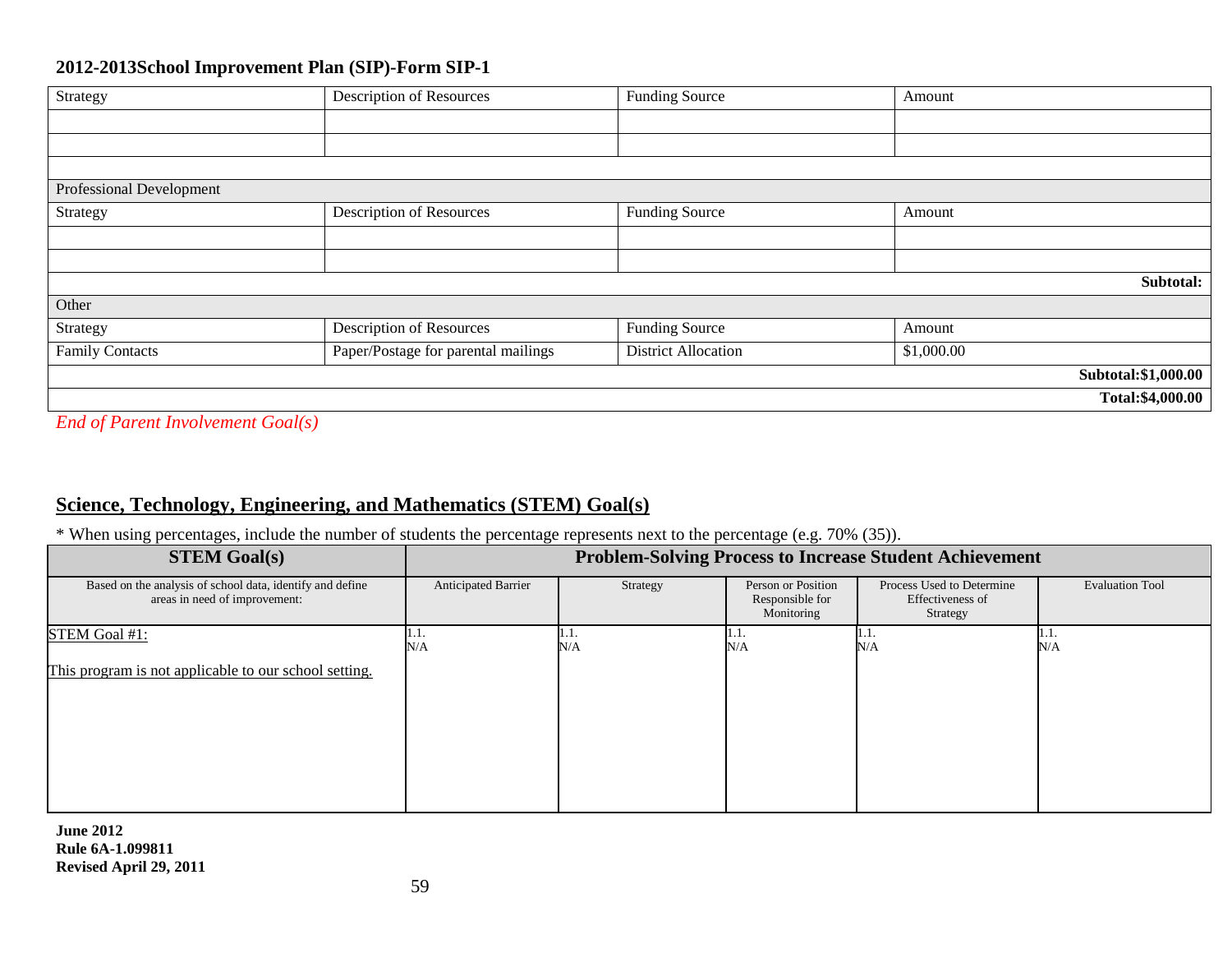| 1.4  | $\cdot$ | .    | 11.2. | $\mathbf{1.2.}$ |
|------|---------|------|-------|-----------------|
| 1.3. | 1.5.    | 1.3. | 1.3.  | 1.3.            |

## **STEM Professional Development**

|                                                                                                                                                                                                                                                                                                                                                                                                     | Professional Development (PD) aligned with Strategies through Professional Learning Community (PLC) or PD Activity |  |  |  |  |  |  |  |  |  |  |
|-----------------------------------------------------------------------------------------------------------------------------------------------------------------------------------------------------------------------------------------------------------------------------------------------------------------------------------------------------------------------------------------------------|--------------------------------------------------------------------------------------------------------------------|--|--|--|--|--|--|--|--|--|--|
|                                                                                                                                                                                                                                                                                                                                                                                                     | Please note that each Strategy does not require a professional development or PLC activity.                        |  |  |  |  |  |  |  |  |  |  |
| <b>Target Dates and Schedules</b><br>PD Content /Topic<br>PD Participants<br>PD Facilitator<br>Person or Position Responsible for<br>and/or PLC Focus<br>Grade<br>(e.g., Early Release) and<br>Strategy for Follow-up/Monitoring<br>(e.g., PLC, subject, grade level, or<br>and/or<br>Schedules (e.g., frequency of<br>Level/Subject<br>Monitoring<br><b>PLC</b> Leader<br>school-wide<br>meetings) |                                                                                                                    |  |  |  |  |  |  |  |  |  |  |
| N/A                                                                                                                                                                                                                                                                                                                                                                                                 |                                                                                                                    |  |  |  |  |  |  |  |  |  |  |
|                                                                                                                                                                                                                                                                                                                                                                                                     |                                                                                                                    |  |  |  |  |  |  |  |  |  |  |
|                                                                                                                                                                                                                                                                                                                                                                                                     |                                                                                                                    |  |  |  |  |  |  |  |  |  |  |

## **STEM Budget** (Insert rows as needed)

| Include only school-based funded activities/materials and exclude district funded activities /materials. |                                                                    |                       |           |  |  |  |  |
|----------------------------------------------------------------------------------------------------------|--------------------------------------------------------------------|-----------------------|-----------|--|--|--|--|
| Evidence-based Program(s)/Materials(s)                                                                   |                                                                    |                       |           |  |  |  |  |
| Strategy                                                                                                 | Description of Resources                                           | <b>Funding Source</b> | Amount    |  |  |  |  |
|                                                                                                          |                                                                    |                       |           |  |  |  |  |
|                                                                                                          |                                                                    |                       |           |  |  |  |  |
|                                                                                                          |                                                                    |                       | Subtotal: |  |  |  |  |
| Technology                                                                                               |                                                                    |                       |           |  |  |  |  |
| Strategy                                                                                                 | <b>Description of Resources</b><br><b>Funding Source</b><br>Amount |                       |           |  |  |  |  |
|                                                                                                          |                                                                    |                       |           |  |  |  |  |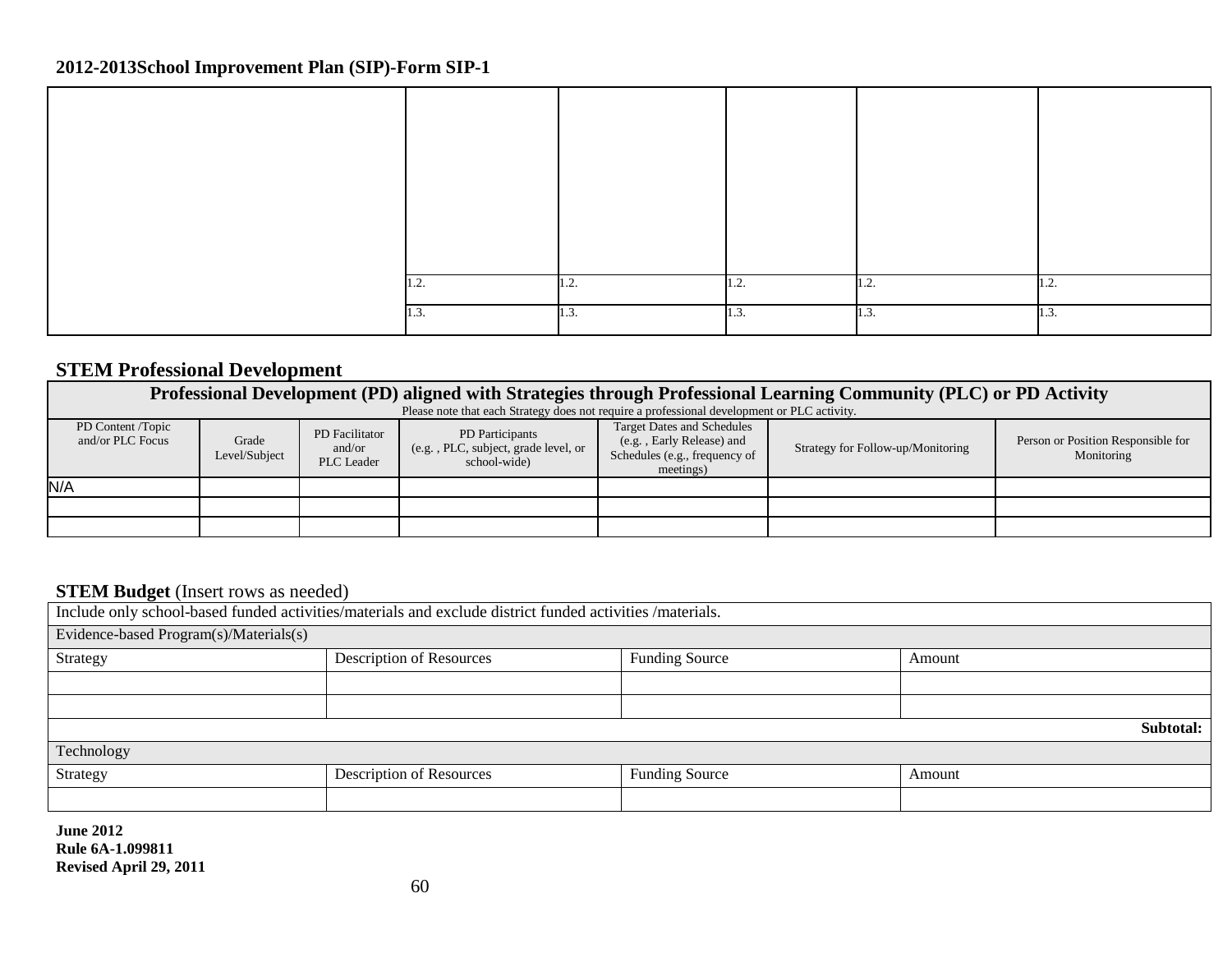|                            |                                 |                       |        | Subtotal:  |
|----------------------------|---------------------------------|-----------------------|--------|------------|
| Professional Development   |                                 |                       |        |            |
| Strategy                   | Description of Resources        | <b>Funding Source</b> | Amount |            |
|                            |                                 |                       |        |            |
|                            |                                 |                       |        |            |
|                            |                                 |                       |        | Subtotal:  |
| Other                      |                                 |                       |        |            |
| Strategy                   | <b>Description of Resources</b> | <b>Funding Source</b> | Amount |            |
|                            |                                 |                       |        |            |
|                            |                                 |                       |        |            |
|                            |                                 |                       |        | Subtotal:  |
|                            |                                 |                       |        | Total: N/A |
| <b>End of STEM Goal(s)</b> |                                 |                       |        |            |

## **Extended Transition Goal (ET):**

\* When using percentages, include the number of students the percentage represents next to the percentage (e.g. 70% (35)).

| <b>ET Goal(s)</b>                                                                                                                                                                                                                                                                                                      |                                                                                                                                                | <b>Problem-Solving Process to Increase Student Achievement</b>                                           |                                                     |                                                                                                                                                                                               |                                                     |
|------------------------------------------------------------------------------------------------------------------------------------------------------------------------------------------------------------------------------------------------------------------------------------------------------------------------|------------------------------------------------------------------------------------------------------------------------------------------------|----------------------------------------------------------------------------------------------------------|-----------------------------------------------------|-----------------------------------------------------------------------------------------------------------------------------------------------------------------------------------------------|-----------------------------------------------------|
| Based on the analysis of school data, identify and define<br>areas in need of improvement:                                                                                                                                                                                                                             | Anticipated Barrier                                                                                                                            | Strategy                                                                                                 | Person or Position<br>Responsible for<br>Monitoring | Process Used to Determine<br>Effectiveness of<br>Strategy                                                                                                                                     | <b>Evaluation Tool</b>                              |
| ET Goal $#1$ :<br>Enhance the design of the Extended Transition Program<br>Richard L. Sanders continues to undergo change and growth. Our<br>Extended Transition Program is home to more than 100 students,<br>already graduated from High School with Special Diploma status<br>seeking life and job skills training. | Failure to develop processes<br>and procedures, Benchmarks<br>and Guiding Principles<br>designed for the Extended<br><b>Transition Program</b> | Ongoing development of<br>processes and procedures,<br>Benchmarks and Guiding<br>Principles              | 1.1.<br>Administration                              | .<br>Evidence of:<br>*Climate survey for Staff, Families, Processes and Procedures for<br>and Students<br>*Completed processes and<br>procedures, Benchmarks and<br><b>Guiding Principles</b> | Completed handbook of<br><b>Extended Transition</b> |
|                                                                                                                                                                                                                                                                                                                        | The current Statewide<br>Appraisal process is not<br>designed for the Extended                                                                 | . . 2.<br>Ongoing contacts and meetings<br>with Professional Development<br>to modify the current design | 1.2.<br>Administration                              | 1.2.<br>Outcome of modified appraisal tool Appraisal tool                                                                                                                                     |                                                     |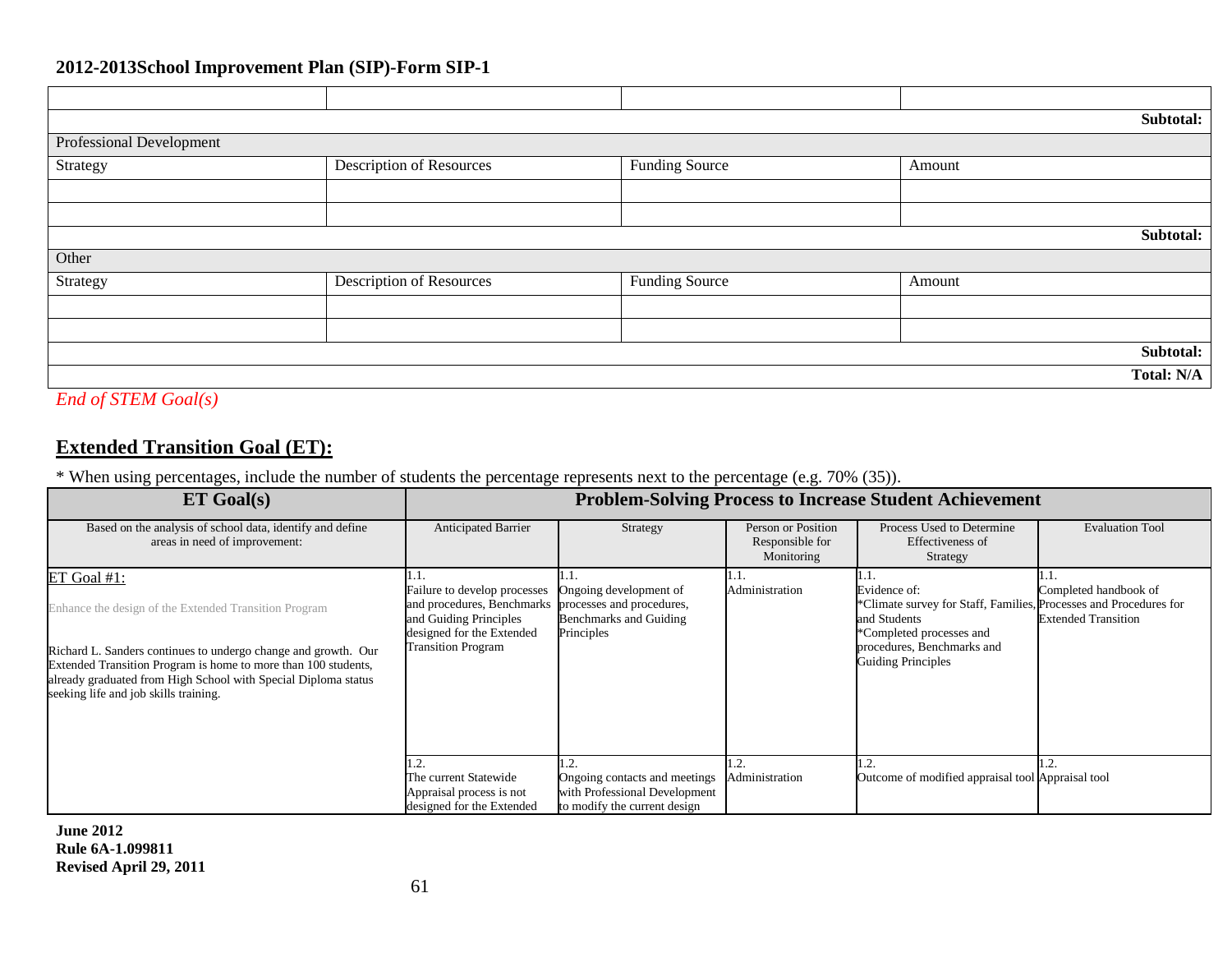| Transition Staff |   |   |   |
|------------------|---|---|---|
|                  | . | . | . |

# **ET Professional Development**

| Professional Development (PD) aligned with Strategies through Professional Learning Community (PLC) or PD Activity |                               |                                               |                                                                                             |                                                                                                              |                                   |                                                  |  |  |  |
|--------------------------------------------------------------------------------------------------------------------|-------------------------------|-----------------------------------------------|---------------------------------------------------------------------------------------------|--------------------------------------------------------------------------------------------------------------|-----------------------------------|--------------------------------------------------|--|--|--|
|                                                                                                                    |                               |                                               | Please note that each Strategy does not require a professional development or PLC activity. |                                                                                                              |                                   |                                                  |  |  |  |
| PD Content /Topic<br>and/or PLC Focus                                                                              | Grade<br>Level/Subject        | PD Facilitator<br>and/or<br><b>PLC</b> Leader | PD Participants<br>(e.g., PLC, subject, grade level, or<br>school-wide)                     | <b>Target Dates and Schedules</b><br>(e.g., Early Release) and<br>Schedules (e.g., frequency of<br>meetings) | Strategy for Follow-up/Monitoring | Person or Position Responsible for<br>Monitoring |  |  |  |
| <b>PLC</b>                                                                                                         | <b>Extended</b><br>Transition | <b>PLC Leader</b>                             | All staff involved in ET                                                                    | 3 times per month                                                                                            | <b>PLC</b> Minutes                | <b>PLC</b> Leader                                |  |  |  |
|                                                                                                                    |                               |                                               |                                                                                             |                                                                                                              |                                   |                                                  |  |  |  |
|                                                                                                                    |                               |                                               |                                                                                             |                                                                                                              |                                   |                                                  |  |  |  |

# **ET Budget** (Insert rows as needed)

|                                        | Include only school-based funded activities/materials and exclude district funded activities /materials. |                       |        |           |
|----------------------------------------|----------------------------------------------------------------------------------------------------------|-----------------------|--------|-----------|
| Evidence-based Program(s)/Materials(s) |                                                                                                          |                       |        |           |
| Strategy                               | Description of Resources                                                                                 | <b>Funding Source</b> | Amount |           |
|                                        |                                                                                                          |                       |        |           |
|                                        |                                                                                                          |                       |        |           |
|                                        |                                                                                                          |                       |        | Subtotal: |
| Technology                             |                                                                                                          |                       |        |           |
| Strategy                               | <b>Description of Resources</b>                                                                          | <b>Funding Source</b> | Amount |           |
|                                        |                                                                                                          |                       |        |           |
|                                        |                                                                                                          |                       |        |           |
|                                        |                                                                                                          |                       |        | Subtotal: |
| Professional Development               |                                                                                                          |                       |        |           |
| Strategy                               | <b>Description of Resources</b>                                                                          | Funding Source        | Amount |           |
|                                        |                                                                                                          |                       |        |           |
|                                        |                                                                                                          |                       |        |           |
| <b>June 2012</b>                       |                                                                                                          |                       |        |           |
| Rule 6A-1.099811                       |                                                                                                          |                       |        |           |

**Revised April 29, 2011**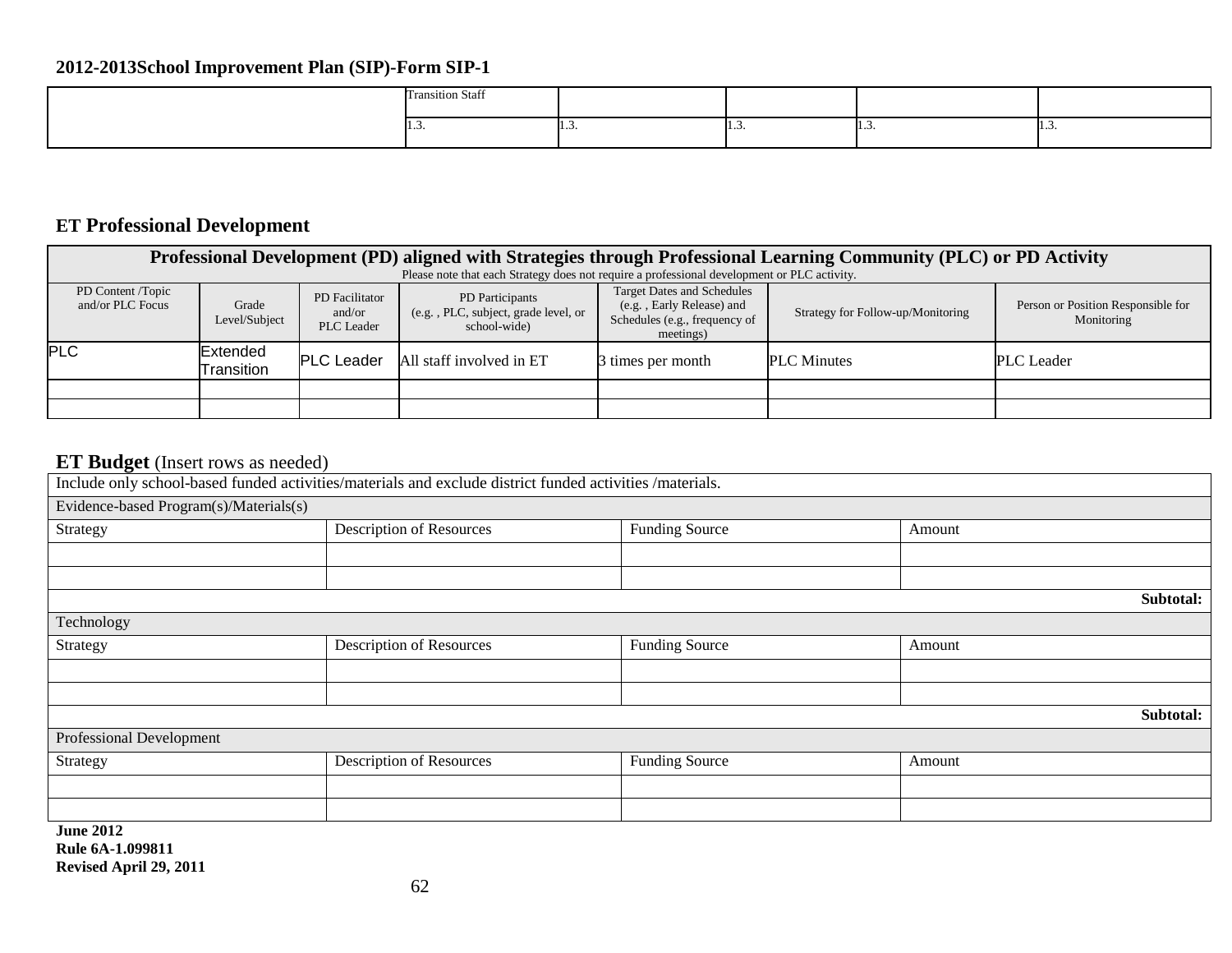|          |                                 |                       | Subtotal:         |
|----------|---------------------------------|-----------------------|-------------------|
| Other    |                                 |                       |                   |
| Strategy | <b>Description of Resources</b> | <b>Funding Source</b> | Amount            |
|          |                                 |                       |                   |
|          |                                 |                       |                   |
|          |                                 |                       | Subtotal:         |
|          |                                 |                       | <b>Total: N/A</b> |

*End of CTE Goal(s)*

## **Additional Goal I Wellness (s)**

### \* When using percentages, include the number of students the percentage represents next to the percentage (e.g. 70% (35)).

|                                                                                            | <b>Problem-Solving Process to Increase Student Achievement</b><br><b>Additional Goal(s)</b>                                                               |                                          |                           |                                                                                                                 |                                                                                                                                                                                                                     |                                                                                           |                                                                  |
|--------------------------------------------------------------------------------------------|-----------------------------------------------------------------------------------------------------------------------------------------------------------|------------------------------------------|---------------------------|-----------------------------------------------------------------------------------------------------------------|---------------------------------------------------------------------------------------------------------------------------------------------------------------------------------------------------------------------|-------------------------------------------------------------------------------------------|------------------------------------------------------------------|
| Based on the analysis of school data, identify and define<br>areas in need of improvement: |                                                                                                                                                           |                                          | Anticipated Barrier       | Strategy                                                                                                        | Person or Position<br>Responsible for<br>Monitoring                                                                                                                                                                 | Process Used to Determine<br>Effectiveness of<br>Strategy                                 | <b>Evaluation Tool</b>                                           |
| <b>Additional Goal: Wellness</b>                                                           |                                                                                                                                                           |                                          | 11.1.                     | 1.1.                                                                                                            | 11.1.                                                                                                                                                                                                               | 1.1.                                                                                      | 1.1.                                                             |
| Additional Goal #1:<br>Improve current level of<br>performance                             | 2012 Current<br>Level:*<br>Not yet meeting Meeting Bronze<br>Bronze Level on Level on Healthy School Team.<br><b>Healthy Schools</b> Schools<br>Inventory | 2013 Expected<br>Level: $*$<br>Inventory | Failure to form a Healthy | А:<br>Complete Healthy Schools<br>Program 6 Step Process online<br>https://schools.healthiergeneratio<br>n.org/ | <b>Healthy School Team</b><br>(school administrator,<br>physical education<br>teacher, cafeteria<br>manager, health<br>teacher/elementary<br>classroom teachers<br>(optional members -<br>students, parents, school | Completion of $6th$ Step of the<br>Healthy School Program online<br>(Celebrate Successes) | <b>Healthy School Inventory</b><br>(Evaluate Your School) online |
|                                                                                            |                                                                                                                                                           |                                          |                           |                                                                                                                 | nurse)                                                                                                                                                                                                              |                                                                                           |                                                                  |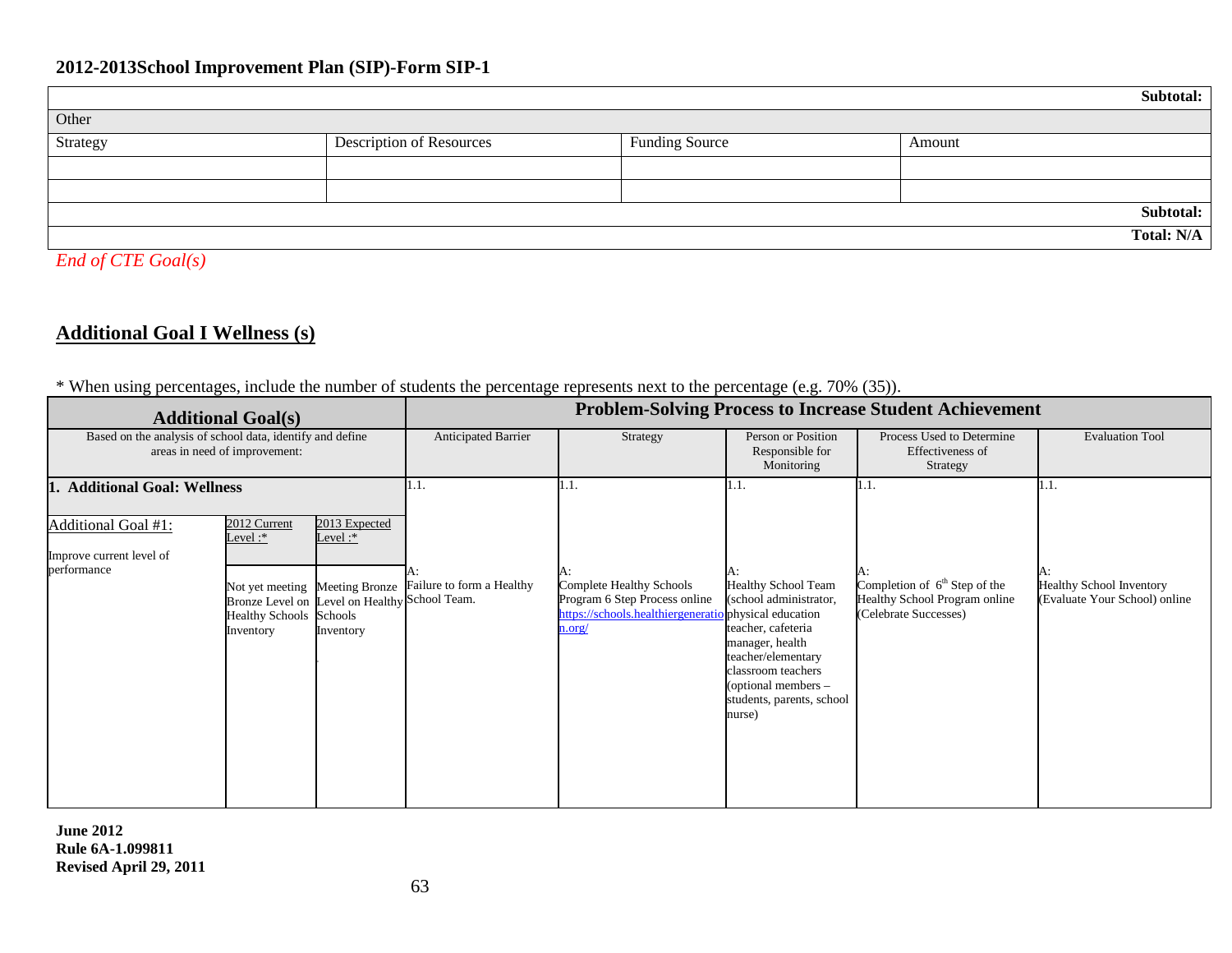|  | B:<br>upload Being Fit<br>Matters/Fitnessgram data | Failure to assess students and Complete Pre and Post Being Fit physical education<br>Matters/Fitnessgram student<br>assessments and upload data | B:<br>teachers | B:<br>Compare Pre and Post Being Fit<br>Matters/Fitnessgram student<br>assessments results | ١В:<br><b>Being Fit Matters Statistical</b><br>Report (Portal) |
|--|----------------------------------------------------|-------------------------------------------------------------------------------------------------------------------------------------------------|----------------|--------------------------------------------------------------------------------------------|----------------------------------------------------------------|
|  | $\sim$<br>. ۷. I                                   | 1.2.                                                                                                                                            | 1.2.           | 1.2.                                                                                       | 1.2.                                                           |
|  | 1.3.                                               | 1.3.                                                                                                                                            | 1.3.           | 1.3.                                                                                       | 1.3.                                                           |

## **Additional Wellness Goals Professional Development**

| Professional Development (PD) aligned with Strategies through Professional Learning Community (PLC) or PD Activity |                          |                                        |                                                                                             |                                                                                                              |                                   |                                                  |  |  |  |  |
|--------------------------------------------------------------------------------------------------------------------|--------------------------|----------------------------------------|---------------------------------------------------------------------------------------------|--------------------------------------------------------------------------------------------------------------|-----------------------------------|--------------------------------------------------|--|--|--|--|
|                                                                                                                    |                          |                                        | Please note that each Strategy does not require a professional development or PLC activity. |                                                                                                              |                                   |                                                  |  |  |  |  |
| PD Content /Topic<br>and/or PLC Focus                                                                              | Grade<br>Level/Subject   | PD Facilitator<br>and/or<br>PLC Leader | PD Participants<br>(e.g., PLC, subject, grade level, or<br>school-wide                      | <b>Target Dates and Schedules</b><br>(e.g., Early Release) and<br>Schedules (e.g., frequency of<br>meetings) | Strategy for Follow-up/Monitoring | Person or Position Responsible for<br>Monitoring |  |  |  |  |
| <b>PLC</b>                                                                                                         | Various staff PLC leader |                                        | Various members                                                                             | Monthly                                                                                                      | Minutes/ Data for inventory       | <b>PLC</b> Leader                                |  |  |  |  |
|                                                                                                                    |                          |                                        |                                                                                             |                                                                                                              |                                   |                                                  |  |  |  |  |
|                                                                                                                    |                          |                                        |                                                                                             |                                                                                                              |                                   |                                                  |  |  |  |  |

## **Additional Wellness Goal(s) Budget** (Insert rows as needed)

| Include only school-based funded activities/materials and exclude district funded activities /materials. |                                                                    |  |  |  |  |  |  |  |
|----------------------------------------------------------------------------------------------------------|--------------------------------------------------------------------|--|--|--|--|--|--|--|
| Evidence-based Program(s)/Materials(s)                                                                   |                                                                    |  |  |  |  |  |  |  |
| Strategy                                                                                                 | <b>Description of Resources</b><br><b>Funding Source</b><br>Amount |  |  |  |  |  |  |  |
|                                                                                                          |                                                                    |  |  |  |  |  |  |  |
|                                                                                                          |                                                                    |  |  |  |  |  |  |  |
| <b>Subtotal: N/A</b>                                                                                     |                                                                    |  |  |  |  |  |  |  |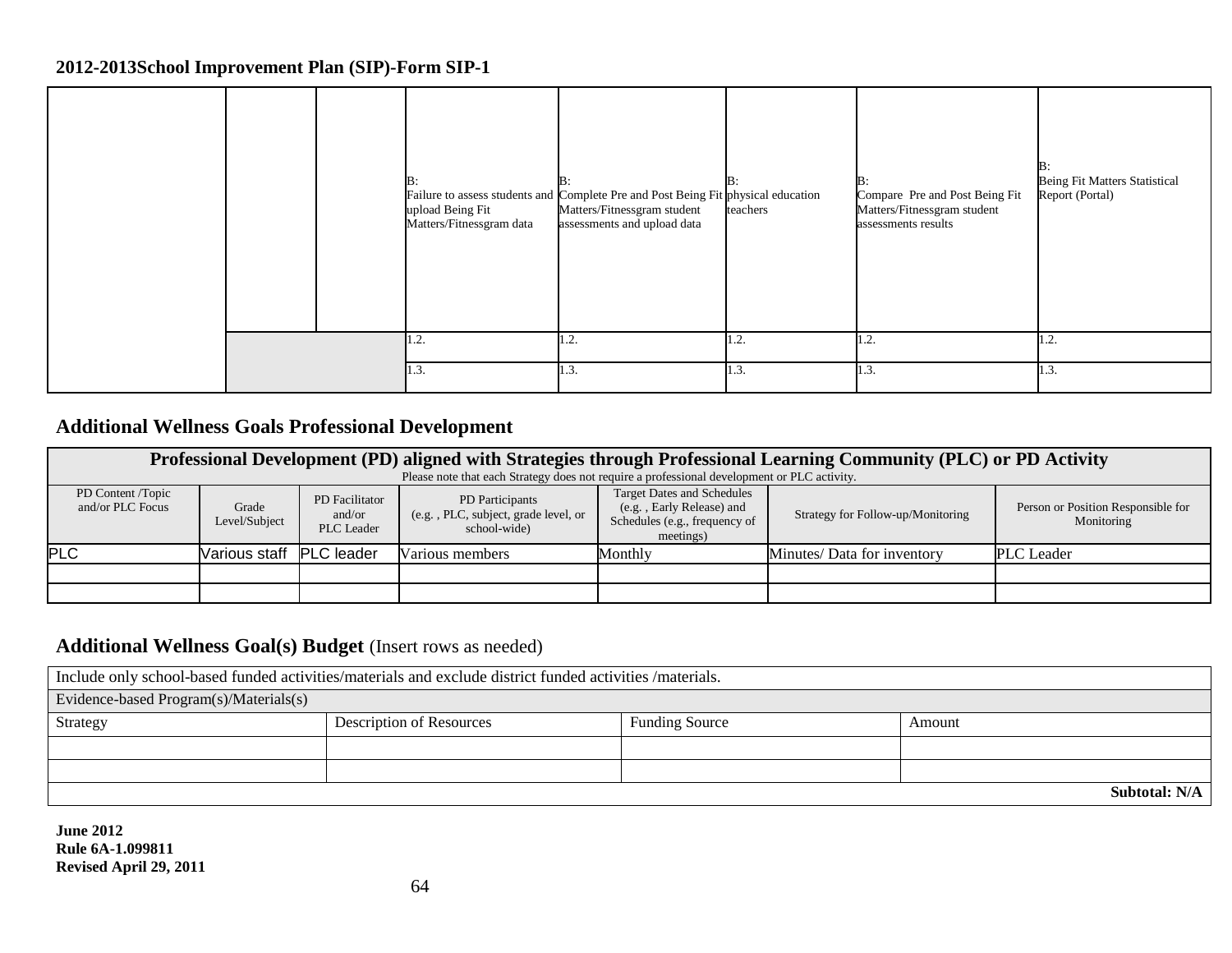| Technology                      |                                 |                       |            |
|---------------------------------|---------------------------------|-----------------------|------------|
| Strategy                        | <b>Description of Resources</b> | <b>Funding Source</b> | Amount     |
|                                 |                                 |                       |            |
|                                 |                                 |                       |            |
|                                 |                                 |                       | Subtotal:  |
| <b>Professional Development</b> |                                 |                       |            |
| Strategy                        | <b>Description of Resources</b> | <b>Funding Source</b> | Amount     |
|                                 |                                 |                       |            |
|                                 |                                 |                       |            |
|                                 |                                 |                       | Subtotal:  |
| Other                           |                                 |                       |            |
| Strategy                        | <b>Description of Resources</b> | <b>Funding Source</b> | Amount     |
|                                 |                                 |                       |            |
|                                 |                                 |                       |            |
|                                 |                                 |                       | Subtotal:  |
|                                 |                                 |                       | Total: N/A |

## **Additional Goal II Bradley MOU (s)**

## \* When using percentages, include the number of students the percentage represents next to the percentage (e.g. 70% (35)).

| <b>Additional Goal(s)</b>                                                                  |                                                                   |                                                                                   | <b>Problem-Solving Process to Increase Student Achievement</b> |                  |                                                     |                                                                                                                                                                                                                                                                         |                        |  |
|--------------------------------------------------------------------------------------------|-------------------------------------------------------------------|-----------------------------------------------------------------------------------|----------------------------------------------------------------|------------------|-----------------------------------------------------|-------------------------------------------------------------------------------------------------------------------------------------------------------------------------------------------------------------------------------------------------------------------------|------------------------|--|
| Based on the analysis of school data, identify and define<br>areas in need of improvement: |                                                                   |                                                                                   | <b>Anticipated Barrier</b>                                     | Strategy         | Person or Position<br>Responsible for<br>Monitoring | Process Used to Determine<br>Effectiveness of<br>Strategy                                                                                                                                                                                                               | <b>Evaluation Tool</b> |  |
| <b>Additional Goal: Black Academic Achievement</b>                                         |                                                                   | Lack of differentiation<br>of instruction                                         | Differentiate Instruction                                      | AP who evaluates | Content materials are                               | Lesson Plans &                                                                                                                                                                                                                                                          |                        |  |
| Additional Goal #1:<br>There will be an increase in black<br>student achievement           | 2012 Current<br>Level: $*$<br>Reading level<br>3 and<br>above:100 | 2013 Expected<br>Level: $*$<br>All black<br>students to<br>make<br>learning gains |                                                                |                  | teacher                                             | differentiated by student<br>interests, cultural<br>background, prior<br>knowledge of content, and<br>skill level<br>*Content materials are<br>appropriately scaffolded to<br>meet the needs of diverse<br>learners (learning readiness<br>and specific learning needs) | Walkthrough            |  |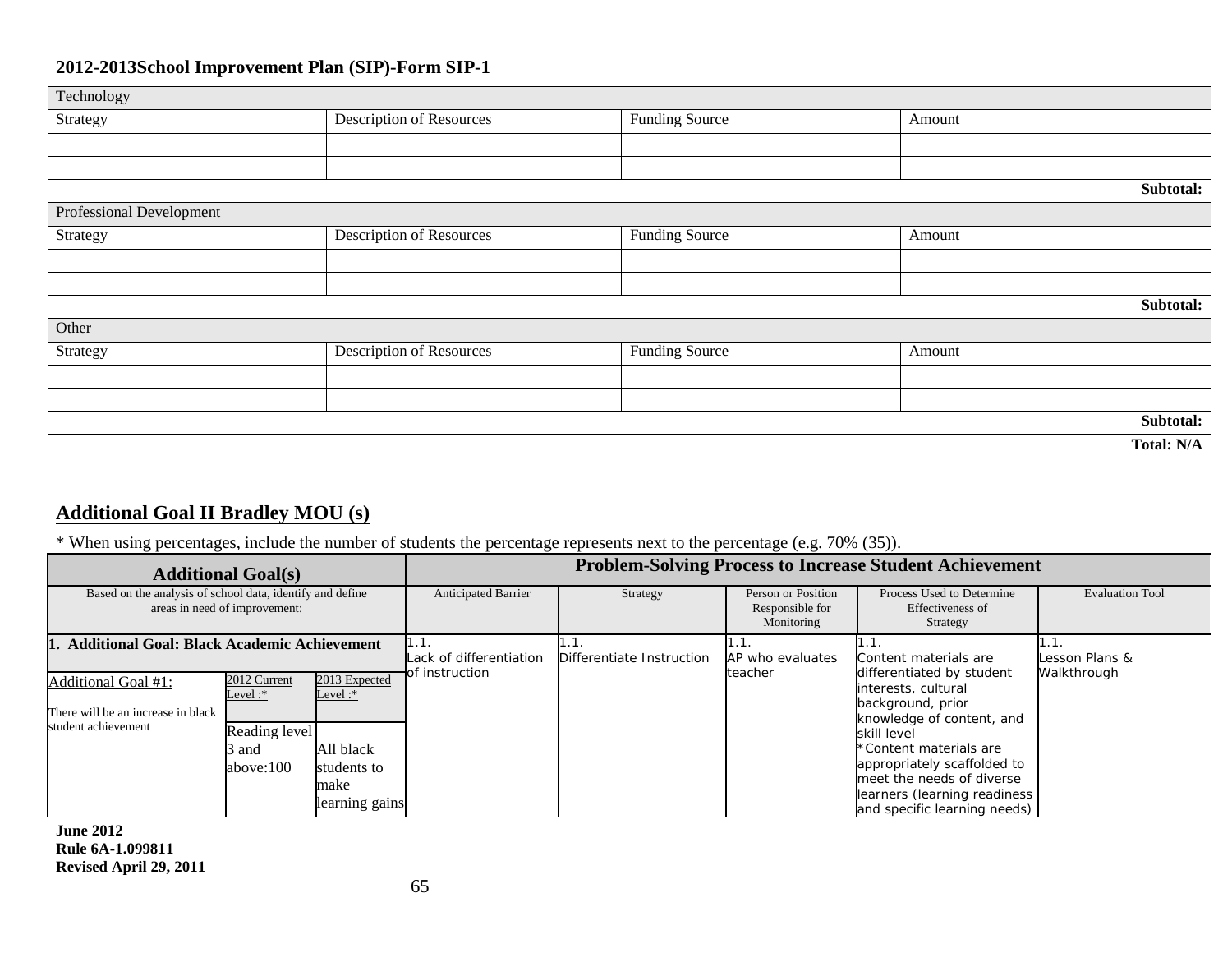| MathLevel<br>3and above: | in reading<br>and math | 1.2. | 1.2. | 1.2. | *Models, examples and<br>questions are appropriately<br>scaffolded to meet the<br>needs of diverse learners<br>*Teachers provide small<br>group instruction to target<br>specific learning needs.<br>*These small groups are<br>flexible and change with the<br>content, project and<br>assessments<br>*Students are provided<br>opportunities to<br>demonstrate or express<br>knowledge and<br>understanding in different<br>ways, which includes<br>varying degrees of difficulty.<br>1.2. | 1.2. |
|--------------------------|------------------------|------|------|------|----------------------------------------------------------------------------------------------------------------------------------------------------------------------------------------------------------------------------------------------------------------------------------------------------------------------------------------------------------------------------------------------------------------------------------------------------------------------------------------------|------|
|                          |                        |      |      |      |                                                                                                                                                                                                                                                                                                                                                                                                                                                                                              |      |
|                          |                        | 1.3. | 1.3. | 1.3. | 1.3.                                                                                                                                                                                                                                                                                                                                                                                                                                                                                         | 1.3. |

## **Additional MOU Goals Professional Development**

| Professional Development (PD) aligned with Strategies through Professional Learning Community (PLC) or PD Activity                                                                                                                                                                                                                                                                            |      |                   |                                                                                             |                   |                                |                   |  |  |
|-----------------------------------------------------------------------------------------------------------------------------------------------------------------------------------------------------------------------------------------------------------------------------------------------------------------------------------------------------------------------------------------------|------|-------------------|---------------------------------------------------------------------------------------------|-------------------|--------------------------------|-------------------|--|--|
|                                                                                                                                                                                                                                                                                                                                                                                               |      |                   | Please note that each Strategy does not require a professional development or PLC activity. |                   |                                |                   |  |  |
| <b>Target Dates and Schedules</b><br>PD Content /Topic<br>PD Participants<br>PD Facilitator<br>(e.g., Early Release) and<br>Person or Position Responsible for<br>and/or PLC Focus<br>Grade<br>(e.g., PLC, subject, grade level, or<br>Strategy for Follow-up/Monitoring<br>and/or<br>Schedules (e.g., frequency of<br>Level/Subject<br>Monitoring<br>PLC Leader<br>school-wide)<br>meetings) |      |                   |                                                                                             |                   |                                |                   |  |  |
| PLC                                                                                                                                                                                                                                                                                                                                                                                           | 7-12 | <b>PLC</b> Leader | All staff                                                                                   | 3 times per month | Data collection and monitoring | <b>PLC</b> Leader |  |  |
|                                                                                                                                                                                                                                                                                                                                                                                               |      |                   |                                                                                             |                   |                                |                   |  |  |
|                                                                                                                                                                                                                                                                                                                                                                                               |      |                   |                                                                                             |                   |                                |                   |  |  |

## **Additional MOU Goal(s) Budget** (Insert rows as needed)

Include only school-based funded activities/materials and exclude district funded activities /materials.

| Evidence-based Program(s)/Materials(s) |                          |                       |        |               |
|----------------------------------------|--------------------------|-----------------------|--------|---------------|
| Strategy                               | Description of Resources | <b>Funding Source</b> | Amount |               |
|                                        |                          |                       |        |               |
|                                        |                          |                       |        |               |
|                                        |                          |                       |        | Subtotal: N/A |
| Technology                             |                          |                       |        |               |
| <b>June 2012</b>                       |                          |                       |        |               |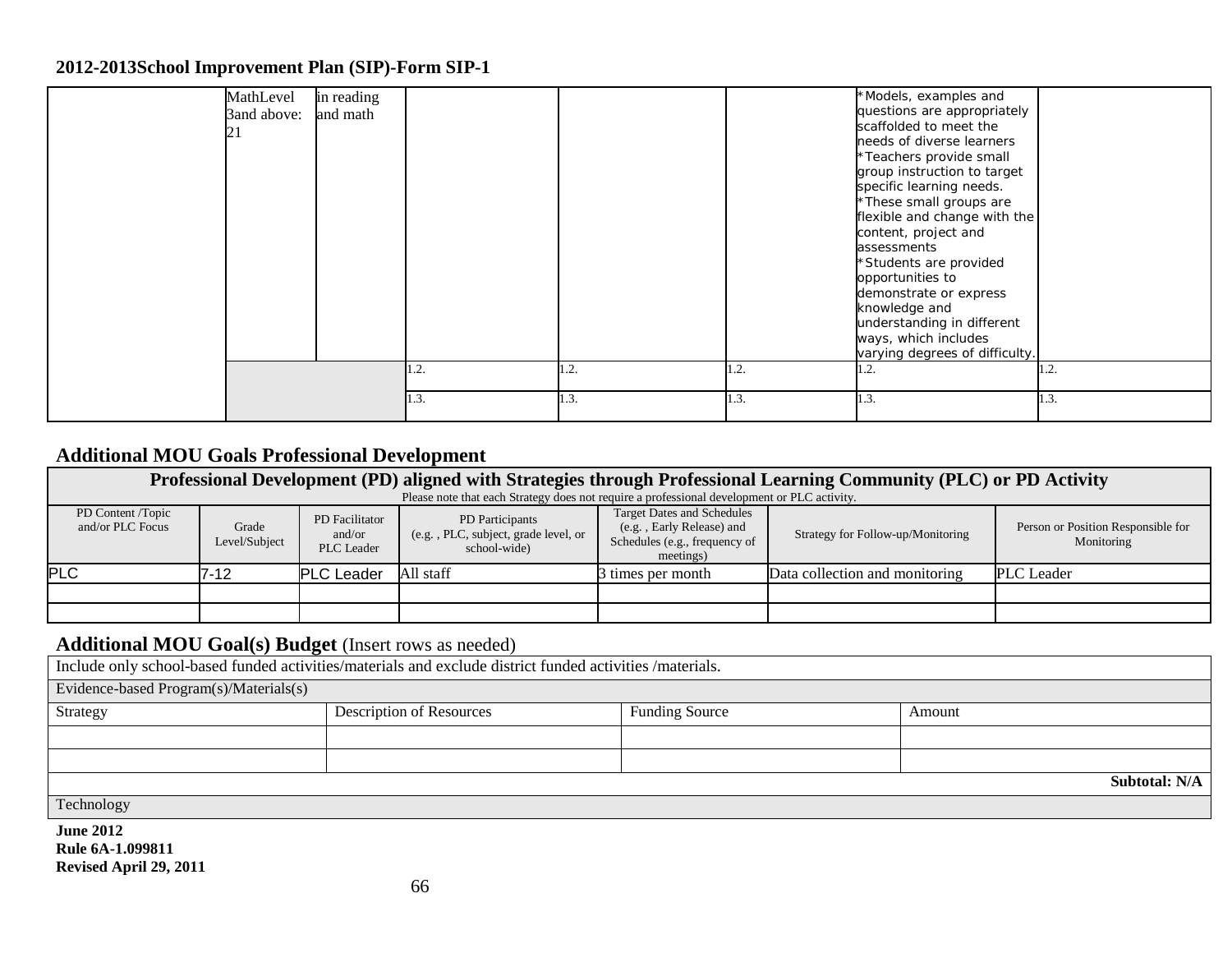| Strategy                        | <b>Description of Resources</b> | <b>Funding Source</b> | Amount     |
|---------------------------------|---------------------------------|-----------------------|------------|
|                                 |                                 |                       |            |
|                                 |                                 |                       |            |
|                                 |                                 |                       | Subtotal:  |
| <b>Professional Development</b> |                                 |                       |            |
| Strategy                        | <b>Description of Resources</b> | <b>Funding Source</b> | Amount     |
|                                 |                                 |                       |            |
|                                 |                                 |                       |            |
|                                 |                                 |                       | Subtotal:  |
| Other                           |                                 |                       |            |
| Strategy                        | <b>Description of Resources</b> | <b>Funding Source</b> | Amount     |
|                                 |                                 |                       |            |
|                                 |                                 |                       |            |
|                                 |                                 |                       | Subtotal:  |
|                                 |                                 |                       | Total: N/A |

## **Additional Goal III Bradley MOU (s)**

### \* When using percentages, include the number of students the percentage represents next to the percentage (e.g. 70% (35)).

|                                                                                            | <b>Additional Goal(s)</b>      |                                                                                             | <b>Problem-Solving Process to Increase Student Achievement</b> |                                                                                            |                                                     |                                                                                                                                                                                                                                                                                               |                                                                                                                                                                          |  |  |
|--------------------------------------------------------------------------------------------|--------------------------------|---------------------------------------------------------------------------------------------|----------------------------------------------------------------|--------------------------------------------------------------------------------------------|-----------------------------------------------------|-----------------------------------------------------------------------------------------------------------------------------------------------------------------------------------------------------------------------------------------------------------------------------------------------|--------------------------------------------------------------------------------------------------------------------------------------------------------------------------|--|--|
| Based on the analysis of school data, identify and define<br>areas in need of improvement: |                                |                                                                                             | <b>Anticipated Barrier</b>                                     | Strategy                                                                                   | Person or Position<br>Responsible for<br>Monitoring | Process Used to Determine<br>Effectiveness of<br>Strategy                                                                                                                                                                                                                                     | <b>Evaluation Tool</b>                                                                                                                                                   |  |  |
| 1. Additional Goal: Student Engagement for Black<br><b>Students</b>                        |                                |                                                                                             | Lack of Student<br>Engagement                                  | Positive behavior supports SBLT<br>are in place in the form of<br>an effective school wide |                                                     | Determine:<br>Expectations are clearly and Number of In-School                                                                                                                                                                                                                                | Decrease in                                                                                                                                                              |  |  |
| <b>Additional Goal #1:</b><br>There will be an increase in black<br>student engagement     | 2012 Current<br>Level:*<br>93% | 2013 Expected<br>Level: $*$<br>Decrease the<br>percent of<br>Black<br>students<br>receiving |                                                                | behavior plan                                                                              |                                                     | positively defined<br>Behavioral expectations are Number of Students<br>taught and reviewed with all suspended In-School<br>students and staff<br>Appropriate behaviors are<br>acknowledged<br>Behavioral errors are<br>proactively corrected<br>A database for keeping<br>records and making | Suspension<br>Number of out-of-school<br>suspensions<br>Number of Students<br>suspended out-of-school<br>Number of alternative bell<br>assignments<br>Number of students |  |  |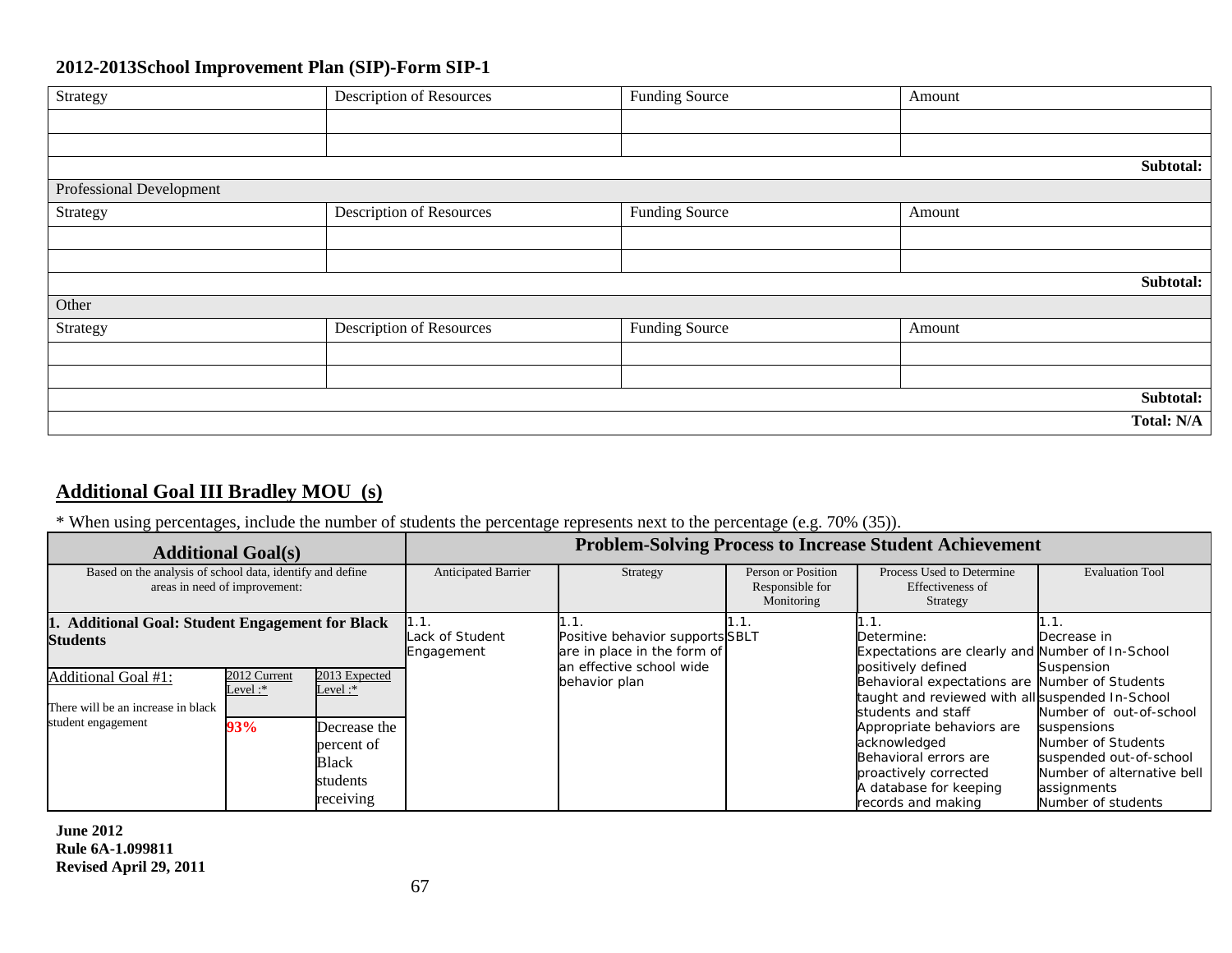|  | referrals and<br>out of school<br>suspensions |                            |                                                                                                                                                        |             | decisions is established<br>Data-based monitoring and schedule<br>adaptations to the plan are<br>regularly conducted                                                                  | assigned to alternative bell                                                   |
|--|-----------------------------------------------|----------------------------|--------------------------------------------------------------------------------------------------------------------------------------------------------|-------------|---------------------------------------------------------------------------------------------------------------------------------------------------------------------------------------|--------------------------------------------------------------------------------|
|  |                                               | <b>Character practices</b> | Incorporate Social Emotional Pro-Active Behavior Plan and<br>Learning and the Principles of supports in place to support safe<br>learning environments | <b>SBLT</b> | Evidence of:<br>*Social and Emotional Learning<br>and character education best<br>practices infused in curriculum<br>across all content areas<br>*Bullying prevention<br>Teambuilding | Reduction in anti-social behavior<br>evidenced by school-wide<br>behavior data |
|  |                                               | 11.3                       |                                                                                                                                                        | 1.3.        | 11.3                                                                                                                                                                                  |                                                                                |

## **Additional MOU II Goals Professional Development**

| Professional Development (PD) aligned with Strategies through Professional Learning Community (PLC) or PD Activity |                                                                                             |                                        |                                                                         |                                                                                                              |                                            |                                                  |  |  |  |  |
|--------------------------------------------------------------------------------------------------------------------|---------------------------------------------------------------------------------------------|----------------------------------------|-------------------------------------------------------------------------|--------------------------------------------------------------------------------------------------------------|--------------------------------------------|--------------------------------------------------|--|--|--|--|
|                                                                                                                    | Please note that each Strategy does not require a professional development or PLC activity. |                                        |                                                                         |                                                                                                              |                                            |                                                  |  |  |  |  |
| PD Content /Topic<br>and/or PLC Focus                                                                              | Grade<br>Level/Subject                                                                      | PD Facilitator<br>and/or<br>PLC Leader | PD Participants<br>(e.g., PLC, subject, grade level, or<br>school-wide) | <b>Target Dates and Schedules</b><br>(e.g., Early Release) and<br>Schedules (e.g., frequency of<br>meetings) | Strategy for Follow-up/Monitoring          | Person or Position Responsible for<br>Monitoring |  |  |  |  |
| Child Study Team<br>(CST)                                                                                          | $7 - 12$                                                                                    | CST Leader                             | All Staff                                                               | 3 times per month                                                                                            | Minutes, data collection and<br>monitoring | <b>CST</b> Leader                                |  |  |  |  |
|                                                                                                                    |                                                                                             |                                        |                                                                         |                                                                                                              |                                            |                                                  |  |  |  |  |
|                                                                                                                    |                                                                                             |                                        |                                                                         |                                                                                                              |                                            |                                                  |  |  |  |  |

## **Additional MOU Goal(s) Budget** (Insert rows as needed)

|                                        | Include only school-based funded activities/materials and exclude district funded activities /materials. |                       |           |  |  |  |  |  |
|----------------------------------------|----------------------------------------------------------------------------------------------------------|-----------------------|-----------|--|--|--|--|--|
| Evidence-based Program(s)/Materials(s) |                                                                                                          |                       |           |  |  |  |  |  |
| Strategy                               | Description of Resources                                                                                 | <b>Funding Source</b> | Amount    |  |  |  |  |  |
|                                        |                                                                                                          |                       |           |  |  |  |  |  |
|                                        |                                                                                                          |                       |           |  |  |  |  |  |
|                                        |                                                                                                          |                       | Subtotal: |  |  |  |  |  |
| Technology                             |                                                                                                          |                       |           |  |  |  |  |  |
| Strategy                               | Description of Resources                                                                                 | <b>Funding Source</b> | Amount    |  |  |  |  |  |
|                                        |                                                                                                          |                       |           |  |  |  |  |  |
|                                        |                                                                                                          |                       |           |  |  |  |  |  |
|                                        | Subtotal:                                                                                                |                       |           |  |  |  |  |  |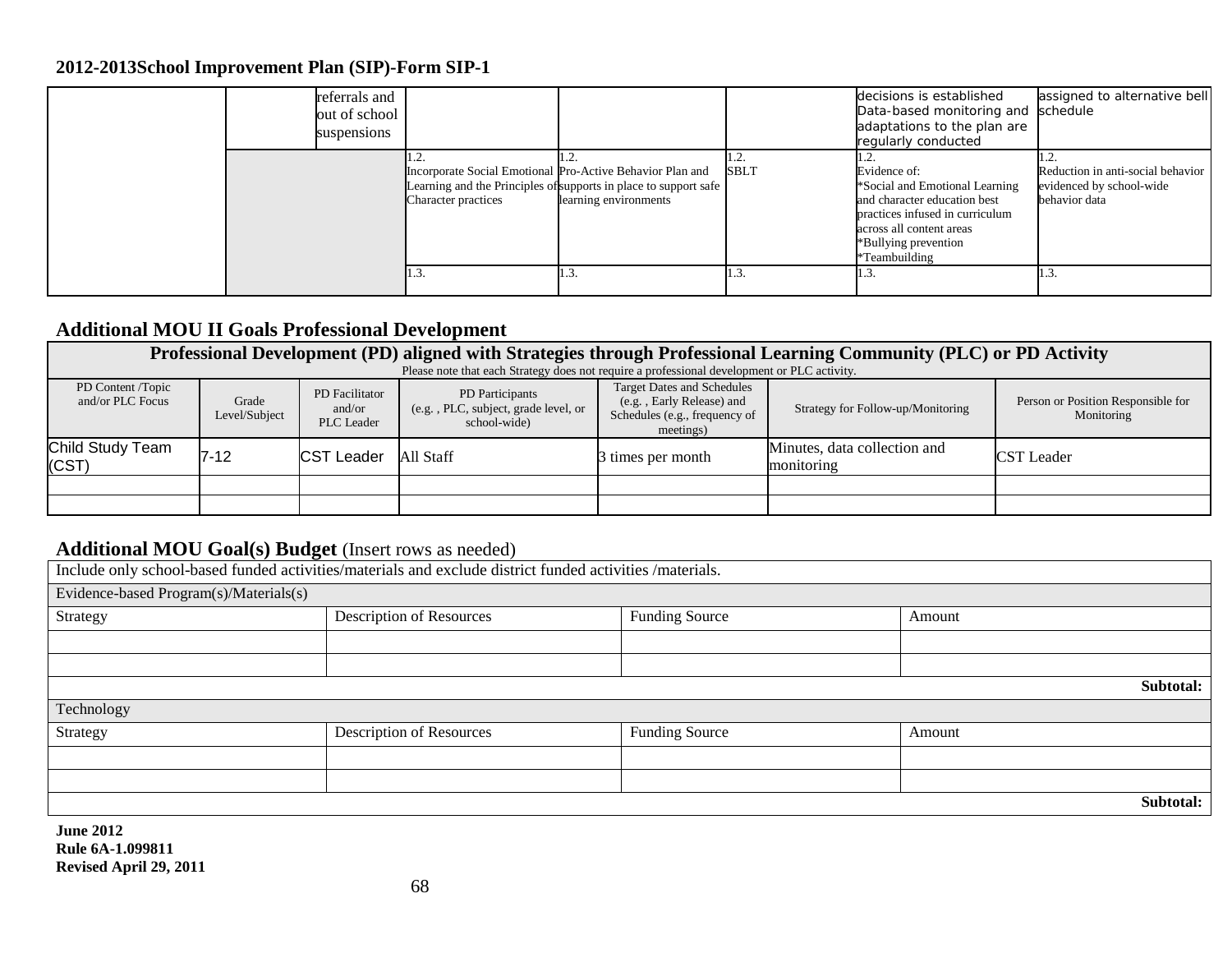| Professional Development |                                 |                       |            |
|--------------------------|---------------------------------|-----------------------|------------|
| Strategy                 | <b>Description of Resources</b> | <b>Funding Source</b> | Amount     |
|                          |                                 |                       |            |
|                          |                                 |                       |            |
|                          |                                 |                       | Subtotal:  |
| Other                    |                                 |                       |            |
| Strategy                 | <b>Description of Resources</b> | <b>Funding Source</b> | Amount     |
|                          |                                 |                       |            |
|                          |                                 |                       |            |
|                          |                                 |                       | Subtotal:  |
|                          |                                 |                       | Total: N/A |

## **Additional Goal IV Bradley MOU (s)**

\* When using percentages, include the number of students the percentage represents next to the percentage (e.g. 70% (35)).

|                                                                                      | <b>Additional Goal(s)</b>                                                                  |                             | <b>Problem-Solving Process to Increase Student Achievement</b> |                                                                                      |                                                     |                                                                                                                                                                                                                                                                                                                        |                           |
|--------------------------------------------------------------------------------------|--------------------------------------------------------------------------------------------|-----------------------------|----------------------------------------------------------------|--------------------------------------------------------------------------------------|-----------------------------------------------------|------------------------------------------------------------------------------------------------------------------------------------------------------------------------------------------------------------------------------------------------------------------------------------------------------------------------|---------------------------|
|                                                                                      | Based on the analysis of school data, identify and define<br>areas in need of improvement: |                             |                                                                | Strategy                                                                             | Person or Position<br>Responsible for<br>Monitoring | Process Used to Determine<br>Effectiveness of<br>Strategy                                                                                                                                                                                                                                                              | <b>Evaluation Tool</b>    |
| <b>Additional Goal: Black graduation rate</b><br>1.                                  |                                                                                            |                             | 1.1.<br>Lack of Student                                        | 1.1.<br>Positive behavior                                                            | 1.1.<br><b>SBLT</b>                                 | 1.1.<br>Determine:                                                                                                                                                                                                                                                                                                     | 1.1.<br>Increase in black |
| Additional Goal #1:<br>There will be an increase in black<br>student graduation rate | 2012 Current<br>Level:*<br>50%                                                             | 2013 Expected<br>Level: $*$ | Engagement                                                     | supports are in place<br>in the form of an<br>effective school wide<br>behavior plan |                                                     | <b>Expectations are</b><br>clearly and positively<br>defined<br>Behavioral<br>expectations are<br>taught and reviewed<br>with all students and<br>staff<br>Appropriate behaviors<br>are acknowledged<br>Behavioral errors are<br>proactively corrected<br>A database for<br>keeping records and<br>making decisions is | graduation rate           |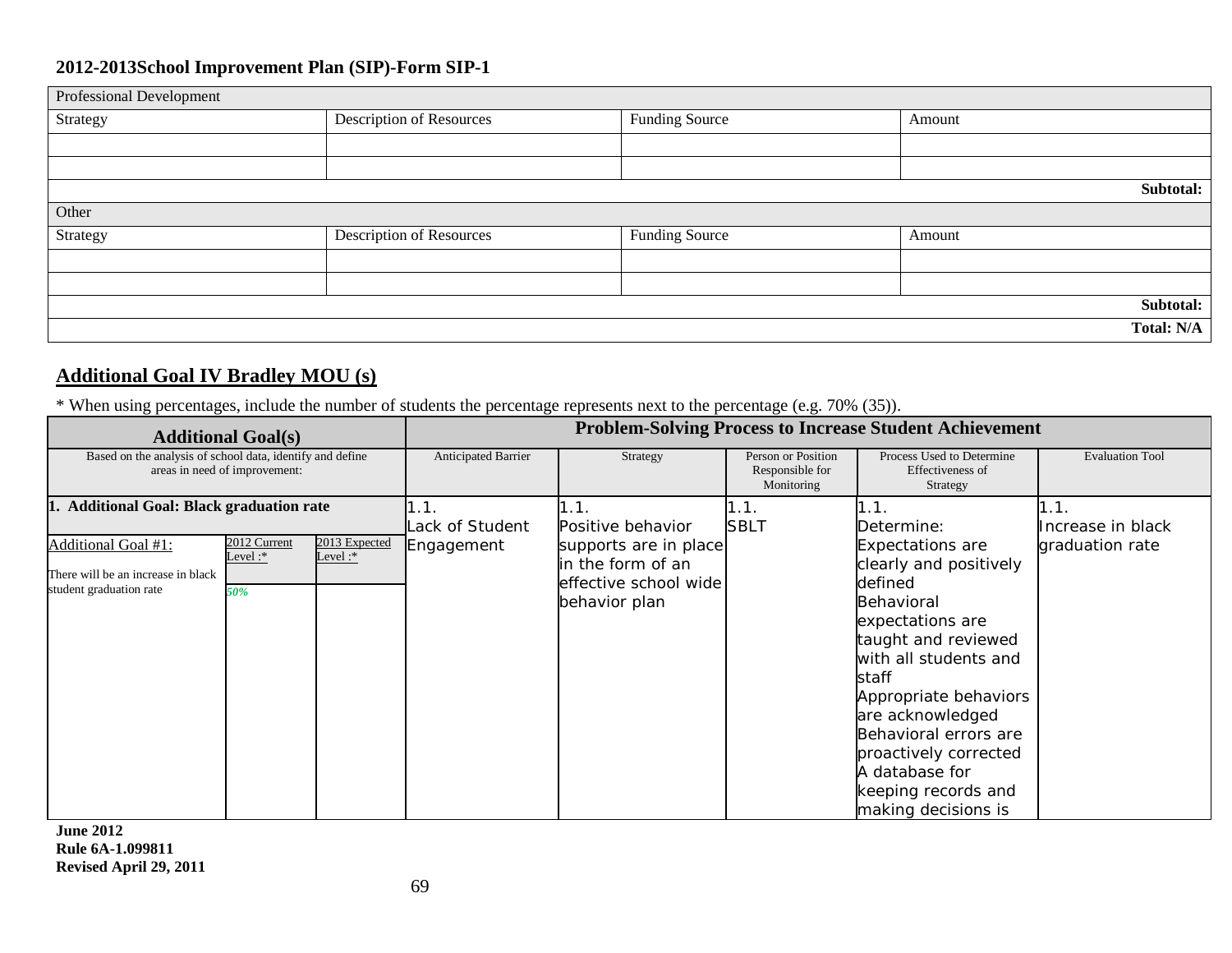|  |      |   |      | established Data-<br>based monitoring and<br>adaptations to the<br>plan are regularly<br>conducted |                |
|--|------|---|------|----------------------------------------------------------------------------------------------------|----------------|
|  | 1.2. | . | 1.4. | .                                                                                                  | $\cdot$ $\sim$ |
|  | 1.3. |   | ر 1  | .                                                                                                  | ر. د           |

## **Additional MOU Goals Professional Development**

| Professional Development (PD) aligned with Strategies through Professional Learning Community (PLC) or PD Activity |                                                                                             |                                        |                                                                         |                                                                                                              |                                             |                                                  |  |  |  |  |  |
|--------------------------------------------------------------------------------------------------------------------|---------------------------------------------------------------------------------------------|----------------------------------------|-------------------------------------------------------------------------|--------------------------------------------------------------------------------------------------------------|---------------------------------------------|--------------------------------------------------|--|--|--|--|--|
|                                                                                                                    | Please note that each Strategy does not require a professional development or PLC activity. |                                        |                                                                         |                                                                                                              |                                             |                                                  |  |  |  |  |  |
| PD Content /Topic<br>and/or PLC Focus                                                                              | Grade<br>Level/Subject                                                                      | PD Facilitator<br>and/or<br>PLC Leader | PD Participants<br>(e.g., PLC, subject, grade level, or<br>school-wide) | <b>Target Dates and Schedules</b><br>(e.g., Early Release) and<br>Schedules (e.g., frequency of<br>meetings) | Strategy for Follow-up/Monitoring           | Person or Position Responsible for<br>Monitoring |  |  |  |  |  |
| <b>CST</b>                                                                                                         | 7-12                                                                                        | CST Leader                             | All staff                                                               | 3 times month                                                                                                | Minutes, data collection, and<br>monitoring | <b>CST</b> Leader                                |  |  |  |  |  |
|                                                                                                                    |                                                                                             |                                        |                                                                         |                                                                                                              |                                             |                                                  |  |  |  |  |  |
|                                                                                                                    |                                                                                             |                                        |                                                                         |                                                                                                              |                                             |                                                  |  |  |  |  |  |

## Additional MOU Goal(s) Budget (Insert rows as needed)

| Include only school-based funded activities/materials and exclude district funded activities /materials. |                                 |                       |           |  |  |  |
|----------------------------------------------------------------------------------------------------------|---------------------------------|-----------------------|-----------|--|--|--|
| Evidence-based Program(s)/Materials(s)                                                                   |                                 |                       |           |  |  |  |
| Strategy                                                                                                 | Description of Resources        | <b>Funding Source</b> | Amount    |  |  |  |
|                                                                                                          |                                 |                       |           |  |  |  |
|                                                                                                          |                                 |                       |           |  |  |  |
|                                                                                                          |                                 |                       | Subtotal: |  |  |  |
| Technology                                                                                               |                                 |                       |           |  |  |  |
| Strategy                                                                                                 | <b>Description of Resources</b> | <b>Funding Source</b> | Amount    |  |  |  |
|                                                                                                          |                                 |                       |           |  |  |  |
|                                                                                                          |                                 |                       |           |  |  |  |
|                                                                                                          |                                 |                       | Subtotal: |  |  |  |
| AA<br>$\mathbf{r}$                                                                                       |                                 |                       |           |  |  |  |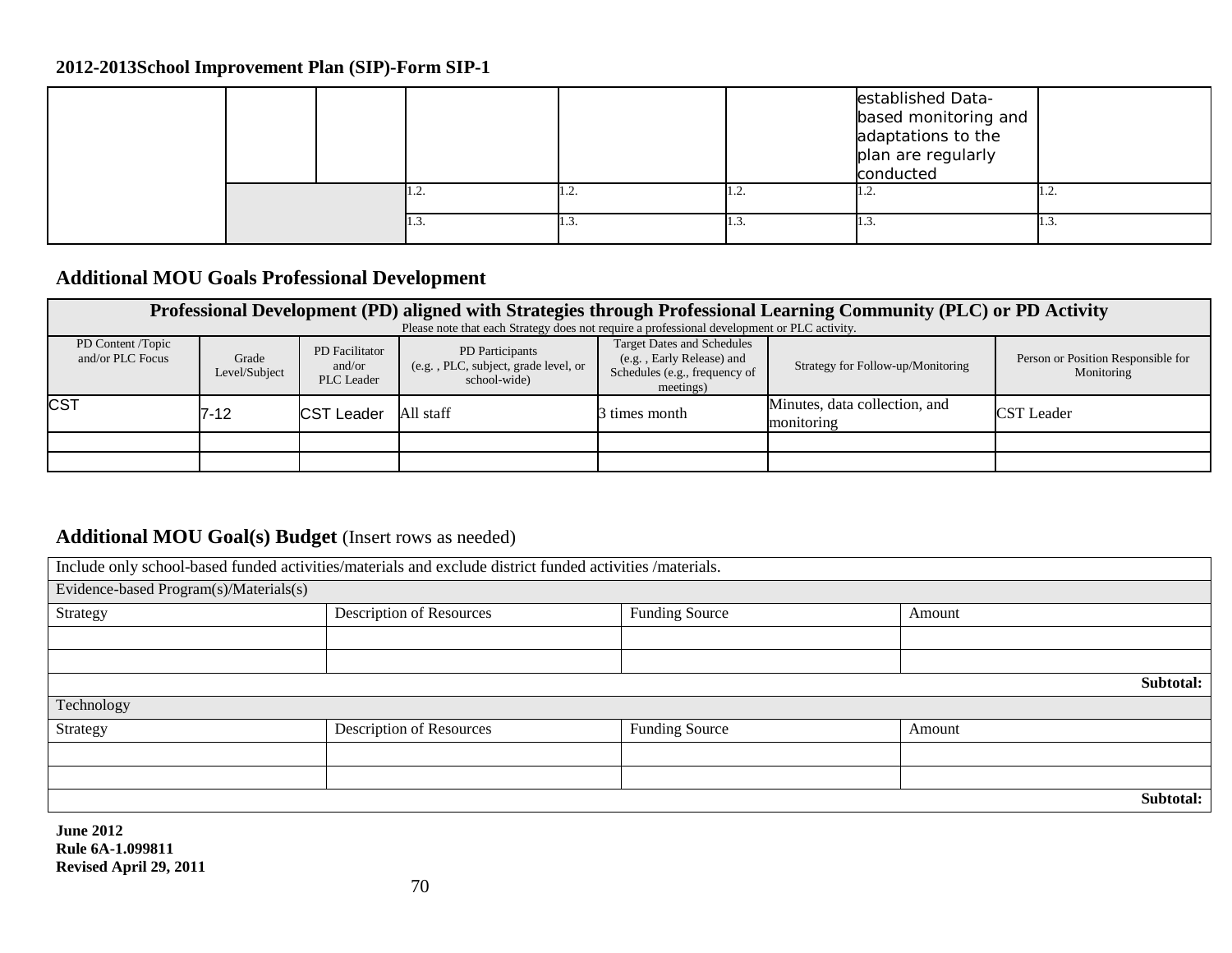| Professional Development |                          |                       |        |            |
|--------------------------|--------------------------|-----------------------|--------|------------|
| Strategy                 | Description of Resources | <b>Funding Source</b> | Amount |            |
|                          |                          |                       |        |            |
|                          |                          |                       |        |            |
|                          |                          |                       |        | Subtotal:  |
| Other                    |                          |                       |        |            |
| Strategy                 | Description of Resources | <b>Funding Source</b> | Amount |            |
|                          |                          |                       |        |            |
|                          |                          |                       |        |            |
|                          |                          |                       |        | Subtotal:  |
|                          |                          |                       |        | Total: N/A |

## **Additional Goal V Bradley MOU (s)**

\* When using percentages, include the number of students the percentage represents next to the percentage (e.g. 70% (35)).

| <b>Additional Goal(s)</b>                                                                                                                                                                                                                                                                                                                                                               | <b>Problem-Solving Process to Increase Student Achievement</b> |                           |                                                     |                                                                                                                                                                                                                                                                                                                                                                                                                                                                                                                                                                                                        |                                                                                   |  |
|-----------------------------------------------------------------------------------------------------------------------------------------------------------------------------------------------------------------------------------------------------------------------------------------------------------------------------------------------------------------------------------------|----------------------------------------------------------------|---------------------------|-----------------------------------------------------|--------------------------------------------------------------------------------------------------------------------------------------------------------------------------------------------------------------------------------------------------------------------------------------------------------------------------------------------------------------------------------------------------------------------------------------------------------------------------------------------------------------------------------------------------------------------------------------------------------|-----------------------------------------------------------------------------------|--|
| Based on the analysis of school data, identify and define<br>areas in need of improvement:                                                                                                                                                                                                                                                                                              | <b>Anticipated Barrier</b>                                     | Strategy                  | Person or Position<br>Responsible for<br>Monitoring | Process Used to Determine<br>Effectiveness of<br>Strategy                                                                                                                                                                                                                                                                                                                                                                                                                                                                                                                                              | <b>Evaluation Tool</b>                                                            |  |
| <b>Additional Goal: Black advanced Coursework</b><br>2012 Current<br>2013 Expected<br><b>Additional Goal #1:</b><br>Level :*<br>Level :*<br>There will be an increase percent<br>of black students enrolled in<br>0%<br>Increase from<br>rigorous advanced coursework<br>prior year<br>There will be an increase in<br>performance of black students in<br>rigorous advanced coursework | l.I.<br>Lack of differentiation of<br>instruction              | Differentiate Instruction | 1.1.<br>AP who evaluates<br>teacher                 | Content materials are differentiated Lesson Plans & Walkthrough<br>by student interests, cultural<br>background, prior knowledge of<br>content, and skill level<br>*Content materials are<br>appropriately scaffolded to meet the<br>needs of diverse learners (learning<br>readiness and specific learning<br>needs)<br>*Models, examples and questions<br>are appropriately scaffolded to meet<br>the needs of diverse learners<br><sup>*</sup> Teachers provide small group<br>instruction to target specific<br>learning needs.<br>These small groups are flexible<br>and change with the content, | <b>Professional Development</b><br>includes equity and cultural<br>responsiveness |  |
|                                                                                                                                                                                                                                                                                                                                                                                         |                                                                |                           |                                                     | project and assessments<br>*Students are provided<br>opportunities to demonstrate or<br>express knowledge and                                                                                                                                                                                                                                                                                                                                                                                                                                                                                          |                                                                                   |  |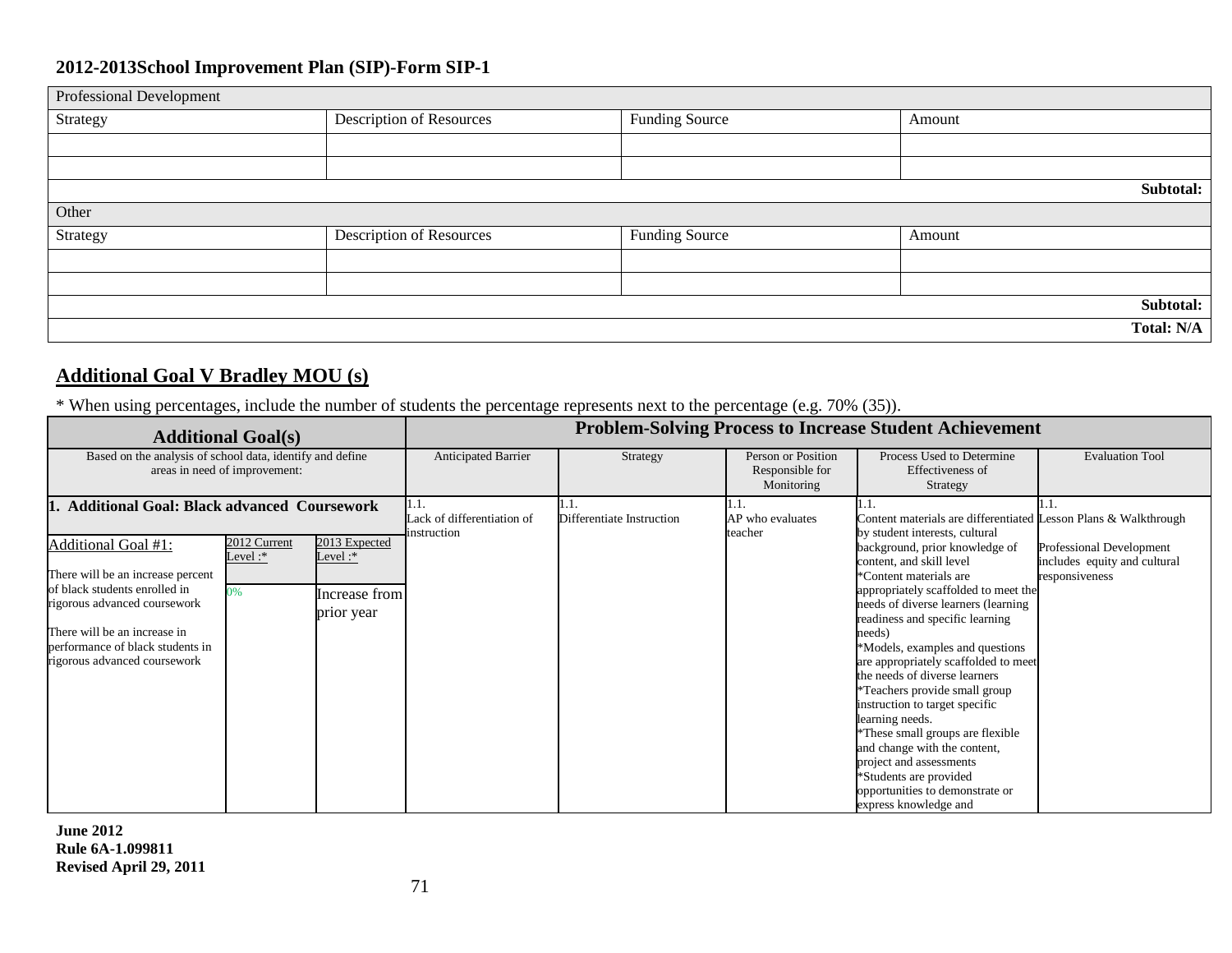|  |  |     |     |   |       | understanding in different ways,<br>which includes varying degrees of<br>difficulty. |      |
|--|--|-----|-----|---|-------|--------------------------------------------------------------------------------------|------|
|  |  | 1.4 | .   | . | 11.2. | .                                                                                    |      |
|  |  |     | . ب | . | -1.5. | 11.3.                                                                                | 1.3. |

## **Additional MOU Goals Professional Development**

| Professional Development (PD) aligned with Strategies through Professional Learning Community (PLC) or PD Activity |                        |                                               |                                                                                             |                                                                                                              |                                             |                                                  |  |  |
|--------------------------------------------------------------------------------------------------------------------|------------------------|-----------------------------------------------|---------------------------------------------------------------------------------------------|--------------------------------------------------------------------------------------------------------------|---------------------------------------------|--------------------------------------------------|--|--|
|                                                                                                                    |                        |                                               | Please note that each Strategy does not require a professional development or PLC activity. |                                                                                                              |                                             |                                                  |  |  |
| PD Content /Topic<br>and/or PLC Focus                                                                              | Grade<br>Level/Subject | PD Facilitator<br>and/or<br><b>PLC</b> Leader | PD Participants<br>(e.g., PLC, subject, grade level, or<br>school-wide                      | <b>Target Dates and Schedules</b><br>(e.g., Early Release) and<br>Schedules (e.g., frequency of<br>meetings) | Strategy for Follow-up/Monitoring           | Person or Position Responsible for<br>Monitoring |  |  |
| <b>CST</b>                                                                                                         | 7-12                   | <b>CST Leader</b>                             | All staff                                                                                   | itimes per month                                                                                             | Minutes, data collection, and<br>monitoring | <b>CST</b> Leader                                |  |  |
|                                                                                                                    |                        |                                               |                                                                                             |                                                                                                              |                                             |                                                  |  |  |
|                                                                                                                    |                        |                                               |                                                                                             |                                                                                                              |                                             |                                                  |  |  |

## **Additional MOU Goal(s) Budget** (Insert rows as needed)

| Include only school-based funded activities/materials and exclude district funded activities /materials. |                                 |                       |        |  |  |  |  |  |
|----------------------------------------------------------------------------------------------------------|---------------------------------|-----------------------|--------|--|--|--|--|--|
| Evidence-based Program(s)/Materials(s)                                                                   |                                 |                       |        |  |  |  |  |  |
| Strategy                                                                                                 | Description of Resources        | <b>Funding Source</b> | Amount |  |  |  |  |  |
|                                                                                                          |                                 |                       |        |  |  |  |  |  |
|                                                                                                          |                                 |                       |        |  |  |  |  |  |
|                                                                                                          | Subtotal:                       |                       |        |  |  |  |  |  |
| Technology                                                                                               |                                 |                       |        |  |  |  |  |  |
| Strategy                                                                                                 | <b>Description of Resources</b> | <b>Funding Source</b> | Amount |  |  |  |  |  |
|                                                                                                          |                                 |                       |        |  |  |  |  |  |
|                                                                                                          |                                 |                       |        |  |  |  |  |  |
| Subtotal:                                                                                                |                                 |                       |        |  |  |  |  |  |
| Professional Development                                                                                 |                                 |                       |        |  |  |  |  |  |
| Strategy                                                                                                 | Description of Resources        | <b>Funding Source</b> | Amount |  |  |  |  |  |
| $I_{\rm line}$ 2012                                                                                      |                                 |                       |        |  |  |  |  |  |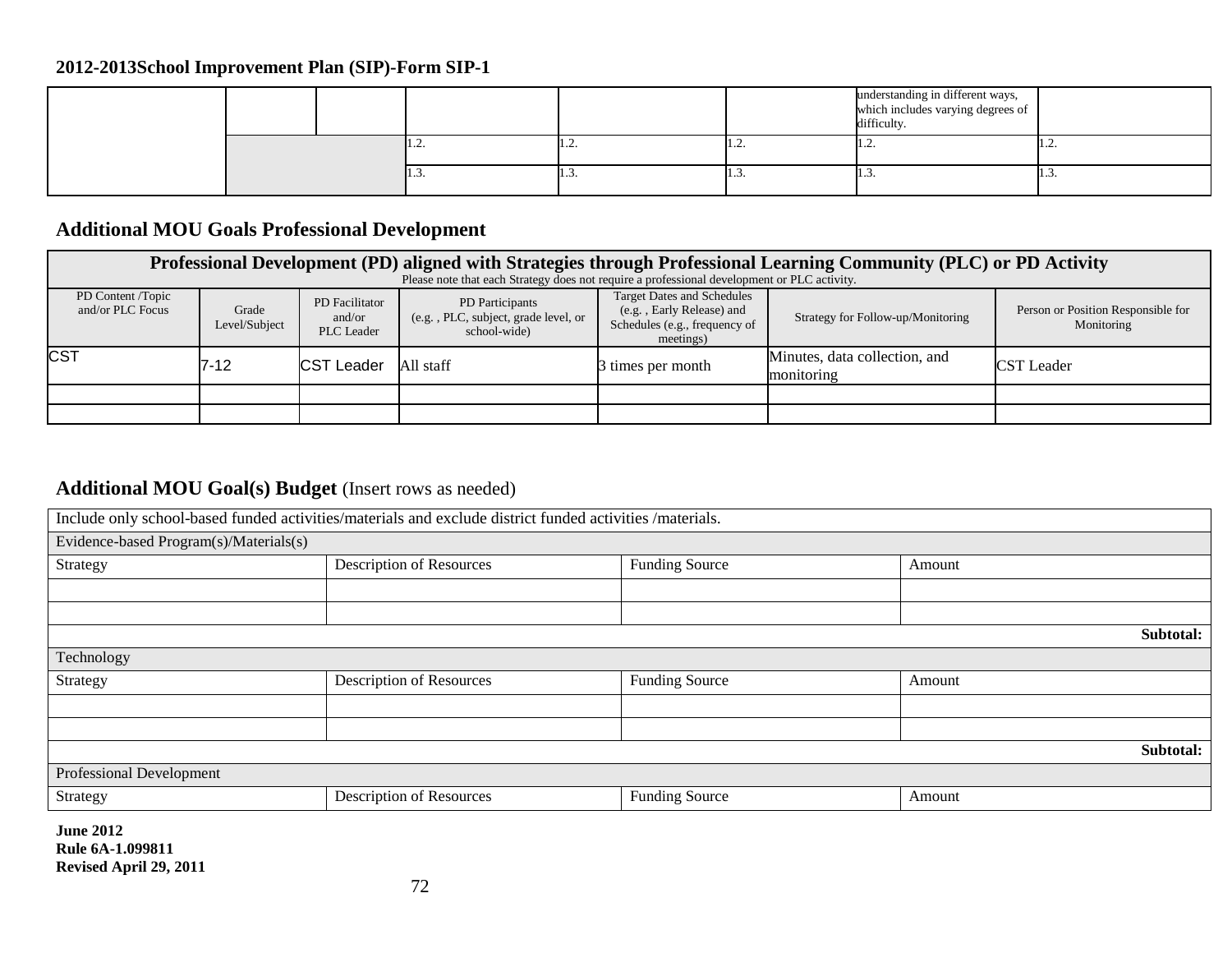## **2012-2013School Improvement Plan (SIP)-Form SIP-1**

|                                                                                                                                                                                                                                                                                                                                    |                                 |                       | Subtotal:         |  |
|------------------------------------------------------------------------------------------------------------------------------------------------------------------------------------------------------------------------------------------------------------------------------------------------------------------------------------|---------------------------------|-----------------------|-------------------|--|
| Other                                                                                                                                                                                                                                                                                                                              |                                 |                       |                   |  |
| Strategy                                                                                                                                                                                                                                                                                                                           | <b>Description of Resources</b> | <b>Funding Source</b> | Amount            |  |
|                                                                                                                                                                                                                                                                                                                                    |                                 |                       |                   |  |
|                                                                                                                                                                                                                                                                                                                                    |                                 |                       |                   |  |
| Subtotal:                                                                                                                                                                                                                                                                                                                          |                                 |                       |                   |  |
|                                                                                                                                                                                                                                                                                                                                    |                                 |                       | <b>Total: N/A</b> |  |
| $\mathbf{r}$ $\mathbf{r}$ $\mathbf{r}$ $\mathbf{r}$ $\mathbf{r}$ $\mathbf{r}$ $\mathbf{r}$ $\mathbf{r}$ $\mathbf{r}$ $\mathbf{r}$ $\mathbf{r}$ $\mathbf{r}$ $\mathbf{r}$ $\mathbf{r}$ $\mathbf{r}$ $\mathbf{r}$ $\mathbf{r}$ $\mathbf{r}$ $\mathbf{r}$ $\mathbf{r}$ $\mathbf{r}$ $\mathbf{r}$ $\mathbf{r}$ $\mathbf{r}$ $\mathbf{$ |                                 |                       |                   |  |

#### *End of Additional Goal(s)*

# **Final Budget**(Insert rows as needed)

| Total:\$3,000.00 |
|------------------|
|                  |
| Total:\$1,000.00 |
|                  |
| Total:\$1,000.00 |
|                  |
| Total:\$1,000.00 |
|                  |
| Total:\$1,000.00 |
|                  |
| Total:\$3,000.00 |
|                  |
| Total:\$1,000.00 |
|                  |
| Total:\$4,000.00 |
|                  |
| Total:N/A        |
|                  |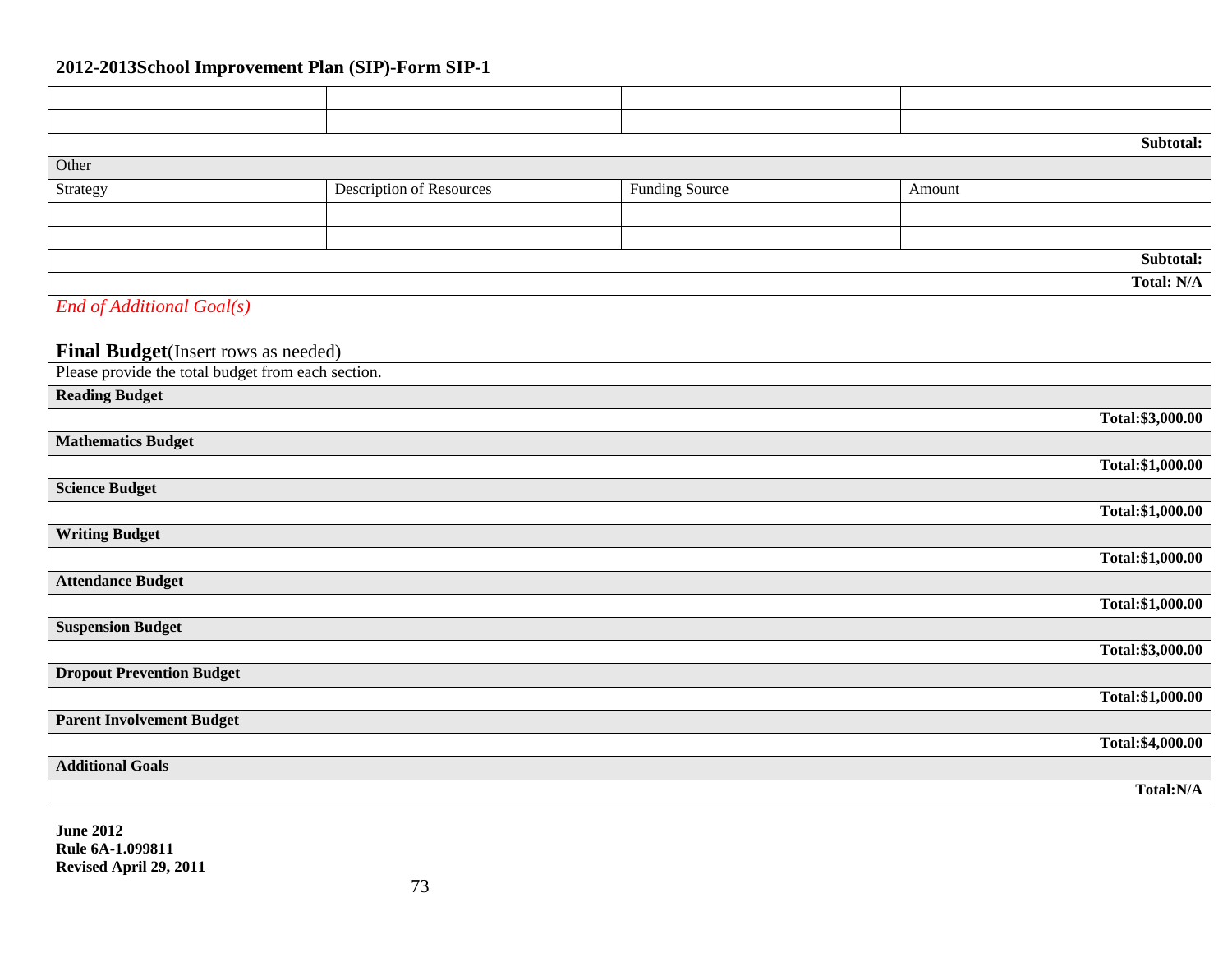### **Differentiated Accountability**

#### **School-level Differentiated Accountability (DA) Compliance**

Please choose the school's DA Status. (To activate the checkbox: 1. Double click the desired box; 2.When the menu pops up, select *Checked* under "Default value" header; 3. Select *OK*, this will place an "x" in the box.)

#### **The DA status for Richard L. Sanders School is pending release from the State.**

| <b>School Differentiated Accountability Status</b> |       |         |  |  |
|----------------------------------------------------|-------|---------|--|--|
| Priority                                           | Focus | Prevent |  |  |
|                                                    |       |         |  |  |

• Upload a copy of the Differentiated Accountability Checklist in the designated upload link on the *Upload* page

## **School Advisory Council (SAC)**

#### *SAC Membership Compliance*

The majority of the SAC members are not employed by the school district. The SAC is composed of the principal and an appropriately balanced number of teachers, education support employees, students (for middle and high school only), parents, and other business and community members who are representative of the ethnic, racial, and economic community served by the school. Please verify the statement above by selecting *Yes* or *No* below.

| No.<br>′es<br>X. |
|------------------|
|------------------|

If No, describe the measures being taken to comply with SAC requirements.

Describe the activities of the SAC for the upcoming school year.

The SAC committee of Richard L. Sanders School consists of Administrators, Teachers, Support Staff, Students, Parents, and Community Members. Our committee meets monthly and its purpose is to help identify, develop, implement, and monitor our School Improvement Plan.

**June 2012 Rule 6A-1.099811 Revised April 29, 2011**